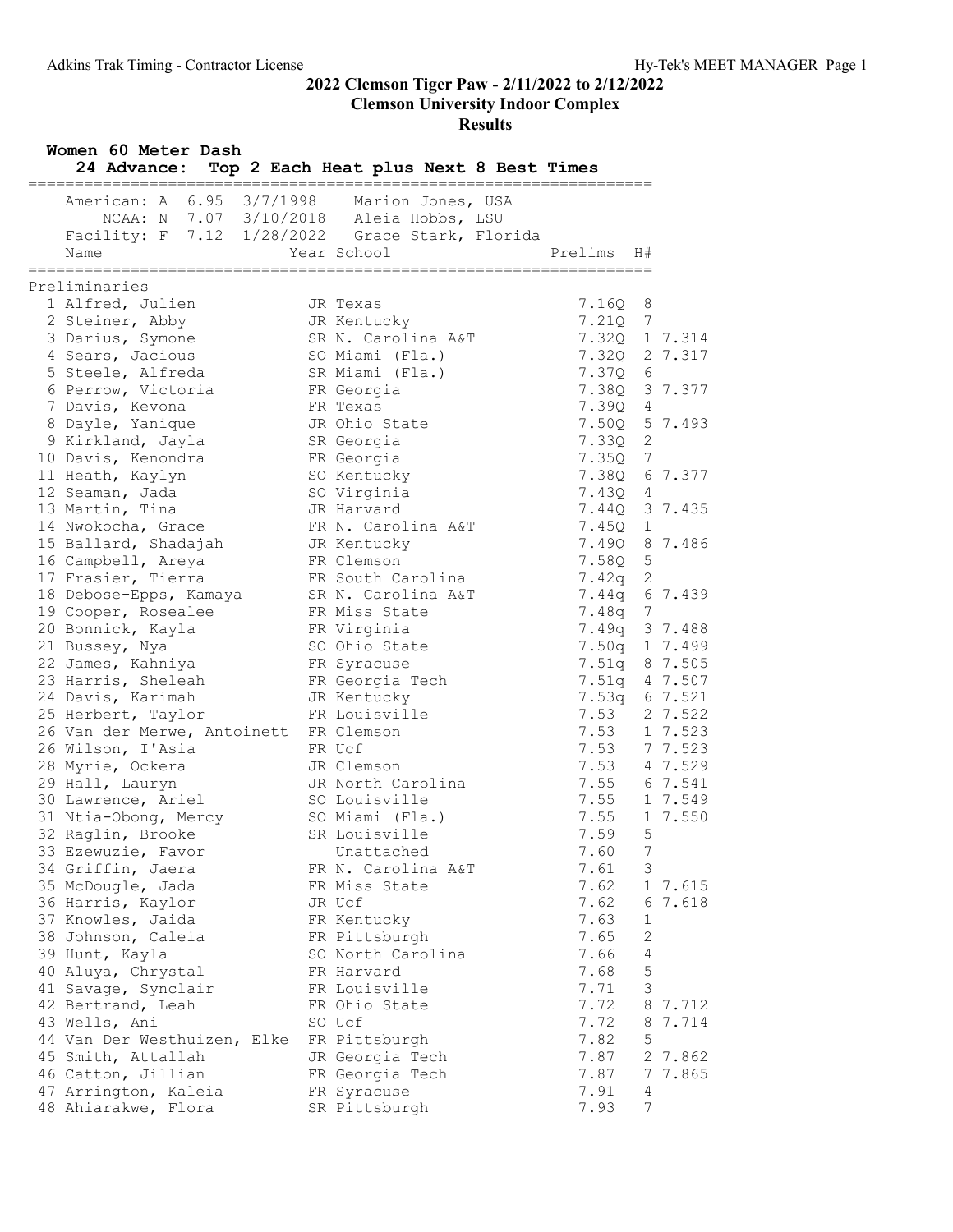#### ....Women 60 Meter Dash 49 McMichael, Devyn FR South Carolina 8.00 3 7.993 50 Sumpter, Anastasia SO South Carolina 8.00 8 7.995 -- Williams, Jeanine Unattached DNS 2 -- Taylor, Naomi SR Houston DNS 4 -- Smith, Destiny FR Houston DNS 6 -- Russell, Masai JR Kentucky DNS 8 -- Tamayo-Garza, Cecilia JR Houston DNS 3 -- Battle, Anavia SR Ohio State DNS 5 -- Clark, Serena FR Clemson DNS 5 -- White, Kayla Nike DNS 2 Women 60 Meter Dash 8 Advance: Top 2 Each Heat plus Next 2 Best Times =================================================================== American: A 6.95 3/7/1998 Marion Jones, USA NCAA: N 7.07 3/10/2018 Aleia Hobbs, LSU Facility: F 7.12 1/28/2022 Grace Stark, Florida Name Year School Semis H# =================================================================== Semi-Finals 1 Steiner, Abby JR Kentucky F 7.12Q 2 2 Alfred, Julien JR Texas 7.15Q 3 3 Darius, Symone SR N. Carolina A&T 7.32Q 1 7.312 4 Perrow, Victoria FR Georgia 7.31Q 3 5 Steele, Alfreda SR Miami (Fla.) 7.32Q 2 7.314 6 Davis, Kenondra FR Georgia 7.32Q 1 7.318 7 Kirkland, Jayla SR Georgia 7.33q 1 8 Davis, Kevona FR Texas 7.35q 3 9 Nwokocha, Grace FR N. Carolina A&T 7.36 2 10 Frasier, Tierra **FR** South Carolina **7.37** 2 7.367 10 Sears, Jacious SO Miami (Fla.) 7.37 1 7.367 12 Seaman, Jada SO Virginia 7.39 3 13 Davis, Karimah JR Kentucky 7.44 3 14 Heath, Kaylyn SO Kentucky 7.45 2 15 Debose-Epps, Kamaya SR N. Carolina A&T 7.47 3 16 Martin, Tina JR Harvard 7.48 3 17 Campbell, Areya FR Clemson 7.49 1 18 Ballard, Shadajah JR Kentucky 7.51 1 7.501 19 Cooper, Rosealee FR Miss State 7.51 3 7.505 20 Dayle, Yanique JR Ohio State 7.54 2 21 Harris, Sheleah FR Georgia Tech 7.55 2 7.545 22 Bonnick, Kayla FR Virginia 7.55 2 7.547 23 Bussey, Nya SO Ohio State 7.56 1 7.551 24 James, Kahniya FR Syracuse 7.56 1 7.555 Preliminaries 25 Herbert, Taylor FR Louisville 26 Wilson, I'Asia FR Ucf 26 Van der Merwe, Antoinett FR Clemson 28 Myrie, Ockera JR Clemson 29 Hall, Lauryn JR North Carolina 30 Lawrence, Ariel SO Louisville 31 Ntia-Obong, Mercy SO Miami (Fla.) 32 Raglin, Brooke SR Louisville 33 Ezewuzie, Favor Chattached 34 Griffin, Jaera FR N. Carolina A&T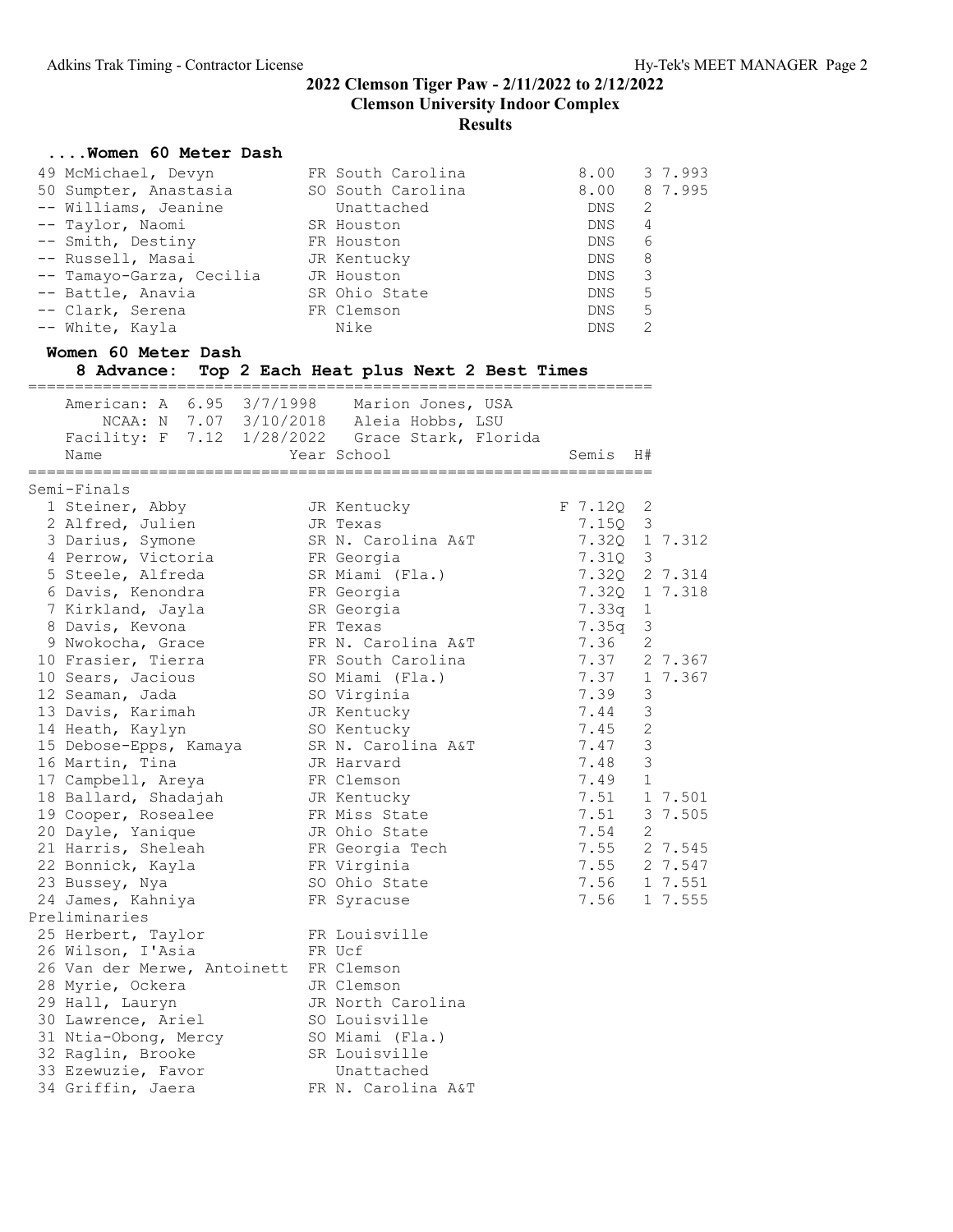#### Clemson University Indoor Complex

#### Results

#### ....Women 60 Meter Dash

| FR Miss State<br>35 McDougle, Jada<br>36 Harris, Kaylor<br>JR Ucf<br>37 Knowles, Jaida<br>FR Kentucky<br>38 Johnson, Caleia<br>FR Pittsburgh<br>SO North Carolina<br>39 Hunt, Kayla<br>40 Aluya, Chrystal<br>FR Harvard<br>41 Savage, Synclair<br>FR Louisville<br>FR Ohio State<br>42 Bertrand, Leah<br>43 Wells, Ani<br>SO Ucf<br>44 Van Der Westhuizen, Elke<br>FR Pittsburgh<br>45 Smith, Attallah<br>JR Georgia Tech<br>46 Catton, Jillian<br>FR Georgia Tech<br>47 Arrington, Kaleia<br>FR Syracuse<br>48 Ahiarakwe, Flora<br>SR Pittsburgh<br>FR South Carolina<br>49 McMichael, Devyn<br>50 Sumpter, Anastasia<br>SO South Carolina<br>-- Tamayo-Garza, Cecilia<br>JR Houston<br>-- White, Kayla<br>Nike<br>-- Russell, Masai<br>JR Kentucky |            |
|------------------------------------------------------------------------------------------------------------------------------------------------------------------------------------------------------------------------------------------------------------------------------------------------------------------------------------------------------------------------------------------------------------------------------------------------------------------------------------------------------------------------------------------------------------------------------------------------------------------------------------------------------------------------------------------------------------------------------------------------------|------------|
| -- Smith, Destiny<br>FR Houston                                                                                                                                                                                                                                                                                                                                                                                                                                                                                                                                                                                                                                                                                                                      |            |
| -- Battle, Anavia<br>SR Ohio State                                                                                                                                                                                                                                                                                                                                                                                                                                                                                                                                                                                                                                                                                                                   |            |
| -- Taylor, Naomi<br>SR Houston                                                                                                                                                                                                                                                                                                                                                                                                                                                                                                                                                                                                                                                                                                                       |            |
| -- Williams, Jeanine<br>Unattached                                                                                                                                                                                                                                                                                                                                                                                                                                                                                                                                                                                                                                                                                                                   |            |
| FR Clemson<br>-- Clark, Serena                                                                                                                                                                                                                                                                                                                                                                                                                                                                                                                                                                                                                                                                                                                       |            |
| Women 60 Meter Dash                                                                                                                                                                                                                                                                                                                                                                                                                                                                                                                                                                                                                                                                                                                                  |            |
|                                                                                                                                                                                                                                                                                                                                                                                                                                                                                                                                                                                                                                                                                                                                                      |            |
|                                                                                                                                                                                                                                                                                                                                                                                                                                                                                                                                                                                                                                                                                                                                                      |            |
| American: A 6.95 3/7/1998 Marion Jones, USA                                                                                                                                                                                                                                                                                                                                                                                                                                                                                                                                                                                                                                                                                                          |            |
| NCAA: N 7.07 3/10/2018 Aleia Hobbs, LSU                                                                                                                                                                                                                                                                                                                                                                                                                                                                                                                                                                                                                                                                                                              |            |
| Facility: F 7.12 1/28/2022 Grace Stark, Florida<br>Year School<br>Name                                                                                                                                                                                                                                                                                                                                                                                                                                                                                                                                                                                                                                                                               | Finals     |
|                                                                                                                                                                                                                                                                                                                                                                                                                                                                                                                                                                                                                                                                                                                                                      |            |
| Finals                                                                                                                                                                                                                                                                                                                                                                                                                                                                                                                                                                                                                                                                                                                                               |            |
| 1 Alfred, Julien<br>JR Texas                                                                                                                                                                                                                                                                                                                                                                                                                                                                                                                                                                                                                                                                                                                         | 7.26       |
| 2 Darius, Symone<br>SR N. Carolina A&T                                                                                                                                                                                                                                                                                                                                                                                                                                                                                                                                                                                                                                                                                                               | 7.27       |
| 3 Davis, Kevona<br>FR Texas                                                                                                                                                                                                                                                                                                                                                                                                                                                                                                                                                                                                                                                                                                                          | 7.35       |
| 4 Kirkland, Jayla<br>SR Georgia                                                                                                                                                                                                                                                                                                                                                                                                                                                                                                                                                                                                                                                                                                                      | 7.36       |
| 5 Perrow, Victoria<br>FR Georgia                                                                                                                                                                                                                                                                                                                                                                                                                                                                                                                                                                                                                                                                                                                     | 7.65       |
| -- Steiner, Abby<br>JR Kentucky                                                                                                                                                                                                                                                                                                                                                                                                                                                                                                                                                                                                                                                                                                                      | DNS        |
| -- Steele, Alfreda<br>SR Miami (Fla.)                                                                                                                                                                                                                                                                                                                                                                                                                                                                                                                                                                                                                                                                                                                | DNS<br>DNS |
| -- Davis, Kenondra<br>FR Georgia<br>Semi-Finals                                                                                                                                                                                                                                                                                                                                                                                                                                                                                                                                                                                                                                                                                                      |            |
| FR N. Carolina A&T<br>9 Nwokocha, Grace                                                                                                                                                                                                                                                                                                                                                                                                                                                                                                                                                                                                                                                                                                              |            |
| FR South Carolina<br>10 Frasier, Tierra                                                                                                                                                                                                                                                                                                                                                                                                                                                                                                                                                                                                                                                                                                              |            |
| 10 Sears, Jacious<br>SO Miami (Fla.)                                                                                                                                                                                                                                                                                                                                                                                                                                                                                                                                                                                                                                                                                                                 |            |
| 12 Seaman, Jada<br>SO Virginia                                                                                                                                                                                                                                                                                                                                                                                                                                                                                                                                                                                                                                                                                                                       |            |
| 13 Davis, Karimah<br>JR Kentucky                                                                                                                                                                                                                                                                                                                                                                                                                                                                                                                                                                                                                                                                                                                     |            |
| SO Kentucky<br>14 Heath, Kaylyn                                                                                                                                                                                                                                                                                                                                                                                                                                                                                                                                                                                                                                                                                                                      |            |
| SR N. Carolina A&T<br>15 Debose-Epps, Kamaya                                                                                                                                                                                                                                                                                                                                                                                                                                                                                                                                                                                                                                                                                                         |            |
| 16 Martin, Tina<br>JR Harvard                                                                                                                                                                                                                                                                                                                                                                                                                                                                                                                                                                                                                                                                                                                        |            |
| 17 Campbell, Areya<br>FR Clemson                                                                                                                                                                                                                                                                                                                                                                                                                                                                                                                                                                                                                                                                                                                     |            |
| 18 Ballard, Shadajah<br>JR Kentucky                                                                                                                                                                                                                                                                                                                                                                                                                                                                                                                                                                                                                                                                                                                  |            |
| 19 Cooper, Rosealee<br>FR Miss State<br>20 Dayle, Yanique<br>JR Ohio State                                                                                                                                                                                                                                                                                                                                                                                                                                                                                                                                                                                                                                                                           |            |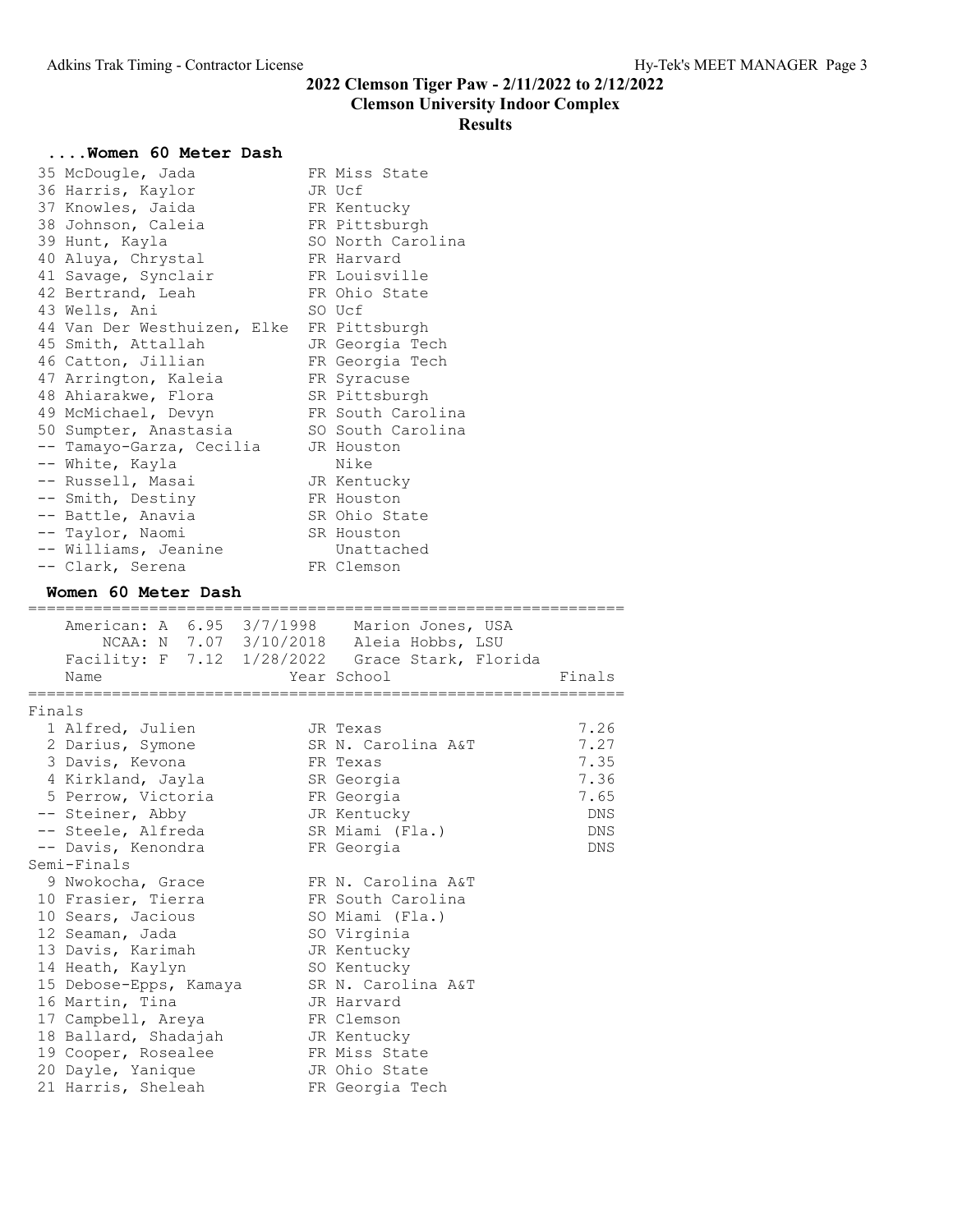|        | Women 60 Meter Dash                      |                                                    |                |                         |                |
|--------|------------------------------------------|----------------------------------------------------|----------------|-------------------------|----------------|
|        | 22 Bonnick, Kayla                        | FR Virginia                                        |                |                         |                |
|        | 23 Bussey, Nya                           | SO Ohio State                                      |                |                         |                |
|        | 24 James, Kahniya                        | FR Syracuse                                        |                |                         |                |
|        | Women 200 Meter Dash                     |                                                    |                |                         |                |
|        | American: A 22.33 3/2/2016               | Gwen Torrence, USA                                 |                |                         |                |
|        |                                          | NCAA: N 22.38 3/10/2018 Gabby Thomas, Harvard      |                |                         |                |
|        |                                          | Facility: F 22.52 2/13/2021 Abby Steiner, Kentucky |                |                         |                |
|        | Name                                     | Year School                                        | Finals H#      |                         |                |
| Finals |                                          |                                                    |                |                         |                |
|        | 1 Steiner, Abby                          | JR Kentucky                                        | 22.37N         | 1                       |                |
|        | 2 Adeleke, Rhasidat                      | FR Texas                                           | 22.87          | 2                       |                |
|        | 3 Flannel, Kynnedy                       | JR Texas                                           | 23.08          | 1                       |                |
|        | 4 Alfred, Julien                         | JR Texas                                           | 23.21          | $\mathcal{E}$           |                |
|        | 5 Keefer, Anna                           | SR North Carolina                                  | 23.24 7 23.238 |                         |                |
|        | 6 Darius, Symone                         | SR N. Carolina A&T                                 | 23.24          |                         | 2 23.239       |
|        | 7 Frasier, Tierra                        | FR South Carolina                                  | 23.29          | 1                       |                |
|        | 8 Davis, Karimah                         | JR Kentucky                                        | 23.30<br>23.33 | 8<br>8                  |                |
|        | 9 Davis, Kenondra                        | FR Georgia<br>SR Miami (Fla.)                      | 23.57          | 1                       |                |
|        | 10 Steele, Alfreda<br>11 Sears, Jacious  | SO Miami (Fla.)                                    | 23.60          | 8                       |                |
|        | 12 Debose-Epps, Kamaya                   | SR N. Carolina A&T                                 | 23.62 3        |                         |                |
|        | 13 Ross, Jonah                           | SO N. Carolina A&T                                 | 23.65 2 23.645 |                         |                |
|        | 14 Russell, Masai                        | JR Kentucky                                        | 23.65 7 23.646 |                         |                |
|        | 15 Myrie, Ockera                         | JR Clemson                                         | 23.66          | 5                       |                |
|        | 16 McDuffie, Delecia                     | SR N. Carolina A&T                                 | 23.75          | $\overline{\mathbf{3}}$ |                |
|        | 17 Martin, Tina                          | JR Harvard                                         | 23.80 8 23.793 |                         |                |
|        | 18 Jones, Rayniah                        | SO Ucf                                             |                |                         | 23.80 5 23.795 |
|        | 19 Seaman, Jada                          | SO Virginia                                        |                |                         | 23.82 4 23.812 |
|        | 20 Hemmings, Trishauna                   | SR Clemson                                         |                |                         | 23.82 9 23.819 |
|        | 21 Bess, Danielle                        | FR Ucf                                             | 23.85          | 5                       |                |
|        | 22 Boateng, Eunice                       | SR Syracuse                                        | 23.86          | 11                      |                |
|        | 23 Cooper, Rosealee                      | FR Miss State                                      | 23.92          | 11                      |                |
|        | 24 Defreitas, Beyonce                    | SO Ucf                                             | 23.96          |                         | 13 23.953      |
|        | 25 Ezewuzie, Favor                       | Unattached                                         | 23.96          |                         | 12 23.957      |
|        | 26 Miles, Dajour                         | SO Kentucky                                        | 23.97          | 4                       |                |
|        | 27 Bussey, Nya                           | SO Ohio State                                      | 23.98          | 14                      |                |
|        | 28 Oliveira, Moriah                      | FR Miami (Fla.)                                    | 24.02          | 9                       |                |
|        | 29 Heath, Kaylyn                         | SO Kentucky                                        | 24.12          | 10                      |                |
|        | 30 Tamayo-Garza, Cecilia                 | JR Houston                                         | 24.13          | 4                       |                |
|        | 31 Nwokocha, Grace                       | FR N. Carolina A&T                                 | 24.19          | 6                       |                |
|        | 32 Dayle, Yanique                        | JR Ohio State                                      | 24.23          | 3                       |                |
|        | 33 Taylor, Naomi                         | SR Houston                                         | 24.25          | 16                      |                |
|        | 34 Johnson, Caleia                       | FR Pittsburgh                                      | 24.28          | 13                      |                |
|        | 35 Hall, Lauryn                          | JR North Carolina                                  | 24.29          | 13                      |                |
|        | 36 Chatfield, Emelia                     | FR Texas                                           | 24.32          | 10                      |                |
|        | 37 Anderson, Layla                       | FR Virginia Tech                                   | 24.34          | 17                      |                |
|        | 38 Goudros, Izzy                         | FR Harvard                                         | 24.35          |                         | 11 24.347      |
|        | 39 Smith, Nykah                          | JR Miss State                                      | 24.35          |                         | 12 24.350      |
|        | 40 Campbell, Areya                       | FR Clemson                                         | 24.39          | 9                       |                |
|        | 41 Yeast, Kiyah                          | SO Louisville                                      | 24.42          | 11                      |                |
|        | 42 Finley, Honour<br>43 Colaire, Shaleah | SR Kansas                                          | 24.43          | 6<br>18                 |                |
|        |                                          | SO Syracuse                                        | 24.46          |                         |                |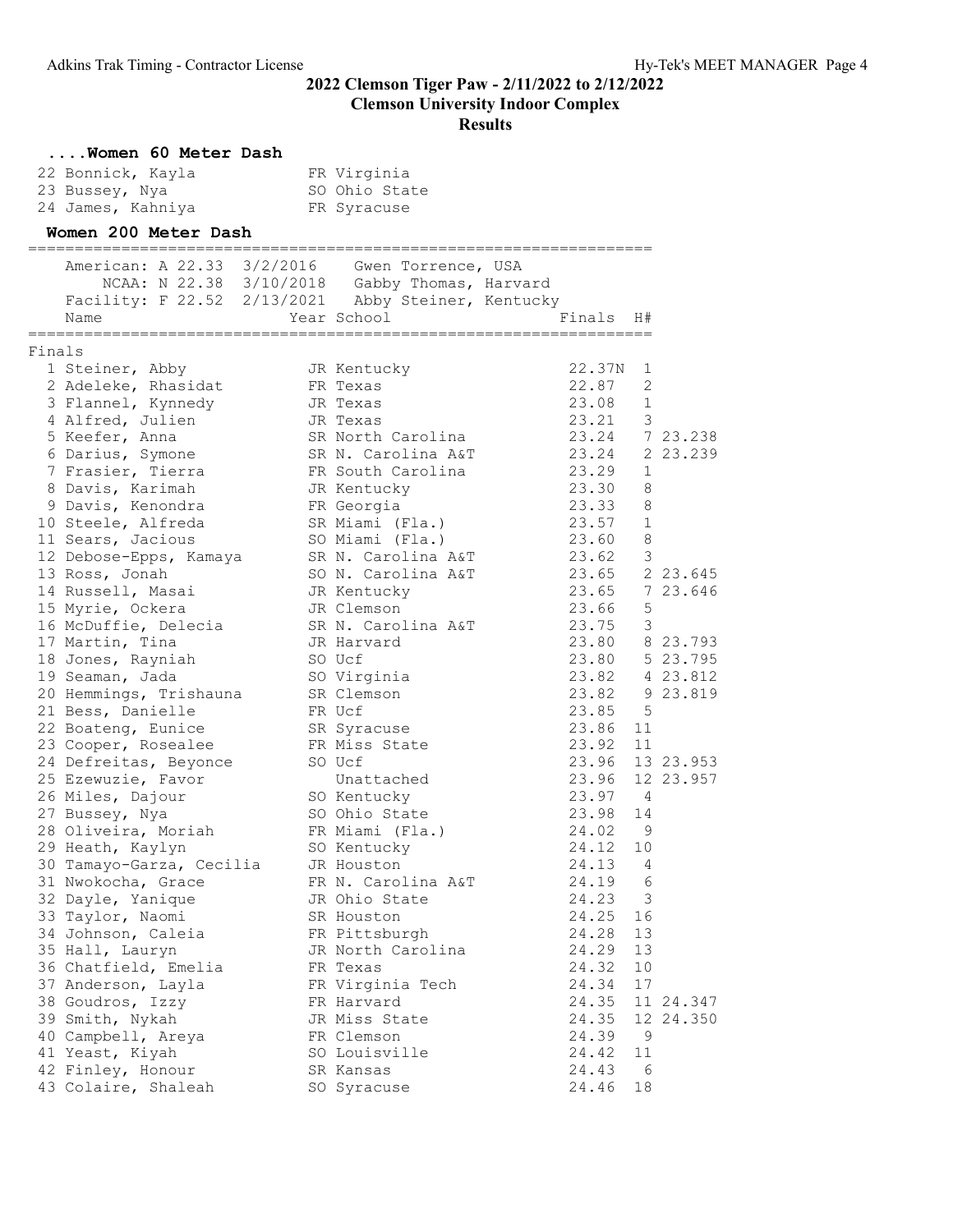#### ....Women 200 Meter Dash

| 44 Frye, Eddiyah            | FR Georgia        | 15 24.461<br>24.47      |
|-----------------------------|-------------------|-------------------------|
| 45 Wilson, I'Asia           | FR Ucf            | 24.47<br>15 24.464      |
| 46 Bertrand, Leah           | FR Ohio State     | 24.48<br>20             |
| 47 White, Brianna           | FR North Carolina | 24.51<br>$\overline{7}$ |
| 48 Felder, Shayla           | JR Miss State     | 24.52<br>19             |
| 49 Ntia-Obong, Mercy        | SO Miami (Fla.)   | 24.55<br>- 9            |
| 50 McKeithan, Ahmya         | SO Kansas         | 24.57<br>10             |
| 51 Burton, Jenyia           | FR Louisville     | 24.58<br>16             |
| 52 Colbert, Tylar           | JR Auburn         | 24.72<br>16             |
| 53 Osher, Mackenzie         | FR Clemson        | 24.77<br>20             |
| 54 Hunt, Kayla              | SO North Carolina | 24.78<br>14             |
| 55 Smith, Destiny           | FR Houston        | 24.82<br>18             |
| 56 Van der Merwe, Antoinett | FR Clemson        | 24.83<br>13             |
| 57 Knowles, Jaida           | FR Kentucky       | 24.89<br>20             |
| 58 Van Der Westhuizen, Elke | FR Pittsburgh     | 24.95<br>20             |
| 59 Bonnick, Kayla           | FR Virginia       | 25.06<br>12             |
| 60 Herbert, Taylor          | FR Louisville     | 25.08<br>16             |
| 61 Carter, Kori             | SO Clemson        | 25.10<br>14             |
| 62 Khan, Darci              | SO Kentucky       | 25.12<br>15             |
| 63 Wright, Satanya          | JR Kansas         | 25.19<br>17             |
| 64 Floriea, Paige           | FR North Carolina | 25.27<br>21             |
| 65 Thompson, Kenya          | FR Clemson        | 25.29 17                |
| 66 Catton, Jillian          | FR Georgia Tech   | 25.35<br>18             |
| 67 Pottinger, Janelle       | SR Syracuse       | 25.47<br>15 25.461      |
| 68 Aluya, Chrystal          | FR Harvard        | 25.47 19 25.464         |
| 69 Harris, Sheleah          | FR Georgia Tech   | 25.55<br>19             |
| 70 Ahiarakwe, Flora         | SR Pittsburgh     | 25.65<br>21             |
| 71 Sumpter, Anastasia       | SO South Carolina | 25.96<br>21             |
| 72 Bechard, Krystalann      | FR Miami (Fla.)   | 26.13<br>15             |
| 73 McMichael, Devyn         | FR South Carolina | 26.16 19                |
| 74 Cooney, Olivia           | SO Clemson        | 26.47<br>19             |
| 75 Johnson, Jada            | FR Harvard        | 26.65 17                |
| 76 Sullivan, Mackenzie      | FR Pittsburgh     | 26.66<br>21             |
| 77 Wallace, Ashley          | FR Kansas         | 26.73<br>16             |
| -- Gadson, Ken'naria        | FR Clemson        | 17<br>DNF               |
| -- Williams, Danielle       | Adidas            | 4<br><b>DNS</b>         |
| -- Perrow, Victoria         | FR Georgia        | 10<br>DNS               |
| -- Holmes, Alexis           | JR Kentucky       | DNS<br>6                |
| -- Troupe, Lydia            | SO Georgia Tech   | DNS<br>20               |
| -- Moss, Megan              | SO Kentucky       | DNS<br>6                |
| -- Davis, Kevona            | FR Texas          | 2<br><b>DNS</b>         |
| -- Crawford, Reese          | JR Georgia Tech   | DNS<br>18               |
| -- James, Kahniya           | FR Syracuse       | 18<br><b>DNS</b>        |
| -- Kirkland, Jayla          | SR Georgia        | $\overline{7}$<br>DNS   |
| -- Jinks, Asia              | SR Auburn         | 21<br>DNS               |
| -- Ballard, Shadajah        | JR Kentucky       | 14<br><b>DNS</b>        |
| -- Clark, Serena            | FR Clemson        | 12<br><b>DNS</b>        |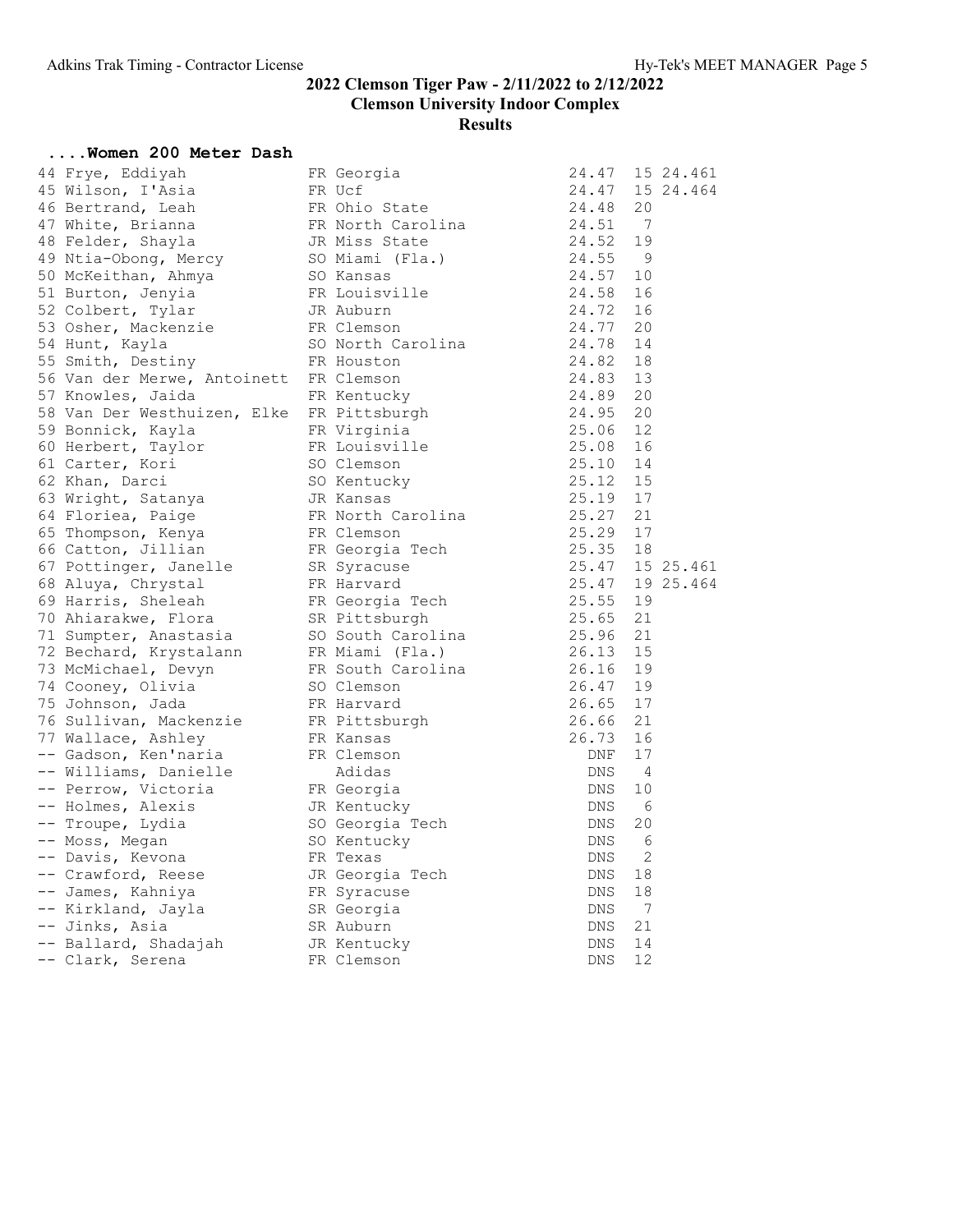Women 400 Meter Dash

|                                           | American: A 50.34 3/10/2018 Kendall Ellis, USC                    |        |                |
|-------------------------------------------|-------------------------------------------------------------------|--------|----------------|
|                                           | NCAA: N 50.34 3/10/2018 Kendall Ellis, USC                        |        |                |
| Name                                      | Facility: F 51.53 2/10/2017 Shakima Wimbley, Miami<br>Year School | Finals | H#             |
|                                           |                                                                   |        |                |
| 1 Holmes, Alexis<br>23.871 (23.871)       | JR Kentucky<br>51.270 (27.399)                                    | 51.27F | 1              |
| 2 Simon, Kennedy<br>23.848 (23.848)       | JR Texas<br>51.597 (27.749)                                       | 51.60  | $\mathbf 1$    |
| 3 Williams, Stacey Ann<br>24.203 (24.203) | JR Texas<br>51.775 (27.572)                                       | 51.78  | $\mathbf{1}$   |
| 4 Davis, Stephanie<br>24.200 (24.200)     | SR South Carolina<br>52.085 (27.885)                              | 52.09  | $\mathbf 1$    |
| 5 Moss, Megan<br>24.177 (24.177)          | SO Kentucky<br>52.732 (28.555)                                    | 52.74  | 2              |
| 6 Smith, Latasha<br>24.167 (24.167)       | SO Ucf<br>52.873 (28.706)                                         | 52.88  | $\mathbf{2}$   |
| 7 Oliveira, Moriah<br>24.355 (24.355)     | FR Miami (Fla.)<br>53.008 (28.653)                                | 53.01  | $\mathbf{2}$   |
| 8 Dunmore, Makenzie<br>24.012 (24.012)    | SR South Carolina<br>54.028 (30.016)                              | 54.03  | $\mathfrak{Z}$ |
| 9 Finley, Honour<br>24.999 (24.999)       | SR Kansas<br>54.055 (29.056)                                      | 54.06  | $\mathfrak{Z}$ |
| 10 Johnson, Alysia<br>25.243 (25.243)     | SO South Carolina<br>54.208 (28.965)                              | 54.21  | 5              |
| 11 Marsh, Alyssa<br>25.450 (25.450)       | JR Ohio State<br>54.221 (28.771)                                  | 54.23  | 5              |
| 12 Hervas, Blanca<br>25.419 (25.419)      | FR Miami (Fla.)<br>54.312 (28.893)                                | 54.32  | $\overline{4}$ |
| 13 Foster, Andrea<br>25.236 (25.236)      | SR Clemson<br>54.448 (29.212)                                     | 54.45  | 3              |
| 14 Williams, Courtney<br>25.652 (25.652)  | FR Clemson<br>54.612 (28.960)                                     | 54.62  | 4              |
| 15 Murphy, Bryannia<br>25.385 (25.385)    | SO Ohio State<br>54.632 (29.247)                                  | 54.64  | $\mathfrak{Z}$ |
| 16 Pyatt, Aaliyah<br>25.338 (25.338)      | FR South Carolina<br>54.721 (29.383)                              | 54.73  | 7              |
| 17 Frank, Angel<br>25.118 (25.118)        | JR South Carolina<br>54.776 (29.658)                              | 54.78  | 8              |
| 18 Jaworski, Brooke<br>25.771 (25.771)    | SO Texas<br>54.932 (29.161)                                       | 54.94  | 6              |
| 19 Boateng, Eunice<br>24.854 (24.854)     | SR Syracuse<br>55.039 (30.185)                                    | 55.04  | 7              |
| 20 Bossong, Victoria<br>25.312 (25.312)   | FR Harvard<br>55.311 (29.999)                                     | 55.32  | 10             |
| 21 Gadson, Ken'naria<br>26.140 (26.140)   | FR Clemson<br>55.324 (29.184)                                     | 55.33  | 5              |
| 22 Bradwell, Samieryah<br>25.511 (25.511) | JR Ucf<br>55.338 (29.827)                                         | 55.34  | 8              |
| 23 Bess, Danielle<br>25.498 (25.498)      | FR Ucf<br>55.343 (29.845)                                         | 55.35  | 5              |
| 24 Scott, Pebbles<br>25.151 (25.151)      | FR N. Carolina A&T<br>55.436 (30.285)                             | 55.44  | 10             |
| 25 Frederick, Nia<br>25.563 (25.563)      | SO N. Carolina A&T<br>55.608 (30.045)                             | 55.61  | 11             |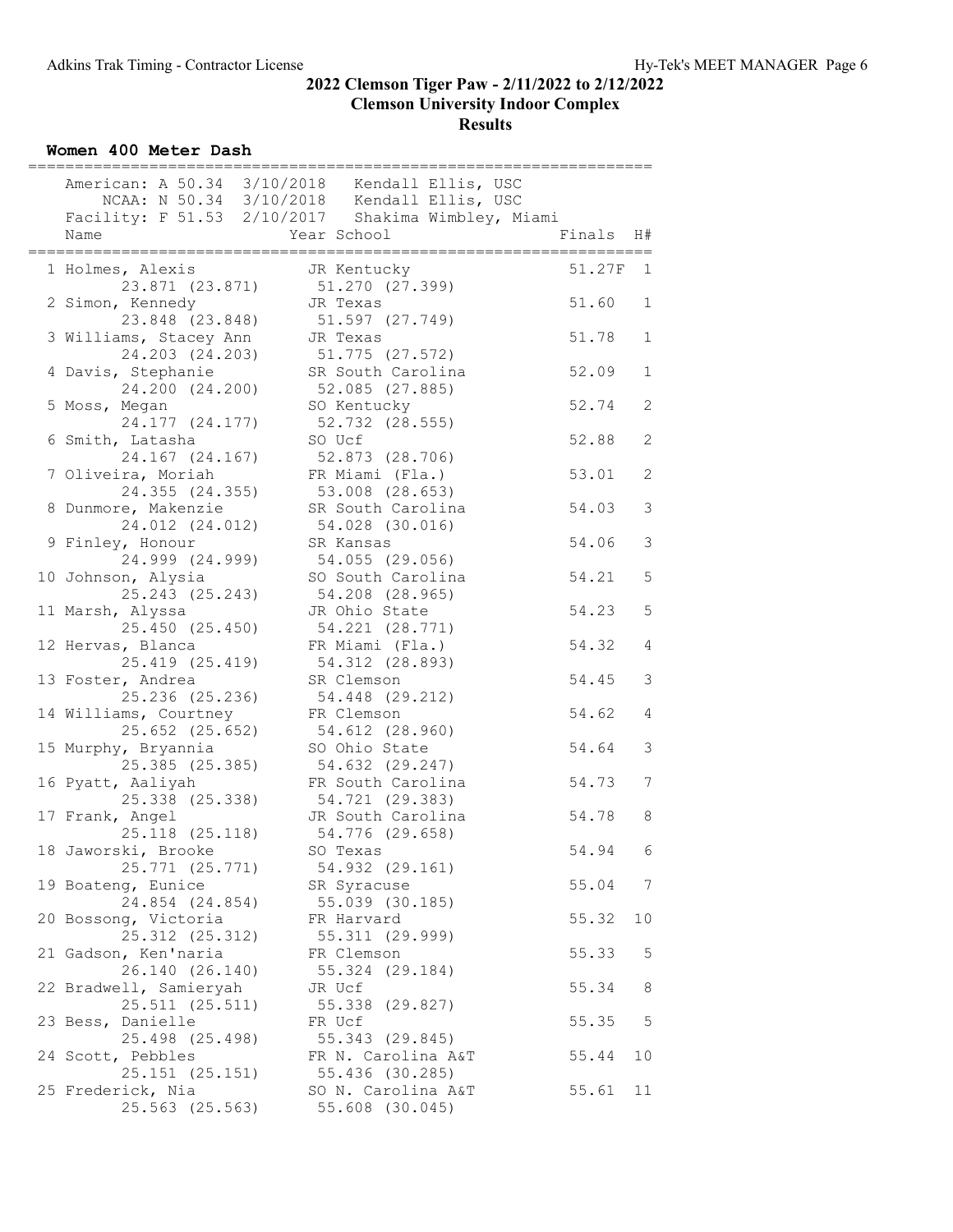| Women 400 Meter Dash                                 |                                               |         |                |                 |
|------------------------------------------------------|-----------------------------------------------|---------|----------------|-----------------|
| 26 McDuffie, Delecia<br>25.599 (25.599)              | SR N. Carolina A&T 55.64 2<br>55.637 (30.038) |         |                |                 |
| 27 Jinks, Asia<br>25.681 (25.681)                    | SR Auburn<br>55.644 (29.963)                  | 55.65   | 9              |                 |
| 28 Nagbe, Pearl<br>25.883 (25.883)                   | SO South Carolina<br>55.680 (29.797)          | 55.68   | 9              |                 |
| 29 Wood, Jaydan<br>25.916(25.916)                    | SO Ohio State<br>55.717 (29.801)              | 55.72   | 13             |                 |
| 30 Johnson, Caleia<br>25.954 (25.954)                | FR Pittsburgh<br>55.743 (29.789)              | 55.75   | 12             |                 |
| 31 Dumas, Zarie<br>25.806 (25.806)                   | FR Houston<br>55.824 (30.018)                 | 55.83   | 7              |                 |
| 32 Taylor, Aliyah<br>26.234 (26.234) 55.947 (29.713) | JR Houston                                    | 55.95   | $\overline{4}$ |                 |
| 33 Kirkland, Kai'lyn<br>$25.604$ $(25.604)$          | FR Ucf<br>56.035 (30.431)                     | 56.04   | 6              |                 |
| 34 Osher, Mackenzie<br>26.148 (26.148)               | FR Clemson<br>56.266 (30.118)                 |         |                | 56.27 8 56.266  |
| 35 Brace, Kennedy<br>25.478 (25.478) 56.270 (30.792) | FR Miami (Fla.)                               |         |                | 56.27 6 56.270  |
| 36 Hernandez, Alyssa<br>26.275 (26.275)              | FR North Carolina<br>56.308 (30.033)          | 56.31   | 10             |                 |
| 37 Weimer, Brooke<br>25.864 (25.864)                 | SO Louisville<br>56.367 (30.503)              | 56.37   | 11             |                 |
| 38 Babineaux, Iman<br>25.474 (25.474)                | FR Houston<br>56.494 (31.020)                 | 56.50   |                | 10 56.494       |
| 39 Troupe, Lydia<br>26.445 (26.445)                  | SO Georgia Tech<br>56.497 (30.052)            |         |                | 56.50 8 56.497  |
| 40 McClennon, Dynasty<br>26.196 (26.196)             | FR Kentucky<br>56.499 (30.303)                |         |                | 56.50 15 56.499 |
| 41 Thompson, Kenya<br>25.491 (25.491)                | FR Clemson<br>56.548 (31.057)                 | 56.55   | 6              |                 |
| 42 Smith, Nykah<br>26.098 (26.098)                   | JR Miss State<br>56.625 (30.527)              | 56.63   | 9              |                 |
| 43 Martin, Katie<br>25.412 (25.412) 56.741 (31.329)  | JR Louisville                                 | 56.75   | 13             |                 |
| 44 White, Brianna<br>25.853 (25.853) 56.847 (30.994) | FR North Carolina                             | 56.85 4 |                |                 |
| 45 Ndip-Agbor, Egbe<br>26.007 (26.007)               | FR Harvard<br>56.864 (30.857)                 | 56.87   | 11             |                 |
| 46 Wright, Satanya<br>26.215 (26.215)                | JR Kansas<br>57.055 (30.840)                  | 57.06   | 9              |                 |
| 47 Burton, Jenyia<br>25.045 (25.045)                 | FR Louisville<br>57.091 (32.046)              | 57.10   |                | 10 57.091       |
| 48 Daley, Ariana<br>26.929 (26.929)                  | FR Clemson<br>57.098 (30.169)                 | 57.10   |                | 12 57.098       |
| 49 Samuel, Sharelle<br>26.099 (26.099)               | JR Harvard<br>57.176 (31.077)                 | 57.18   | 14             |                 |
| 50 Phillips, Breanna<br>27.204 (27.204)              | SR Pittsburgh<br>57.281 (30.077)              | 57.29   | 8              |                 |
| 51 Foster, Nicolee<br>26.637 (26.637)                | SR Clemson<br>57.450 (30.813)                 | 57.45   | 11             |                 |
| 52 Morris, Cathrina<br>25.929 (25.929)               | SO Miss State<br>57.522 (31.593)              | 57.53   | 14             |                 |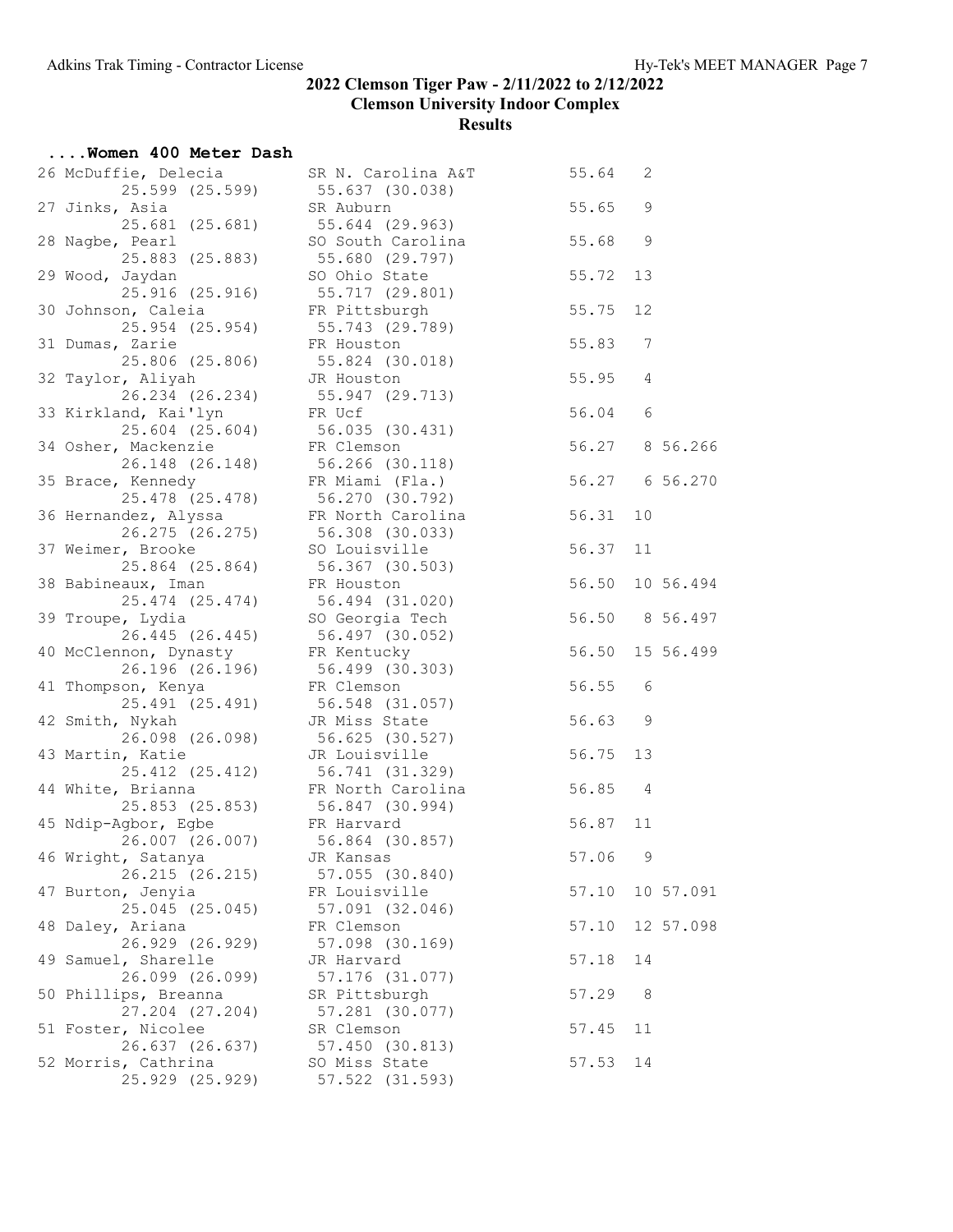| Women 400 Meter Dash                                         |                                                   |         |      |
|--------------------------------------------------------------|---------------------------------------------------|---------|------|
| 53 Unthank, Haley<br>$27.169$ $(27.169)$                     | SR Georgia Tech<br>57.561 (30.392)                | 57.57   | 16   |
| 54 Felder, Shayla<br>27.210 (27.210)                         | JR Miss State<br>57.655 (30.445)                  | 57.66   | 12   |
| 55 Tarley, Kennedy                                           | FR Syracuse                                       | 57.70   | 16   |
| 25.811 (25.811)<br>56 Sumner, Brynne                         | 57.699 (31.888)<br>SO Clemson                     | 57.90   | 13   |
| 27.187 (27.187)<br>57 Soleyn, Ilene                          | 57.896 (30.709)<br>SO Georgia Tech                | 57.94   | 15   |
| 26.953 (26.953)<br>58 Goldowski, Gwyneth                     | 57.937 (30.984)<br>FR North Carolina              | 58.10   | 16   |
| 26.728 (26.728)<br>59 Van Der Westhuizen, Elke FR Pittsburgh | 58.100 (31.372)                                   | 58.15   | 13   |
| 26.976 (26.976)<br>60 Boggess, Taylor                        | 58.146 (31.170)<br>FR Louisville                  | 58.27   | 11   |
| 27.260 (27.260)<br>61 Kebe, Mabinty                          | 58.264 (31.004)<br>FR Ohio State                  | 58.32   | 15   |
| 26.434 (26.434)<br>62 Disher, Leah                           | 58.312 (31.878)<br>SO Clemson                     | 58.37   | 9    |
| 27.852 (27.852)<br>63 Cooney, Olivia                         | 58.362 (30.510)<br>SO Clemson                     | 58.45   | 13   |
| $27.160$ $(27.160)$<br>64 Bechard, Krystalann                | 58.442 (31.282)<br>FR Miami (Fla.)                | 58.64   | 14   |
| 28.119 (28.119)<br>65 Carter, Kori                           | 58.635 (30.516)<br>SO Clemson                     | 58.70   | 12   |
| 27.455 (27.455)<br>66 Kavanaugh, Macie                       | 58.700 (31.245)<br>SR South Carolina              | 59.00   | 14   |
| 28.059 (28.059)<br>67 Crawford, Reese                        | 58.996 (30.937)<br>JR Georgia Tech                | 59.09   | 15   |
| 27.255 (27.255)<br>68 Rodney, Natalya                        | 59.090 (31.835)<br>FR Syracuse                    | 59.59   | 16   |
| 26.900 (26.900)<br>69 Sullivan, Mackenzie                    | 59.586 (32.686)<br>FR Pittsburgh                  | 59.71   | 12   |
| 27.200 (27.200)<br>70 Riley, Jana                            | 59.709 (32.509)<br>FR Syracuse                    | 1:00.45 | 15   |
| 27.000 (27.000)<br>71 Campbell, Brittney                     | 1:00.445(33.445)<br>JR Auburn                     | 1:00.86 | 16   |
| $27.268$ (27.268) 1:00.853 (33.585)<br>-- Registre, Jahnile  | FR South Carolina                                 | DNS     | 14   |
|                                                              |                                                   | DNS 7   |      |
| Women 800 Meter Run                                          |                                                   |         |      |
| American: A 1:58.60 2/9/2019 Aje Wilson, Adidas              | NCAA: N 2:00.69 2/11/2017 Jazmine Fray, Texas A&M |         |      |
| Facility: F 1:59.86 1/20/2018<br>Name                        | Natoya Goule, Adidas<br>Year School               | Finals  | - H# |
| 1 Foster, Andrea                                             | SR Clemson                                        | 2:04.17 | 1    |

3 Johnson, Kayla SR Miami (Fla.) 2:04.92 1

| 28.514 (28.514)    | 59.384 (30.870) | 1:31.930 (32.546) | 2:04.169 (32.239) |
|--------------------|-----------------|-------------------|-------------------|
| 2 Jaworski, Brooke | SO Texas        | 2:04.22 1         |                   |

# 28.888 (28.888) 1:00.021 (31.133) 1:31.710 (31.689) 2:04.216 (32.506)

28.813 (28.813) 59.882 (31.069) 1:31.938 (32.056) 2:04.917 (32.979)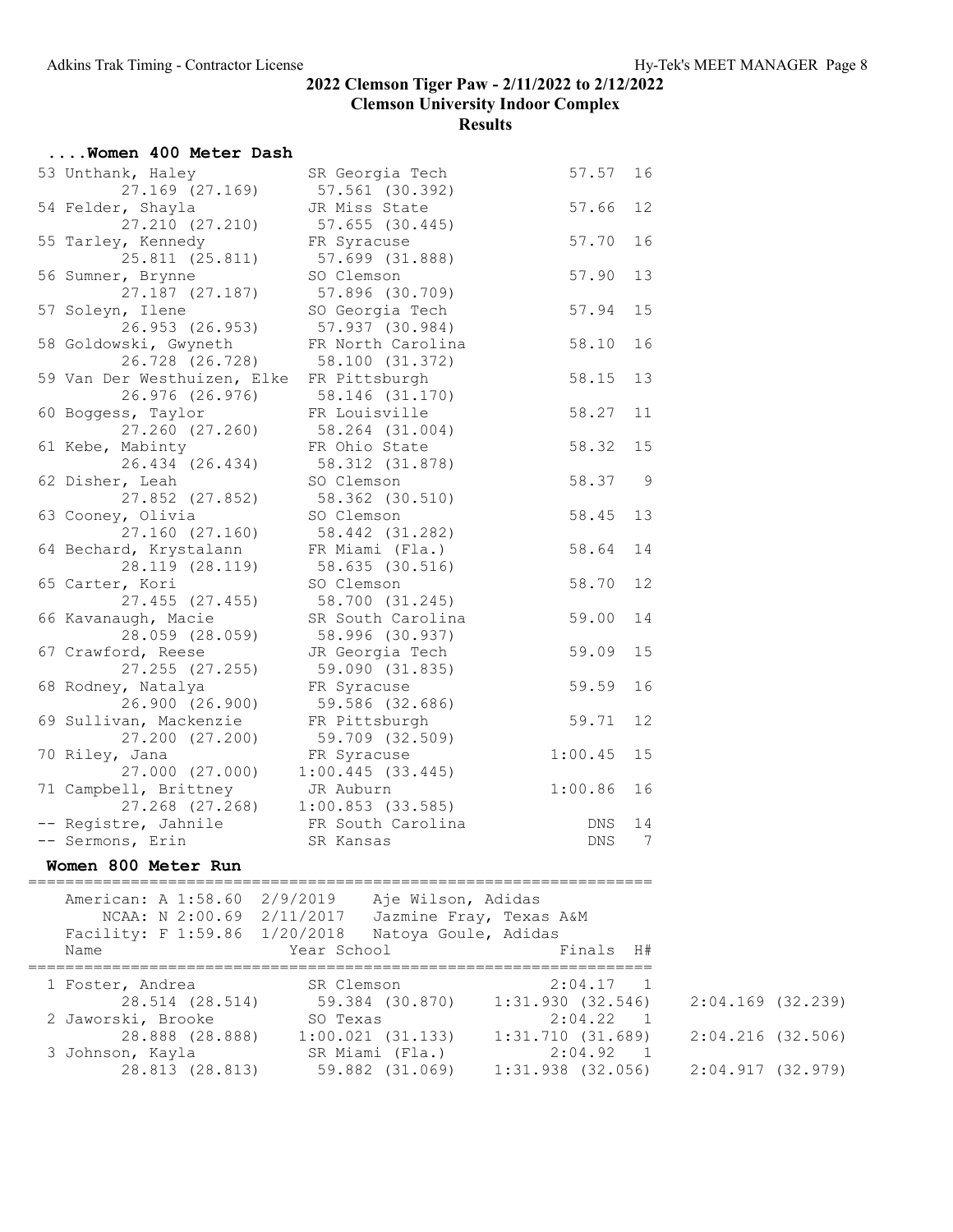#### ....Women 800 Meter Run

| 4 Gbolade, Ayoola                       | SR N. Carolina A&T                       | $2:06.63$ 1                                                |                       |
|-----------------------------------------|------------------------------------------|------------------------------------------------------------|-----------------------|
| 30.791 (30.791)                         | $1:01.385$ (30.594)                      | $1:33.877$ (32.492)                                        | $2:06.628$ (32.751)   |
| 5 Patterson, Davicia                    | SO Texas                                 | 2:06.79<br>$\overline{1}$                                  |                       |
| 29.177 (29.177)                         | 1:00.505(31.328)                         | 1:32.927(32.422)                                           | $2:06.787$ (33.860)   |
| 6 Varela, Natalie                       | FR Miami (Fla.)                          | 2:08.21 2                                                  |                       |
| $31.462$ $(31.462)$<br>7 Sumner, Brynne | $1:03.121$ $(31.659)$<br>SO Clemson      | 1:35.370(32.249)<br>2:08.75<br>$\overline{1}$              | $2:08.202$ $(32.832)$ |
| 29.803 (29.803)                         | 1:00.940(31.137)                         | $1:33.422$ (32.482)                                        | 2:08.743(35.321)      |
| 8 Pinnell, Caitlin                      | JR Ucf                                   | 2:09.09<br>$\overline{1}$                                  |                       |
| 29.725 (29.725)                         | $1:01.799$ (32.074)                      | 1:34.643(32.844)                                           | 2:09.085(34.442)      |
| 9 McClintock, Halle                     | SR Georgia                               | $2:09.16$ 2                                                |                       |
| 32.273 (32.273)                         | $1:04.616$ (32.343)                      | $1:36.189$ $(31.573)$                                      | $2:09.154$ (32.965)   |
| 10 Crook, Charlotte                     | JR Ucf                                   | 2:09.69<br>$\overline{1}$                                  |                       |
| 30.585 (30.585)                         | 1:01.927(31.342)                         | 1:34.675(32.748)                                           | $2:09.682$ (35.007)   |
| 11 Disher, Leah                         | SO Clemson<br>1:04.213(32.292)           | 2:12.41<br>$\overline{\phantom{0}}^2$                      | $2:12.401$ (35.104)   |
| 31.921 (31.921)<br>12 Kelly, Fajr       | FR N. Carolina A&T                       | $1:37.297$ (33.084)<br>2:12.74<br>$\overline{\phantom{a}}$ |                       |
| 32.304 (32.304)                         | $1:05.343$ (33.039)                      | 1:39.275(33.932)                                           | 2:12.736(33.461)      |
| 13 Bryant, Emma                         | SR Louisville                            | 2:13.31<br>2                                               |                       |
| 32.260 (32.260)                         | $1:04.993$ (32.733)                      | $1:38.159$ (33.166)                                        | $2:13.309$ $(35.150)$ |
| 14 Turner, Amaya                        | FR Miami (Fla.)                          | 2:13.93<br>$\overline{2}$                                  |                       |
| 31.724 (31.724)                         | 1:05.355(33.631)                         | $1:39.559$ $(34.204)$                                      | 2:13.925(34.366)      |
| 15 Perlakowski, Riley                   | FR Georgia Tech                          | $2:14.24$ 3                                                |                       |
| $32.618$ $(32.618)$                     | $1:05.476$ (32.858)                      | 1:39.490(34.014)                                           | $2:14.236$ (34.746)   |
| 16 Rodriguez, Mariana                   | SO Ucf                                   | 2:14.39<br>$\overline{\phantom{a}}$                        |                       |
| 32.423 (32.423)                         | $1:05.503$ (33.080)                      | 1:39.166 (33.663)                                          | $2:14.383$ (35.217)   |
| 17 Turner, Cydni<br>32.523 (32.523)     | SO Ucf<br>$1:05.226$ (32.703)            | 2:14.41<br>- 3<br>$1:38.809$ $(33.583)$                    | $2:14.402$ (35.593)   |
| 18 Bolen, Caroline                      | SO Pittsburgh                            | 2:14.66<br>$\overline{\phantom{a}}$                        |                       |
| 32.146 (32.146)                         | 1:05.117(32.971)                         | 1:38.877(33.760)                                           | $2:14.656$ (35.779)   |
| 19 Rose, Kayla                          | FR Georgia Tech                          | 2:14.88<br>4                                               |                       |
| 32.958 (32.958)                         | $1:06.265$ (33.307)                      | 1:40.539(34.274)                                           | 2:14.874(34.335)      |
| 20 Brown, Carolyn                       | SO N. Carolina A&T                       | 2:15.00<br>-2                                              |                       |
| 31.839 (31.839)                         | $1:04.498$ (32.659)                      | $1:39.513$ (35.015)                                        | 2:14.996(35.483)      |
| 21 Boggess, Taylor                      | FR Louisville                            | 2:15.21<br>4                                               |                       |
| 31.634 (31.634)                         | $1:05.832$ $(34.198)$                    | 1:40.739(34.907)                                           | 2:15.205(34.466)      |
| 22 Wirtz, Josie<br>33.184 (33.184)      | JR Clemson                               | 2:15.31<br>4<br>1:40.836(34.185)                           |                       |
| 23 Bossong, Victoria                    | $1:06.651$ (33.467)<br>FR Harvard        | 2:15.71<br>$\overline{2}$                                  | 2:15.303(34.467)      |
| 32.021 (32.021)                         | 1:05.360(33.339)                         | 1:39.130(33.770)                                           | 2:15.705(36.575)      |
| 24 Gayle, Kieley                        | FR South Carolina 2:15.73 4              |                                                            |                       |
| 31.654 (31.654)                         | 1:06.101(34.447)                         | 1:40.343(34.242)                                           | 2:15.725(35.382)      |
| 25 Barrett, Jadae                       | FR Ucf                                   | 2:15.87<br>$\overline{4}$                                  |                       |
| 33.039 (33.039)                         | $1:06.476$ (33.437)                      | $1:41.414$ $(34.938)$                                      | 2:15.867(34.453)      |
| 26 Zamrowski, Grace                     | FR South Carolina                        | 2:16.32<br>- 4                                             |                       |
| 32.825 (32.825)                         | 1:06.966(34.141)                         | $1:41.189$ $(34.223)$                                      | $2:16.318$ (35.129)   |
| 27 Brewer, Anna                         | SR Clemson                               | 2:16.88<br>5                                               |                       |
| 31.271 (31.271)                         | $1:05.222$ (33.951)                      | $1:41.728$ (36.506)                                        | 2:16.880(35.152)      |
| 28 Kavanaugh, Macie<br>31.923 (31.923)  | SR South Carolina<br>$1:05.562$ (33.639) | 2:16.90<br>5<br>$1:41.593$ (36.031)                        | $2:16.898$ (35.305)   |
| 29 Dietrich, Jennifer                   | SR Auburn                                | 2:17.01<br>- 3                                             |                       |
| 32.481 (32.481)                         | $1:06.003$ $(33.522)$                    | $1:41.339$ $(35.336)$                                      | $2:17.004$ (35.665)   |
| 30 Mayer, Michelle                      | FR Houston                               | 2:18.87<br>$-5$                                            |                       |
| 32.229 (32.229)                         | $1:07.294$ (35.065)                      | $1:43.529$ (36.235)                                        | $2:18.869$ (35.340)   |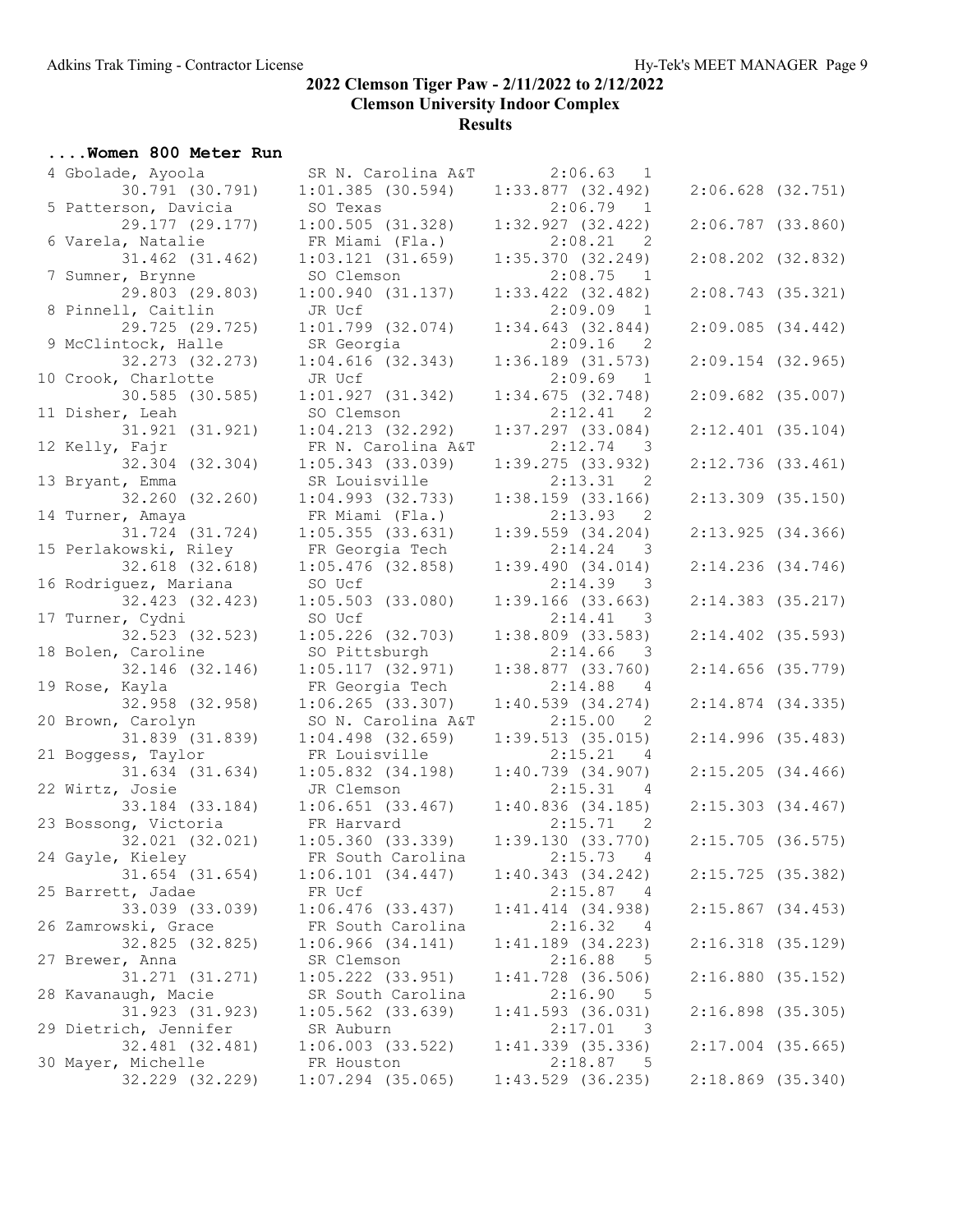#### ....Women 800 Meter Run

| 31 Jones, Jayla<br>$32.665$ $(32.665)$                                                                                  | SO N. Carolina A&T<br>$1:07.496$ $(34.831)$                                                     | 2:19.76<br>$-5$<br>$1:43.187$ (35.691)                       | 2:19.755(36.568)                        |  |
|-------------------------------------------------------------------------------------------------------------------------|-------------------------------------------------------------------------------------------------|--------------------------------------------------------------|-----------------------------------------|--|
| 32 Oliveira, Sierra<br>32.028 (32.028)                                                                                  | FR Miami (Fla.)<br>$1:05.884$ (33.856)                                                          | 2:20.17<br>$\overline{\phantom{0}}^2$<br>$1:40.812$ (34.928) | 2:20.170 (39.358)                       |  |
| 33 Wilson, Allyson                                                                                                      | FR South Carolina                                                                               | 2:20.35<br>5                                                 |                                         |  |
| 33.033 (33.033)<br>34 Spann, Daishon                                                                                    | $1:07.763$ $(34.730)$<br>JR Pittsburgh                                                          | $1:44.469$ (36.706)<br>2:22.86<br>- 5                        | $2:20.342$ (35.873)                     |  |
| 31.950 (31.950)                                                                                                         | $1:07.004$ (35.054)                                                                             | 1:43.953(36.949)                                             | $2:22.852$ (38.899)                     |  |
| 35 Hanratty, Grace                                                                                                      | FR Clemson                                                                                      | 2:23.85 5                                                    |                                         |  |
| 32.938 (32.938)<br>36 Finley, Meredith                                                                                  | 1:08.170(35.232)<br>FR Clemson                                                                  | $1:45.371$ (37.201)<br>2:23.87 4                             | 2:23.848 (38.477)                       |  |
|                                                                                                                         | 33.282 (33.282) 1:07.502 (34.220)                                                               | $1:44.492$ (36.990)                                          | 2:23.870(39.378)                        |  |
| -- Lebo, Megan                                                                                                          | JR South Carolina                                                                               | DNF<br>5                                                     |                                         |  |
| 32.118 (32.118)<br>-- Morris, Cathrina                                                                                  | SO Miss State                                                                                   | 5<br>DNF                                                     |                                         |  |
|                                                                                                                         | 27.702 (27.702) 1:00.176 (32.474)                                                               |                                                              |                                         |  |
| -- Unthank, Haley SR Georgia Tech                                                                                       |                                                                                                 | DNS<br>3                                                     |                                         |  |
| -- Copeland, Sarah                                                                                                      | FR Georgia Tech                                                                                 | 4<br>DNS                                                     |                                         |  |
| Women 1 Mile Run                                                                                                        |                                                                                                 |                                                              |                                         |  |
|                                                                                                                         | American: A 4:20.50 2/19/1982 Mary Slaney, Athletics West                                       |                                                              |                                         |  |
|                                                                                                                         | NCAA: N 4:25.91 2/28/2009 Jenny Simpson, Colarado                                               |                                                              |                                         |  |
|                                                                                                                         | Facility: F 4:31.59 2018 Yolanda Ngarambe, Atlanta Trac                                         | Finals H#                                                    |                                         |  |
| Name                                                                                                                    | Year School                                                                                     |                                                              |                                         |  |
| 1 Crook, Charlotte JR Ucf                                                                                               |                                                                                                 |                                                              |                                         |  |
|                                                                                                                         |                                                                                                 |                                                              |                                         |  |
|                                                                                                                         | charlotte JR Ucf 4:47.77 1<br>35.913 (35.913) 1:11.336 (35.423) 1:46.523 (35.187)               |                                                              | $2:22.693$ $(36.170)$                   |  |
|                                                                                                                         | $2:59.007$ (36.314) 3:36.162 (37.155) 4:12.348 (36.186)                                         |                                                              | $4:47.770$ (35.422)                     |  |
| 2 Wirtz, Josie                                                                                                          |                                                                                                 | 4:54.71<br>$\overline{1}$                                    |                                         |  |
|                                                                                                                         |                                                                                                 | $1:48.589$ (36.245)<br>$4:19.134$ $(37.923)$                 | 2:25.610(37.021)<br>$4:54.706$ (35.572) |  |
| 3 Porterfield, Hallie FR Auburn                                                                                         | z, Josie JR Clemson<br>36.395 (36.395) 1:12.344 (35.949)<br>3:03.053 (37.443) 3:41.211 (38.158) | $4:55.15$ 1                                                  |                                         |  |
|                                                                                                                         | 37.152 (37.152) 1:13.115 (35.963)                                                               | $1:49.891$ (36.776)                                          | 2:27.200(37.309)                        |  |
|                                                                                                                         | $3:04.413$ (37.213) $3:42.938$ (38.525)                                                         | 4:19.641(36.703)                                             | 4:55.150(35.509)                        |  |
|                                                                                                                         |                                                                                                 | 4:55.33<br>$\overline{1}$                                    |                                         |  |
|                                                                                                                         |                                                                                                 |                                                              | $2:26.382$ $(37.149)$                   |  |
| 4 Perlakowski, Riley<br>36.436 (36.436) 1:12.678 (36.242)<br>3:03.745 (37.363) 3:41.564 (37.819)<br>$3:03.745$ (37.363) | $3:41.564$ (37.819)                                                                             | 1:49.233 (36.555)<br>4:18.797 (37.233)<br>4:18.797(37.233)   | $4:55.324$ $(36.527)$                   |  |
| 5 Rose, Kayla                                                                                                           | FR Georgia Tech                                                                                 | $4:55.36$ 1                                                  |                                         |  |
|                                                                                                                         | $36.786$ (36.786) 1:13.042 (36.256)                                                             | $1:49.591$ (36.549) $2:26.854$ (37.263)                      |                                         |  |
| $3:04.068$ $(37.214)$<br>6 Costantino, Alexandria                                                                       | $3:41.856$ (37.788)                                                                             | 4:19.491(37.635)<br>$4:56.93$ 1                              | $4:55.352$ $(35.861)$                   |  |
| 36.810 (36.810)                                                                                                         | FR South Carolina<br>1:13.340(36.530)                                                           | $1:50.205$ (36.865)                                          | $2:27.764$ (37.559)                     |  |
| $3:06.185$ (38.421)                                                                                                     | $3:44.167$ (37.982)                                                                             | $4:21.353$ (37.186)                                          | $4:56.922$ $(35.569)$                   |  |
| 7 Copeland, Sarah                                                                                                       | FR Georgia Tech                                                                                 | 4:58.63<br>$\overline{1}$                                    |                                         |  |
| 36.333 (36.333)                                                                                                         | $1:12.203$ (35.870)                                                                             | 1:48.390(36.187)                                             | 2:25.313(36.923)                        |  |
| $3:01.866$ (36.553)                                                                                                     | $3:38.976$ $(37.110)$                                                                           | $4:18.183$ (39.207)                                          | $4:58.622$ $(40.439)$                   |  |
| 8 Langlois, Emma                                                                                                        | SR Miami (Fla.)                                                                                 | 4:59.35<br>$\overline{1}$                                    |                                         |  |
| 37.559 (37.559)                                                                                                         | $1:13.688$ (36.129)                                                                             | 1:49.831(36.143)                                             | $2:27.548$ (37.717)                     |  |
| $3:06.698$ $(39.150)$                                                                                                   | $3:46.424$ (39.726)                                                                             | $4:22.747$ (36.323)                                          | $4:59.342$ (36.595)                     |  |
| 9 Rodriguez, Mariana<br>37.381 (37.381)                                                                                 | SO Ucf<br>$1:13.782$ (36.401)                                                                   | 5:03.54<br>$\overline{1}$<br>1:50.819(37.037)                | $2:27.979$ $(37.160)$                   |  |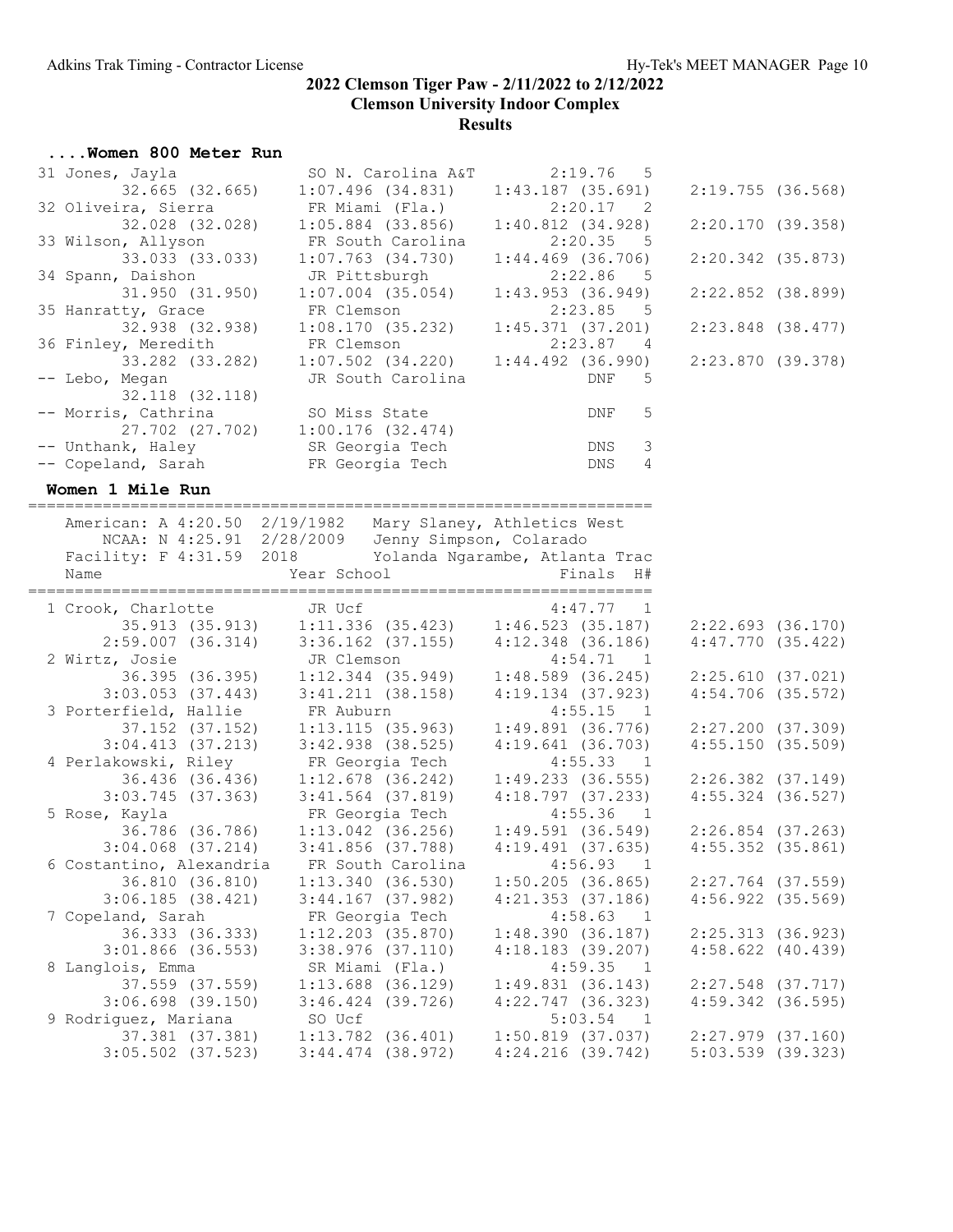| Women 1 Mile Run                       |                                                                                                                                 |                                       |                       |
|----------------------------------------|---------------------------------------------------------------------------------------------------------------------------------|---------------------------------------|-----------------------|
| 10 Finley, Meredith                    | FR Clemson                                                                                                                      | 5:04.53 1                             |                       |
| 37.100 (37.100)                        | $1:13.512$ $(36.412)$                                                                                                           | $1:51.156$ (37.644)                   | 2:28.611(37.455)      |
| $3:06.442$ (37.831)                    | $3:45.249$ (38.807)                                                                                                             | $4:26.704$ $(41.455)$                 | $5:04.522$ (37.818)   |
| 11 Turner, Amaya                       | FR Miami (Fla.)                                                                                                                 | $5:06.14$ 2                           |                       |
| 38.691 (38.691)                        | $1:16.002$ $(37.311)$                                                                                                           | $1:55.099$ (39.097)                   | $2:34.694$ (39.595)   |
| $3:15.504$ (40.810)                    | $3:56.396$ (40.892)                                                                                                             | $4:33.854$ (37.458)                   | 5:06.131(32.277)      |
| 12 Smith, Kambry                       | FR Ucf                                                                                                                          | 5:06.33<br>$\overline{2}$             |                       |
| 37.772 (37.772)                        | 1:15.375(37.603)                                                                                                                | 1:53.917(38.542)                      | $2:32.351$ (38.434)   |
| $3:11.028$ (38.677)                    | $3:49.296$ (38.268)                                                                                                             | 4:28.525(39.229)                      | $5:06.324$ (37.799)   |
| 13 Boice, Sophie                       | FR Georgia Tech                                                                                                                 | 5:09.05 2                             |                       |
| 38.030 (38.030)                        | $1:15.819$ (37.789)                                                                                                             | 1:54.860(39.041)                      | $2:33.434$ $(38.574)$ |
| $3:12.504$ (39.070)                    | $3:51.877$ (39.373)                                                                                                             | $4:31.398$ (39.521)                   | $5:09.045$ (37.647)   |
| 14 Rogers, Samantha                    | SO Auburn                                                                                                                       | $5:12.06$ 1                           |                       |
| 39.558 (39.558)                        | $1:15.712$ (36.154)                                                                                                             | $1:54.885$ (39.173)                   | $2:34.529$ (39.644)   |
| $3:14.184$ (39.655)                    | $3:54.258$ (40.074)                                                                                                             | $4:33.806$ (39.548)                   | 5:12.053(38.247)      |
| 15 Bowers, Savannah                    | JR South Carolina                                                                                                               | $5:12.21$ 2                           |                       |
| 38.449 (38.449)                        | $1:16.364$ (37.915)                                                                                                             | $1:55.294$ (38.930)                   | 2:33.913(38.619)      |
| $3:13.797$ (39.884)                    | $3:54.449$ (40.652)                                                                                                             | $4:34.379$ (39.930)                   | $5:12.201$ (37.822)   |
| 16 Hanratty, Grace                     | FR Clemson                                                                                                                      | 5:12.45<br>$\overline{\phantom{0}}^2$ |                       |
| 37.917 (37.917)                        | 1:16.930(39.013)                                                                                                                | $1:55.668$ (38.738)                   | 2:34.535(38.867)      |
| $3:14.051$ (39.516)                    | $3:54.644$ (40.593)                                                                                                             | $4:34.516$ (39.872)                   | $5:12.448$ (37.932)   |
| 17 Pisani, Isabella                    | JR South Carolina                                                                                                               | 5:12.66<br>$\overline{2}$             |                       |
| 38.417 (38.417)                        | 1:16.737(38.320)                                                                                                                | 1:55.613(38.876)                      | $2:34.752$ (39.139)   |
| $3:14.598$ (39.846)                    | $3:54.754$ (40.156)                                                                                                             | $4:34.743$ (39.989)                   | $5:12.652$ (37.909)   |
| 18 Flannery, Reagan                    | FR Pittsburgh                                                                                                                   | $5:17.32$ 1                           |                       |
| 36.617 (36.617)                        | 1:13.491(36.874)                                                                                                                | $1:51.521$ (38.030)                   | $2:29.999$ $(38.478)$ |
| $3:09.228$ $(39.229)$                  | 3:49.437(40.209)                                                                                                                | $4:32.317$ $(42.880)$                 | 5:17.316(44.999)      |
| 19 Farishian, Courtney                 | FR Clemson                                                                                                                      | 5:18.66<br>$\overline{2}$             |                       |
| 37.752 (37.752)                        | $1:15.746$ (37.994)                                                                                                             | $1:54.519$ (38.773)                   | $2:34.361$ (39.842)   |
| $3:14.981$ (40.620)<br>20 Smith, Emily | $3:57.693$ $(42.712)$                                                                                                           | 4:39.425(41.732)<br>$\overline{2}$    | $5:18.656$ (39.231)   |
| 38.864 (38.864)                        | JR South Carolina                                                                                                               | 5:21.82<br>1:55.920(38.883)           | 2:35.149(39.229)      |
| $3:16.167$ (41.018)                    | 1:17.037(38.173)<br>$3:58.379$ $(42.212)$                                                                                       | 4:40.520(42.141)                      | $5:21.812$ $(41.292)$ |
| 21 Melton, Love'                       | FR N. Carolina A&T                                                                                                              | 5:23.21<br>$\overline{\phantom{0}}^2$ |                       |
| 38.017 (38.017)                        | 1:16.055(38.038)                                                                                                                | $1:55.081$ (39.026)                   | 2:34.936(39.855)      |
| 3:15.895(40.959)                       | 3:57.430(41.535)                                                                                                                | $4:40.942$ $(43.512)$                 | $5:23.204$ $(42.262)$ |
| -- Holtery, Lillian                    |                                                                                                                                 | DNS<br>$\mathbf{1}$                   |                       |
| -- Williams, Camryn                    |                                                                                                                                 | $\mathbf{2}$<br>DNS                   |                       |
| -- Gbolade, Ayoola                     |                                                                                                                                 | $\mathbf{2}$                          |                       |
| -- Herring, Camille                    |                                                                                                                                 | DNS<br>DNS<br>2                       |                       |
| -- Varela, Natalie                     |                                                                                                                                 | DNS<br>$\mathbf 1$                    |                       |
| -- Lavassas, Daphnee                   |                                                                                                                                 | DNS<br>1                              |                       |
| -- Kelly, Fajr                         | FR Ucf<br>FR Ucf<br>FR Ucf<br>SR N. Carolina A&T<br>SO N. Carolina A&T<br>FR Miami (Fla.)<br>FR Miami (Fla.)<br>FR Miami (Fla.) | $\mathbf{2}$<br>DNS                   |                       |
| Women 3000 Meter Run                   |                                                                                                                                 |                                       |                       |
|                                        |                                                                                                                                 |                                       |                       |

 American: A 8:33.25 1/27/2007 Shalane Flanagan, Nike NCAA: N 8:41.60 2/3/2018 Karissa Schweizer, Missouri Facility: F 9:07.19 1/29/2022 Lauren Ryan, Florida Stat Name Year School Finals ================================================================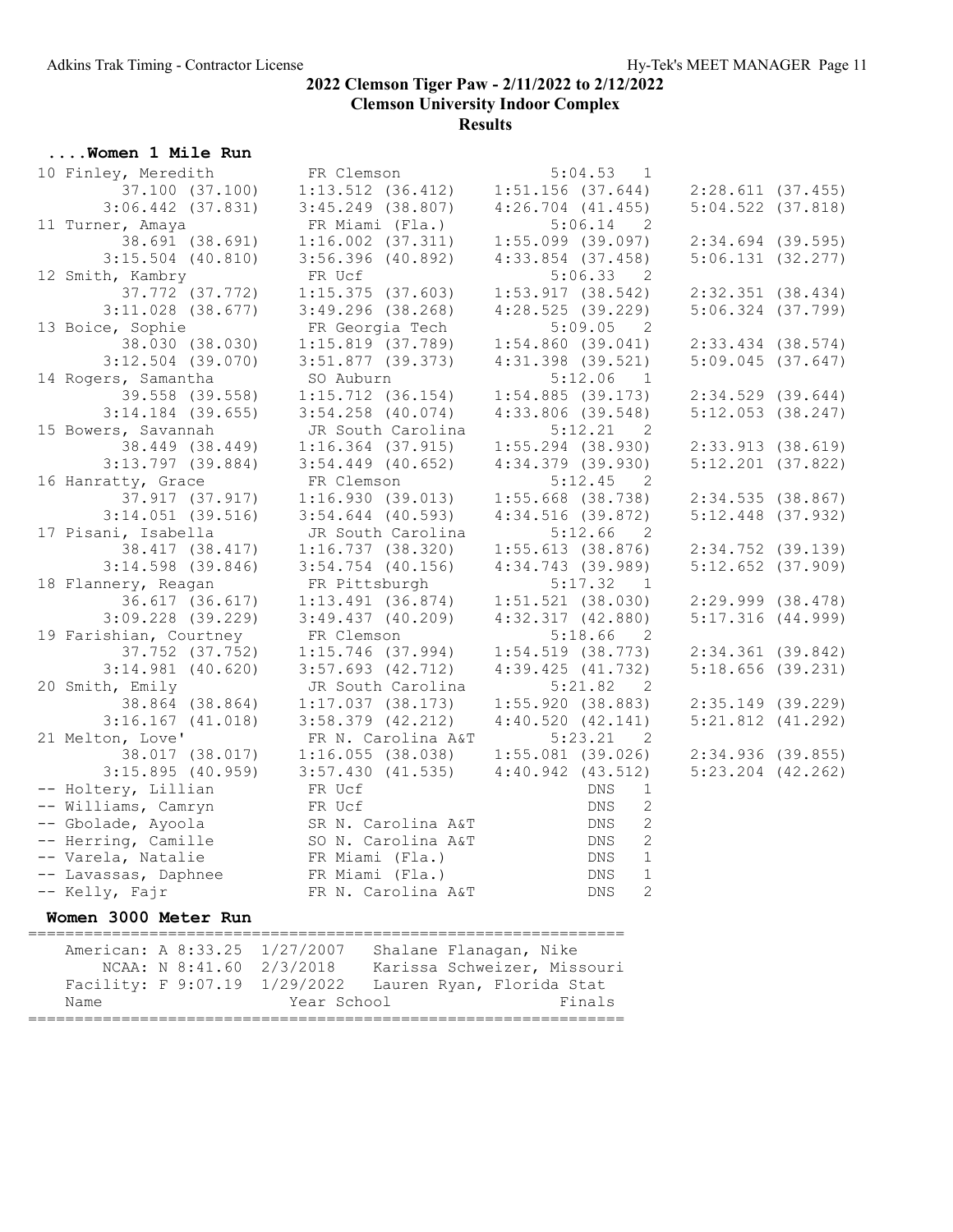## ....Women 3000 Meter Run

| 1 Lavassas, Daphnee   | FR Miami (Fla.)                                       | 9:33.77                                 |                                                                                |
|-----------------------|-------------------------------------------------------|-----------------------------------------|--------------------------------------------------------------------------------|
| 37.975 (37.975)       |                                                       | $1:17.284$ (39.309) $1:55.162$ (37.878) | $2:32.404$ $(37.242)$                                                          |
| $3:10.238$ $(37.834)$ | $3:48.807$ (38.569)                                   | $4:27.587$ (38.780)                     | 5:05.930(38.343)                                                               |
| 5:44.181(38.251)      | $6:22.479$ $(38.298)$                                 | 7:00.985(38.506)                        | 7:40.316(39.331)                                                               |
| 8:19.273 (38.957)     | $8:57.709$ (38.436)                                   | $9:33.768$ (36.059)                     |                                                                                |
| 2 Brunton, Ally       | SR Pittsburgh                                         | 9:34.42                                 |                                                                                |
| 38.240 (38.240)       | $1:17.462$ (39.222)                                   | 1:55.611(38.149)                        | $2:32.688$ (37.077)                                                            |
| $3:10.482$ $(37.794)$ | $3:49.068$ $(38.586)$                                 | $4:27.878$ $(38.810)$                   | $5:06.182$ $(38.304)$                                                          |
| 5:44.425(38.243)      | 6:22.777(38.352)                                      | $7:01.324$ (38.547)                     | 7:40.685(39.361)                                                               |
| 8:20.390 (39.705)     | $8:59.019$ $(38.629)$                                 | 9:34.415(35.396)                        |                                                                                |
| 3 Brown, Emily        | FR Pittsburgh                                         | 9:52.09                                 |                                                                                |
| 37.835 (37.835)       | 1:17.235(39.400)                                      | $1:55.398$ (38.163)                     | $2:33.924$ $(38.526)$                                                          |
| $3:12.943$ (39.019)   | 3:50.790(37.847)                                      | 4:32.165(41.375)                        | 5:13.647(41.482)                                                               |
| 5:53.320(39.673)      | 6:34.460(41.140)                                      | $7:15.436$ (40.976)                     | $7:57.001$ $(41.565)$                                                          |
| 8:37.891 (40.890)     | $9:16.059$ (38.168)                                   | $9:52.082$ (36.023)                     |                                                                                |
| 4 Langlois, Emma      | SR Miami (Fla.)                                       | 9:54.75                                 |                                                                                |
| 38.138 (38.138)       | $1:17.776$ (39.638)                                   |                                         | $1:55.843$ (38.067) $2:34.142$ (38.299)<br>4:31.012 (39.620) 5:10.891 (39.879) |
| $3:12.901$ (38.759)   | $3:51.392$ (38.491)                                   | $4:31.012$ $(39.620)$                   | 5:10.891(39.879)                                                               |
| $5:50.966$ (40.075)   | $6:31.553$ $(40.587)$                                 | 7:12.617(41.064)                        | 7:54.335(41.718)                                                               |
| 8:36.320(41.985)      | $9:17.385$ (41.065)                                   | $9:54.748$ (37.363)                     |                                                                                |
| 5 Borkoski, Mary      | SO Pittsburgh                                         | 10:02.62                                |                                                                                |
| 38.516 (38.516)       | $1:56.653$ $(1:18.137)$                               |                                         | $2:34.980$ (38.327) 3:54.904 (1:19.924)                                        |
| $4:35.961$ $(41.057)$ | $5:16.118$ (40.157)                                   |                                         |                                                                                |
| $7:20.561$ $(41.549)$ | $8:02.091$ (41.530)                                   |                                         | 5:57.061 (40.943) 6:39.012 (41.951)<br>8:43.003 (40.912) 9:24.672 (41.669)     |
| $10:02.612$ (37.940)  | 10:02.613(0.001)                                      |                                         |                                                                                |
| 6 Lastra, Valerie     | FR Ucf                                                | 10:12.93                                |                                                                                |
| 38.649 (38.649)       | 1:17.790(39.141)                                      | $1:56.761$ (38.971)                     | $2:35.739$ $(38.978)$                                                          |
| $3:15.353$ $(39.614)$ | $3:53.946$ (38.593)                                   | $4:34.903$ $(40.957)$                   | 5:16.330(41.427)                                                               |
| $5:57.336$ $(41.006)$ | 6:39.940(42.604)                                      | $7:23.421$ $(43.481)$                   | $8:07.626$ $(44.205)$                                                          |
| 8:51.520 (43.894)     | 9:35.000(43.480)                                      | 10:12.930(37.930)                       |                                                                                |
| 7 Steele, Mackenzie   | FR Clemson                                            | 10:13.24                                |                                                                                |
| 38.395 (38.395)       | 1:17.943(39.548)                                      | $1:56.609$ (38.666) $2:35.080$ (38.471) |                                                                                |
| 3:14.825(39.745)      | $3:55.164$ (40.339)                                   | 4:35.743 (40.579)                       | $5:17.254$ $(41.511)$                                                          |
| $5:59.391$ $(42.137)$ | 6:42.570(43.179)                                      | 7:26.021(43.451)                        | 8:10.418 (44.397)                                                              |
| $8:54.208$ $(43.790)$ | 9:36.701(42.493)                                      | $10:13.238$ (36.537)                    |                                                                                |
| 8 Farishian, Courtney | FR Clemson                                            | 10:20.82                                |                                                                                |
|                       | $38.075$ (38.075) 1:17.630 (39.555) 1:56.348 (38.718) |                                         | 2:35.490(39.142)                                                               |
| $3:16.072$ (40.582)   | $3:57.501$ (41.429)                                   | 4:39.620(42.119)                        | $5:22.118$ $(42.498)$                                                          |
| $6:04.628$ $(42.510)$ | $6:47.807$ $(43.179)$                                 | $7:31.483$ (43.676)                     | 8:14.921(43.438)                                                               |
| 8:58.016(43.095)      | $9:40.239$ $(42.223)$                                 | 10:20.813(40.574)                       |                                                                                |
| 9 Boice, Sophie       | FR Georgia Tech                                       | 10:23.15                                |                                                                                |
| 39.007 (39.007)       | $1:19.447$ $(40.440)$                                 | $1:59.611$ (40.164)                     | $2:38.952$ (39.341)                                                            |
| $3:19.723$ $(40.771)$ | $4:01.352$ $(41.629)$                                 | 4:43.475(42.123)                        | $5:25.601$ $(42.126)$                                                          |
| $6:08.901$ $(43.300)$ | $6:53.592$ $(44.691)$                                 | $7:38.368$ $(44.776)$                   | $8:21.314$ $(42.946)$                                                          |
| $9:03.773$ $(42.459)$ | $9:45.367$ $(41.594)$                                 | $10:23.143$ (37.776)                    |                                                                                |
| 10 Rice, Liz          | JR Georgia Tech                                       | 10:24.08                                |                                                                                |
| 39.214 (39.214)       | 1:20.330(41.116)                                      | $2:01.327$ (40.997)                     | $2:42.772$ $(41.445)$                                                          |
| $3:25.061$ $(42.289)$ | 4:06.800(41.739)                                      | $4:48.792$ $(41.992)$                   | $5:31.064$ $(42.272)$                                                          |
| $6:13.122$ $(42.058)$ | $6:55.716$ (42.594)                                   | $7:38.624$ (42.908)                     | $8:21.446$ (42.822)                                                            |
| $9:04.011$ $(42.565)$ | $9:45.681$ $(41.670)$                                 | $10:24.074$ (38.393)                    |                                                                                |
| 11 Williams, Camryn   | FR Ucf                                                | 10:31.05                                |                                                                                |
| 38.746 (38.746)       | $2:00.026$ $(1:21.280)$                               | 2:40.040(40.014)                        | $3:14.666$ $(34.626)$                                                          |
| 3:21.410(6.744)       | 4:03.220(41.810)                                      | $4:45.586$ $(42.366)$                   | $5:27.843$ $(42.257)$                                                          |
| $6:10.051$ $(42.208)$ | $6:53.704$ $(43.653)$                                 | $7:37.439$ $(43.735)$                   | 8:22.250(44.811)                                                               |
| $9:07.174$ $(44.924)$ | $9:50.856$ (43.682)                                   | 10:31.041 (40.185)                      |                                                                                |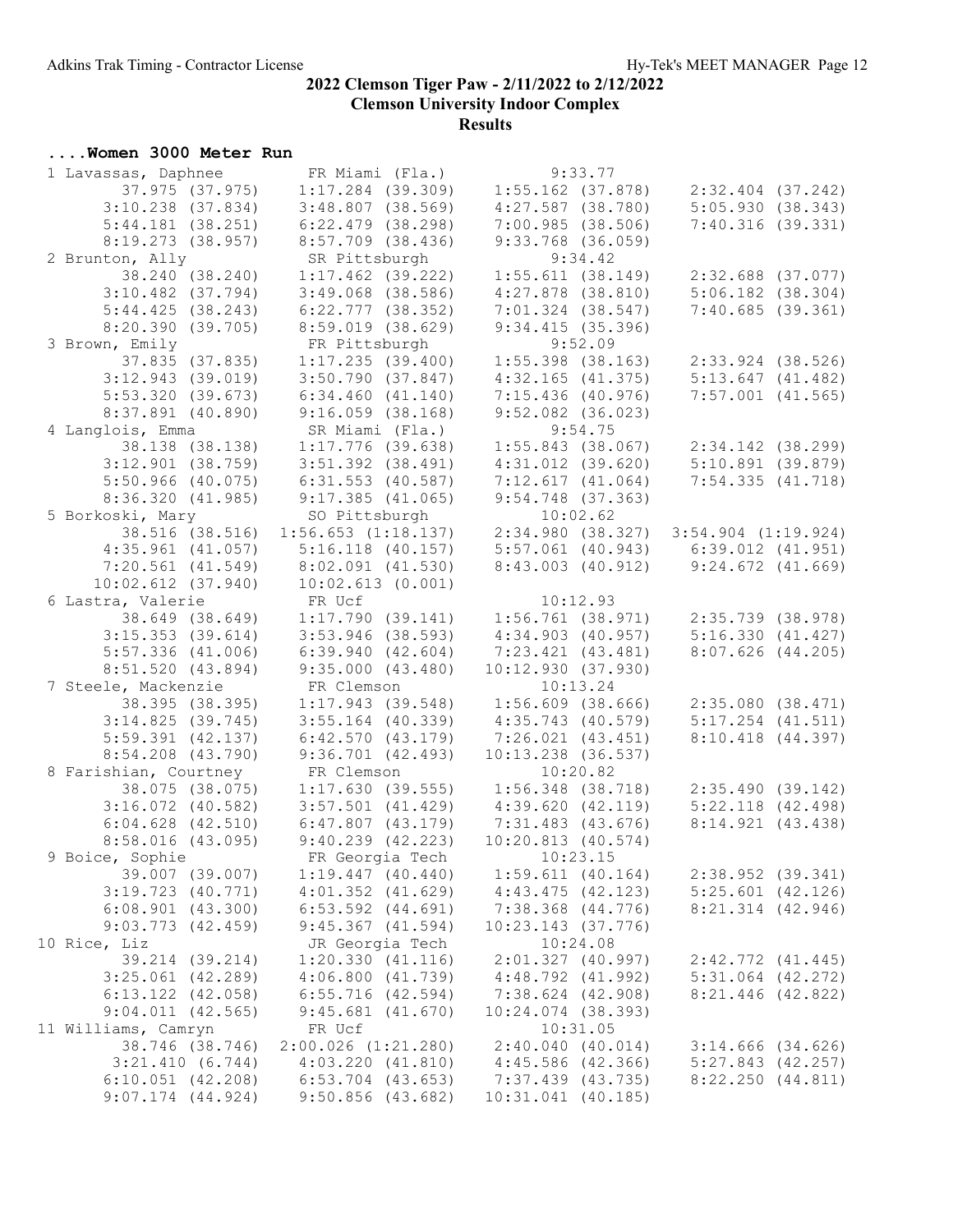## ....Women 3000 Meter Run 12 Burwell, Sarah FR Georgia Tech 10:38.94 39.586 (39.586) 1:20.569 (40.983) 2:02.343 (41.774) 2:44.690 (42.347)

|                                                                                                                 |                                           | 3:27.709 (43.019) 4:10.585 (42.876) 4:53.636 (43.051) 5:36.753 (43.117)                                                                                                                                                                 |                                          |  |
|-----------------------------------------------------------------------------------------------------------------|-------------------------------------------|-----------------------------------------------------------------------------------------------------------------------------------------------------------------------------------------------------------------------------------------|------------------------------------------|--|
|                                                                                                                 |                                           | 6:19.990 (43.237) 7:03.802 (43.812) 7:47.726 (43.924) 8:32.745 (45.019)<br>9:17.359 (44.614) 10:01.146 (43.787) 10:38.931 (37.785)<br>13 Wadas, Grace Unattached 10:44.27<br>39.370 (39.370) 1:20.118 (40.748) 2:02.016 (41.898) 2:44.9 |                                          |  |
|                                                                                                                 |                                           |                                                                                                                                                                                                                                         |                                          |  |
|                                                                                                                 |                                           |                                                                                                                                                                                                                                         |                                          |  |
|                                                                                                                 |                                           | 3:28.018 (43.063) 4:10.432 (42.414) 4:53.455 (43.023) 5:36.503 (43.048)                                                                                                                                                                 |                                          |  |
|                                                                                                                 |                                           | $6:19.598$ (43.095) $7:03.423$ (43.825) $7:48.036$ (44.613)                                                                                                                                                                             | $8:33.242$ $(45.206)$                    |  |
| 9:17.747(44.505)                                                                                                | 10:01.500(43.753)                         | $10:44.269$ $(42.769)$                                                                                                                                                                                                                  |                                          |  |
| 14 Hartley, Bri                                                                                                 |                                           |                                                                                                                                                                                                                                         |                                          |  |
|                                                                                                                 |                                           |                                                                                                                                                                                                                                         |                                          |  |
|                                                                                                                 |                                           | 4:16.319 (43.709) 5:00.293 (43.974) 5:45.084 (44.791) 6:29.438 (44.354)                                                                                                                                                                 |                                          |  |
|                                                                                                                 |                                           | 7:14.775 (45.337) 7:59.925 (45.150) 8:45.123 (45.198) 9:30.349 (45.226)                                                                                                                                                                 |                                          |  |
|                                                                                                                 | $10:14.015$ (43.666) $10:54.541$ (40.526) |                                                                                                                                                                                                                                         |                                          |  |
|                                                                                                                 |                                           | DNS                                                                                                                                                                                                                                     |                                          |  |
|                                                                                                                 |                                           | $\mathop{\rm DNS}$                                                                                                                                                                                                                      |                                          |  |
| -- Flannery, Reagan FR Pittsburgh<br>-- Sechrest, Ashley FR Georgia Tech<br>-- Rusinski, Caroline FR Pittsburgh |                                           | DNS                                                                                                                                                                                                                                     |                                          |  |
| Women 5000 Meter Run                                                                                            |                                           |                                                                                                                                                                                                                                         |                                          |  |
|                                                                                                                 |                                           |                                                                                                                                                                                                                                         |                                          |  |
| American: A 14:47.62 2/7/2009 Shalane Flanagan, Nike                                                            |                                           |                                                                                                                                                                                                                                         |                                          |  |
| NCAA: N 15:12.22 2/28/2015 Emily Sisson, Providence                                                             |                                           |                                                                                                                                                                                                                                         |                                          |  |
| Facility: F 15:57.24 2007 Michelle Sikes, Wake Fores                                                            |                                           |                                                                                                                                                                                                                                         |                                          |  |
| Year School<br>Name                                                                                             |                                           | Finals                                                                                                                                                                                                                                  |                                          |  |
|                                                                                                                 |                                           | 1 McKnight, Clay JR Georgia Tech 17:39.88<br>40.596 (40.596) 1:22.351 (41.755) 2:04.858 (42.507) 2:47.143 (42.285)<br>3:29.004 (41.861) 4:11.353 (42.349) 4:53.834 (42.481) 5:36.269 (42.435)<br>6:18.846 (42.577) 7:01.746 (42.900)    |                                          |  |
|                                                                                                                 |                                           |                                                                                                                                                                                                                                         |                                          |  |
|                                                                                                                 |                                           |                                                                                                                                                                                                                                         |                                          |  |
|                                                                                                                 |                                           |                                                                                                                                                                                                                                         |                                          |  |
|                                                                                                                 |                                           |                                                                                                                                                                                                                                         |                                          |  |
|                                                                                                                 |                                           | 11:59.500 (42.509) 12:43.134 (43.634) 13:26.579 (43.445) 14:09.796 (43.217)                                                                                                                                                             |                                          |  |
|                                                                                                                 |                                           | 14:52.737 (42.941) 15:36.561 (43.824) 16:19.817 (43.256) 17:01.645 (41.828)                                                                                                                                                             |                                          |  |
| $17:39.873$ (38.228)                                                                                            |                                           |                                                                                                                                                                                                                                         |                                          |  |
| 2 Jenkins, Kira                                                                                                 |                                           | SR South Carolina 18:12.62                                                                                                                                                                                                              |                                          |  |
|                                                                                                                 |                                           | 40.403 (40.403) 1:22.490 (42.087) 2:05.099 (42.609) 2:47.413 (42.314)                                                                                                                                                                   |                                          |  |
|                                                                                                                 |                                           | $3:29.361$ (41.948) $4:11.777$ (42.416) $4:54.314$ (42.537) $5:36.281$ (41.967)                                                                                                                                                         |                                          |  |
|                                                                                                                 |                                           | $6:19.525$ (43.244) $7:02.882$ (43.357) $7:46.501$ (43.619) $8:30.411$ (43.910)                                                                                                                                                         |                                          |  |
|                                                                                                                 |                                           | $9:14.878$ (44.467) $9:59.309$ (44.431) $10:44.458$ (45.149) $11:29.590$ (45.132)                                                                                                                                                       |                                          |  |
|                                                                                                                 |                                           | $12:14.925 (45.335) 13:00.430 (45.505) 13:46.513 (46.083) 14:32.329 (45.816) 15:18.208 (45.879) 16:04.289 (46.081) 16:49.382 (45.093) 17:32.997 (43.615)$                                                                               |                                          |  |
|                                                                                                                 |                                           |                                                                                                                                                                                                                                         |                                          |  |
| 18:12.615(39.618)                                                                                               |                                           |                                                                                                                                                                                                                                         |                                          |  |
| 3 Fegans, Erin                                                                                                  | FR Georgia Tech 18:14.42                  |                                                                                                                                                                                                                                         |                                          |  |
| 40.874 (40.874)                                                                                                 | $2:48.376$ $(2:07.502)$                   | $3:30.292$ $(41.916)$                                                                                                                                                                                                                   | $4:13.352$ $(43.060)$                    |  |
| $4:56.128$ $(42.776)$                                                                                           | $5:39.226$ $(43.098)$                     | $6:22.171$ $(42.945)$                                                                                                                                                                                                                   | $7:05.559$ $(43.388)$                    |  |
| 7:48.879 (43.320)                                                                                               | 8:31.679 (42.800)                         | $9:15.408$ (43.729)                                                                                                                                                                                                                     | $9:58.719$ $(43.311)$                    |  |
| $10:42.987$ $(44.268)$<br>13:38.261 (40.889)                                                                    | $11:27.629$ $(44.642)$                    | 12:12.412 (44.783)<br>13:42.685(0.009)                                                                                                                                                                                                  | 12:57.372 (44.960)<br>14:28.749 (46.064) |  |
|                                                                                                                 |                                           |                                                                                                                                                                                                                                         |                                          |  |
|                                                                                                                 | $13:42.676$ $(4.415)$                     |                                                                                                                                                                                                                                         |                                          |  |
| $15:14.429$ $(45.680)$<br>18:14.414 (42.436)                                                                    | 15:59.027 (44.598)                        | 16:45.310(46.283)                                                                                                                                                                                                                       | $17:31.978$ (46.668)                     |  |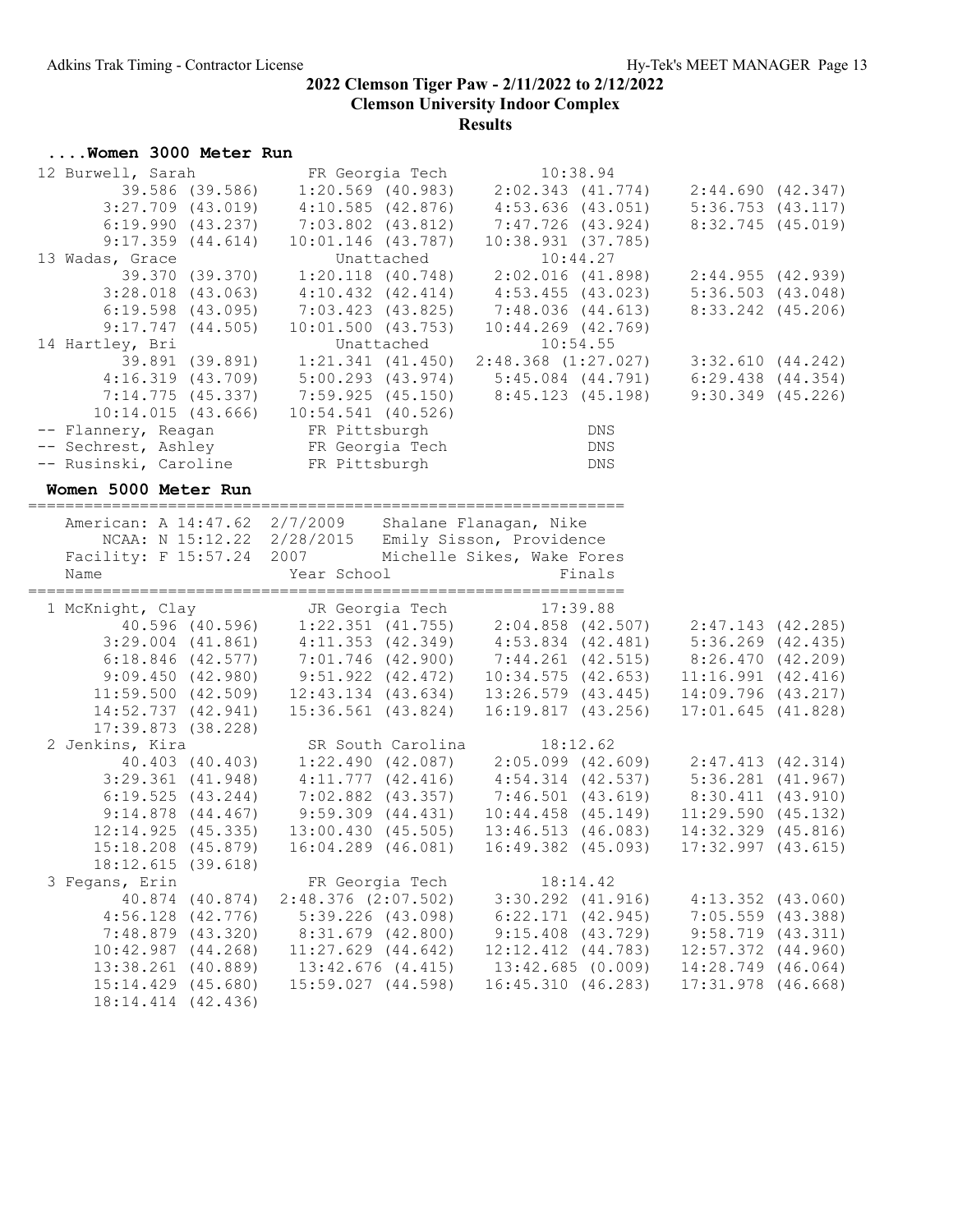#### ....Women 5000 Meter Run

| 4 Satzke, Claudia       | JR South Carolina      | 18:24.80                                |                        |  |
|-------------------------|------------------------|-----------------------------------------|------------------------|--|
| 40.734 (40.734)         | 1:22.607(41.873)       | $2:05.231$ $(42.624)$                   | $2:47.709$ $(42.478)$  |  |
| 3:29.160(41.451)        | 4:11.543(42.383)       | $4:54.074$ $(42.531)$                   | $5:36.546$ $(42.472)$  |  |
| 6:19.237(42.691)        | 7:02.755(43.518)       | 7:47.606 (44.851)                       | $8:32.242$ $(44.636)$  |  |
| 9:16.513(44.271)        | 10:01.361(44.848)      | $10:47.464$ $(46.103)$                  | $11:33.407$ (45.943)   |  |
| $12:19.899$ $(46.492)$  | $13:06.009$ $(46.110)$ | $13:51.944$ (45.935)                    | 14:39.071 (47.127)     |  |
| $15:26.412$ $(47.341)$  | $16:13.424$ $(47.012)$ | $16:59.939$ $(46.515)$                  | 17:43.600(43.661)      |  |
| 18:24.794 (41.194)      |                        |                                         |                        |  |
| 5 John, Megan           | FR Louisville          | 18:41.73                                |                        |  |
| 41.780 (41.780)         | 1:24.327(42.547)       | $2:07.844$ (43.517)                     | $2:51.477$ (43.633)    |  |
| $3:35.461$ (43.984)     | $4:20.383$ $(44.922)$  | $5:05.138$ $(44.755)$                   | $5:50.509$ $(45.371)$  |  |
| 6:35.995(45.486)        | 7:21.322 (45.327)      | 8:07.217(45.895)                        | 8:52.088 (44.871)      |  |
| 9:36.436(44.348)        | $10:20.599$ $(44.163)$ | $11:05.671$ (45.072)                    | $11:50.789$ $(45.118)$ |  |
| $12:35.914$ $(45.125)$  | 13:21.114 (45.200)     | $14:07.227$ $(46.113)$                  | $14:53.169$ (45.942)   |  |
| $15:38.675$ (45.506)    | 16:24.180(45.505)      | $17:10.508$ $(46.328)$                  | $17:56.380$ $(45.872)$ |  |
| 18:41.728 (45.348)      |                        |                                         |                        |  |
| 6 Hendrix, Katerina     | FR South Carolina      | 18:54.25                                |                        |  |
| 42.677 (42.677)         | 1:22.925(40.248)       | $2:05.528$ (42.603)                     | 2:48.103(42.575)       |  |
| $3:29.898$ $(41.795)$   | $4:13.011$ $(43.113)$  | 4:56.525(43.514)                        | 5:40.523(43.998)       |  |
| $6:25.618$ (45.095)     | $7:10.672$ $(45.054)$  | $7:55.834$ (45.162)                     | 8:41.747(45.913)       |  |
| $9:27.674$ (45.927)     | $10:13.532$ $(45.858)$ | $11:00.728$ (47.196)                    | $11:47.212$ $(46.484)$ |  |
| $12:34.046$ $(46.834)$  | $13:21.481$ (47.435)   | 14:08.685(47.204)                       | $14:56.652$ $(47.967)$ |  |
| $15:44.997$ $(48.345)$  | 16:33.791 (48.794)     | 17:22.195(48.404)                       | 18:09.915 (47.720)     |  |
| 18:54.250(44.335)       |                        |                                         |                        |  |
| 7 Lockhart, Mari Cagle  | FR Georgia Tech        | 19:07.10                                |                        |  |
| $1:28.011$ $(1:28.011)$ | $2:13.708$ (45.697)    | 2:58.436(44.728)                        | $3:43.723$ (45.287)    |  |
| $4:29.021$ $(45.298)$   | $5:14.092$ $(45.071)$  | $5:59.396$ $(45.304)$                   | 6:44.879(45.483)       |  |
| $7:30.359$ $(45.480)$   | 8:15.645(45.286)       | $9:01.149$ $(45.504)$                   | 9:46.806(45.657)       |  |
| $10:32.976$ (46.170)    | $11:19.104$ $(46.128)$ | $12:04.558$ $(45.454)$                  | $12:51.211$ $(46.653)$ |  |
| 13:42.671(51.460)       | $14:25.433$ $(42.762)$ | $15:12.191$ (46.758)                    | $15:59.327$ $(47.136)$ |  |
| $16:46.446$ (47.119)    | $17:34.255$ (47.809)   | $18:21.356$ (47.101)                    | 19:07.092 (45.736)     |  |
| $19:07.092$ $(0.000)$   |                        |                                         |                        |  |
| 8 Friske, Callie        | SO Louisville          | 19:17.11                                |                        |  |
| 41.747 (41.747)         | $1:24.067$ $(42.320)$  | $2:07.584$ (43.517)                     | $2:51.227$ $(43.643)$  |  |
| $3:35.194$ (43.967)     | $4:20.118$ $(44.924)$  | 5:04.897(44.779)                        | $5:50.216$ (45.319)    |  |
| $6:35.731$ $(45.515)$   | $7:21.136$ (45.405)    | 8:07.075(45.939)                        | 8:53.014 (45.939)      |  |
| $9:39.288$ $(46.274)$   | $10:26.269$ $(46.981)$ | 11:12.420(46.151)                       | 11:59.617(47.197)      |  |
| $12:46.639$ $(47.022)$  | 13:34.952 (48.313)     | $14:23.308$ $(48.356)$                  | 15:13.036 (49.728)     |  |
| 16:02.540(49.504)       | 16:51.975(49.435)      | $17:41.412$ $(49.437)$                  | 18:29.546 (48.134)     |  |
| $19:17.105$ (47.559)    |                        |                                         |                        |  |
| -- Terzotis, Sarah      | JR Louisville          | <b>DNF</b>                              |                        |  |
| 41.354 (41.354)         |                        | $1:23.678$ (42.324) 2:50.698 (1:27.020) | $3:34.893$ $(44.195)$  |  |
| $4:19.832$ $(44.939)$   | $5:04.649$ $(44.817)$  | 5:49.890(45.241)                        | $6:35.465$ $(45.575)$  |  |
| $7:21.540$ (46.075)     | $8:07.622$ $(46.082)$  | 8:54.185(46.563)                        | $9:41.421$ $(47.236)$  |  |
| $10:29.565$ $(48.144)$  | $11:17.570$ (48.005)   |                                         |                        |  |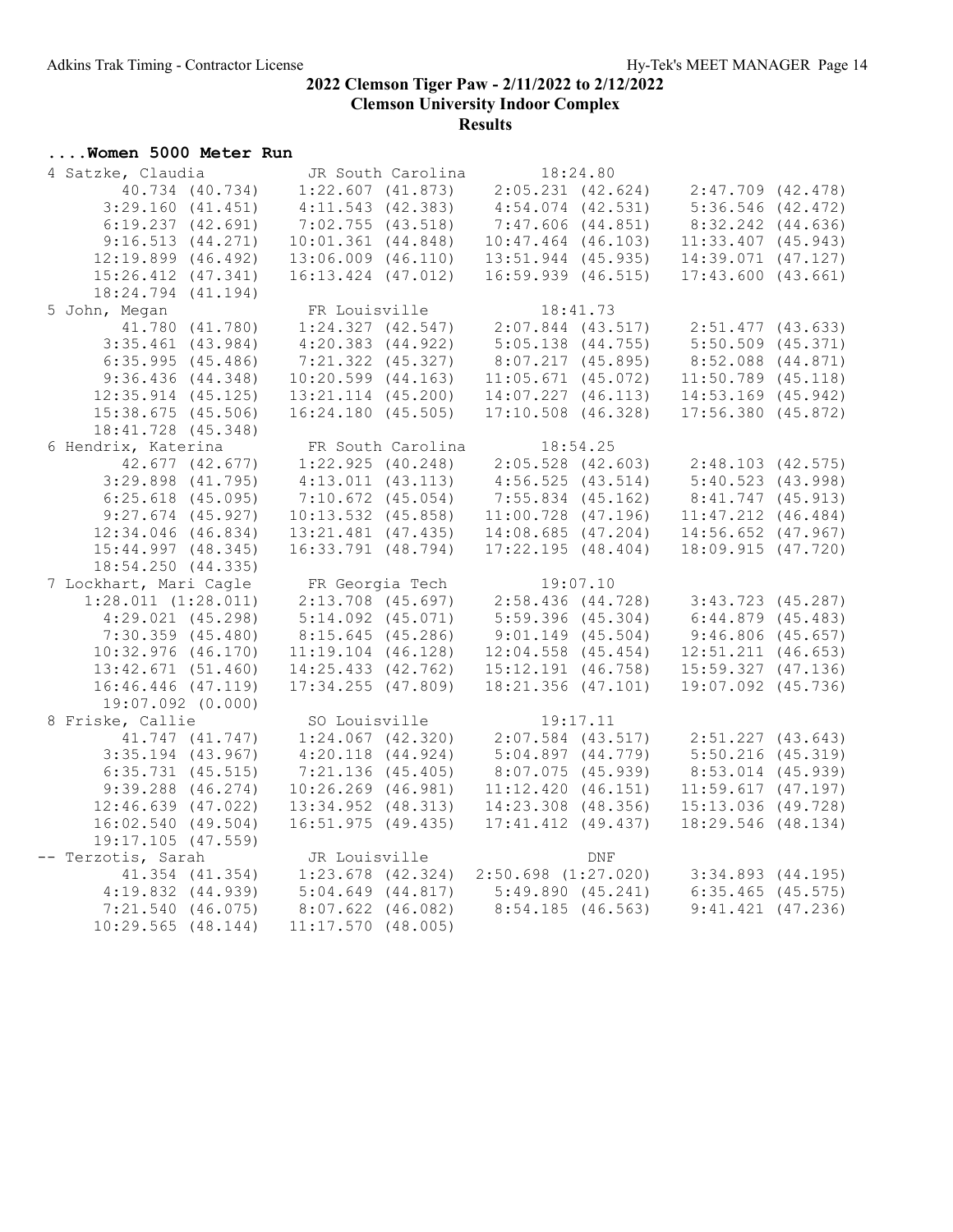Clemson University Indoor Complex

#### Results

| American: A 7.68 2/10/2008 Susanna Kallur, Unattached<br>NCAA: N 7.78 1/11/2013 Brianna Rollins, Clemson<br>Facility: F 7.72 2018 Kendra Harrison, Nike<br>Year School<br>Prelims<br>Name<br>H#<br>.=====================<br>==============<br>========<br>Preliminaries<br>$7.97Q$ 6<br>1 Salmon, Paula<br>SR N. Carolina A&T<br>2 Jones, Rayniah<br>8.03Q<br>$\overline{\phantom{0}}^2$<br>SO Ucf<br>$8.06Q$ 5<br>3 Russell, Masai<br>JR Kentucky<br>8.120 7<br>Adidas<br>4 Williams, Danielle<br>8.14Q 3<br>5 Young, Milan<br>SR Texas<br>8.16Q 1<br>6 Cooper, Rosealee<br>FR Miss State<br>8.37Q 4<br>7 Harris, Kaylor<br>JR Ucf<br>8.13Q 2<br>8 Rocker, Destinee<br>SR South Carolina<br>8.27Q 3<br>9 Livingston, Jane<br>Villanova<br>$\epsilon$<br>8.31Q<br>10 Ballard, Shadajah<br>JR Kentucky<br>8.34Q 5<br>11 Grimes, Taylor<br>JR Georgia Tech<br>8.37Q 4<br>12 Taylor, Naomi<br>SR Houston<br>8.440 1<br>13 Ezewuzie, Favor<br>Unattached<br>14 Kinloch, Amanda<br>8.51Q 7<br>FR N. Carolina A&T<br>$8.26q$ 2<br>15 Bygraves, Breanne<br>Unattached<br>$\mathcal{S}$<br>16 Williams, Jeanine<br>Unattached<br>8.34q<br>8.40q 4<br>17 Chatfield, Emelia<br>FR Texas<br>8.41q 2<br>18 Khan, Darci<br>SO Kentucky<br>2<br>19 Chadwick, Amaya<br>JR Kentucky<br>8.41q<br>$\overline{3}$<br>20 Van der Merwe, Antoinett FR Clemson<br>8.44q<br>$8.45q$ 1<br>21 Smith, Destiny<br>FR Houston<br>$\mathbf 1$<br>22 Hemmings, Trishauna<br>SR Clemson<br>8.46q<br>23 Colaire, Shaleah<br>8.49q<br>1<br>SO Syracuse<br>8.55q<br>7<br>24 Wright, Selena<br>SR Ucf<br>6<br>8.56<br>25 Badal, Tamia<br>SO Ucf<br>26 Pyles, Cierra<br>8.57<br>2<br>JR Ohio State<br>27 Jones, Jada<br>8.59<br>6<br>JR Harvard<br>8.67<br>7<br>28 Harris, Lauryn<br>SO Miami (Fla.)<br>8.67<br>$\overline{\phantom{a}}$<br>FR Virginia Tech<br>29 Anderson, Layla<br>5<br>30 Still, Alix<br>8.70<br>JR Virginia<br>5<br>8.71<br>31 Goudros, Izzy<br>FR Harvard<br>8.72<br>32 Carter, Kori<br>SO Clemson<br>$\overline{4}$<br>33 Blazevica, Kristine<br>8.73<br>FR Texas<br>7<br>8.74<br>34 Morris, Cathrina<br>SO Miss State<br>3<br>35 Bowen, Britten<br>8.81<br>JR Ohio State<br>4<br>36 Raymond, Kaneisha<br>8.86<br>7<br>SO Pittsburgh<br>8.88<br>1<br>37 Foster, Nicolee<br>SR Clemson<br>5<br>38 Olujide-Ajibade, Folake<br>SO Pittsburgh<br>8.95<br>39 Williams, Annika<br>8.96<br>4<br>SO Kentucky<br>3<br>40 Wallace, Ashley<br>FR Kansas<br>8.97<br>6<br>41 Heddens, Elise<br>9.12<br>FR Auburn<br>5<br>9.23<br>42 McCarrell, Keira<br>SR Auburn<br>6<br>9.26<br>43 Johnson, Jada<br>FR Harvard<br>44 Fox, CJ<br>9.37<br>7<br>FR Syracuse<br>45 Williams, Jessica<br>FR Virginia Tech<br>9.43<br>3 | Women 60 Meter Hurdles<br>24 Advance: Top 2 Each Heat plus Next 10 Best Times<br>.=====<br>$=$ $=$ $=$ $=$ $=$ $=$ |  |  |  |  |  |  |  |
|--------------------------------------------------------------------------------------------------------------------------------------------------------------------------------------------------------------------------------------------------------------------------------------------------------------------------------------------------------------------------------------------------------------------------------------------------------------------------------------------------------------------------------------------------------------------------------------------------------------------------------------------------------------------------------------------------------------------------------------------------------------------------------------------------------------------------------------------------------------------------------------------------------------------------------------------------------------------------------------------------------------------------------------------------------------------------------------------------------------------------------------------------------------------------------------------------------------------------------------------------------------------------------------------------------------------------------------------------------------------------------------------------------------------------------------------------------------------------------------------------------------------------------------------------------------------------------------------------------------------------------------------------------------------------------------------------------------------------------------------------------------------------------------------------------------------------------------------------------------------------------------------------------------------------------------------------------------------------------------------------------------------------------------------------------------------------------------------------------------------------------------------------------------------------------------------------------------------------------------------------------------------------------------------------------------------------------------------------------------------------------------------------------------------------------------------------------------------------------------------------------------------------------------------------------------------------------------------------------------------------------------------------------------------------------------------|--------------------------------------------------------------------------------------------------------------------|--|--|--|--|--|--|--|
|                                                                                                                                                                                                                                                                                                                                                                                                                                                                                                                                                                                                                                                                                                                                                                                                                                                                                                                                                                                                                                                                                                                                                                                                                                                                                                                                                                                                                                                                                                                                                                                                                                                                                                                                                                                                                                                                                                                                                                                                                                                                                                                                                                                                                                                                                                                                                                                                                                                                                                                                                                                                                                                                                            |                                                                                                                    |  |  |  |  |  |  |  |
|                                                                                                                                                                                                                                                                                                                                                                                                                                                                                                                                                                                                                                                                                                                                                                                                                                                                                                                                                                                                                                                                                                                                                                                                                                                                                                                                                                                                                                                                                                                                                                                                                                                                                                                                                                                                                                                                                                                                                                                                                                                                                                                                                                                                                                                                                                                                                                                                                                                                                                                                                                                                                                                                                            |                                                                                                                    |  |  |  |  |  |  |  |
|                                                                                                                                                                                                                                                                                                                                                                                                                                                                                                                                                                                                                                                                                                                                                                                                                                                                                                                                                                                                                                                                                                                                                                                                                                                                                                                                                                                                                                                                                                                                                                                                                                                                                                                                                                                                                                                                                                                                                                                                                                                                                                                                                                                                                                                                                                                                                                                                                                                                                                                                                                                                                                                                                            |                                                                                                                    |  |  |  |  |  |  |  |
|                                                                                                                                                                                                                                                                                                                                                                                                                                                                                                                                                                                                                                                                                                                                                                                                                                                                                                                                                                                                                                                                                                                                                                                                                                                                                                                                                                                                                                                                                                                                                                                                                                                                                                                                                                                                                                                                                                                                                                                                                                                                                                                                                                                                                                                                                                                                                                                                                                                                                                                                                                                                                                                                                            |                                                                                                                    |  |  |  |  |  |  |  |
|                                                                                                                                                                                                                                                                                                                                                                                                                                                                                                                                                                                                                                                                                                                                                                                                                                                                                                                                                                                                                                                                                                                                                                                                                                                                                                                                                                                                                                                                                                                                                                                                                                                                                                                                                                                                                                                                                                                                                                                                                                                                                                                                                                                                                                                                                                                                                                                                                                                                                                                                                                                                                                                                                            |                                                                                                                    |  |  |  |  |  |  |  |
|                                                                                                                                                                                                                                                                                                                                                                                                                                                                                                                                                                                                                                                                                                                                                                                                                                                                                                                                                                                                                                                                                                                                                                                                                                                                                                                                                                                                                                                                                                                                                                                                                                                                                                                                                                                                                                                                                                                                                                                                                                                                                                                                                                                                                                                                                                                                                                                                                                                                                                                                                                                                                                                                                            |                                                                                                                    |  |  |  |  |  |  |  |
|                                                                                                                                                                                                                                                                                                                                                                                                                                                                                                                                                                                                                                                                                                                                                                                                                                                                                                                                                                                                                                                                                                                                                                                                                                                                                                                                                                                                                                                                                                                                                                                                                                                                                                                                                                                                                                                                                                                                                                                                                                                                                                                                                                                                                                                                                                                                                                                                                                                                                                                                                                                                                                                                                            |                                                                                                                    |  |  |  |  |  |  |  |
|                                                                                                                                                                                                                                                                                                                                                                                                                                                                                                                                                                                                                                                                                                                                                                                                                                                                                                                                                                                                                                                                                                                                                                                                                                                                                                                                                                                                                                                                                                                                                                                                                                                                                                                                                                                                                                                                                                                                                                                                                                                                                                                                                                                                                                                                                                                                                                                                                                                                                                                                                                                                                                                                                            |                                                                                                                    |  |  |  |  |  |  |  |
|                                                                                                                                                                                                                                                                                                                                                                                                                                                                                                                                                                                                                                                                                                                                                                                                                                                                                                                                                                                                                                                                                                                                                                                                                                                                                                                                                                                                                                                                                                                                                                                                                                                                                                                                                                                                                                                                                                                                                                                                                                                                                                                                                                                                                                                                                                                                                                                                                                                                                                                                                                                                                                                                                            |                                                                                                                    |  |  |  |  |  |  |  |
|                                                                                                                                                                                                                                                                                                                                                                                                                                                                                                                                                                                                                                                                                                                                                                                                                                                                                                                                                                                                                                                                                                                                                                                                                                                                                                                                                                                                                                                                                                                                                                                                                                                                                                                                                                                                                                                                                                                                                                                                                                                                                                                                                                                                                                                                                                                                                                                                                                                                                                                                                                                                                                                                                            |                                                                                                                    |  |  |  |  |  |  |  |
|                                                                                                                                                                                                                                                                                                                                                                                                                                                                                                                                                                                                                                                                                                                                                                                                                                                                                                                                                                                                                                                                                                                                                                                                                                                                                                                                                                                                                                                                                                                                                                                                                                                                                                                                                                                                                                                                                                                                                                                                                                                                                                                                                                                                                                                                                                                                                                                                                                                                                                                                                                                                                                                                                            |                                                                                                                    |  |  |  |  |  |  |  |
|                                                                                                                                                                                                                                                                                                                                                                                                                                                                                                                                                                                                                                                                                                                                                                                                                                                                                                                                                                                                                                                                                                                                                                                                                                                                                                                                                                                                                                                                                                                                                                                                                                                                                                                                                                                                                                                                                                                                                                                                                                                                                                                                                                                                                                                                                                                                                                                                                                                                                                                                                                                                                                                                                            |                                                                                                                    |  |  |  |  |  |  |  |
|                                                                                                                                                                                                                                                                                                                                                                                                                                                                                                                                                                                                                                                                                                                                                                                                                                                                                                                                                                                                                                                                                                                                                                                                                                                                                                                                                                                                                                                                                                                                                                                                                                                                                                                                                                                                                                                                                                                                                                                                                                                                                                                                                                                                                                                                                                                                                                                                                                                                                                                                                                                                                                                                                            |                                                                                                                    |  |  |  |  |  |  |  |
|                                                                                                                                                                                                                                                                                                                                                                                                                                                                                                                                                                                                                                                                                                                                                                                                                                                                                                                                                                                                                                                                                                                                                                                                                                                                                                                                                                                                                                                                                                                                                                                                                                                                                                                                                                                                                                                                                                                                                                                                                                                                                                                                                                                                                                                                                                                                                                                                                                                                                                                                                                                                                                                                                            |                                                                                                                    |  |  |  |  |  |  |  |
|                                                                                                                                                                                                                                                                                                                                                                                                                                                                                                                                                                                                                                                                                                                                                                                                                                                                                                                                                                                                                                                                                                                                                                                                                                                                                                                                                                                                                                                                                                                                                                                                                                                                                                                                                                                                                                                                                                                                                                                                                                                                                                                                                                                                                                                                                                                                                                                                                                                                                                                                                                                                                                                                                            |                                                                                                                    |  |  |  |  |  |  |  |
|                                                                                                                                                                                                                                                                                                                                                                                                                                                                                                                                                                                                                                                                                                                                                                                                                                                                                                                                                                                                                                                                                                                                                                                                                                                                                                                                                                                                                                                                                                                                                                                                                                                                                                                                                                                                                                                                                                                                                                                                                                                                                                                                                                                                                                                                                                                                                                                                                                                                                                                                                                                                                                                                                            |                                                                                                                    |  |  |  |  |  |  |  |
|                                                                                                                                                                                                                                                                                                                                                                                                                                                                                                                                                                                                                                                                                                                                                                                                                                                                                                                                                                                                                                                                                                                                                                                                                                                                                                                                                                                                                                                                                                                                                                                                                                                                                                                                                                                                                                                                                                                                                                                                                                                                                                                                                                                                                                                                                                                                                                                                                                                                                                                                                                                                                                                                                            |                                                                                                                    |  |  |  |  |  |  |  |
|                                                                                                                                                                                                                                                                                                                                                                                                                                                                                                                                                                                                                                                                                                                                                                                                                                                                                                                                                                                                                                                                                                                                                                                                                                                                                                                                                                                                                                                                                                                                                                                                                                                                                                                                                                                                                                                                                                                                                                                                                                                                                                                                                                                                                                                                                                                                                                                                                                                                                                                                                                                                                                                                                            |                                                                                                                    |  |  |  |  |  |  |  |
|                                                                                                                                                                                                                                                                                                                                                                                                                                                                                                                                                                                                                                                                                                                                                                                                                                                                                                                                                                                                                                                                                                                                                                                                                                                                                                                                                                                                                                                                                                                                                                                                                                                                                                                                                                                                                                                                                                                                                                                                                                                                                                                                                                                                                                                                                                                                                                                                                                                                                                                                                                                                                                                                                            |                                                                                                                    |  |  |  |  |  |  |  |
|                                                                                                                                                                                                                                                                                                                                                                                                                                                                                                                                                                                                                                                                                                                                                                                                                                                                                                                                                                                                                                                                                                                                                                                                                                                                                                                                                                                                                                                                                                                                                                                                                                                                                                                                                                                                                                                                                                                                                                                                                                                                                                                                                                                                                                                                                                                                                                                                                                                                                                                                                                                                                                                                                            |                                                                                                                    |  |  |  |  |  |  |  |
|                                                                                                                                                                                                                                                                                                                                                                                                                                                                                                                                                                                                                                                                                                                                                                                                                                                                                                                                                                                                                                                                                                                                                                                                                                                                                                                                                                                                                                                                                                                                                                                                                                                                                                                                                                                                                                                                                                                                                                                                                                                                                                                                                                                                                                                                                                                                                                                                                                                                                                                                                                                                                                                                                            |                                                                                                                    |  |  |  |  |  |  |  |
|                                                                                                                                                                                                                                                                                                                                                                                                                                                                                                                                                                                                                                                                                                                                                                                                                                                                                                                                                                                                                                                                                                                                                                                                                                                                                                                                                                                                                                                                                                                                                                                                                                                                                                                                                                                                                                                                                                                                                                                                                                                                                                                                                                                                                                                                                                                                                                                                                                                                                                                                                                                                                                                                                            |                                                                                                                    |  |  |  |  |  |  |  |
|                                                                                                                                                                                                                                                                                                                                                                                                                                                                                                                                                                                                                                                                                                                                                                                                                                                                                                                                                                                                                                                                                                                                                                                                                                                                                                                                                                                                                                                                                                                                                                                                                                                                                                                                                                                                                                                                                                                                                                                                                                                                                                                                                                                                                                                                                                                                                                                                                                                                                                                                                                                                                                                                                            |                                                                                                                    |  |  |  |  |  |  |  |
|                                                                                                                                                                                                                                                                                                                                                                                                                                                                                                                                                                                                                                                                                                                                                                                                                                                                                                                                                                                                                                                                                                                                                                                                                                                                                                                                                                                                                                                                                                                                                                                                                                                                                                                                                                                                                                                                                                                                                                                                                                                                                                                                                                                                                                                                                                                                                                                                                                                                                                                                                                                                                                                                                            |                                                                                                                    |  |  |  |  |  |  |  |
|                                                                                                                                                                                                                                                                                                                                                                                                                                                                                                                                                                                                                                                                                                                                                                                                                                                                                                                                                                                                                                                                                                                                                                                                                                                                                                                                                                                                                                                                                                                                                                                                                                                                                                                                                                                                                                                                                                                                                                                                                                                                                                                                                                                                                                                                                                                                                                                                                                                                                                                                                                                                                                                                                            |                                                                                                                    |  |  |  |  |  |  |  |
|                                                                                                                                                                                                                                                                                                                                                                                                                                                                                                                                                                                                                                                                                                                                                                                                                                                                                                                                                                                                                                                                                                                                                                                                                                                                                                                                                                                                                                                                                                                                                                                                                                                                                                                                                                                                                                                                                                                                                                                                                                                                                                                                                                                                                                                                                                                                                                                                                                                                                                                                                                                                                                                                                            |                                                                                                                    |  |  |  |  |  |  |  |
|                                                                                                                                                                                                                                                                                                                                                                                                                                                                                                                                                                                                                                                                                                                                                                                                                                                                                                                                                                                                                                                                                                                                                                                                                                                                                                                                                                                                                                                                                                                                                                                                                                                                                                                                                                                                                                                                                                                                                                                                                                                                                                                                                                                                                                                                                                                                                                                                                                                                                                                                                                                                                                                                                            |                                                                                                                    |  |  |  |  |  |  |  |
|                                                                                                                                                                                                                                                                                                                                                                                                                                                                                                                                                                                                                                                                                                                                                                                                                                                                                                                                                                                                                                                                                                                                                                                                                                                                                                                                                                                                                                                                                                                                                                                                                                                                                                                                                                                                                                                                                                                                                                                                                                                                                                                                                                                                                                                                                                                                                                                                                                                                                                                                                                                                                                                                                            |                                                                                                                    |  |  |  |  |  |  |  |
|                                                                                                                                                                                                                                                                                                                                                                                                                                                                                                                                                                                                                                                                                                                                                                                                                                                                                                                                                                                                                                                                                                                                                                                                                                                                                                                                                                                                                                                                                                                                                                                                                                                                                                                                                                                                                                                                                                                                                                                                                                                                                                                                                                                                                                                                                                                                                                                                                                                                                                                                                                                                                                                                                            |                                                                                                                    |  |  |  |  |  |  |  |
|                                                                                                                                                                                                                                                                                                                                                                                                                                                                                                                                                                                                                                                                                                                                                                                                                                                                                                                                                                                                                                                                                                                                                                                                                                                                                                                                                                                                                                                                                                                                                                                                                                                                                                                                                                                                                                                                                                                                                                                                                                                                                                                                                                                                                                                                                                                                                                                                                                                                                                                                                                                                                                                                                            |                                                                                                                    |  |  |  |  |  |  |  |
|                                                                                                                                                                                                                                                                                                                                                                                                                                                                                                                                                                                                                                                                                                                                                                                                                                                                                                                                                                                                                                                                                                                                                                                                                                                                                                                                                                                                                                                                                                                                                                                                                                                                                                                                                                                                                                                                                                                                                                                                                                                                                                                                                                                                                                                                                                                                                                                                                                                                                                                                                                                                                                                                                            |                                                                                                                    |  |  |  |  |  |  |  |
|                                                                                                                                                                                                                                                                                                                                                                                                                                                                                                                                                                                                                                                                                                                                                                                                                                                                                                                                                                                                                                                                                                                                                                                                                                                                                                                                                                                                                                                                                                                                                                                                                                                                                                                                                                                                                                                                                                                                                                                                                                                                                                                                                                                                                                                                                                                                                                                                                                                                                                                                                                                                                                                                                            |                                                                                                                    |  |  |  |  |  |  |  |
|                                                                                                                                                                                                                                                                                                                                                                                                                                                                                                                                                                                                                                                                                                                                                                                                                                                                                                                                                                                                                                                                                                                                                                                                                                                                                                                                                                                                                                                                                                                                                                                                                                                                                                                                                                                                                                                                                                                                                                                                                                                                                                                                                                                                                                                                                                                                                                                                                                                                                                                                                                                                                                                                                            |                                                                                                                    |  |  |  |  |  |  |  |
|                                                                                                                                                                                                                                                                                                                                                                                                                                                                                                                                                                                                                                                                                                                                                                                                                                                                                                                                                                                                                                                                                                                                                                                                                                                                                                                                                                                                                                                                                                                                                                                                                                                                                                                                                                                                                                                                                                                                                                                                                                                                                                                                                                                                                                                                                                                                                                                                                                                                                                                                                                                                                                                                                            |                                                                                                                    |  |  |  |  |  |  |  |
|                                                                                                                                                                                                                                                                                                                                                                                                                                                                                                                                                                                                                                                                                                                                                                                                                                                                                                                                                                                                                                                                                                                                                                                                                                                                                                                                                                                                                                                                                                                                                                                                                                                                                                                                                                                                                                                                                                                                                                                                                                                                                                                                                                                                                                                                                                                                                                                                                                                                                                                                                                                                                                                                                            |                                                                                                                    |  |  |  |  |  |  |  |
|                                                                                                                                                                                                                                                                                                                                                                                                                                                                                                                                                                                                                                                                                                                                                                                                                                                                                                                                                                                                                                                                                                                                                                                                                                                                                                                                                                                                                                                                                                                                                                                                                                                                                                                                                                                                                                                                                                                                                                                                                                                                                                                                                                                                                                                                                                                                                                                                                                                                                                                                                                                                                                                                                            |                                                                                                                    |  |  |  |  |  |  |  |
|                                                                                                                                                                                                                                                                                                                                                                                                                                                                                                                                                                                                                                                                                                                                                                                                                                                                                                                                                                                                                                                                                                                                                                                                                                                                                                                                                                                                                                                                                                                                                                                                                                                                                                                                                                                                                                                                                                                                                                                                                                                                                                                                                                                                                                                                                                                                                                                                                                                                                                                                                                                                                                                                                            |                                                                                                                    |  |  |  |  |  |  |  |
|                                                                                                                                                                                                                                                                                                                                                                                                                                                                                                                                                                                                                                                                                                                                                                                                                                                                                                                                                                                                                                                                                                                                                                                                                                                                                                                                                                                                                                                                                                                                                                                                                                                                                                                                                                                                                                                                                                                                                                                                                                                                                                                                                                                                                                                                                                                                                                                                                                                                                                                                                                                                                                                                                            |                                                                                                                    |  |  |  |  |  |  |  |
|                                                                                                                                                                                                                                                                                                                                                                                                                                                                                                                                                                                                                                                                                                                                                                                                                                                                                                                                                                                                                                                                                                                                                                                                                                                                                                                                                                                                                                                                                                                                                                                                                                                                                                                                                                                                                                                                                                                                                                                                                                                                                                                                                                                                                                                                                                                                                                                                                                                                                                                                                                                                                                                                                            |                                                                                                                    |  |  |  |  |  |  |  |
|                                                                                                                                                                                                                                                                                                                                                                                                                                                                                                                                                                                                                                                                                                                                                                                                                                                                                                                                                                                                                                                                                                                                                                                                                                                                                                                                                                                                                                                                                                                                                                                                                                                                                                                                                                                                                                                                                                                                                                                                                                                                                                                                                                                                                                                                                                                                                                                                                                                                                                                                                                                                                                                                                            |                                                                                                                    |  |  |  |  |  |  |  |
|                                                                                                                                                                                                                                                                                                                                                                                                                                                                                                                                                                                                                                                                                                                                                                                                                                                                                                                                                                                                                                                                                                                                                                                                                                                                                                                                                                                                                                                                                                                                                                                                                                                                                                                                                                                                                                                                                                                                                                                                                                                                                                                                                                                                                                                                                                                                                                                                                                                                                                                                                                                                                                                                                            |                                                                                                                    |  |  |  |  |  |  |  |
|                                                                                                                                                                                                                                                                                                                                                                                                                                                                                                                                                                                                                                                                                                                                                                                                                                                                                                                                                                                                                                                                                                                                                                                                                                                                                                                                                                                                                                                                                                                                                                                                                                                                                                                                                                                                                                                                                                                                                                                                                                                                                                                                                                                                                                                                                                                                                                                                                                                                                                                                                                                                                                                                                            |                                                                                                                    |  |  |  |  |  |  |  |
|                                                                                                                                                                                                                                                                                                                                                                                                                                                                                                                                                                                                                                                                                                                                                                                                                                                                                                                                                                                                                                                                                                                                                                                                                                                                                                                                                                                                                                                                                                                                                                                                                                                                                                                                                                                                                                                                                                                                                                                                                                                                                                                                                                                                                                                                                                                                                                                                                                                                                                                                                                                                                                                                                            |                                                                                                                    |  |  |  |  |  |  |  |
|                                                                                                                                                                                                                                                                                                                                                                                                                                                                                                                                                                                                                                                                                                                                                                                                                                                                                                                                                                                                                                                                                                                                                                                                                                                                                                                                                                                                                                                                                                                                                                                                                                                                                                                                                                                                                                                                                                                                                                                                                                                                                                                                                                                                                                                                                                                                                                                                                                                                                                                                                                                                                                                                                            |                                                                                                                    |  |  |  |  |  |  |  |
|                                                                                                                                                                                                                                                                                                                                                                                                                                                                                                                                                                                                                                                                                                                                                                                                                                                                                                                                                                                                                                                                                                                                                                                                                                                                                                                                                                                                                                                                                                                                                                                                                                                                                                                                                                                                                                                                                                                                                                                                                                                                                                                                                                                                                                                                                                                                                                                                                                                                                                                                                                                                                                                                                            |                                                                                                                    |  |  |  |  |  |  |  |
|                                                                                                                                                                                                                                                                                                                                                                                                                                                                                                                                                                                                                                                                                                                                                                                                                                                                                                                                                                                                                                                                                                                                                                                                                                                                                                                                                                                                                                                                                                                                                                                                                                                                                                                                                                                                                                                                                                                                                                                                                                                                                                                                                                                                                                                                                                                                                                                                                                                                                                                                                                                                                                                                                            |                                                                                                                    |  |  |  |  |  |  |  |
|                                                                                                                                                                                                                                                                                                                                                                                                                                                                                                                                                                                                                                                                                                                                                                                                                                                                                                                                                                                                                                                                                                                                                                                                                                                                                                                                                                                                                                                                                                                                                                                                                                                                                                                                                                                                                                                                                                                                                                                                                                                                                                                                                                                                                                                                                                                                                                                                                                                                                                                                                                                                                                                                                            |                                                                                                                    |  |  |  |  |  |  |  |
| 9.79<br>46 Brewer, Anna<br>SR Clemson<br>1                                                                                                                                                                                                                                                                                                                                                                                                                                                                                                                                                                                                                                                                                                                                                                                                                                                                                                                                                                                                                                                                                                                                                                                                                                                                                                                                                                                                                                                                                                                                                                                                                                                                                                                                                                                                                                                                                                                                                                                                                                                                                                                                                                                                                                                                                                                                                                                                                                                                                                                                                                                                                                                 |                                                                                                                    |  |  |  |  |  |  |  |
| 5<br>-- Frye, Eddiyah<br>FR Georgia<br>FS                                                                                                                                                                                                                                                                                                                                                                                                                                                                                                                                                                                                                                                                                                                                                                                                                                                                                                                                                                                                                                                                                                                                                                                                                                                                                                                                                                                                                                                                                                                                                                                                                                                                                                                                                                                                                                                                                                                                                                                                                                                                                                                                                                                                                                                                                                                                                                                                                                                                                                                                                                                                                                                  |                                                                                                                    |  |  |  |  |  |  |  |
| $\mathbf{2}^{\mathsf{I}}$<br>-- Kristjansdottir, Birna<br>FR Virginia Tech<br>DNS                                                                                                                                                                                                                                                                                                                                                                                                                                                                                                                                                                                                                                                                                                                                                                                                                                                                                                                                                                                                                                                                                                                                                                                                                                                                                                                                                                                                                                                                                                                                                                                                                                                                                                                                                                                                                                                                                                                                                                                                                                                                                                                                                                                                                                                                                                                                                                                                                                                                                                                                                                                                          |                                                                                                                    |  |  |  |  |  |  |  |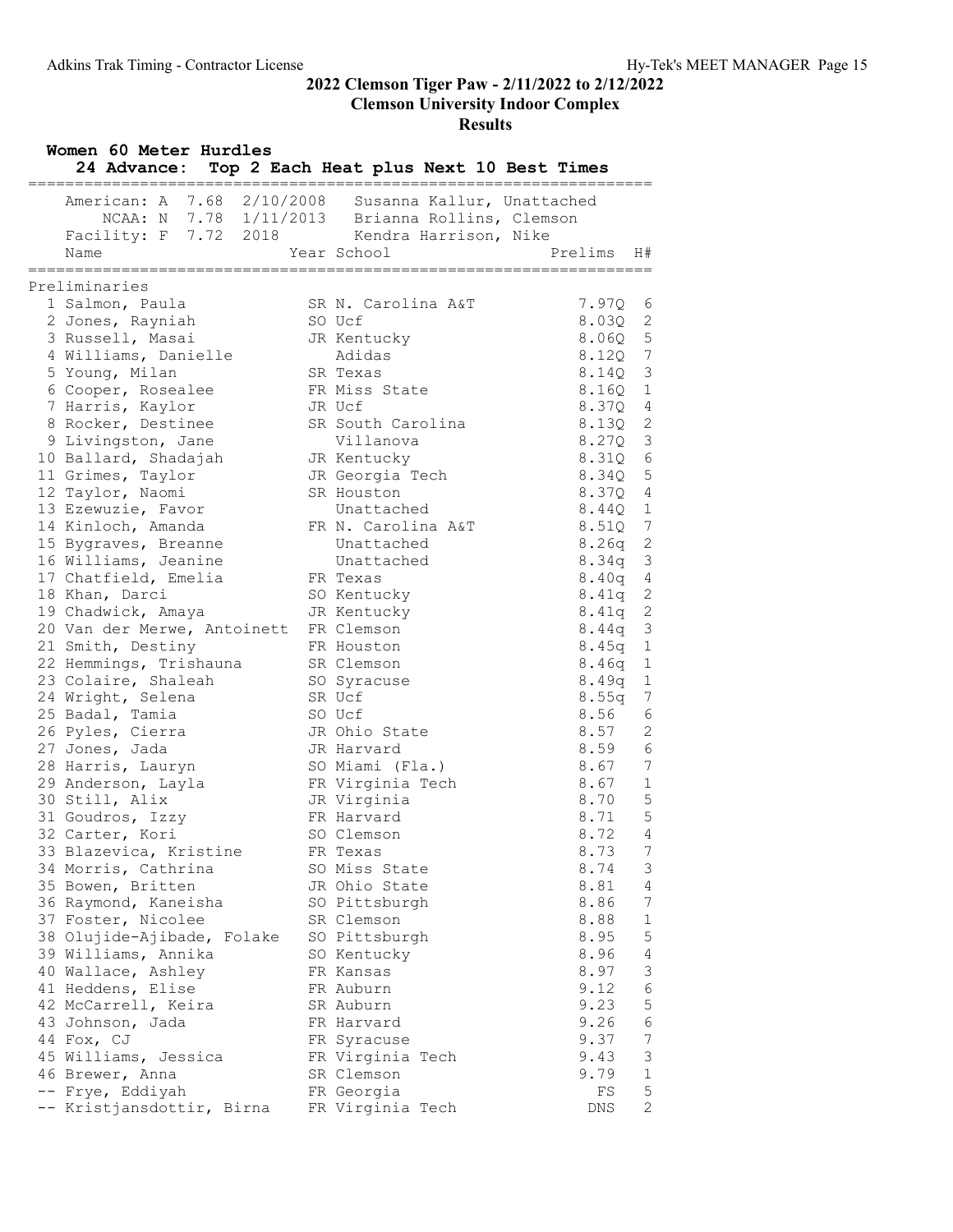| Women 60 Meter Hurdles                      |                                                 |              |              |         |
|---------------------------------------------|-------------------------------------------------|--------------|--------------|---------|
| -- Steigenga, Ilse                          | SO Pittsburgh                                   | DNS          | 4            |         |
| -- Lewis, Morgan                            | SR Ohio State                                   | DNS          | 2            |         |
| -- Jordan, Kendall                          | FR Kentucky                                     | DNS          | 6            |         |
| -- Carothers, Imani                         | JR Georgia                                      | DNS          | 3            |         |
| Women 60 Meter Hurdles                      |                                                 |              |              |         |
| 8 Advance:                                  | Top 2 Each Heat plus Next 2 Best Times          |              |              |         |
|                                             |                                                 |              |              |         |
| American: A 7.68 2/10/2008                  | Susanna Kallur, Unattached                      |              |              |         |
| Facility: F 7.72 2018 Kendra Harrison, Nike | NCAA: N 7.78 1/11/2013 Brianna Rollins, Clemson |              |              |         |
| Name                                        | Year School                                     | Semis        | H#           |         |
|                                             |                                                 |              |              |         |
| Semi-Finals                                 |                                                 |              |              |         |
| 1 Williams, Danielle                        | Adidas                                          | 7.860        | 1            |         |
| 2 Salmon, Paula                             | SR N. Carolina A&T                              | 7.93Q        | 3            |         |
| 3 Jones, Rayniah                            | SO Ucf                                          | 8.060        | $\mathbf{2}$ |         |
| 4 Russell, Masai                            | JR Kentucky                                     | 8.01Q        | $\mathbf 1$  |         |
| 5 Rocker, Destinee                          | SR South Carolina                               | 8.07Q        | 2            |         |
| 6 Cooper, Rosealee                          | FR Miss State                                   | 8.130        | 3            |         |
| 7 Young, Milan                              | SR Texas                                        | 8.11q        | 2            |         |
| 8 Harris, Kaylor                            | JR Ucf                                          | 8.19q        | 3            |         |
| 9 Chatfield, Emelia                         | FR Texas                                        | 8.21         | 2            |         |
| 10 Livingston, Jane                         | Villanova                                       | 8.25         | $\mathbf{1}$ |         |
| 11 Williams, Jeanine                        | Unattached                                      | 8.29         | $\mathbf 1$  |         |
| 12 Taylor, Naomi                            | SR Houston                                      | 8.30         | 3            |         |
| 13 Grimes, Taylor                           | JR Georgia Tech                                 | 8.34         | $\mathbf{2}$ |         |
| 14 Khan, Darci                              | SO Kentucky                                     | 8.36         | 3            |         |
| 15 Ballard, Shadajah                        | JR Kentucky                                     | 8.38         | $\mathbf{1}$ |         |
| 16 Chadwick, Amaya                          | JR Kentucky                                     | 8.39         | 3            |         |
| 17 Smith, Destiny                           | FR Houston                                      | 8.44         | $\mathbf 1$  |         |
| 18 Hemmings, Trishauna                      | SR Clemson                                      | 8.46         | $\mathbf 1$  |         |
| 19 Van der Merwe, Antoinett                 | FR Clemson                                      | 8.48         |              | 2 8.479 |
| 20 Ezewuzie, Favor                          | Unattached                                      | 8.48         |              | 3 8.480 |
| 21 Wright, Selena                           | SR Ucf                                          | 8.55<br>8.59 | 3<br>2       |         |
| 22 Colaire, Shaleah                         | SO Syracuse<br>FR N. Carolina A&T               | 8.66         | 2            |         |
| 23 Kinloch, Amanda                          | Unattached                                      | <b>DNF</b>   | 1            |         |
| -- Bygraves, Breanne<br>Preliminaries       |                                                 |              |              |         |
| 25 Badal, Tamia                             | SO Ucf                                          |              |              |         |
| 26 Pyles, Cierra                            | JR Ohio State                                   |              |              |         |
| 27 Jones, Jada                              | JR Harvard                                      |              |              |         |
| 28 Harris, Lauryn                           | SO Miami (Fla.)                                 |              |              |         |
| 29 Anderson, Layla                          | FR Virginia Tech                                |              |              |         |
| 30 Still, Alix                              | JR Virginia                                     |              |              |         |
| 31 Goudros, Izzy                            | FR Harvard                                      |              |              |         |
| 32 Carter, Kori                             | SO Clemson                                      |              |              |         |
| 33 Blazevica, Kristine                      | FR Texas                                        |              |              |         |
| 34 Morris, Cathrina                         | SO Miss State                                   |              |              |         |
| 35 Bowen, Britten                           | JR Ohio State                                   |              |              |         |
| 36 Raymond, Kaneisha                        | SO Pittsburgh                                   |              |              |         |
| 37 Foster, Nicolee                          | SR Clemson                                      |              |              |         |
| 38 Olujide-Ajibade, Folake                  | SO Pittsburgh                                   |              |              |         |
| 39 Williams, Annika                         | SO Kentucky                                     |              |              |         |
| 40 Wallace, Ashley                          | FR Kansas                                       |              |              |         |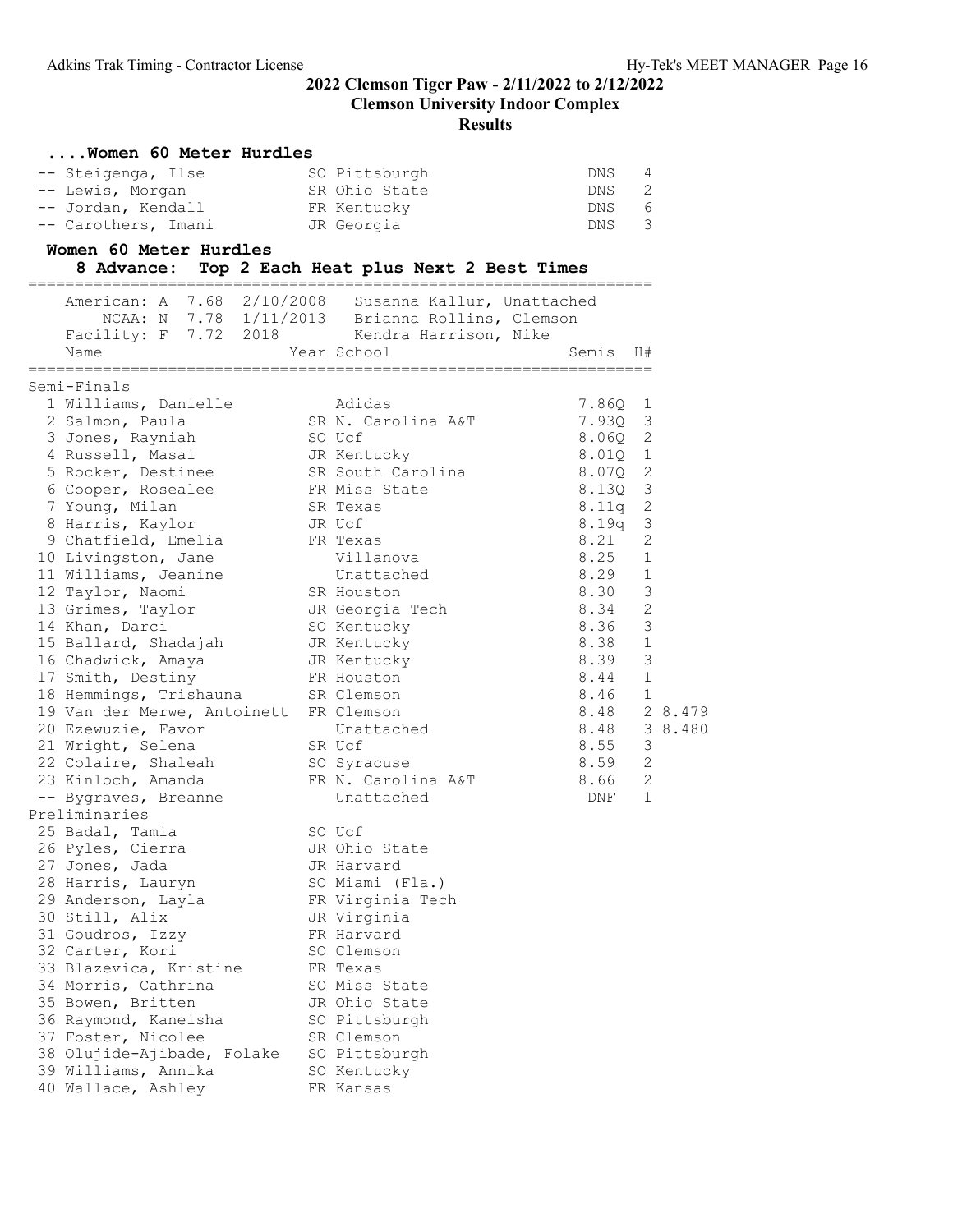#### Clemson University Indoor Complex

# Results

|        | Women 60 Meter Hurdles                                |                                                 |        |
|--------|-------------------------------------------------------|-------------------------------------------------|--------|
|        | 41 Heddens, Elise                                     | FR Auburn                                       |        |
|        | 42 McCarrell, Keira                                   | SR Auburn                                       |        |
|        | 43 Johnson, Jada                                      | FR Harvard                                      |        |
|        | 44 Fox, CJ                                            | FR Syracuse                                     |        |
|        | 45 Williams, Jessica                                  | FR Virginia Tech                                |        |
|        | 46 Brewer, Anna                                       | SR Clemson                                      |        |
|        | -- Frye, Eddiyah                                      | FR Georgia                                      |        |
|        | -- Kristjansdottir, Birna                             | FR Virginia Tech                                |        |
|        | -- Steigenga, Ilse                                    | SO Pittsburgh                                   |        |
|        | -- Lewis, Morgan                                      | SR Ohio State                                   |        |
|        | -- Jordan, Kendall                                    | FR Kentucky                                     |        |
|        | -- Carothers, Imani                                   | JR Georgia                                      |        |
|        | Women 60 Meter Hurdles<br>==================          |                                                 |        |
|        | American: A 7.68 2/10/2008 Susanna Kallur, Unattached |                                                 |        |
|        |                                                       | NCAA: N 7.78 1/11/2013 Brianna Rollins, Clemson |        |
|        | Facility: F 7.72 2018 Kendra Harrison, Nike           |                                                 |        |
|        | Name                                                  | Year School                                     | Finals |
| Finals |                                                       |                                                 |        |
|        | 1 Williams, Danielle                                  | Adidas                                          | 7.75N  |
|        | 2 Salmon, Paula                                       | SR N. Carolina A&T                              | 7.83   |
|        | 3 Russell, Masai                                      | JR Kentucky                                     | 7.93   |
|        | 4 Jones, Rayniah                                      | SO Ucf                                          | 8.01   |
|        | 5 Cooper, Rosealee                                    | FR Miss State                                   | 8.08   |
|        | 6 Rocker, Destinee                                    | SR South Carolina                               | 8.24   |
|        | 7 Harris, Kaylor                                      | JR Ucf                                          | 8.48   |
|        | -- Young, Milan                                       | SR Texas                                        | DNS    |
|        | Semi-Finals                                           |                                                 |        |
|        | 9 Chatfield, Emelia                                   | FR Texas                                        |        |
|        | 10 Livingston, Jane                                   | Villanova                                       |        |
|        | 11 Williams, Jeanine                                  | Unattached                                      |        |
|        | 12 Taylor, Naomi                                      | SR Houston                                      |        |
|        | 13 Grimes, Taylor                                     | JR Georgia Tech                                 |        |
|        | 14 Khan, Darci                                        | SO Kentucky                                     |        |
|        | 15 Ballard, Shadajah                                  | JR Kentucky                                     |        |
|        | 16 Chadwick, Amaya                                    | JR Kentucky                                     |        |
|        | 17 Smith, Destiny                                     | FR Houston                                      |        |
|        | 18 Hemmings, Trishauna                                | SR Clemson                                      |        |
|        | 19 Van der Merwe, Antoinett                           | FR Clemson                                      |        |
|        | 20 Ezewuzie, Favor                                    | Unattached                                      |        |
|        | 21 Wright, Selena                                     | SR Ucf                                          |        |
|        | 22 Colaire, Shaleah                                   | SO Syracuse                                     |        |
|        | 23 Kinloch, Amanda                                    | FR N. Carolina A&T                              |        |
|        | -- Bygraves, Breanne                                  | Unattached                                      |        |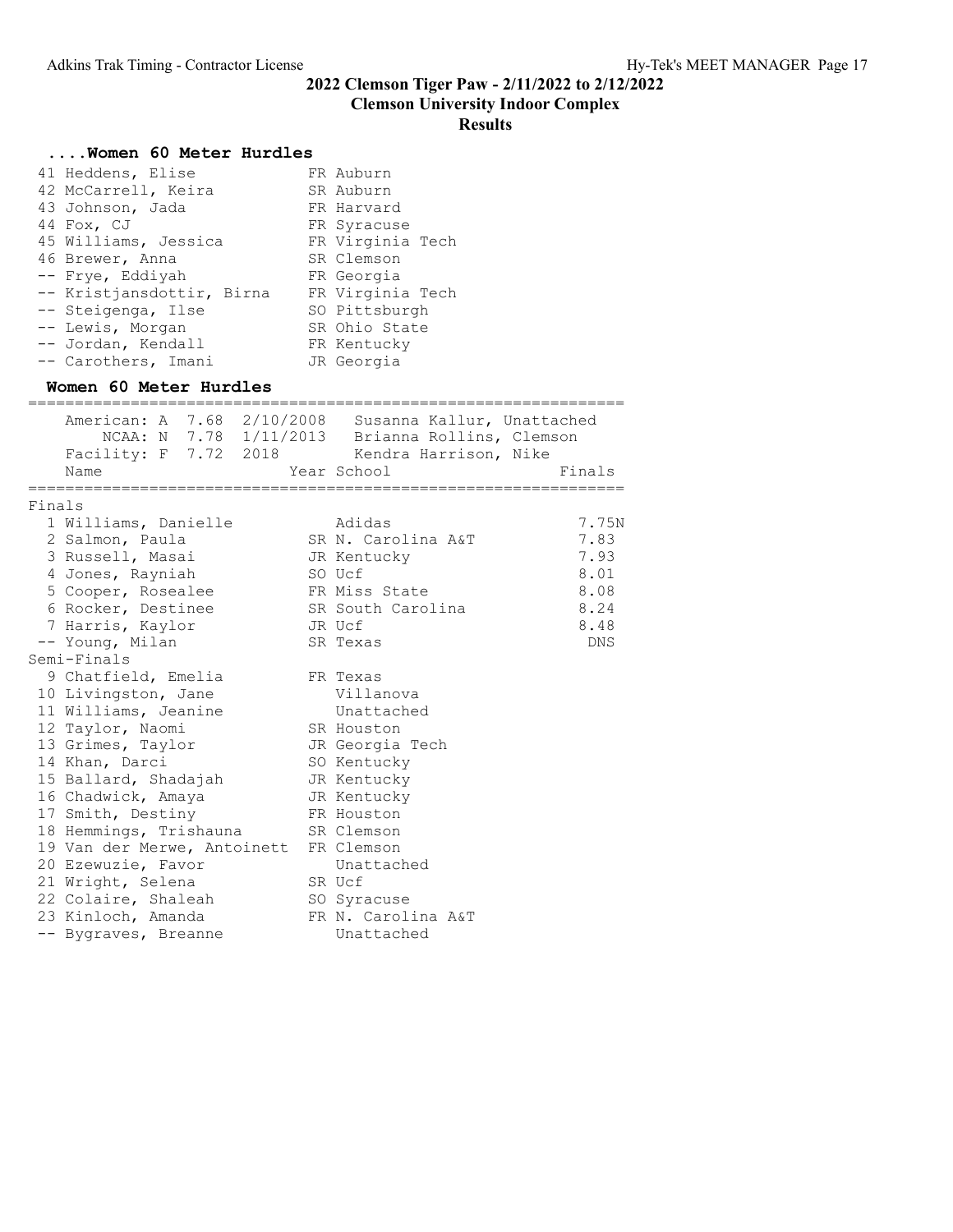## Clemson University Indoor Complex

#### Results

|        | American: A 3:23.84 3/4/2018 , USA                                          |                                 |                                                  |                       |  |
|--------|-----------------------------------------------------------------------------|---------------------------------|--------------------------------------------------|-----------------------|--|
|        | NCAA: N 3:27.03 3/11/2017 , USC                                             | Quanera, Hayes, Moline, Shakima |                                                  |                       |  |
|        |                                                                             |                                 | C. Pettigrew, A. Luel', D. Hill, K. Ellis        |                       |  |
|        | Facility: F 3:27.56 2/10/2018 USC, USC                                      |                                 | K Constantine, A Cockrell, D Hill, K Ellis       |                       |  |
|        | School                                                                      |                                 | Finals H#                                        |                       |  |
| Finals |                                                                             |                                 | ===============                                  |                       |  |
|        | 1 Kentucky 'A'                                                              |                                 | $3:27.27F$ 1                                     |                       |  |
|        | 1) Moss, Megan SO                                                           | 2) Steiner, Abby JR             |                                                  |                       |  |
|        | 3) Davis, Karimah JR                                                        |                                 | 4) Holmes, Alexis JR                             |                       |  |
|        | 53.224 (53.224) 1:43.942 (50.718) 2:36.432 (52.490) 3:27.268 (50.836)       |                                 |                                                  |                       |  |
|        | 2 Texas 'A'                                                                 |                                 | 3:28.05<br>$\overline{1}$                        |                       |  |
|        | 1) Williams, Stacey Ann JR (2) Adeleke, Rhasidat FR                         |                                 |                                                  |                       |  |
|        | 3) Patterson, Davicia SO 4) Simon, Kennedy JR                               |                                 |                                                  |                       |  |
|        | 52.130 (52.130) 1:43.833 (51.703) 2:37.495 (53.662)                         |                                 |                                                  | 3:28.045(50.550)      |  |
|        | 3 South Carolina 'A'                                                        |                                 | 3:29.36<br>$\overline{1}$                        |                       |  |
|        | 1) Dunmore, Makenzie SR                                                     |                                 | 2) Davis, Stephanie SR                           |                       |  |
|        | 3) Johnson, Alysia SO                                                       | 4) Pyatt, Aaliyah FR            |                                                  |                       |  |
|        | 52.322 (52.322) 1:43.353 (51.031) 2:36.476 (53.123)                         |                                 |                                                  | $3:29.354$ (52.878)   |  |
|        | 4 Miami (Fla.) 'A'                                                          |                                 | 3:36.38<br>$\overline{1}$                        |                       |  |
|        | 1) Hervas, Blanca FR                                                        |                                 | 2) Oliveira, Moriah FR<br>4) Oliveira, Sierra FR |                       |  |
|        | 3) Johnson, Kayla SR<br>54.474 (54.474) 1:46.949 (52.475) 2:41.372 (54.423) |                                 |                                                  |                       |  |
|        | 5 Ucf 'A'                                                                   |                                 | 3:36.61<br>$\overline{\phantom{a}}$              | 3:36.378 (55.006)     |  |
|        | 1) Smith, Latasha SO                                                        |                                 | 2) Bess, Danielle FR                             |                       |  |
|        | 3) Williams, Kiah FR                                                        |                                 | 4) Bradwell, Samieryah JR                        |                       |  |
|        | 53.572 (53.572)                                                             |                                 | $1:47.912$ (54.340) $2:42.301$ (54.389)          | $3:36.608$ $(54.307)$ |  |
|        | 6 Clemson 'A'                                                               |                                 | 3:37.57 2                                        |                       |  |
|        | 1) Foster, Andrea SR                                                        |                                 | 2) Gadson, Ken'naria FR                          |                       |  |
|        | 3) Campbell, Areya FR                                                       |                                 | 4) Williams, Courtney FR                         |                       |  |
|        | 53.966 (53.966)                                                             |                                 | $1:48.308$ (54.342) $2:43.573$ (55.265)          | $3:37.562$ (53.989)   |  |
|        | 7 Ohio State 'A'                                                            |                                 | 3:37.65<br>$\overline{\phantom{a}}$              |                       |  |
|        | 1) Robinson, Chanler FR                                                     |                                 | 2) Murphy, Bryannia SO                           |                       |  |
|        | 3) Marsh, Alyssa JR                                                         | 4) Wood, Jaydan SO              |                                                  |                       |  |
|        | 57.408 (57.408) 1:50.654 (53.246) 2:43.848 (53.194) 3:37.642 (53.794)       |                                 |                                                  |                       |  |
|        | 8 Harvard 'A'                                                               |                                 | 3:38.66<br>3                                     |                       |  |
|        | 1) Ndip-Agbor, Egbe FR                                                      | 2) Martin, Tina JR              |                                                  |                       |  |
|        | 3) Goudros, Izzy FR                                                         |                                 | 4) Bossong, Victoria FR                          |                       |  |
|        | 56.509 (56.509)                                                             | 1:49.914(53.405)                | $2:43.534$ (53.620)                              | 3:38.656(55.122)      |  |
|        | 9 Houston 'A'                                                               |                                 | 3:40.99<br>2                                     |                       |  |
|        | 1) Tamayo-Garza, Cecilia JR (2) Taylor, Aliyah JR                           |                                 |                                                  |                       |  |
|        | 3) Babineaux, Iman FR<br>55.719 (55.719)                                    | 4) Dumas, Zarie FR              | $1:50.167$ (54.448) $2:45.536$ (55.369)          | 3:40.982(55.446)      |  |
|        | 10 N. Carolina A&T 'A'                                                      |                                 | 3:43.99<br>4                                     |                       |  |
|        | 1) Scott, Pebbles FR                                                        | 2) Kelly, Fajr FR               |                                                  |                       |  |
|        | 3) Gbolade, Ayoola SR                                                       | 4) Jones, Jayla SO              |                                                  |                       |  |
|        | 55.706 (55.706)                                                             |                                 | $1:51.019$ (55.313) $2:49.270$ (58.251)          | $3:43.984$ $(54.714)$ |  |
|        | 11 Louisville 'A'                                                           |                                 | 3:44.67<br>- 4                                   |                       |  |
|        | 1) Martin, Katie JR                                                         | 2) Yeast, Kiyah SO              |                                                  |                       |  |
|        | 3) Boggess, Taylor FR                                                       |                                 | 4) Weimer, Brooke SO                             |                       |  |
|        | 55.818 (55.818)                                                             |                                 | $1:52.560$ (56.742) 2:49.470 (56.910)            | $3:44.667$ (55.197)   |  |
|        | 12 South Carolina<br>$\mathsf{B}$                                           |                                 | 3:45.28<br>4                                     |                       |  |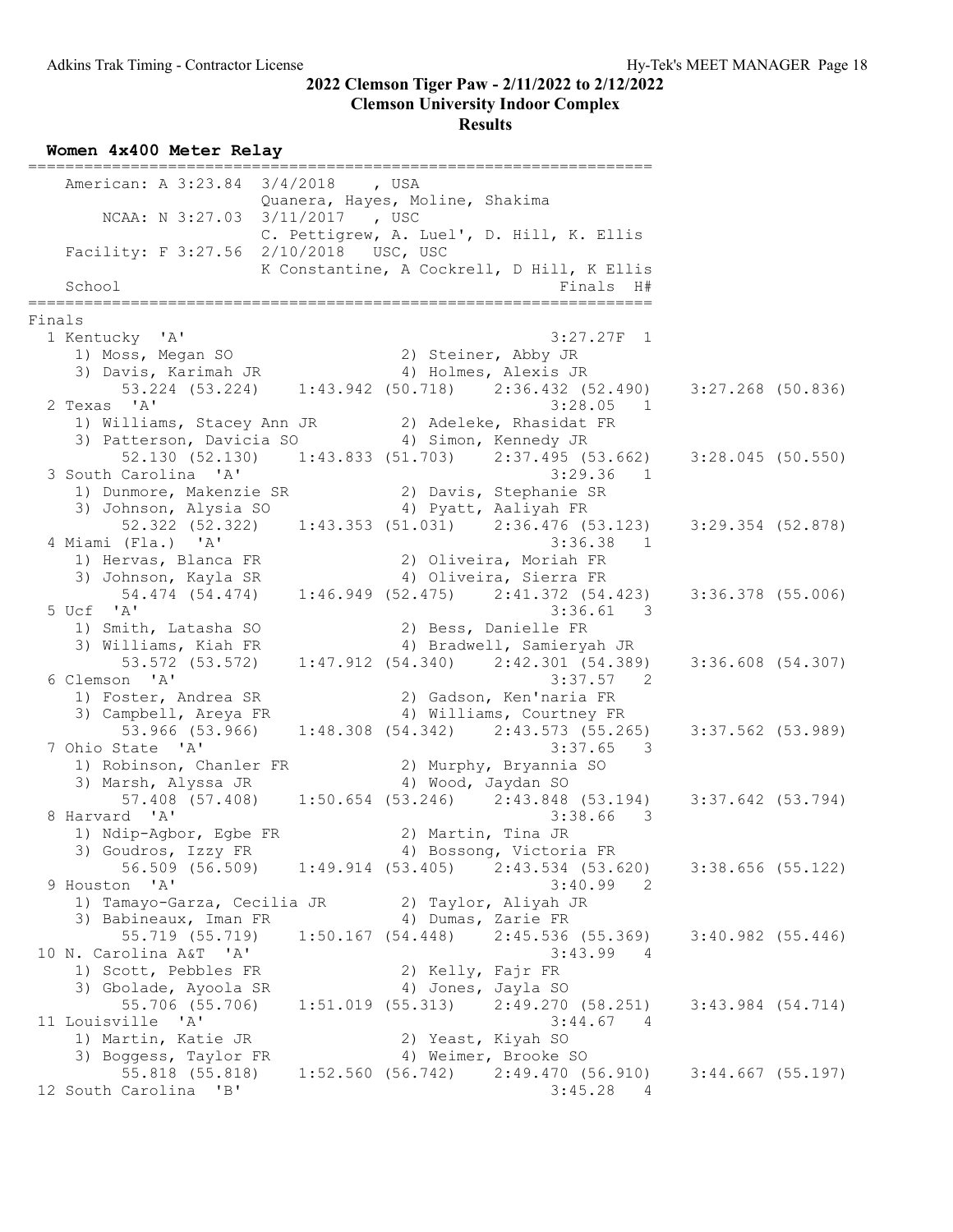#### Clemson University Indoor Complex Results

....Women 4x400 Meter Relay

| 1) Nagbe, Pearl SO                                                    |           | 2) Frank, Angel JR                                          |                          |                                 |                     |
|-----------------------------------------------------------------------|-----------|-------------------------------------------------------------|--------------------------|---------------------------------|---------------------|
| 3) Gayle, Kieley FR                                                   |           |                                                             | 4) Kavanaugh, Macie SR   |                                 |                     |
| 55.469 (55.469)                                                       |           | $1:49.144$ (53.675) $2:47.532$ (58.388) $3:45.278$ (57.746) |                          |                                 |                     |
| 13 North Carolina 'A'                                                 |           |                                                             |                          | 3:45.46<br>$5^{\circ}$          |                     |
| 1) White, Brianna FR                                                  |           |                                                             | 2) Keefer, Anna SR       |                                 |                     |
| 3) Hall, Lauryn JR                                                    |           |                                                             | 4) Hernandez, Alyssa FR  |                                 |                     |
| 56.054 (56.054)                                                       |           | $1:53.001$ (56.947) $2:49.717$ (56.716)                     |                          |                                 | $3:45.451$ (55.734) |
| 14 Ucf 'B'                                                            |           |                                                             |                          | 3:46.64<br>5                    |                     |
| 1) Wright, Selena SR                                                  |           |                                                             | 2) Defreitas, Beyonce SO |                                 |                     |
| 3) Badal, Tamia SO                                                    |           |                                                             | 4) Kirkland, Kai'lyn FR  |                                 |                     |
| 57.652 (57.652)                                                       |           | $1:53.936$ (56.284) $2:51.569$ (57.633)                     |                          |                                 | 3:46.633(55.064)    |
|                                                                       |           |                                                             |                          | 3:47.29<br>$\overline{4}$       |                     |
| 15 Pittsburgh 'A'<br>1) Ahiarakwe, Flora SR (2) Johnson, Caleia FR    |           |                                                             |                          |                                 |                     |
| 3) Phillips, Breanna SR 4) Van Der Westhuizen, Elke FR                |           |                                                             |                          |                                 |                     |
|                                                                       |           |                                                             |                          |                                 |                     |
| 58.189 (58.189)                                                       |           | $1:53.711$ (55.522) $2:50.774$ (57.063) $3:47.289$ (56.515) |                          |                                 |                     |
| 16 Georgia Tech 'A'                                                   |           |                                                             |                          | 3:47.33 2                       |                     |
| 1) Troupe, Lydia SO                                                   |           |                                                             | 2) Soleyn, Ilene SO      |                                 |                     |
| 3) Crawford, Reese JR                                                 |           | 4) Unthank, Haley SR                                        |                          |                                 |                     |
| 55.922 (55.922) 1:52.740 (56.818) 2:50.384 (57.644) 3:47.325 (56.941) |           |                                                             |                          |                                 |                     |
| 17 Clemson 'B'                                                        |           |                                                             |                          | 3:47.39<br>4                    |                     |
| 1) Osher, Mackenzie FR                                                |           | 2) Sumner, Brynne SO                                        |                          |                                 |                     |
| 3) Foster, Nicolee SR                                                 |           | 4) Daley, Ariana FR                                         |                          |                                 |                     |
| 56.676 (56.676)                                                       |           | $1:53.742$ (57.066) $2:51.405$ (57.663)                     |                          |                                 | $3:47.383$ (55.978) |
| 18 Miami (Fla.) 'B'                                                   |           |                                                             |                          | 3:47.99 5                       |                     |
| 1) Brace, Kennedy FR 2) Bechard, Krystalann FR                        |           |                                                             |                          |                                 |                     |
| 3) Turner, Amaya FR                                                   |           |                                                             | 4) Varela, Natalie FR    |                                 |                     |
|                                                                       |           |                                                             |                          |                                 | $3:47.983$ (55.872) |
| -- Georgia 'A'                                                        |           |                                                             |                          | DNF<br>$\overline{\phantom{a}}$ |                     |
|                                                                       |           | 2) Frye, Eddiyah FR                                         |                          |                                 |                     |
| 1) Jackson, Destiny JR<br>3) McClintock, Halle SR                     |           | 4) Davis, Kenondra FR                                       |                          |                                 |                     |
| 57.260 (57.260) 1:54.676 (57.416) 2:50.507 (55.831)                   |           |                                                             |                          |                                 |                     |
| -- Syracuse 'A'                                                       |           |                                                             |                          | DNF<br>5                        |                     |
| 1) Tarley, Kennedy FR 2) Boateng, Eunice SR                           |           |                                                             |                          |                                 |                     |
| 3) Pottinger, Janelle SR 4) Colaire, Shaleah SO                       |           |                                                             |                          |                                 |                     |
| 57.382 (57.382) 1:51.799 (54.417) 2:49.710 (57.911)                   |           |                                                             |                          |                                 | $3:45.442$ (55.732) |
| -- Louisville 'B'                                                     |           |                                                             |                          | DNS<br>5                        |                     |
| -- Miss State 'A'                                                     |           |                                                             |                          | <b>DNS</b><br>3                 |                     |
| 1) Cooper, Rosealee FR 2) Felder, Shayla JR                           |           |                                                             |                          |                                 |                     |
| 3) McDougle, Jada FR                                                  |           |                                                             | 4) Smith, Nykah JR       |                                 |                     |
|                                                                       |           |                                                             |                          |                                 |                     |
| Women Distance Medley                                                 |           |                                                             |                          |                                 |                     |
| American: A 10:40.31 1/28/2017 , USA                                  |           |                                                             |                          |                                 |                     |
|                                                                       |           | Coburn, McLaughlin, Martinez, Simpson                       |                          |                                 |                     |
|                                                                       |           |                                                             |                          |                                 |                     |
| NCAA: N 10:48.77                                                      | 1/28/2017 | , Oregon                                                    |                          |                                 |                     |
|                                                                       |           | Burdon, Horsley, Rogers, Rainsberger                        |                          |                                 |                     |
| Facility: F 10:57.60 2018                                             |           | , Virginia Tech                                             |                          |                                 |                     |
|                                                                       |           | Pocratsky, Bush, Quinn, Edwards                             |                          |                                 |                     |
| School                                                                |           |                                                             |                          | Finals                          |                     |
| 1 Miami (Fla.)<br>' A'                                                |           |                                                             | 11:27.44                 |                                 |                     |
| 1) Varela, Natalie FR                                                 |           |                                                             | 2) Oliveira, Sierra FR   |                                 |                     |
|                                                                       |           |                                                             | 4) Lavassas, Daphnee FR  |                                 |                     |
| 3) Johnson, Kayla SR                                                  |           |                                                             |                          |                                 |                     |
| 3:28.130(3:28.130)                                                    |           | 4:22.471 (54.341) 6:35.823 (2:13.352) 11:27.436 (4:51.613)  |                          |                                 |                     |
| 2 Pittsburgh 'A'                                                      |           |                                                             | 11:39.07                 |                                 |                     |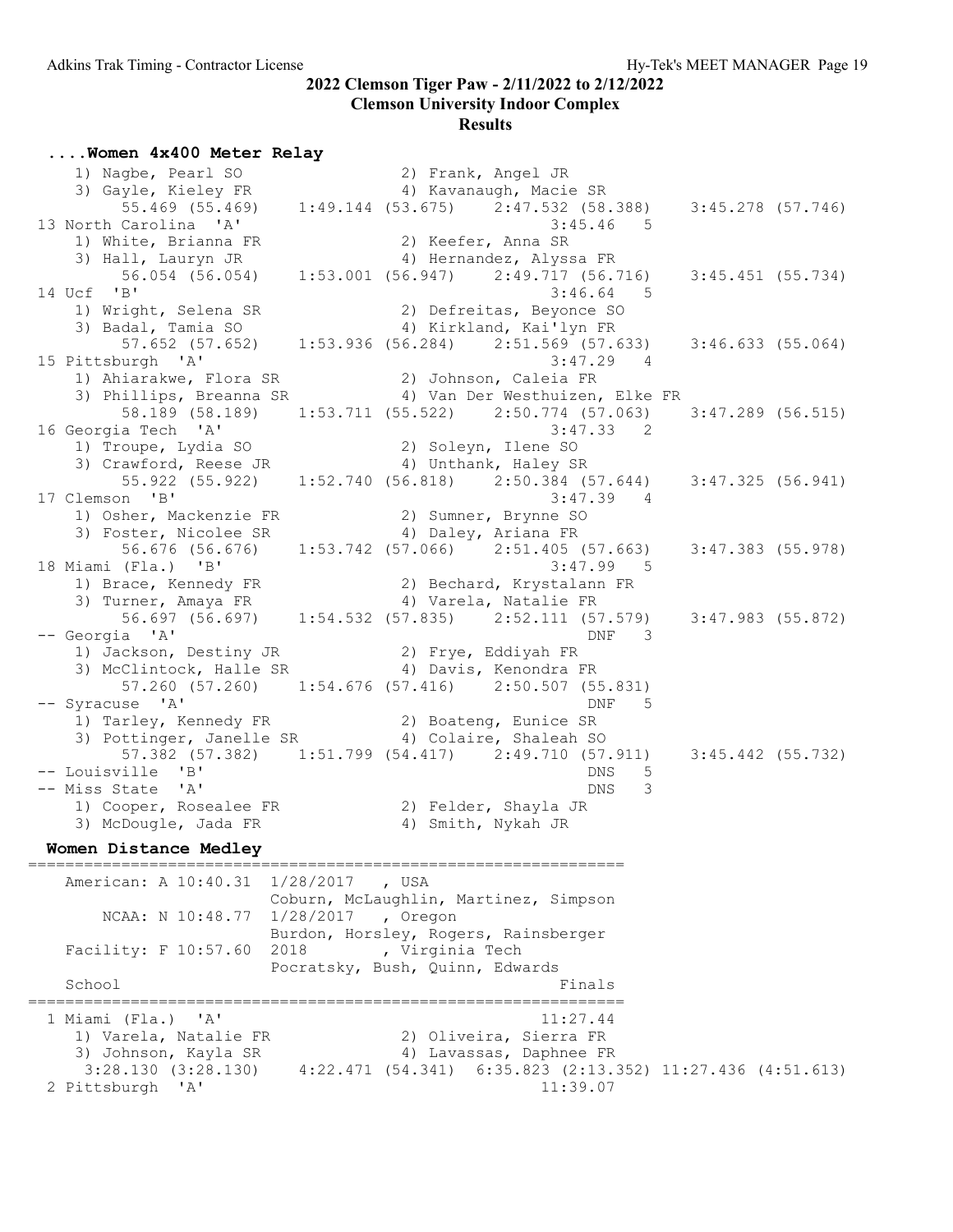#### Results

| Women Distance Medley                                                                                                                                                       |                                                    |                    |             |  |
|-----------------------------------------------------------------------------------------------------------------------------------------------------------------------------|----------------------------------------------------|--------------------|-------------|--|
| 1) Brunton, Ally SR 2) Sullivan, Mackenzie FR<br>3) Bolen, Caroline SO 4) Brown, Emily FR<br>3:25.638 (3:25.638) 4:24.798 (59.160) 6:40.113 (2:15.315) 11:39.065 (4:58.952) |                                                    |                    |             |  |
|                                                                                                                                                                             |                                                    |                    |             |  |
|                                                                                                                                                                             |                                                    |                    |             |  |
| Women High Jump                                                                                                                                                             |                                                    |                    |             |  |
| Opening Hight: 1.57m                                                                                                                                                        |                                                    |                    |             |  |
| 1.57m, 1.62m, 1.67m, 1.72m, 1.77m, 1.82m, 1.85m, 1.88m (+0.3m)                                                                                                              |                                                    |                    |             |  |
| American: A 2.02m 2/26/2012 Chaute Lowe, USA                                                                                                                                |                                                    |                    |             |  |
|                                                                                                                                                                             | NCAA: N 1.98m 3/16/2016 Akela Jones', Kansas State |                    |             |  |
| Facility: F 1.91m 2019 Levern Spencer, Unattached                                                                                                                           |                                                    |                    |             |  |
| Year School<br>Name                                                                                                                                                         |                                                    | Finals             |             |  |
| 1 Gittens, Tyra JR Texas                                                                                                                                                    |                                                    | $1.88m$ $6-02.00$  |             |  |
| 1.57 1.62 1.67 1.72 1.77 1.82 1.85 1.88 1.91                                                                                                                                |                                                    |                    |             |  |
| PPP PPP PPP PPP 0 XO 0 0 XXP                                                                                                                                                |                                                    |                    |             |  |
| 2 Anderson, Rylee                                                                                                                                                           | JR Kansas                                          | $1.82m$ $5-11.50$  |             |  |
| 1.57 1.62 1.67 1.72 1.77 1.82 1.85                                                                                                                                          |                                                    |                    |             |  |
| PPP PPP PPP XO XXO O XXX                                                                                                                                                    |                                                    |                    |             |  |
|                                                                                                                                                                             |                                                    |                    |             |  |
| 1.57 1.62 1.67 1.72 1.77 1.82                                                                                                                                               |                                                    |                    |             |  |
| PPP PPP PPP 0 0 XXX                                                                                                                                                         |                                                    |                    |             |  |
| 3 Drake, Jamari Vnattached<br>1.57 1.62 1.67 1.72 1.77 1.82                                                                                                                 |                                                    | $1.77m$ $5-09.75$  |             |  |
| PPP PPP 0 0 0 XXX                                                                                                                                                           |                                                    |                    |             |  |
| 5 Tyler, Shelby SO Georgia                                                                                                                                                  |                                                    | J1.77m 5-09.75     |             |  |
| 1.57 1.62 1.67 1.72 1.77 1.82                                                                                                                                               |                                                    |                    |             |  |
| PPP PPP 0 XO XO XXX                                                                                                                                                         |                                                    |                    |             |  |
| 6 Ugarte, Amaya TR Ohio State                                                                                                                                               |                                                    | J1.77m 5-09.75     |             |  |
| 1.57 1.62 1.67 1.72 1.77 1.82                                                                                                                                               |                                                    |                    |             |  |
| PPP PPP PPP O XXO XXX                                                                                                                                                       |                                                    |                    |             |  |
| 7 Hawkins, Rebecca                                                                                                                                                          | JR Virginia                                        | J1.77m 5-09.75     |             |  |
| 1.57 1.62 1.67 1.72 1.77 1.82<br>PPP PPP XO XO XXO XXX                                                                                                                      |                                                    |                    |             |  |
| 8 Guerrero, Marleen                                                                                                                                                         | SR Texas                                           | $1.72m$ $5-07.75$  |             |  |
| 1.57 1.62 1.67 1.72 1.77                                                                                                                                                    |                                                    |                    |             |  |
| PPP PPP 0 0 XXX                                                                                                                                                             |                                                    |                    |             |  |
| 8 Papakosta, Shanty     FR Georgia Tech     1.72m   5-07.75                                                                                                                 |                                                    |                    |             |  |
| 1.57 1.62 1.67 1.72 1.77                                                                                                                                                    |                                                    |                    |             |  |
| PPP PPP 0 0 XXX                                                                                                                                                             |                                                    |                    |             |  |
| 10 Ioannidou, Styliana FR Louisville                                                                                                                                        |                                                    | J1.72m             | $5 - 07.75$ |  |
| 1.57 1.62 1.67 1.72 1.77                                                                                                                                                    |                                                    |                    |             |  |
| PPP PPP 0 XO XXX<br>10 Bottelier, Lydia GR Pittsburgh                                                                                                                       |                                                    | $J1.72m$ $5-07.75$ |             |  |
| 1.57 1.62 1.67 1.72 1.77                                                                                                                                                    |                                                    |                    |             |  |
| PPP 0 0 XO XXX                                                                                                                                                              |                                                    |                    |             |  |
| 12 Banks, Sydney 50 North Carolina                                                                                                                                          |                                                    | J1.72m 5-07.75     |             |  |
| 1.57 1.62 1.67 1.72 1.77                                                                                                                                                    |                                                    |                    |             |  |
| PPP O O XXO XXX                                                                                                                                                             |                                                    |                    |             |  |
| 12 Foreman, Shante FR Clemson                                                                                                                                               |                                                    | $J1.72m$ $5-07.75$ |             |  |
| 1.57 1.62 1.67 1.72 1.77 1.82 1.85                                                                                                                                          |                                                    |                    |             |  |
| PPP PPP O XXO XXP PPP PPP                                                                                                                                                   |                                                    |                    |             |  |
| 14 Dendy, Kamiya<br>1.57 1.62 1.67 1.72 1.77                                                                                                                                | SO Auburn                                          | $J1.72m$ $5-07.75$ |             |  |
| PPP O XO XXO XXX                                                                                                                                                            |                                                    |                    |             |  |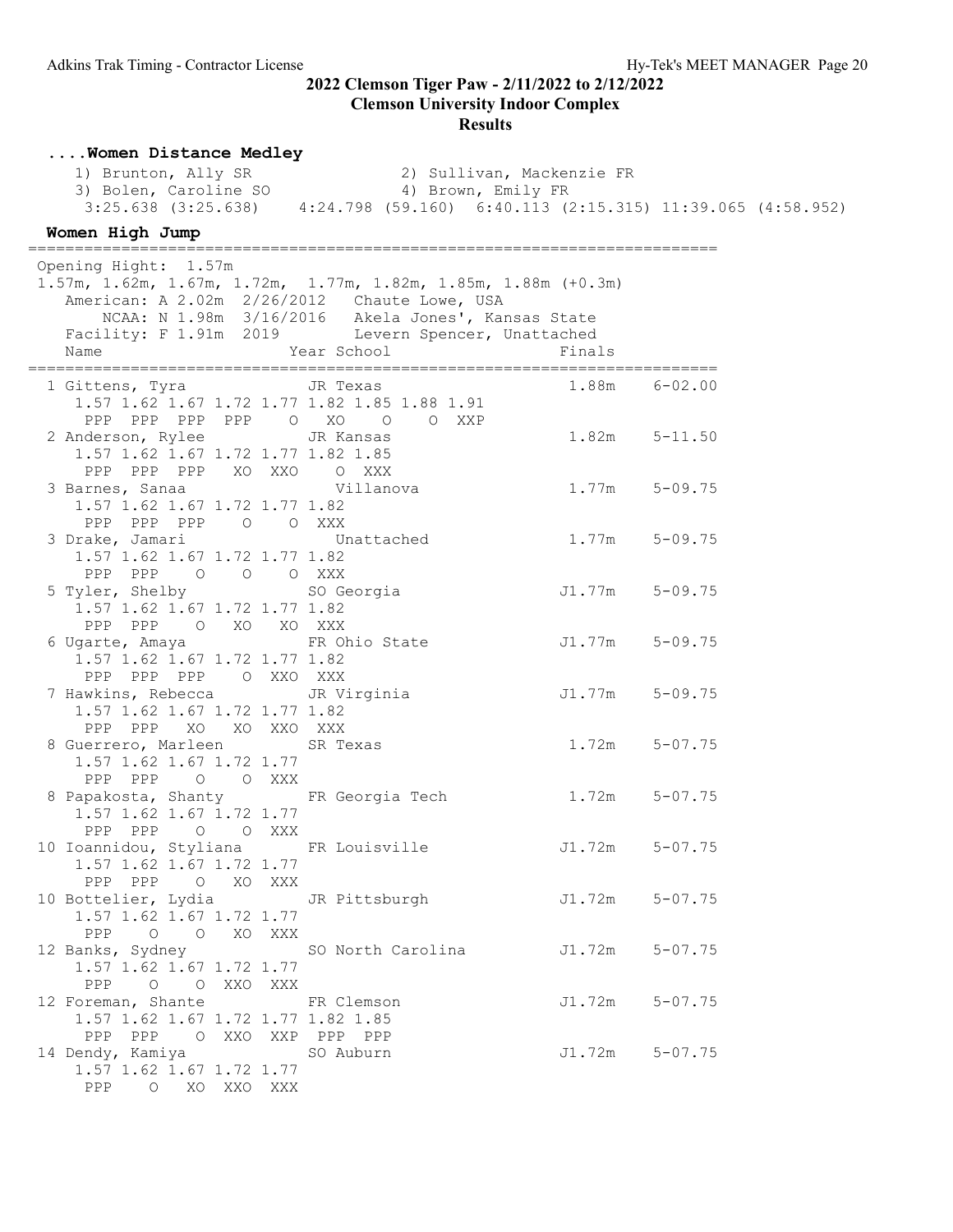| Women High Jump                                                             |          |                    |                    |                    |
|-----------------------------------------------------------------------------|----------|--------------------|--------------------|--------------------|
| 14 Livingston, Kenya SR Clemson<br>1.57 1.62 1.67 1.72 1.77<br>PPP O XO XXO | XXX      |                    |                    | $J1.72m$ $5-07.75$ |
| 16 Wilson, Kenady<br>1.57 1.62 1.67 1.72<br>PPP PPP O XXX                   |          | JR N. Carolina A&T |                    | $1.67m$ $5-05.75$  |
| 16 Tomlinson, Trinity<br>1.57 1.62 1.67 1.72<br>PPP<br>O O XXX              | FR Texas |                    |                    | $1.67m$ $5-05.75$  |
| 18 Madison, Natalia<br>1.57 1.62 1.67 1.72<br>XO<br>XO O XXX                |          | FR Ucf             |                    | $J1.67m$ $5-05.75$ |
| 19 Doakes, Kennedy<br>1.57 1.62 1.67 1.72<br>PPP O XO XXX                   |          | FR Kansas          |                    | $J1.67m$ $5-05.75$ |
| 19 Jones, Kaliah<br>1.57 1.62 1.67 1.72<br>O XO XXX<br>PPP                  |          | SO Ucf             |                    | $J1.67m$ $5-05.75$ |
| 19 Williams, Annika<br>1.57 1.62 1.67 1.72<br>O XO XXX<br>$\rm PPP$         |          | SO Kentucky        |                    | $J1.67m$ $5-05.75$ |
| 22 Scott, Emily<br>1.57 1.62 1.67 1.72<br>PPP OXXOXXX                       |          | JR Louisville      |                    | $J1.67m$ $5-05.75$ |
| 23 Still, Alix<br>1.57 1.62 1.67<br>O O XXX                                 |          | JR Virginia        |                    | $1.62m$ $5-03.75$  |
| 23 Jean, Soledad<br>1.57 1.62 1.67<br>O XXX<br>PPP                          |          | FR Louisville      |                    | $1.62m$ $5-03.75$  |
| 23 du Plessis, Carla<br>1.57 1.62 1.67<br>PPP OXXX                          |          | FR Georgia Tech    |                    | $1.62m$ $5-03.75$  |
| 23 Tanner, Allison<br>1.57 1.62 1.67<br>O O XXX                             |          | SO Auburn          |                    | $1.62m$ $5-03.75$  |
| 23 Wright, Taylor<br>1.57 1.62 1.67<br>PPP OXXX                             |          | SO Miami (Fla.)    |                    | $1.62m$ $5-03.75$  |
| 28 Christie, Nia<br>1.57 1.62 1.67<br>XO<br>O XXX                           |          | FR Clemson         | $J1.62m$ $5-03.75$ |                    |
| 28 De Coteau, Sofia<br>1.57 1.62 1.67<br>XO<br>O XXX                        |          | SO Clemson         | J1.62m             | $5 - 03.75$        |
| 30 Trotman, Camille<br>1.57 1.62 1.67<br>XXO<br>O XXX                       |          | FR Georgia Tech    | J1.62m             | $5 - 03.75$        |
| 31 Scott, Grayson<br>1.57 1.62<br>O XXX                                     |          | FR Auburn          | 1.57m              | $5 - 01.75$        |
| 31 Eberle, Adia<br>1.57 1.62<br>O XXX                                       |          | SR Kansas          | 1.57m              | $5 - 01.75$        |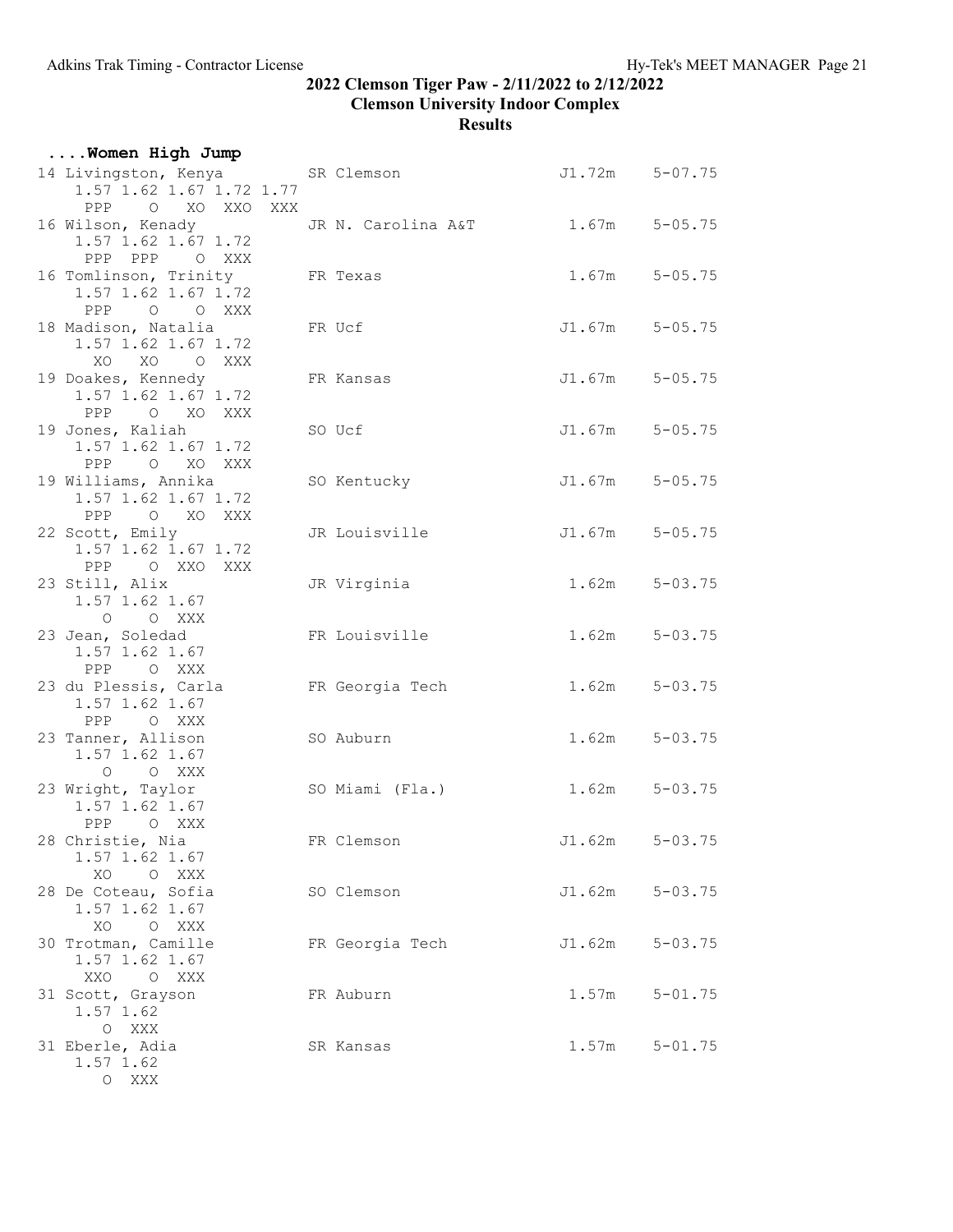| Women High Jump                            |                    |     |
|--------------------------------------------|--------------------|-----|
| -- Etienvre, Olivia<br>1.57<br>XXX         | FR Syracuse        | NΗ  |
| -- Johnson, Jessica<br>1.57<br>XXX         | SO Clemson         | ΝH  |
| -- Reddick, Nazah<br>1.57<br><b>DNS</b>    | SR N. Carolina A&T | DNS |
| -- Glenn, Rachel<br>1.57<br><b>DNS</b>     | SO South Carolina  | DNS |
| -- Kulichenko, Elena<br>1.57<br><b>DNS</b> | FR Georgia         | DNS |
| -- Wanner, Addie<br>1.57<br><b>DNS</b>     | SR Louisville      | DNS |

Women Pole Vault

========================================================================== Opening Height: 3.29m

| $4.14m$ , $4.19m$ $(+0.5m)$                                                                    | 3.29m, 3.44m, 3.59m, 3.74m, 3.84m, 3.94m, 4.04m, 4.09m                                                                                                        |                    |
|------------------------------------------------------------------------------------------------|---------------------------------------------------------------------------------------------------------------------------------------------------------------|--------------------|
|                                                                                                | American: A 5.03m 1/30/2016 Jenn Suhr, Adidas<br>NCAA: N 4.75m 1/24/2015 Demi Payne, Stephen F. Austin<br>Facility: F 4.50m 1/29/2021 Bridget Guy, Unattached |                    |
|                                                                                                |                                                                                                                                                               |                    |
|                                                                                                | 1 Phillips, Payton FR Kentucky 6 4.04m 13-03.00<br>3.29 3.44 3.59 3.74 3.84 3.94 4.04 4.09 4.14                                                               |                    |
| 2 Hoke, Gabby FR Kansas<br>3.29 3.44 3.59 3.74 3.84 3.94                                       | PPP PPP PPP XO O XO XO PPP XXX                                                                                                                                | $3.84m$ $12-07.25$ |
| PPP PPP 0 0 0 XXX<br>3 Leinneweber, Lexie 50 Auburn<br>3.29 3.44 3.59 3.74 3.84 3.94           | J3.84m 12-07.25                                                                                                                                               |                    |
| PPP PPP O XO XO XXX<br>3.29 3.44 3.59 3.74 3.84 3.94 4.04                                      | 4 Kuhn, Abigail 6 Mexico FR Ohio State 53.84m 12-07.25                                                                                                        |                    |
| PPP PPP PPP XXO XO PPP XXX<br>5 Fleetwood, Lily FR Louisville<br>3.29 3.44 3.59 3.74 3.84 3.94 | $J3.84m$ $12-07.25$                                                                                                                                           |                    |
| PPP PPP XXO XO XXO XXX<br>3.29 3.44 3.59 3.74 3.84                                             | 6 Valentine, Emily FR South Carolina 3.74m 12-03.25                                                                                                           |                    |
| PPP PPP 0 0 XXX<br>7 Held, Rhiannon FR Auburn                                                  | $J3.74m$ $12-03.25$                                                                                                                                           |                    |
| 3.29 3.44 3.59 3.74 3.84<br>PPP PPP 0 XO XXX<br>7 Thompson, Kaeli SO Texas                     | J3.74m 12-03.25                                                                                                                                               |                    |
| 3.29 3.44 3.59 3.74 3.84<br>PPP PPP PPP XO XXX                                                 |                                                                                                                                                               |                    |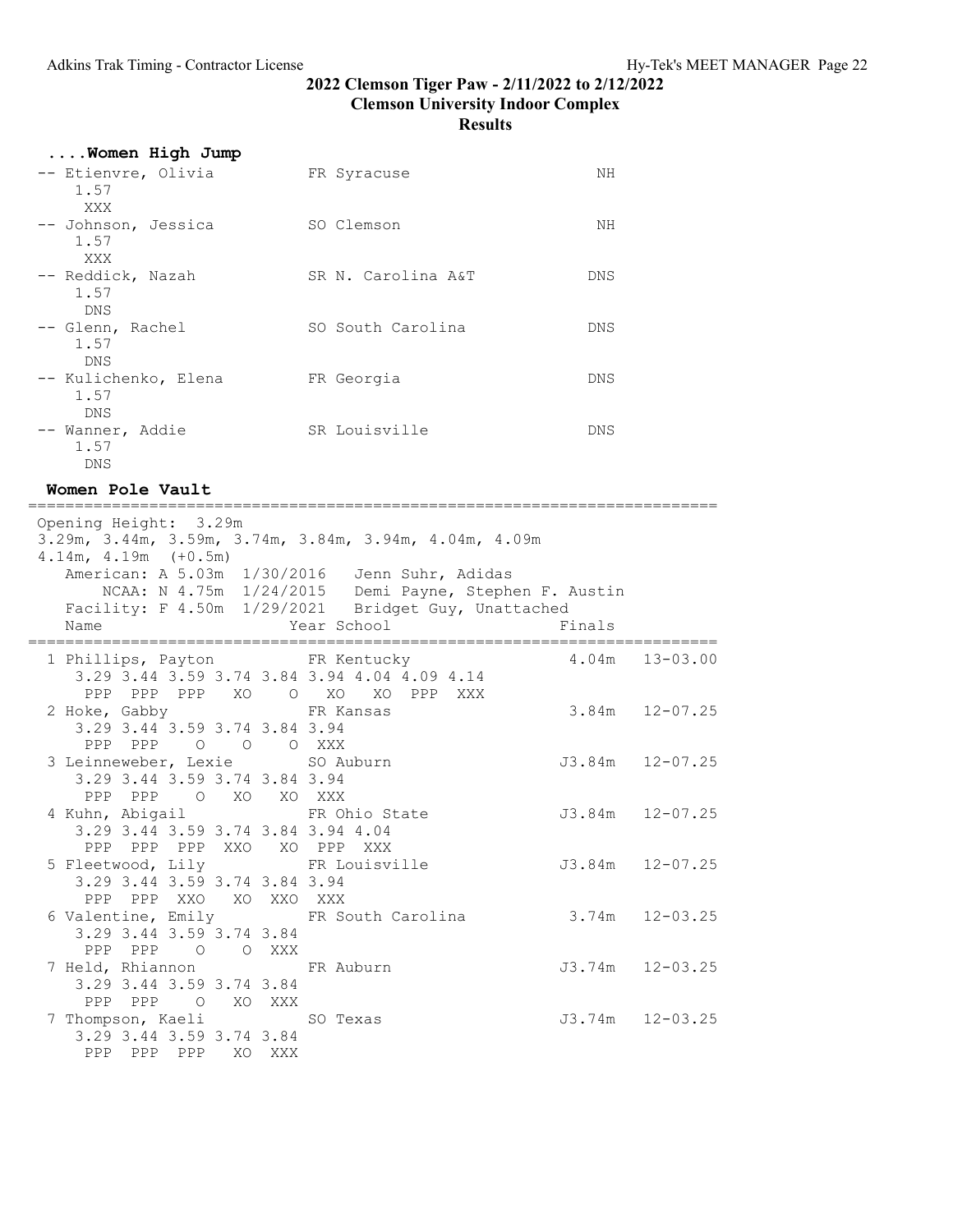| Women Pole Vault                                                               |                   |                        |
|--------------------------------------------------------------------------------|-------------------|------------------------|
| 9 Retsa, Anastasia FR Harvard<br>3.29 3.44 3.59 3.74 3.84<br>PPP XO XO XXO XXX |                   | $J3.74m$ $12-03.25$    |
| 10 Brooks, Avery<br>3.29 3.44 3.59 3.74<br>PPP XO OXXX                         | FR Kansas         | $3.59m$ $11-09.25$     |
| 11 Prevallet, Michaella<br>3.29 3.44 3.59 3.74<br>XO XXO XO XXX                | SR Georgia        | J3.59m<br>$11 - 09.25$ |
| 12 Stone, Emma<br>3.29 3.44 3.59 3.74<br>PPP PPP XXO XXX                       | FR South Carolina | $J3.59m$ $11-09.25$    |
| 13 Moses, AnneMarie<br>3.29 3.44 3.59<br>PPP OXXX                              | SO Ohio State     | $3.44m$ $11-03.50$     |
| 14 Brunick, McKenna<br>3.29 3.44 3.59<br>XO XXO XXX                            | FR North Carolina | $J3.44m$ $11-03.50$    |
| 15 Jauch, Gracie<br>3.29 3.44<br>XO XXX                                        | SO North Carolina | $3.29m$ $10-09.50$     |
| -- Brewer, Jessica<br>3.29 3.44<br>PPP XXX                                     | SR Clemson        | NH                     |
| -- Rice, Alyssa<br>3.29 3.44 3.59<br>PPP PPP XXX                               | SO South Carolina | NH                     |
| -- Svacha, Alex<br>3.29<br>XXX                                                 | JR Clemson        | NH                     |
| -- Worthington, Kelsey SO South Carolina<br>3.29 3.44 3.59<br>PPP PPP XXX      |                   | ΝH                     |
| -- Hart, Kathryn<br>3.29<br>XXX                                                | FR Pittsburgh     | NH                     |
| Women Pole Vault Invite                                                        |                   |                        |
| Opening Height: 3.74m                                                          |                   |                        |
|                                                                                |                   |                        |

 Opening Height: 3.74m 3.74m, 3.89m, 4.04m, 4.19m, 4.34m, 4.44m, 4.54m, 4.59m, 4.64m, (+0.5m) American: A 5.03m 1/30/2016 Jenn Suhr, Adidas NCAA: N 4.75m 1/24/2015 Demi Payne, Stephen F. Austin Facility: F 4.50m 1/29/2021 Bridget Guy, Unattached Name Year School Finals ========================================================================== 1 Baxter, Rachel SR Virginia Tech 3.74 3.89 4.04 4.19 4.34 4.44 4.54 PPP PPP O O O XXO XXX 2 Szerencsits, Siobhan JR Kentucky 4.34m 14-02.75 3.74 3.89 4.04 4.19 4.34 4.44 PPP O O XO O XXX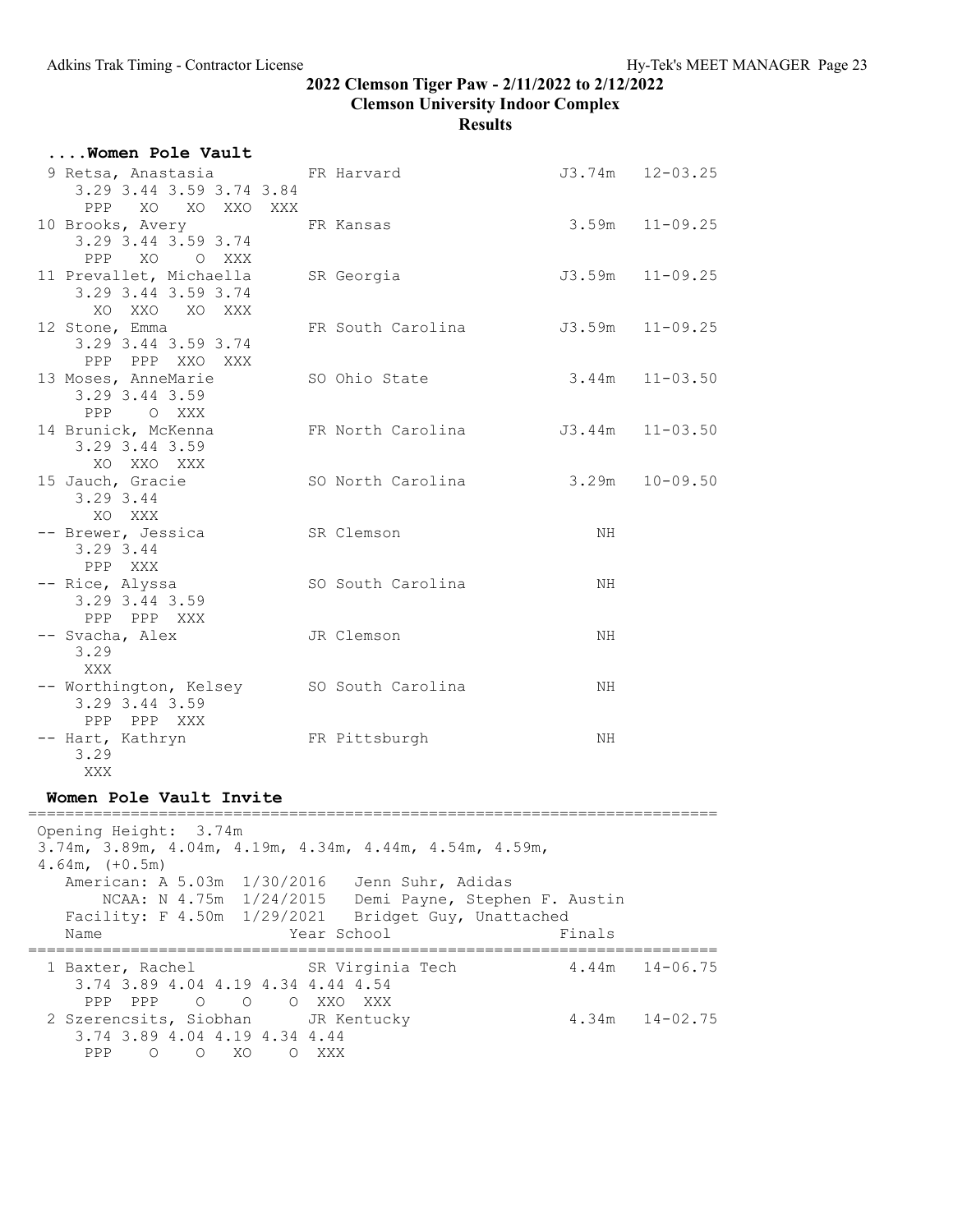# Results

| Women Pole Vault Invite                                                                   |                                                  |                    |                   |
|-------------------------------------------------------------------------------------------|--------------------------------------------------|--------------------|-------------------|
| 3.74 3.89 4.04 4.19 4.34 4.44<br>PPP PPP 0 0 XXO XXX                                      | 3 Leon, Gabriela SR Louisville 54.34m 14-02.75   |                    |                   |
| 3.74 3.89 4.04 4.19 4.34<br>PPP 0 0 0 XXX                                                 | 4 Welter, Aliyah SR Louisville 4.19m 13-09.00    |                    |                   |
| 3.74 3.89 4.04 4.19 4.34<br>PPP O XO XXO XXX                                              | 5 Viola, Auriane 5 JR Louisville 54.19m 13-09.00 |                    |                   |
| 6 Moore, Olivia Contract JR Georgia Tech<br>3.74 3.89 4.04 4.19 4.34<br>PPP XXO O XXO XXX |                                                  | J4.19m             | $13 - 09.00$      |
| 7 Porter, Emerson SR North Carolina<br>3.74 3.89 4.04 4.19<br>O O O XXX                   |                                                  | $4.04m$ $13-03.00$ |                   |
| 8 D'Alessandro, Alison SR Clemson<br>3.74 3.89 4.04 4.19<br>O O XXO XXX                   |                                                  | J4.04m 13-03.00    |                   |
| 9 Potts, Alex<br>3.74 3.89 4.04 4.19<br>PPP XO XXO XXX                                    | JR North Carolina J4.04m 13-03.00                |                    |                   |
| 10 Carroll, Alana<br>3.74 3.89 4.04 4.19<br>XXO XO XXO XXX                                | JR Harvard                                       | J4.04m             | $13 - 03.00$      |
| 11 Hilton, Kylie<br>3.74 3.89 4.04<br>PPP OXXX                                            | JR Harvard                                       | 3.89m              | $12 - 09.00$      |
| 12 Bryant, Khristen JR Kansas<br>3.74 3.89 4.04<br>XO O XXX                               |                                                  | J3.89m             | $12 - 09.00$      |
| 13 Buntin, Olivia<br>3.74 3.89 4.04<br>XO XO XXX                                          | JR Texas                                         | J3.89m             | $12 - 09.00$      |
| 14 Starkey, Taylor<br>3.74 3.89 4.04<br>XO XXO XXX                                        | FR Kansas                                        |                    | J3.89m 12-09.00   |
| -- Howe, Sarah<br>3.74<br>XXX                                                             | SR Houston                                       | NH                 |                   |
| Van Hoecke, Samantha<br>3.74<br><b>DNS</b>                                                | JR Kansas                                        | DNS                |                   |
| Women Long Jump                                                                           |                                                  |                    |                   |
| TOP 9 ADVANCE TO FINALS                                                                   |                                                  |                    |                   |
| American: A 7.23m 3/11/2012<br>NCAA: N 6.91m 3/9/2012                                     | Brittney Reese, Nike<br>Whitney Gipson, TCU      |                    |                   |
| Facility: F 6.74m 1/17/2020<br>Name                                                       | Lorraine Ugen, The Winners Circle<br>Year School | Finals             | H#                |
|                                                                                           |                                                  | ================== | ———————           |
| 1 Jones, Akela<br>FOUL 6.80m<br>6.61m FOUL                                                | Winner Circle<br>$6.34m$ $6.53m$                 | 6.80mF             | $22 - 03.75$<br>4 |
| 2 Porter, Chanice<br>6.46m FOUL 6.55m PASS PASS PASS                                      | Unattached                                       | 6.55m              | $21 - 06.00$<br>4 |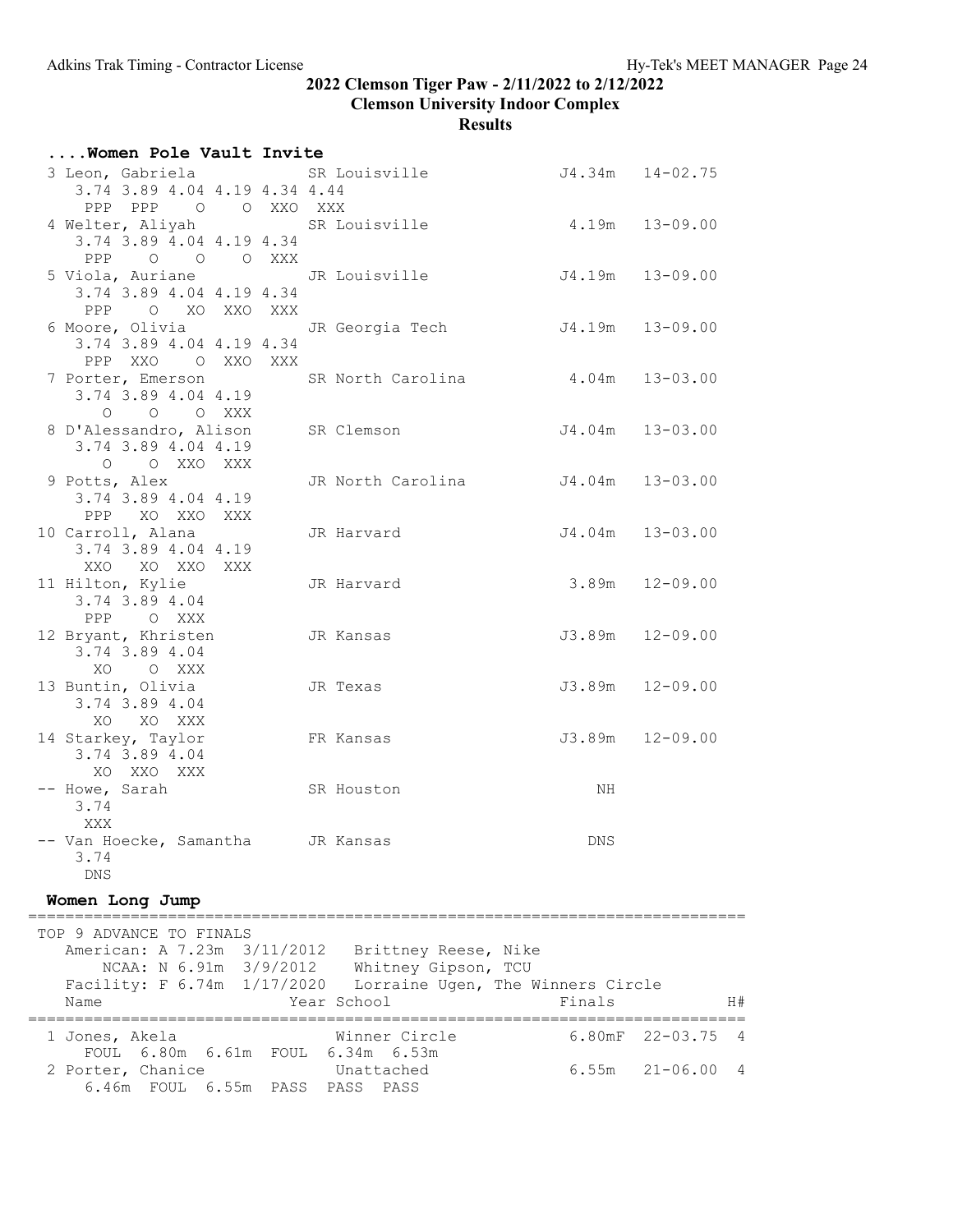|  | Women Long Jump                                  |       |          |                                                    |        |                      |                         |
|--|--------------------------------------------------|-------|----------|----------------------------------------------------|--------|----------------------|-------------------------|
|  |                                                  |       |          | 3 Flynn, Tiffany<br>Four Control of Minner Circle  |        | $6.49m$ $21-03.50$ 4 |                         |
|  |                                                  |       |          | FOUL 6.01m 6.49m 6.32m 6.38m 6.41m                 | 6.46m  | $21 - 02.50$ 4       |                         |
|  | 4 Saunders, Shakeela and Adidas                  |       |          | 6.40m 6.16m 6.35m 6.10m 6.46m 6.35m                |        |                      |                         |
|  |                                                  |       |          |                                                    | J6.46m | $21 - 02.50$ 4       |                         |
|  | 6 Gittens, Tyra GIR Texas                        |       |          | 6.35m FOUL 6.14m 6.37m 6.06m 6.42m                 | 6.42m  | $21 - 00.75$         | $\overline{\mathbf{3}}$ |
|  | 7 Foreman, Shante FR Clemson                     |       |          |                                                    | 6.34m  | $20 - 09.75$         | $\overline{4}$          |
|  | 8 Sopova, Darja                                  |       |          | 6.13m  6.04m  6.34m  FOUL  6.04m  FOUL<br>FR Texas | 6.30m  | $20 - 08.00$ 3       |                         |
|  | FOUL 6.30m FOUL 6.24m PASS PASS                  |       |          |                                                    |        |                      |                         |
|  | 6.28m FOUL FOUL FOUL FOUL FOUL                   |       |          | 9 Gorlova, Victoria SO Virginia Tech               | 6.28m  | $20 - 07.25$ 3       |                         |
|  | 10 Smith, Ackelia FR Texas<br>6.16m 6.19m 5.93m  |       |          |                                                    | 6.19m  | $20 - 03.75$         | $\overline{4}$          |
|  | 11 Seaman, Jada<br>FOUL 5.94m 6.17m              |       |          | SO Virginia                                        | 6.17m  | $20 - 03.00$         | $\overline{4}$          |
|  | 12 Goudros, Izzy<br>6.08m FOUL 5.94m             |       |          | FR Harvard                                         | 6.08m  | $19 - 11.50$         | $\overline{\mathbf{3}}$ |
|  | 13 Green, Leiya<br>FOUL 6.06m 5.93m              |       |          | FR Ucf                                             | 6.06m  | $19 - 10.75$         | $\mathcal{E}$           |
|  | 14 Marsh, Titiana                                |       |          | JR Georgia                                         | 6.02m  | 19-09.00             | $\overline{4}$          |
|  | 5.99m FOUL 6.02m<br>15 Grimes, Taylor            |       |          | JR Georgia Tech                                    | 5.96m  | $19 - 06.75$         | $\overline{4}$          |
|  | FOUL 5.96m FOUL<br>16 Harris, Lauryn             |       |          | SO Miami (Fla.)                                    | 5.95m  | $19 - 06.25$         | $\overline{4}$          |
|  | 5.56m 5.83m 5.95m<br>17 Scott-Kilgo, Jasmine     |       |          | JR Ucf                                             | 5.94m  | $19 - 06.00$         | $\mathcal{E}$           |
|  | 5.87m FOUL 5.94m<br>18 Moore, Ashley             |       |          | FR Miami (Fla.)                                    | J5.94m | $19 - 06.00$         | $\sqrt{2}$              |
|  | 5.71m FOUL 5.94m<br>19 Weimer, Brooke            |       |          | SO Louisville                                      | 5.87m  | $19 - 03.25$         | $\mathcal{E}$           |
|  | 5.87m 5.72m 5.70m<br>20 Still, Alix              |       |          | JR Virginia                                        | 5.86m  | $19 - 02.75$ 2       |                         |
|  | 5.72m 5.86m FOUL                                 |       |          |                                                    |        |                      |                         |
|  | 21 Blazevica, Kristine<br>FOUL 5.85m 5.31m       |       | FR Texas |                                                    | 5.85m  | $19 - 02.50$ 4       |                         |
|  | 22 Johnston, Caroline<br>$5.73m$ $5.71m$ $5.78m$ |       |          | JR Clemson                                         | 5.78m  | $18 - 11.75$ 2       |                         |
|  | 23 Savage, Synclair<br>FOUL 5.62m                | 5.78m |          | FR Louisville                                      | J5.78m | $18 - 11.75$         | $\overline{\mathbf{3}}$ |
|  | 24 Pyles, Cierra<br>5.55m FOUL 5.74m             |       |          | JR Ohio State                                      | 5.74m  | $18 - 10.00$         | $\mathbf{1}$            |
|  | 25 Robinson, Jaimie<br>5.64m FOUL                | 5.72m |          | JR Ohio State                                      | 5.72m  | $18 - 09.25$         | $\mathbf{1}$            |
|  | 26 Jones, Imani<br>5.70m FOUL 5.50m              |       |          | SR Auburn                                          | 5.70m  | $18 - 08.50$         | 2                       |
|  | 27 Rice, Zoe<br>5.61m 5.60m 5.68m                |       |          | JR Virginia                                        | 5.68m  | $18 - 07.75$         | 3                       |
|  | 28 Williams, Mikayla<br>5.35m 5.67m 5.01m        |       |          | SO Georgia Tech                                    | 5.67m  | $18 - 07.25$         | 2                       |
|  | 29 Jones, Janaya<br>5.13m 5.49m 5.66m            |       |          | SO Auburn                                          | 5.66m  | $18 - 07.00$         | 2                       |
|  |                                                  |       |          |                                                    |        |                      |                         |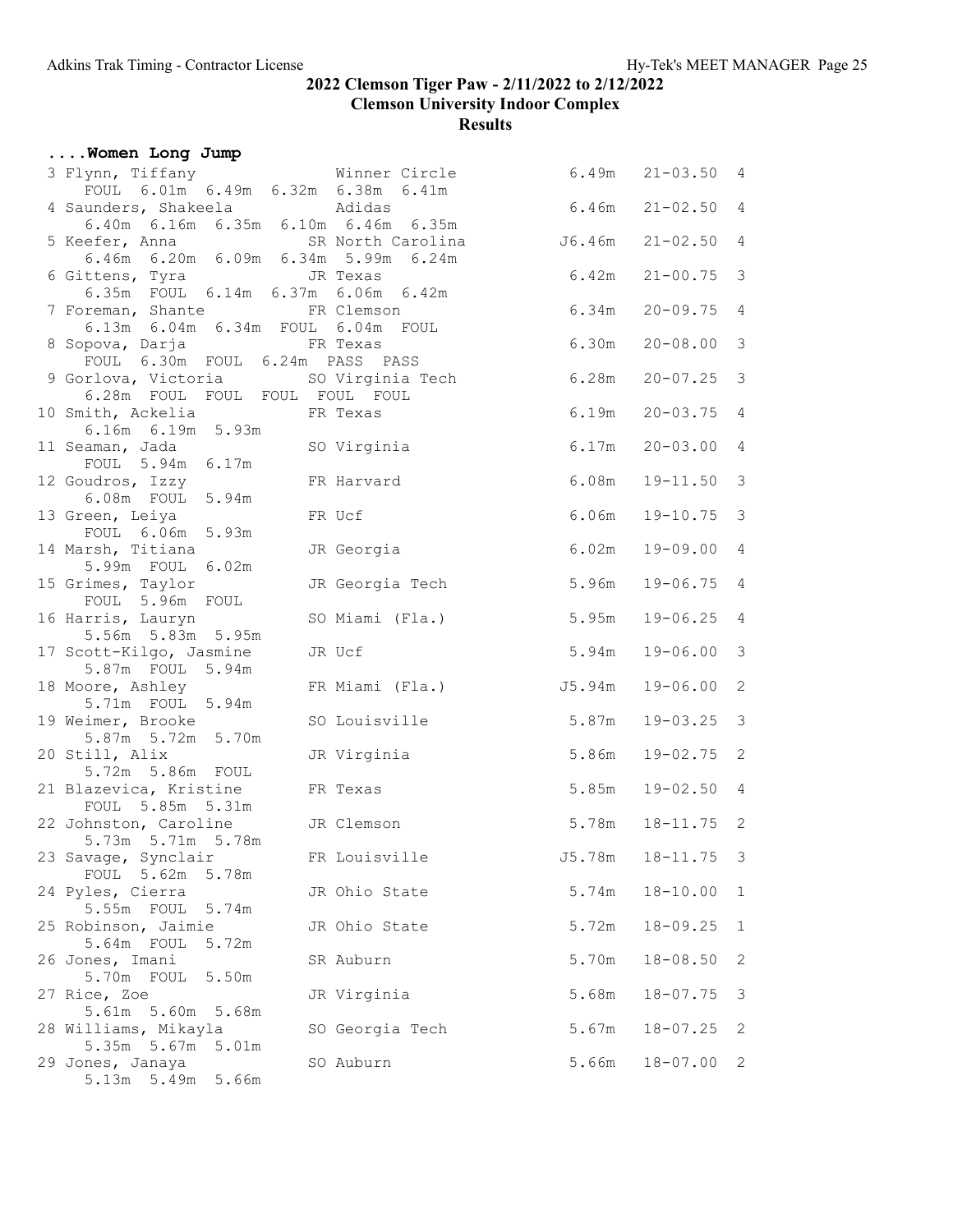| Women Long Jump                                                                                                                                         |                                                                                                       |                                 |                |                                                                                          |
|---------------------------------------------------------------------------------------------------------------------------------------------------------|-------------------------------------------------------------------------------------------------------|---------------------------------|----------------|------------------------------------------------------------------------------------------|
| 30 Lee, Kiara<br>5.54m FOUL FOUL                                                                                                                        | SO Ucf                                                                                                | 5.54m                           | $18 - 02.25$ 2 |                                                                                          |
| 31 Grant, Jada<br>5.51m FOUL 5.45m                                                                                                                      | SO Miss State                                                                                         | 5.51m                           | $18 - 01.00$   | $\mathbf{1}$                                                                             |
| 32 Smith, Attallah<br>5.09m 5.46m 5.36m                                                                                                                 | JR Georgia Tech                                                                                       | 5.46m                           | $17 - 11.00$   | $\mathfrak{Z}$                                                                           |
| 33 Bottelier, Lydia<br>5.38m FOUL FOUL                                                                                                                  | JR Pittsburgh                                                                                         | 5.38m                           | $17 - 08.00$   | $\mathbf 1$                                                                              |
| 34 Floriea, Paige<br>5.35m FOUL FOUL                                                                                                                    | FR North Carolina                                                                                     | 5.35m                           | $17 - 06.75$   | 2                                                                                        |
| 35 Williams, Jessica<br>5.33m 5.17m 5.18m                                                                                                               | FR Virginia Tech                                                                                      | 5.33m                           | $17 - 06.00$   | $\overline{2}$                                                                           |
| 36 Carson, Au'Yana                                                                                                                                      | SO Clemson                                                                                            | 5.32m                           | $17 - 05.50$   | $\mathbf 1$                                                                              |
| 5.32m 5.28m PASS<br>37 Heddens, Elise                                                                                                                   | FR Auburn                                                                                             | 5.26m                           | $17 - 03.25$   | $\mathbf{1}$                                                                             |
| FOUL 5.26m 5.01m<br>38 Catton, Jillian                                                                                                                  | FR Georgia Tech                                                                                       | 5.25m                           | $17 - 02.75$   | $\mathbf{2}$                                                                             |
| FOUL 5.25m 5.14m<br>39 King, Jade                                                                                                                       | SO N. Carolina A&T                                                                                    | 4.97m                           | $16 - 03.75$   | $\mathbf{1}$                                                                             |
| 4.97m FOUL FOUL<br>-- Lawrence, Ariel<br>-- Kristjansdottir, Birna FR Virginia Tech<br>-- Charlton, Anthaya<br>-- Harper, Arrieya<br>-- Steigenga, Ilse | SO Louisville<br>FR Kentucky<br>SO N. Carolina A&T<br>SO Pittsburgh                                   | DNS<br>DNS<br>DNS<br>DNS<br>DNS |                | $\sqrt{2}$<br>$\mathbf{1}$<br>$\ensuremath{\mathsf{3}}$<br>$\mathbf 1$<br>$\mathfrak{Z}$ |
| Women Triple Jump                                                                                                                                       |                                                                                                       |                                 |                |                                                                                          |
| TOP 9 ADVANCE TO FINALS<br>American: A 14.57m 2/8/2019 Tori Franklin, Nike                                                                              |                                                                                                       |                                 |                |                                                                                          |
|                                                                                                                                                         | NCAA: N 14.53m 1/20/2018 Keturah Orji, Georgia<br>Facility: F 14.55m 1/29/2022 Jasmine Moore, Florida |                                 |                |                                                                                          |
| Name                                                                                                                                                    | Year School<br>==================                                                                     | Finals                          |                | H#                                                                                       |
| 1 Williams, Kimberly Adidas                                                                                                                             |                                                                                                       | 14.32m                          | $46 - 11.75$   | $\overline{\mathbf{3}}$                                                                  |
| 14.32m  14.22m  14.27m  14.30m  FOUL  PASS<br>2 Smith, Ackelia                                                                                          | FR Texas                                                                                              | 13.94m                          | $45 - 09.00$   | $\mathbf{1}$                                                                             |
| 13.02m  13.33m  13.20m  13.39m  13.49m  13.94m<br>3 Gorlova, Victoria SO Virginia Tech                                                                  |                                                                                                       | 13.63m                          | $44 - 08.75$   | -3                                                                                       |
| FOUL 13.63m 13.47m PASS PASS PASS<br>4 Sopova, Darja                                                                                                    | FR Texas                                                                                              | 13.47m                          | $44 - 02.50$   | $\overline{1}$                                                                           |
| 13.12m  13.26m  13.36m<br>5 Marsh, Titiana                                                                                                              | FOUL<br>13.47m FOUL<br>JR Georgia                                                                     | 13.38m                          | $43 - 10.75$   | 3                                                                                        |
| 13.18m  13.35m  13.38m  12.92m  PASS  PASS<br>6 Robinson, Jaimie                                                                                        | JR Ohio State                                                                                         | 13.35m                          | $43 - 09.75$   | 3                                                                                        |
| FOUL 12.81m 13.14m 12.90m FOUL<br>7 White, Harleigh                                                                                                     | 13.35m<br>SR Clemson                                                                                  | 13.11m                          | $43 - 00.25$   | 3                                                                                        |
| 12.87m  13.11m  FOUL  12.79m  12.58m<br>8 Collins, Asherah                                                                                              | 12.93m<br>FR Ucf                                                                                      | 12.97m                          | $42 - 06.75$   | 3                                                                                        |
| 12.76m  12.67m<br>9 Moore, Ashley<br>12.48m  12.77m  12.83m  12.50m  12.71m                                                                             | 12.97m  12.35m  FOUL  12.88m<br>FR Miami (Fla.)<br>12.80m                                             | 12.83m                          | $42 - 01.25$   | $\mathcal{E}$                                                                            |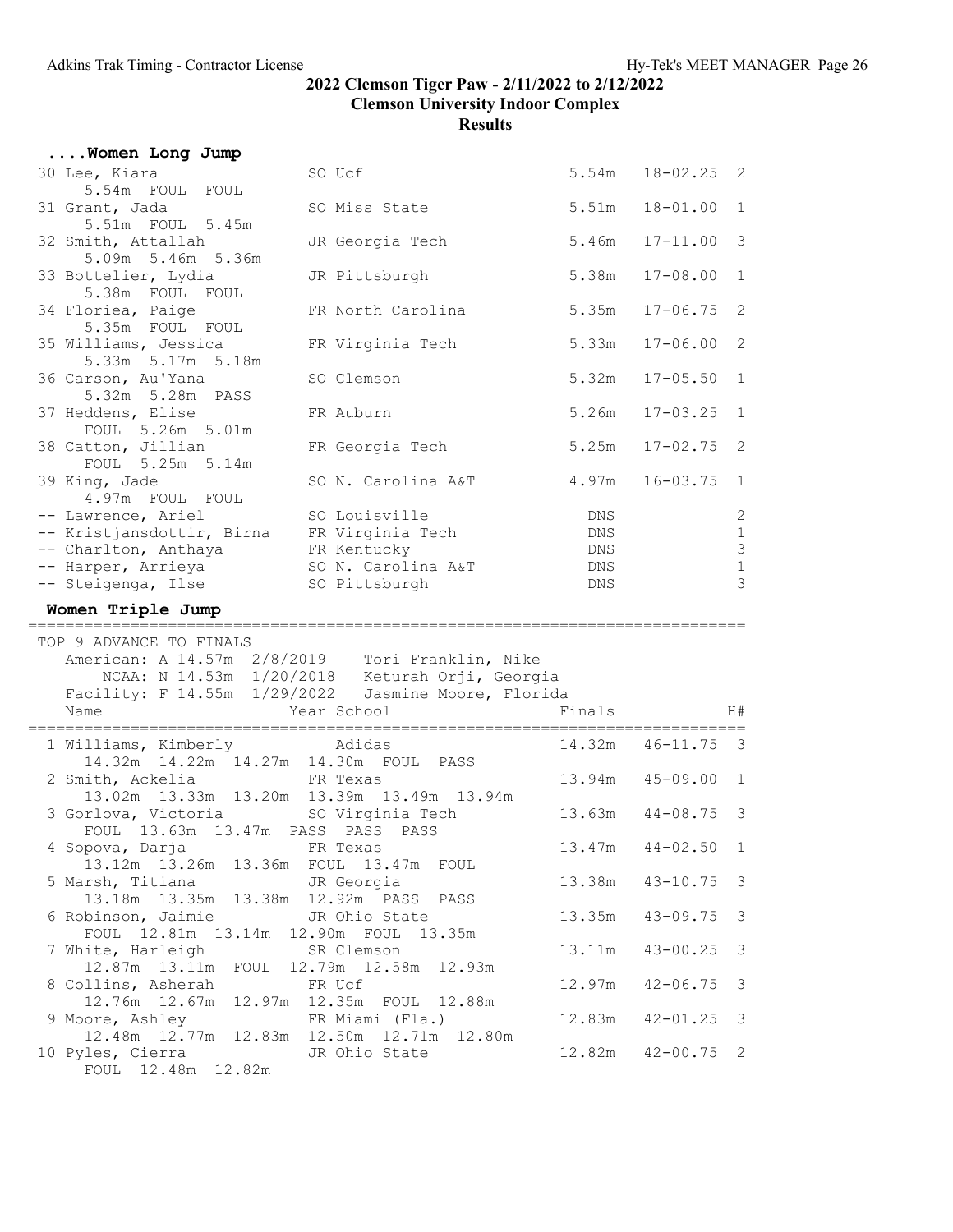|                                                |                                                                                                                                                                                                                                                                                                                                                                                                                                                                                                                                                                                                                                                                                                                                                                                                                                                                                                                                                                                              |                           |                                                                                                                                                                                                                                                                                                                                                                                                                                                          | $41 - 05.25$ 3                                                                                             |                                                                                                     |
|------------------------------------------------|----------------------------------------------------------------------------------------------------------------------------------------------------------------------------------------------------------------------------------------------------------------------------------------------------------------------------------------------------------------------------------------------------------------------------------------------------------------------------------------------------------------------------------------------------------------------------------------------------------------------------------------------------------------------------------------------------------------------------------------------------------------------------------------------------------------------------------------------------------------------------------------------------------------------------------------------------------------------------------------------|---------------------------|----------------------------------------------------------------------------------------------------------------------------------------------------------------------------------------------------------------------------------------------------------------------------------------------------------------------------------------------------------------------------------------------------------------------------------------------------------|------------------------------------------------------------------------------------------------------------|-----------------------------------------------------------------------------------------------------|
|                                                |                                                                                                                                                                                                                                                                                                                                                                                                                                                                                                                                                                                                                                                                                                                                                                                                                                                                                                                                                                                              |                           | 12.58m                                                                                                                                                                                                                                                                                                                                                                                                                                                   | $41 - 03.25$                                                                                               | 2                                                                                                   |
|                                                |                                                                                                                                                                                                                                                                                                                                                                                                                                                                                                                                                                                                                                                                                                                                                                                                                                                                                                                                                                                              |                           | 12.45m                                                                                                                                                                                                                                                                                                                                                                                                                                                   | $40 - 10.25$                                                                                               | 2                                                                                                   |
|                                                |                                                                                                                                                                                                                                                                                                                                                                                                                                                                                                                                                                                                                                                                                                                                                                                                                                                                                                                                                                                              |                           | 12.44m                                                                                                                                                                                                                                                                                                                                                                                                                                                   | $40 - 09.75$                                                                                               | 2                                                                                                   |
|                                                |                                                                                                                                                                                                                                                                                                                                                                                                                                                                                                                                                                                                                                                                                                                                                                                                                                                                                                                                                                                              |                           | 12.18m                                                                                                                                                                                                                                                                                                                                                                                                                                                   | $39 - 11.50$                                                                                               | $\mathbf{2}$                                                                                        |
|                                                |                                                                                                                                                                                                                                                                                                                                                                                                                                                                                                                                                                                                                                                                                                                                                                                                                                                                                                                                                                                              |                           | 12.17m                                                                                                                                                                                                                                                                                                                                                                                                                                                   | $39 - 11.25$                                                                                               | 1                                                                                                   |
|                                                |                                                                                                                                                                                                                                                                                                                                                                                                                                                                                                                                                                                                                                                                                                                                                                                                                                                                                                                                                                                              |                           |                                                                                                                                                                                                                                                                                                                                                                                                                                                          | $39 - 10.00$                                                                                               | 2                                                                                                   |
|                                                |                                                                                                                                                                                                                                                                                                                                                                                                                                                                                                                                                                                                                                                                                                                                                                                                                                                                                                                                                                                              |                           | 11.99m                                                                                                                                                                                                                                                                                                                                                                                                                                                   | $39 - 04.00$                                                                                               | $\mathbf{1}$                                                                                        |
|                                                |                                                                                                                                                                                                                                                                                                                                                                                                                                                                                                                                                                                                                                                                                                                                                                                                                                                                                                                                                                                              |                           | 11.90m                                                                                                                                                                                                                                                                                                                                                                                                                                                   | $39 - 00.50$                                                                                               | 2                                                                                                   |
|                                                |                                                                                                                                                                                                                                                                                                                                                                                                                                                                                                                                                                                                                                                                                                                                                                                                                                                                                                                                                                                              |                           | 11.88m                                                                                                                                                                                                                                                                                                                                                                                                                                                   | $38 - 11.75$                                                                                               | 2                                                                                                   |
|                                                |                                                                                                                                                                                                                                                                                                                                                                                                                                                                                                                                                                                                                                                                                                                                                                                                                                                                                                                                                                                              |                           | 11.80m                                                                                                                                                                                                                                                                                                                                                                                                                                                   | $38 - 08.75$                                                                                               | 2                                                                                                   |
|                                                |                                                                                                                                                                                                                                                                                                                                                                                                                                                                                                                                                                                                                                                                                                                                                                                                                                                                                                                                                                                              |                           | 11.69m                                                                                                                                                                                                                                                                                                                                                                                                                                                   | $38 - 04.25$                                                                                               | 1                                                                                                   |
|                                                |                                                                                                                                                                                                                                                                                                                                                                                                                                                                                                                                                                                                                                                                                                                                                                                                                                                                                                                                                                                              |                           |                                                                                                                                                                                                                                                                                                                                                                                                                                                          | $37 - 09.50$                                                                                               | $\mathbf{1}$                                                                                        |
|                                                |                                                                                                                                                                                                                                                                                                                                                                                                                                                                                                                                                                                                                                                                                                                                                                                                                                                                                                                                                                                              |                           | 11.30m                                                                                                                                                                                                                                                                                                                                                                                                                                                   | $37 - 01.00$                                                                                               | $\mathbf{1}$                                                                                        |
|                                                |                                                                                                                                                                                                                                                                                                                                                                                                                                                                                                                                                                                                                                                                                                                                                                                                                                                                                                                                                                                              |                           | 11.20m                                                                                                                                                                                                                                                                                                                                                                                                                                                   | $36 - 09.00$                                                                                               | $\mathbf{1}$                                                                                        |
|                                                |                                                                                                                                                                                                                                                                                                                                                                                                                                                                                                                                                                                                                                                                                                                                                                                                                                                                                                                                                                                              |                           | FOUL                                                                                                                                                                                                                                                                                                                                                                                                                                                     |                                                                                                            | $\mathbf{1}$                                                                                        |
|                                                |                                                                                                                                                                                                                                                                                                                                                                                                                                                                                                                                                                                                                                                                                                                                                                                                                                                                                                                                                                                              |                           | DNS                                                                                                                                                                                                                                                                                                                                                                                                                                                      |                                                                                                            | $1\,$                                                                                               |
|                                                |                                                                                                                                                                                                                                                                                                                                                                                                                                                                                                                                                                                                                                                                                                                                                                                                                                                                                                                                                                                              |                           | DNS                                                                                                                                                                                                                                                                                                                                                                                                                                                      |                                                                                                            | $\mathbf{1}$                                                                                        |
|                                                |                                                                                                                                                                                                                                                                                                                                                                                                                                                                                                                                                                                                                                                                                                                                                                                                                                                                                                                                                                                              |                           | <b>DNS</b>                                                                                                                                                                                                                                                                                                                                                                                                                                               |                                                                                                            | $\mathsf 3$                                                                                         |
|                                                |                                                                                                                                                                                                                                                                                                                                                                                                                                                                                                                                                                                                                                                                                                                                                                                                                                                                                                                                                                                              |                           | DNS                                                                                                                                                                                                                                                                                                                                                                                                                                                      |                                                                                                            | $\overline{c}$                                                                                      |
|                                                |                                                                                                                                                                                                                                                                                                                                                                                                                                                                                                                                                                                                                                                                                                                                                                                                                                                                                                                                                                                              |                           |                                                                                                                                                                                                                                                                                                                                                                                                                                                          |                                                                                                            |                                                                                                     |
|                                                |                                                                                                                                                                                                                                                                                                                                                                                                                                                                                                                                                                                                                                                                                                                                                                                                                                                                                                                                                                                              |                           |                                                                                                                                                                                                                                                                                                                                                                                                                                                          |                                                                                                            |                                                                                                     |
|                                                |                                                                                                                                                                                                                                                                                                                                                                                                                                                                                                                                                                                                                                                                                                                                                                                                                                                                                                                                                                                              |                           |                                                                                                                                                                                                                                                                                                                                                                                                                                                          |                                                                                                            |                                                                                                     |
| Name                                           |                                                                                                                                                                                                                                                                                                                                                                                                                                                                                                                                                                                                                                                                                                                                                                                                                                                                                                                                                                                              |                           | Finals                                                                                                                                                                                                                                                                                                                                                                                                                                                   |                                                                                                            | H#                                                                                                  |
|                                                |                                                                                                                                                                                                                                                                                                                                                                                                                                                                                                                                                                                                                                                                                                                                                                                                                                                                                                                                                                                              | Adidas                    | 18.80mF                                                                                                                                                                                                                                                                                                                                                                                                                                                  | $61 - 08.25$                                                                                               | 3                                                                                                   |
|                                                |                                                                                                                                                                                                                                                                                                                                                                                                                                                                                                                                                                                                                                                                                                                                                                                                                                                                                                                                                                                              |                           |                                                                                                                                                                                                                                                                                                                                                                                                                                                          | $61 - 04.00$                                                                                               | 3                                                                                                   |
|                                                |                                                                                                                                                                                                                                                                                                                                                                                                                                                                                                                                                                                                                                                                                                                                                                                                                                                                                                                                                                                              |                           |                                                                                                                                                                                                                                                                                                                                                                                                                                                          |                                                                                                            |                                                                                                     |
| 3 Hall, Hannah<br>16.42m 17.15m FOUL FOUL FOUL |                                                                                                                                                                                                                                                                                                                                                                                                                                                                                                                                                                                                                                                                                                                                                                                                                                                                                                                                                                                              | JR Miami (Fla.)<br>16.65m | 17.15m                                                                                                                                                                                                                                                                                                                                                                                                                                                   | $56 - 03.25$ 3                                                                                             |                                                                                                     |
|                                                | Women Triple Jump<br>11 Lawrence, Destiny<br>12.65m  12.41m  12.68m<br>12 Huston Myles, Hailey<br>12.42m  12.58m  12.63m<br>13 Sipsey, Shaianne<br>FOUL 12.47m 12.58m<br>14 Harper, Arrieya<br>FOUL 12.45m 12.25m<br>15 Scott-Kilgo, Jasmine<br>FOUL FOUL 12.44m<br>16 Burger, Riley<br>11.53m  12.07m  12.18m<br>17 Madison, Natalia<br>FOUL 12.02m 12.17m<br>18 Lee, Kiara<br>FOUL FOUL 12.14m<br>19 Darden, Rachel<br>FOUL 11.96m 11.99m<br>20 Hughes, Mayi<br>FOUL 11.66m 11.90m<br>21 Jones, Janaya<br>FOUL FOUL 11.88m<br>22 Rice, Zoe<br>FOUL 11.39m 11.80m<br>23 Johnston, Caroline<br>11.69m FOUL FOUL<br>24 Christie, Nia<br>FOUL 11.52m FOUL<br>25 Doakes, Kennedy<br>FOUL FOUL 11.30m<br>26 King, Jade<br>11.20m  11.20m  FOUL<br>-- Grant, Jada<br>FOUL FOUL FOUL<br>-- Jordan, Kendall<br>-- Carson, Au'Yana<br>-- Falco, Sophia<br>-- Wright, Taylor<br>Women Shot Put<br>TOP 9 ADVANCE TO FINALS<br>Facility: F 18.40m 2005<br>1 Thomas-Dodd, Danniel<br>2 Aquilla, Adelaide |                           | SO Houston<br>SR Virginia Tech<br>JR South Carolina<br>SO N. Carolina A&T<br>JR Ucf<br>SO Louisville<br>FR Ucf<br>SO Ucf<br>FR Louisville<br>SO Harvard<br>SO Auburn<br>JR Virginia<br>JR Clemson<br>FR Clemson<br>FR Kansas<br>SO N. Carolina A&T<br>SO Miss State<br>FR Kentucky<br>SO Clemson<br>SR Texas<br>SO Miami (Fla.)<br>Year School<br>18.80m FOUL 18.50m FOUL FOUL FOUL<br>SR Ohio State<br>17.65m  17.38m  17.91m  16.93m  18.69m<br>16.72m | American: A 20.21m 3/19/2016 Michelle Carter, Nike<br>NCAA: N 19.56m 3/10/2017 Raven saunders, Mississippi | $12.68m$ $41-07.25$ 3<br>12.63m<br>12.14m<br>11.52m<br>Cleopatra Borel-Brown, Unattached<br>18.69mF |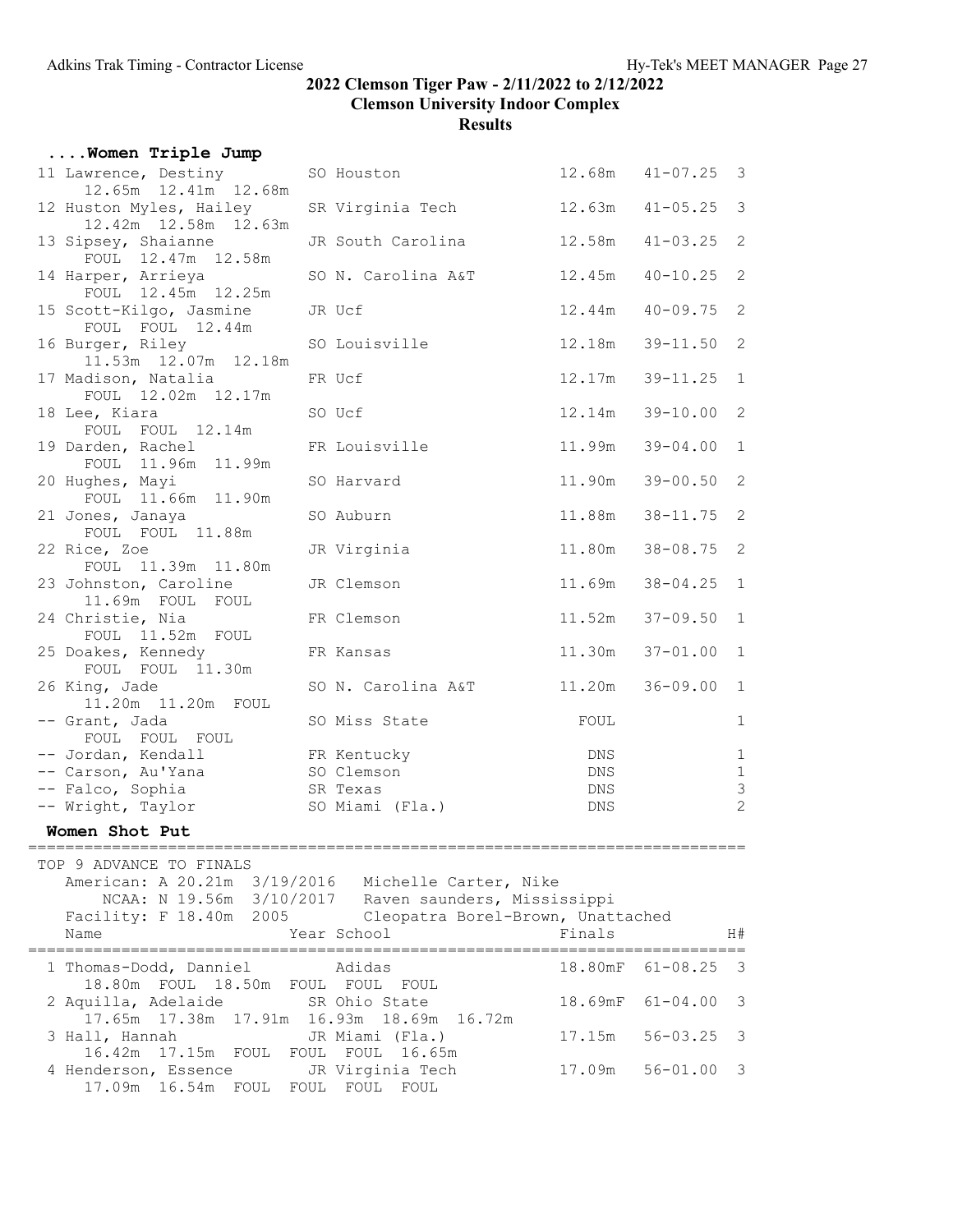| Women Shot Put                                                                                                 |                                      |             |                       |                            |
|----------------------------------------------------------------------------------------------------------------|--------------------------------------|-------------|-----------------------|----------------------------|
| 5 da Silva, Ana (5) JR Georgia                                                                                 |                                      |             | $16.82m$ $55-02.25$ 3 |                            |
| 16.26m FOUL 16.82m FOUL 16.01m 16.43m<br>6 Leppelmeier, Molly SR Kentucky<br>16.03m FOUL FOUL FOUL FOUL 15.60m |                                      | 16.03m      | $52 - 07.25$ 2        |                            |
| 7 Richards, Fiona JR Virginia Tech<br>16.03m FOUL FOUL 14.26m FOUL FOUL                                        |                                      | J16.03m     | $52 - 07.25$ 3        |                            |
| 8 Huwalt, Maura SO Auburn<br>15.53m FOUL FOUL FOUL 15.54m 15.20m                                               |                                      | 15.54m      | $51 - 00.00$          | 3                          |
| 9 Hill, Erikka KR Miami (Fla.)<br>14.95m  15.02m  15.22m  15.32m  FOUL  FOUL                                   |                                      | 15.32m      | $50 - 03.25$          | 2                          |
| 10 James, Loren<br>FOUL 15.11m FOUL<br>FOUL TOUL                                                               |                                      | 15.11m      | $49 - 07.00$          | $\mathbf{2}$               |
| 11 Omoregie, Sarah<br>14.95m  13.76m  13.83m                                                                   | SO Harvard                           | 14.95m      | $49 - 00.75$          | $\overline{\phantom{0}}^2$ |
| 12 Nwora, Marilyn<br>14.60m 14.84m 14.59m                                                                      | SO Texas                             | 14.84m      | $48 - 08.25$ 3        |                            |
| 13 Herpin, Chrystal<br>13.76m  14.64m  14.82m                                                                  | FR Texas                             | 14.82m      | $48 - 07.50$          | $\overline{1}$             |
| 14 Ajagbe, Debbie<br>14.80m FOUL 14.43m                                                                        | SR Miami (Fla.)                      | 14.80m      | $48 - 06.75$          | $\mathcal{E}$              |
| 15 Moore, Leah<br>13.40m  14.33m  14.01m                                                                       | FR Kentucky                          | 14.33m      | $47 - 00.25$          | $\mathbf{1}$               |
| 16 Stringer, Lacey<br>14.10m FOUL FOUL                                                                         | FR Ohio State                        | 14.10m      | $46 - 03.25$          | $\overline{\phantom{0}}^2$ |
| 17 Dantzler, Selina<br>FOUL FOUL 14.03m                                                                        | SO Miami (Fla.)                      | 14.03m      | $46 - 00.50$          | $\mathcal{E}$              |
| 18 McCarrell, Keira<br>13.06m  13.49m  13.82m                                                                  | SR Auburn                            | 13.82m      | $45 - 04.25$ 1        |                            |
| 19 Lowery, Kiana<br>FOUL 13.72m 13.43m                                                                         | FR Texas                             | 13.72m      | $45 - 00.25$          | $\overline{\phantom{0}}^2$ |
| 20 Anderson, Mia<br>13.20m  13.57m  FOUL                                                                       | SO Georgia                           | 13.57m      | $44 - 06.25$          | $\mathbf{1}$               |
| 21 Akinrinsola, Simi<br>13.03m  12.62m  FOUL                                                                   | SO Kentucky                          | 13.03m      | $42 - 09.00$          | 2                          |
| 22 Garabian, Cammy<br>FOUL 12.74m 12.39m                                                                       | SO Harvard                           | 12.74m      | $41 - 09.75$          | $\sqrt{1}$                 |
| 23 Jenkins, Jasmine SR N. Carolina A&T<br>12.62m FOUL FOUL                                                     |                                      | 12.62m      | $41 - 05.00$          | $\overline{1}$             |
| 24 Williams, Annika<br>11.72m  12.39m  11.70m                                                                  | SO Kentucky                          |             | 12.39m  40-07.75  1   |                            |
| 25 Blazevica, Kristine<br>11.29m  11.86m<br>11.87m                                                             | FR Texas                             | 11.87m      | $38 - 11.50$          | $\mathbf{1}$               |
| 26 Watkins, Makayla<br>11.70m  11.44m<br>11.86m                                                                | SO N. Carolina A&T                   | 11.86m      | $38 - 11.00$          | 1                          |
| -- Budwig, Jocelynn<br>FOUL FOUL FOUL                                                                          | SO Auburn                            | FOUL        |                       | 2                          |
| -- Sloley, Danielle<br>FOUL FOUL<br>FOUL                                                                       | SO Clemson                           | FOUL        |                       | 2                          |
| -- Young, Kathleen<br>-- Rakocevic, Kristina                                                                   | SR South Carolina<br>SO Miami (Fla.) | DNS.<br>DNS |                       | 2<br>$\mathbf{1}$          |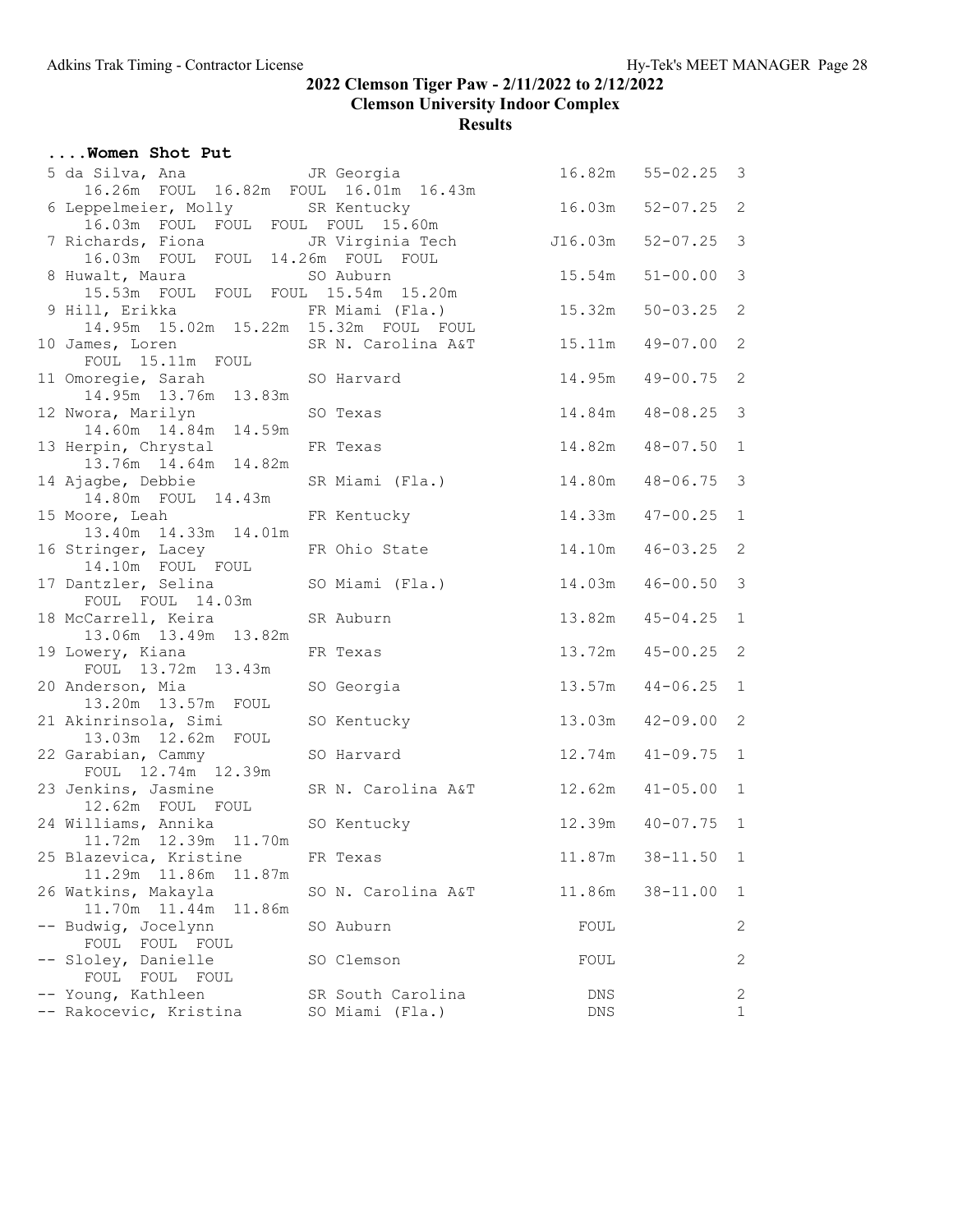Women Weight Throw Invite

| American: A 25.60m 3/4/2017 Gwen Berry<br>NCAA: N 25.56m 3/10/2007 Brittany Riley, Southern Illinois<br>Facility: F 23.51m 2019 Sade Olatoye, Ohio State                                   |         |                     |                            |
|--------------------------------------------------------------------------------------------------------------------------------------------------------------------------------------------|---------|---------------------|----------------------------|
| 1 Malone, Madi JR Auburn<br>21.60m 21.26m 20.71m 22.72m 22.06m 21.90m                                                                                                                      | 22.72m  | $74 - 06.50$        |                            |
| JR Virginia Tech<br>2 Mammel, Rebecca<br>21.63m  21.00m  22.00m  21.82m  21.09m  22.10m                                                                                                    | 22.10m  | $72 - 06.25$        |                            |
| 3 Killinen, Sara<br>FR Virginia Tech                                                                                                                                                       | 21.60m  | $70 - 10.50$        |                            |
| FOUL 19.41m 21.16m 21.60m 20.16m 20.82m<br>4 Shippee, Jillian SR North Carolina<br>20.50m  20.66m  21.30m  FOUL  20.99m  18.89m                                                            | 21.30m  | $69 - 10.75$        |                            |
| 5 Leppelmeier, Molly SR Kentucky<br>18.26m  20.73m  20.50m  20.81m  20.48m  20.61m                                                                                                         | 20.81m  | $68 - 03.25$        |                            |
| 6 Forbes, Marie 50 Clemson<br>20.69m FOUL 18.90m 18.89m FOUL FOUL                                                                                                                          | 20.69m  | $67 - 10.75$        |                            |
| 7 Ajagbe, Debbie             SR Miami (Fla.)<br>FOUL 20.63m FOUL 20.24m FOUL FOUL                                                                                                          | 20.63m  | $67 - 08.25$        |                            |
|                                                                                                                                                                                            | 19.93m  | $65 - 04.75$        |                            |
| 9 Huwalt, Maura<br>SO Auburn<br>18.66m  18.71m  18.31m  FOUL  FOUL  FOUL                                                                                                                   |         | $18.71m$ $61-04.75$ |                            |
| Women Weight Throw                                                                                                                                                                         |         |                     |                            |
| TOP 9 ADVANCE TO FINALS                                                                                                                                                                    |         |                     |                            |
| American: A 25.60m 3/4/2017 Gwen Berry, Nike/NYAC<br>NCAA: N 25.56m 3/10/2007 Brittany Riley, Southern Illinois<br>Facility: F 23.51m 2019 Sade Olatoye, Ohio State<br>Year School<br>Name | Finals  |                     | H#                         |
| ===============================<br>=============                                                                                                                                           | 21.02m  | $68 - 11.75$ 2      |                            |
| 1 Gates, Jade SR Kentucky<br>20.23m  20.16m  20.23m  20.53m  21.02m  FOUL                                                                                                                  | 19.12m  | $62 - 08.75$ 2      |                            |
| 3 Igberaese, Elsie FR Georgia                                                                                                                                                              | 18.68m  | $61 - 03.50$ 1      |                            |
| 17.88m  18.68m  17.81m  17.78m  18.06m  18.24m<br>4 Lowery, Kiana<br>FR Texas                                                                                                              |         | 18.48m 60-07.75 2   |                            |
| 16.67m  17.51m  17.77m  17.00m  FOUL  18.48m<br>5 Akinrinsola, Simi SO Kentucky                                                                                                            | 18.19m  | $59 - 08.25$ 2      |                            |
| 17.78m  17.59m  FOUL  FOUL  18.19m  17.81m<br>6 Yeast, Zoe<br>FR Louisville                                                                                                                | 18.02m  | $59 - 01.50$        | $\mathbf{1}$               |
| 18.02m FOUL FOUL 17.85m FOUL 17.28m<br>7 Gregory, Danielle<br>JR Auburn                                                                                                                    | 17.82m  | $58 - 05.75$        | $\overline{\phantom{0}}^2$ |
| 17.56m  17.31m  17.82m  17.41m  FOUL<br>17.48m<br>8 Anderson, Mia<br>SO Georgia                                                                                                            | 17.77m  | $58 - 03.75$        | 1                          |
| 16.75m  17.53m  16.89m  17.77m  FOUL<br>17.58m<br>9 Garabian, Cammy<br>SO Harvard                                                                                                          | J17.77m | $58 - 03.75$        | 2                          |
| 16.27m 17.53m 17.77m 17.41m 17.16m 16.95m<br>10 Jenkins, Jasmine<br>SR N. Carolina A&T<br>17.23m FOUL 17.01m                                                                               | 17.23m  | $56 - 06.50$        | 2                          |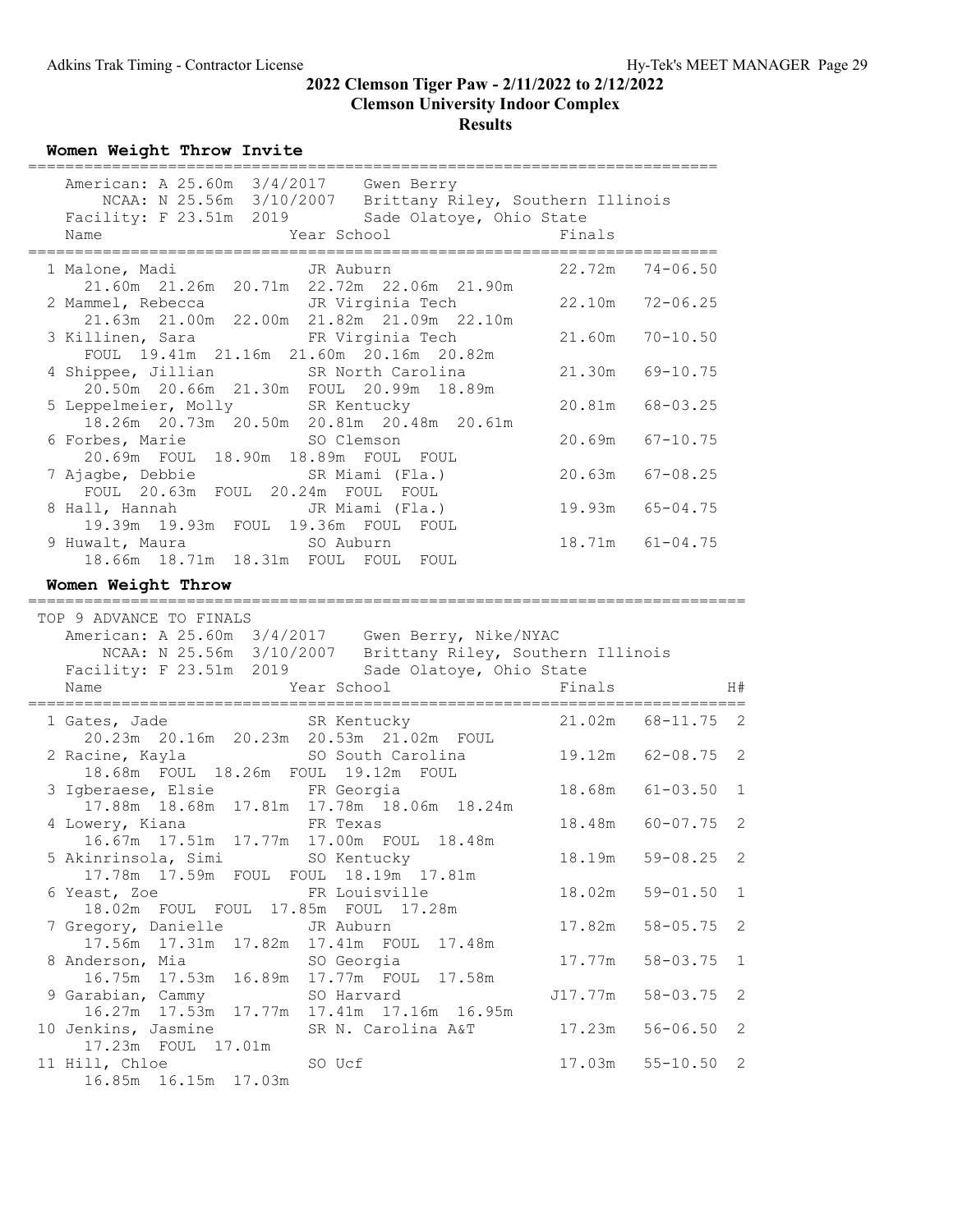| Women Weight Throw                                        |                 |        |                       |              |
|-----------------------------------------------------------|-----------------|--------|-----------------------|--------------|
| 12 da Silva, Ana<br>16.78m FOUL 16.07m                    | JR Georgia      |        | 16.78m 55-00.75 1     |              |
| 13 Hill, Erikka<br>16.48m  16.13m  FOUL                   | FR Miami (Fla.) |        | $16.48m$ $54-01.00$ 1 |              |
| 14 Stringer, Lacey FR Ohio State<br>FOUL FOUL 16.18m      |                 |        | 16.18m 53-01.00 1     |              |
| 15 Bazie, Tiana Manuel JR Louisville<br>16.07m FOUL FOUL  |                 |        | $16.07m$ $52-08.75$ 1 |              |
| 16 Moore, Leah<br>15.58m 16.06m 15.95m                    | FR Kentucky     | 16.06m | $52 - 08.25$ 1        |              |
| 17 Green, Ashlyn<br>15.40m FOUL 15.98m                    | FR Ucf          |        | $15.98m$ $52-05.25$ 1 |              |
| 18 Wills, Grace GR North Carolina<br>14.27m 15.44m 15.23m |                 |        | 15.44m 50-08.00 1     |              |
| -- Coffey, Katherine JR Louisville<br>FOUL FOUL FOUL      |                 | FOUL   |                       | 2            |
| -- Young, Kathleen SR South Carolina                      |                 | DNS    |                       | 2            |
| -- James, Loren SR N. Carolina A&T                        |                 | DNS    |                       | $\mathbf{2}$ |
| -- Nwora, Marilyn SO Texas                                |                 | DNS    |                       | $\mathbf{1}$ |

#### Men 60 Meter Dash

# 24 Advance: Top 2 Each Heat plus Next 8 Best Times

| American: A 6.34 2/18/2018 Christian Coleman, Nike  |                    |                   |   |         |
|-----------------------------------------------------|--------------------|-------------------|---|---------|
| NCAA: N 6.45 3/11/2017 Christian Coleman, Tennessee |                    |                   |   |         |
| Facility: F 6.37 1/19/2018 Christian Coleman, Nike  |                    |                   |   |         |
| Name                                                | Year School        | Prelims H#        |   |         |
|                                                     |                    |                   |   |         |
| Preliminaries                                       |                    |                   |   |         |
| 1 Dunkley, Delano                                   | SR Georgia         | 6.650 8 6.644     |   |         |
| 2 Lang, Lance                                       | SO Kentucky        | 6.65Q             |   | 5 6.645 |
| 3 Wright, Tavarius                                  | SR N. Carolina A&T | 6.650 7 6.646     |   |         |
| 4 Warner-Savage, Sterling                           | SR Louisville      | 6.660             | 3 |         |
| 5 Beck, Cole                                        | JR Virginia Tech   | 6.700 2 6.694     |   |         |
| 6 Dyer, Dashinelle                                  | SO Clemson         | 6.710             |   | 1 6.709 |
| 7 Harrison, Eric                                    | SR Ohio State      | 6.720             |   | 6 6.716 |
| 8 Brown, Dante                                      | JR Auburn          | 6.770             |   | 4 6.763 |
| 9 Belcher, Chris                                    | Nike               | 6.70Q 3 6.693     |   |         |
| 10 Moore, Marcellus                                 | SO Texas           | 6.71Q 2 6.702     |   |         |
| 11 Anders, Myles                                    | SR Kentucky        | 6.710 7 6.708     |   |         |
| 12 Ramsey, Kainnan                                  | SR Ohio State      | 6.720 1 6.714     |   |         |
| 13 Jackson, Langston                                | SO Kentucky        | 6.730             | 5 |         |
| 14 Stradford, DeMarkes                              | SO Harvard         | 6.760             | 6 |         |
| 15 Greenhow, Anthony                                | FR South Carolina  | 6.790             | 4 |         |
| 16 Garland, Daniel                                  | FR Texas           | 6.830             | 8 |         |
| 17 Harding, Javonte                                 | SO N. Carolina A&T | 6.77a             |   | 3 6.763 |
| 18 Rose, Cameron                                    | FR Clemson         | 6.78a             | 2 |         |
| 19 Murray, Jevony                                   | SR Auburn          | 6.80 <sub>q</sub> | 2 |         |
| 20 Willis, Jeremiah                                 | JR Louisville      | 6.82q 1 6.817     |   |         |
| 21 Hewitt, Fabian                                   | SR Clemson         | 6.82q             |   | 1 6.820 |
| 22 Louis, Donovan                                   | SR Virginia Tech   | 6.85q             | 3 |         |
| 23 Heath Jr., Rodney                                | FR Kentucky        | 6.86q 7 6.854     |   |         |
| 24 Croom-McFadden, Malcolm                          | SR N. Carolina A&T | 6.86q             |   | 1 6.856 |
| 25 Ward, Lance                                      | FR Harvard         | 6.87              | 7 |         |
| 26 Jackson, Markevus                                | FR N. Carolina A&T | 6.89              |   | 2 6.884 |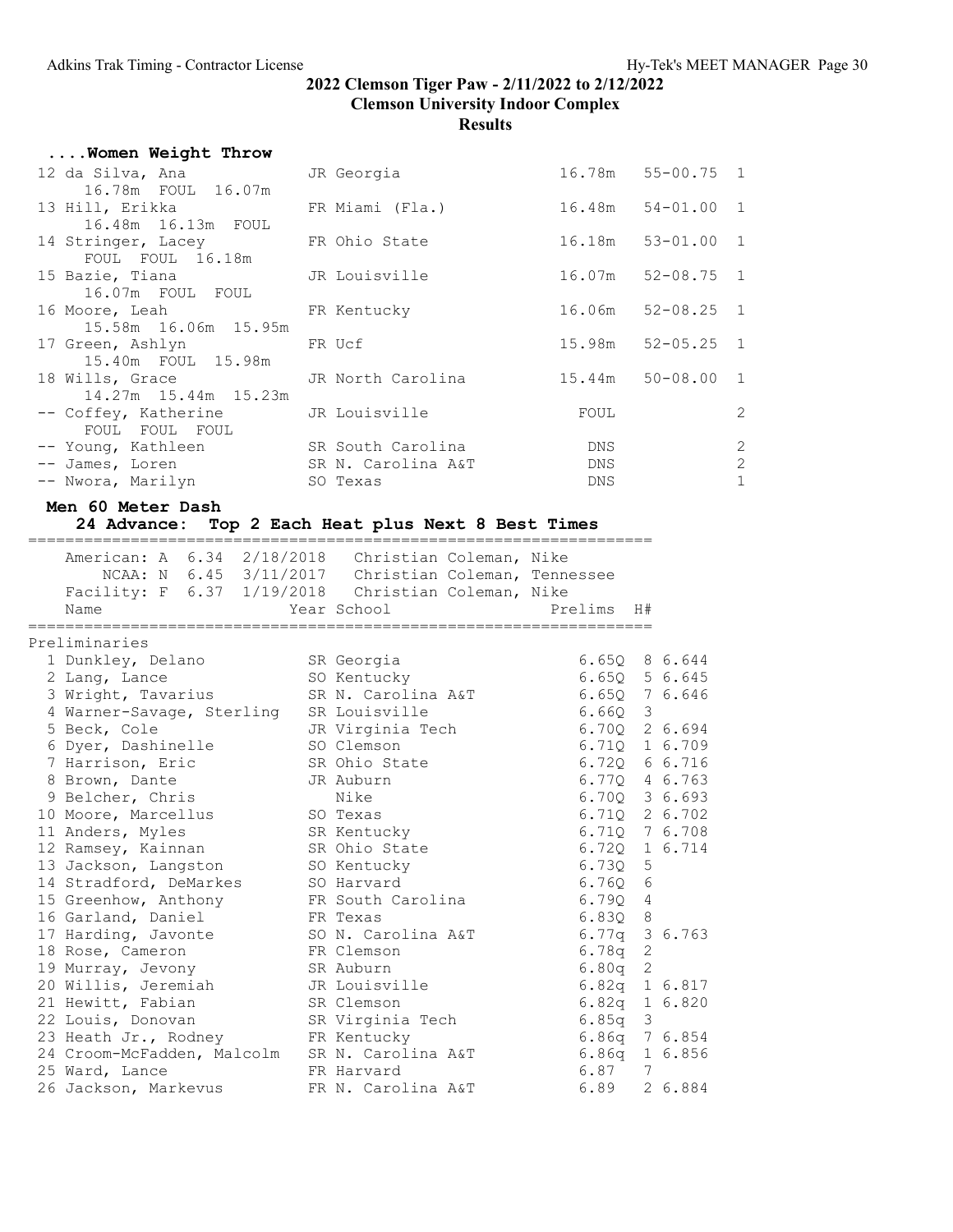#### ....Men 60 Meter Dash

| 27 Harris, Micaiah                         | SR Texas          | 6.89       | 5 6.889         |
|--------------------------------------------|-------------------|------------|-----------------|
| 28 Tucker, Sean                            | FR Syracuse       | 6.90       | 4               |
| 29 Gardette, Trey                          | FR Ohio State     | 6.91       | $\mathbf{2}$    |
| 30 Curry, Adrian                           | SO Ohio State     | 6.92       | 3               |
| 31 Campbell, Clement                       | JR Pittsburgh     | 6.93       | 5               |
| 32 Barrow, Jordan                          | FR Miss State     | 6.96       | 7               |
| 33 Hulbin, Caleb                           | FR Texas          | 6.98       | 5               |
| 34 Lawson, Gatlin                          | JR South Carolina | 6.99       | 2 6.982         |
| 35 Hussey, Nigel                           | FR Pittsburgh     | 6.99       | 8 6.990         |
| 35 Belaire, Jathan                         | SO Texas          | 6.99       | 36.990          |
| 37 Dutton, Dominic                         | FR South Carolina | 7.00       | 1               |
| 38 Moore, KJ                               | JR Virginia Tech  | 7.01       | 3               |
| 39 Blaker, Chad                            | SO Virginia Tech  | 7.03       | $1\,$           |
| 40 Agostino, Kareem                        | FR Miss State     | 7.05       | $6\,$           |
| 41 Bell, Michael                           | SR Virginia Tech  | 7.06       | $\epsilon$      |
| 42 Wolter, Felix                           | SR Pittsburgh     | 7.07       | $\,8\,$         |
| 43 Spotswood, Jacob                        | JR Virginia Tech  | 7.19       | $\mathsf 3$     |
| 44 Chevis, Caleb                           | SO Miami (Fla.)   | 7.34       | $6\phantom{1}6$ |
| 45 Binnix, Ethan                           | SR Clemson        | 7.35       | $\mathbf{1}$    |
| -- Miller, Evan                            | JR South Carolina | FS         | 4               |
| -- Joanus, Guinove <a> JR<br/> Clemson</a> |                   | FS         | $\overline{4}$  |
| -- Brown, Tai                              | JR Kentucky       | DNS        | 7               |
| -- Booker, Jordan                          | JR Houston        | DNS.       | 8               |
| -- Boling, Matthew                         | SO Georgia        | DNS        | 6               |
| -- Acheampong, Jaeschel FR Harvard         |                   | DNS.       | 6               |
| -- Coleman, Christian                      | Nike              | DNS        | $\,8\,$         |
| -- Smiley, Brandon                         | SR Auburn         | DNS.       | $\overline{4}$  |
| -- Towns, Ohiyal                           | SO North Carolina | DNS        | 5               |
| -- Walker, Torrence FR Virginia Tech       |                   | DNS        | 7               |
| -- Moore, Okheme                           | JR Miss State     | DNS        | 4               |
| -- DeSaussure II, Saypadia                 | SO North Carolina | <b>DNS</b> | 8               |

#### Men 60 Meter Dash

#### 8 Advance: Top 2 Each Heat plus Next 2 Best Times

| Name |             |                               |                                                                                                                                                                         |                                                     |                   |                                                                                                                                                                                                   |                                        |                                                                                                                                                                 |                                                                                                                                                                                                                    |
|------|-------------|-------------------------------|-------------------------------------------------------------------------------------------------------------------------------------------------------------------------|-----------------------------------------------------|-------------------|---------------------------------------------------------------------------------------------------------------------------------------------------------------------------------------------------|----------------------------------------|-----------------------------------------------------------------------------------------------------------------------------------------------------------------|--------------------------------------------------------------------------------------------------------------------------------------------------------------------------------------------------------------------|
|      |             |                               |                                                                                                                                                                         |                                                     |                   |                                                                                                                                                                                                   |                                        |                                                                                                                                                                 |                                                                                                                                                                                                                    |
|      |             |                               |                                                                                                                                                                         |                                                     |                   |                                                                                                                                                                                                   |                                        |                                                                                                                                                                 |                                                                                                                                                                                                                    |
|      |             |                               |                                                                                                                                                                         |                                                     |                   |                                                                                                                                                                                                   |                                        |                                                                                                                                                                 |                                                                                                                                                                                                                    |
|      |             |                               |                                                                                                                                                                         |                                                     |                   |                                                                                                                                                                                                   |                                        |                                                                                                                                                                 |                                                                                                                                                                                                                    |
|      |             |                               |                                                                                                                                                                         |                                                     |                   |                                                                                                                                                                                                   |                                        |                                                                                                                                                                 |                                                                                                                                                                                                                    |
|      |             |                               |                                                                                                                                                                         |                                                     |                   |                                                                                                                                                                                                   |                                        |                                                                                                                                                                 |                                                                                                                                                                                                                    |
|      |             |                               |                                                                                                                                                                         |                                                     |                   |                                                                                                                                                                                                   |                                        |                                                                                                                                                                 |                                                                                                                                                                                                                    |
|      |             |                               |                                                                                                                                                                         |                                                     |                   |                                                                                                                                                                                                   |                                        |                                                                                                                                                                 |                                                                                                                                                                                                                    |
|      |             |                               |                                                                                                                                                                         |                                                     | Nike              |                                                                                                                                                                                                   |                                        |                                                                                                                                                                 |                                                                                                                                                                                                                    |
|      |             |                               |                                                                                                                                                                         |                                                     |                   |                                                                                                                                                                                                   |                                        | 3                                                                                                                                                               |                                                                                                                                                                                                                    |
|      |             |                               |                                                                                                                                                                         |                                                     |                   |                                                                                                                                                                                                   |                                        | 3                                                                                                                                                               |                                                                                                                                                                                                                    |
|      |             |                               |                                                                                                                                                                         |                                                     |                   |                                                                                                                                                                                                   |                                        |                                                                                                                                                                 |                                                                                                                                                                                                                    |
|      |             |                               |                                                                                                                                                                         |                                                     |                   |                                                                                                                                                                                                   |                                        |                                                                                                                                                                 |                                                                                                                                                                                                                    |
|      |             |                               |                                                                                                                                                                         |                                                     |                   |                                                                                                                                                                                                   |                                        |                                                                                                                                                                 |                                                                                                                                                                                                                    |
|      |             |                               |                                                                                                                                                                         |                                                     |                   |                                                                                                                                                                                                   |                                        |                                                                                                                                                                 |                                                                                                                                                                                                                    |
|      | Semi-Finals | 2 Lang, Lance<br>6 Beck, Cole | 3 Dyer, Dashinelle<br>4 Wright, Tavarius<br>7 Moore, Marcellus<br>8 Belcher, Chris<br>10 Harrison, Eric<br>11 Garland, Daniel<br>13 Ramsey, Kainnan<br>14 Anders, Myles | 1 Warner-Savage, Sterling<br>12 Stradford, DeMarkes | 5 Dunkley, Delano | Year School<br>SR Louisville<br>SO Kentucky<br>SO Clemson<br>SR Georgia<br>SO Texas<br>9 Jackson, Langston SO Kentucky<br>SR Ohio State<br>FR Texas<br>SO Harvard<br>SR Ohio State<br>SR Kentucky | SR N. Carolina A&T<br>JR Virginia Tech | American: A 6.34 2/18/2018 Christian Coleman, Nike<br>NCAA: N 6.45 3/11/2017 Christian Coleman, Tennessee<br>Facility: F 6.37 1/19/2018 Christian Coleman, Nike | Semis H#<br>6.5501<br>6.610 2<br>6.660 3 6.653<br>6.640 1<br>$6.66Q$ 3 $6.659$<br>6.670 2 6.661<br>$6.67q$ 1 6.661<br>$6.69q$ 1<br>6.70<br>6.71<br>6.73 1 6.722<br>6.73 2 6.726<br>$6.73$ $36.729$<br>6.73 2 6.730 |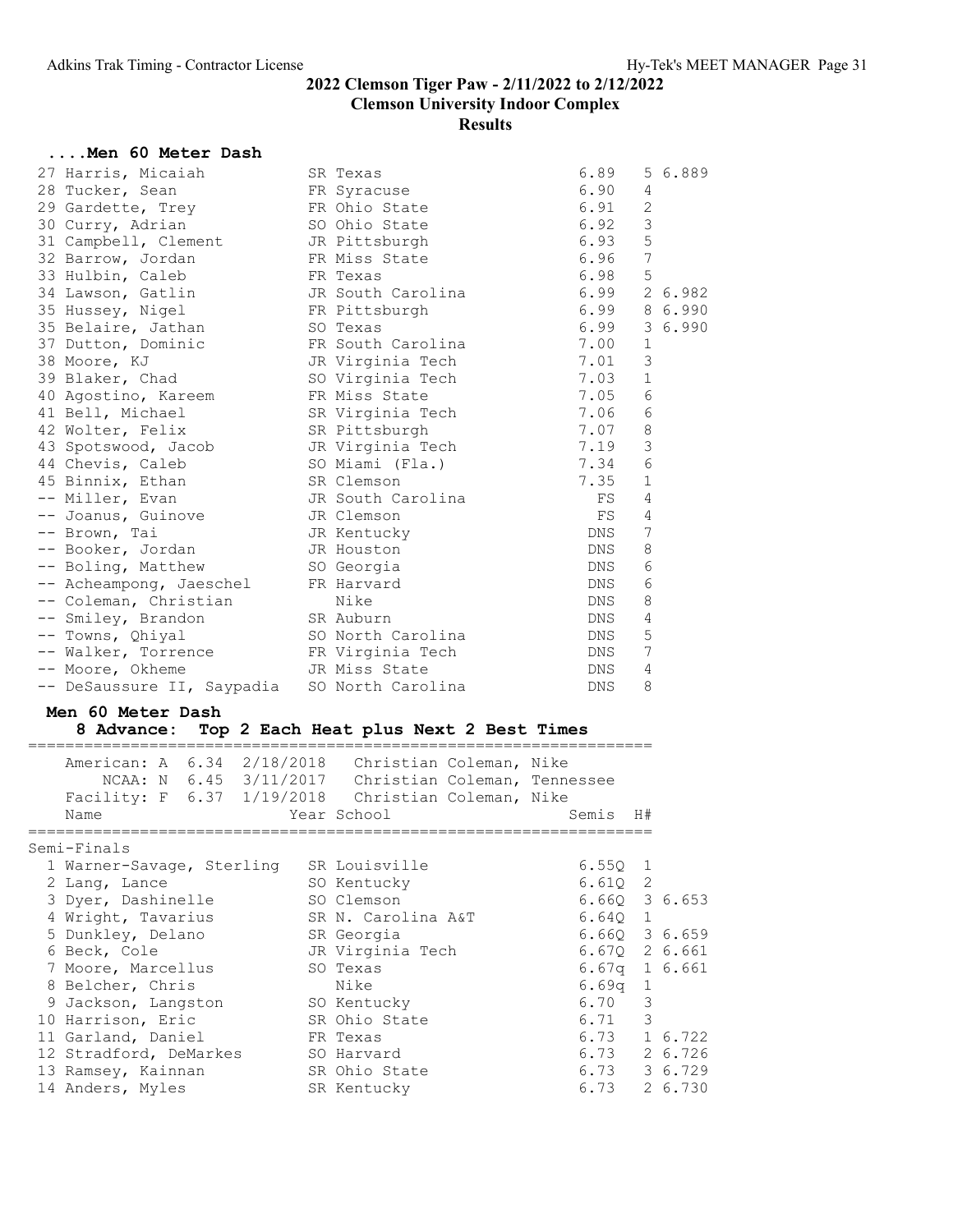#### ....Men 60 Meter Dash

| 15 Greenhow, Anthony                          | FR South Carolina  | 6.75 | 1 |         |
|-----------------------------------------------|--------------------|------|---|---------|
| 16 Hewitt, Fabian                             | SR Clemson         | 6.78 | 1 |         |
| 17 Louis, Donovan                             | SR Virginia Tech   | 6.80 |   | 1 6.791 |
| 18 Brown, Dante                               | JR Auburn          | 6.80 |   | 2 6.796 |
| 19 Harding, Javonte                           | SO N. Carolina A&T | 6.81 | 2 |         |
| 20 Rose, Cameron                              | FR Clemson         | 6.86 | 3 |         |
| 21 Heath Jr., Rodney                          | FR Kentucky        |      | 2 |         |
| -- Croom-McFadden, Malcolm SR N. Carolina A&T |                    | 6.91 | 3 |         |
| -- Willis, Jeremiah                           | JR Louisville      | DNS  | 2 |         |
| -- Murray, Jevony                             | SR Auburn          | DNS  | 3 |         |
| Preliminaries                                 |                    |      |   |         |
| 25 Ward, Lance                                | FR Harvard         |      |   |         |
| 26 Jackson, Markevus                          | FR N. Carolina A&T |      |   |         |
| 27 Harris, Micaiah                            | SR Texas           |      |   |         |
| 28 Tucker, Sean                               | FR Syracuse        |      |   |         |
| 29 Gardette, Trey                             | FR Ohio State      |      |   |         |
| 30 Curry, Adrian                              | SO Ohio State      |      |   |         |
| 31 Campbell, Clement                          | JR Pittsburgh      |      |   |         |
| 32 Barrow, Jordan                             | FR Miss State      |      |   |         |
| 33 Hulbin, Caleb                              | FR Texas           |      |   |         |
| 34 Lawson, Gatlin                             | JR South Carolina  |      |   |         |
| 35 Hussey, Nigel                              | FR Pittsburgh      |      |   |         |
| 35 Belaire, Jathan                            | SO Texas           |      |   |         |
| 37 Dutton, Dominic                            | FR South Carolina  |      |   |         |
| 38 Moore, KJ                                  | JR Virginia Tech   |      |   |         |
| 39 Blaker, Chad                               | SO Virginia Tech   |      |   |         |
| 40 Agostino, Kareem                           | FR Miss State      |      |   |         |
| 41 Bell, Michael                              | SR Virginia Tech   |      |   |         |
| 42 Wolter, Felix                              | SR Pittsburgh      |      |   |         |
| 43 Spotswood, Jacob                           | JR Virginia Tech   |      |   |         |
| 44 Chevis, Caleb                              | SO Miami (Fla.)    |      |   |         |
| 45 Binnix, Ethan                              | SR Clemson         |      |   |         |
| -- Miller, Evan                               | JR South Carolina  |      |   |         |
| -- Joanus, Guinove                            | JR Clemson         |      |   |         |
| -- Brown, Tai                                 | JR Kentucky        |      |   |         |
| -- Booker, Jordan                             | JR Houston         |      |   |         |
| -- Boling, Matthew                            | SO Georgia         |      |   |         |
| -- Acheampong, Jaeschel                       | FR Harvard         |      |   |         |
| -- Coleman, Christian                         | Nike               |      |   |         |
| -- Smiley, Brandon                            | SR Auburn          |      |   |         |
| -- Towns, Qhiyal                              | SO North Carolina  |      |   |         |
| -- Walker, Torrence                           | FR Virginia Tech   |      |   |         |
| -- Moore, Okheme                              | JR Miss State      |      |   |         |
| -- DeSaussure II, Saypadia                    | SO North Carolina  |      |   |         |
|                                               |                    |      |   |         |
| Men 60 Meter Dash                             |                    |      |   |         |
|                                               |                    |      |   |         |

| Name               |  | American: A 6.34 2/18/2018<br>NCAA: N 6.45 3/11/2017<br>Facility: F 6.37 1/19/2018 | Christian Coleman, Nike<br>Christian Coleman, Tennessee<br>Christian Coleman, Nike<br>Year School | Finals |
|--------------------|--|------------------------------------------------------------------------------------|---------------------------------------------------------------------------------------------------|--------|
| Finals             |  |                                                                                    |                                                                                                   |        |
| 1 Moore, Marcellus |  |                                                                                    | SO Texas                                                                                          | 6.61   |
| 2 Lang, Lance      |  |                                                                                    | SO Kentucky                                                                                       | 6.62   |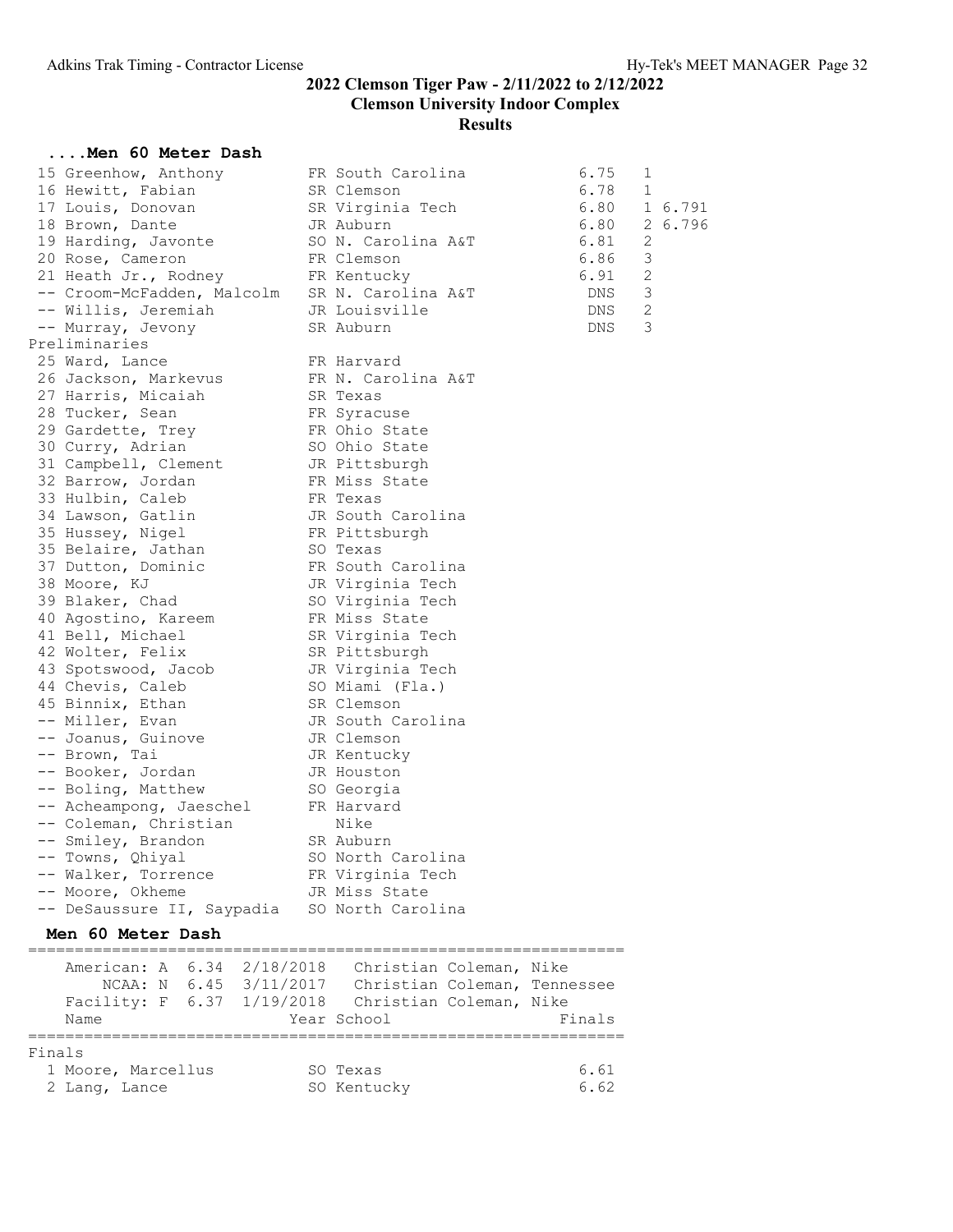|        | Men 60 Meter Dash                                   |                                              |                |    |           |
|--------|-----------------------------------------------------|----------------------------------------------|----------------|----|-----------|
|        | 3 Wright, Tavarius                                  | SR N. Carolina A&T                           | 6.63           |    |           |
|        | 4 Belcher, Chris                                    | Nike                                         | 6.64           |    |           |
|        | 5 Dyer, Dashinelle                                  | SO Clemson                                   | 6.65           |    |           |
|        | 6 Beck, Cole                                        | JR Virginia Tech                             | 6.66           |    |           |
|        | 7 Dunkley, Delano                                   | SR Georgia                                   | 6.67           |    |           |
|        | -- Warner-Savage, Sterling                          | SR Louisville                                | DNS            |    |           |
|        | Semi-Finals                                         |                                              |                |    |           |
|        | 9 Jackson, Langston                                 | SO Kentucky                                  |                |    |           |
|        | 10 Harrison, Eric                                   | SR Ohio State                                |                |    |           |
|        | 11 Garland, Daniel                                  | FR Texas                                     |                |    |           |
|        | 12 Stradford, DeMarkes                              | SO Harvard                                   |                |    |           |
|        | 13 Ramsey, Kainnan                                  | SR Ohio State                                |                |    |           |
|        | 14 Anders, Myles                                    | SR Kentucky                                  |                |    |           |
|        | 15 Greenhow, Anthony                                | FR South Carolina                            |                |    |           |
|        | 16 Hewitt, Fabian                                   | SR Clemson                                   |                |    |           |
|        | 17 Louis, Donovan                                   | SR Virginia Tech                             |                |    |           |
|        | 18 Brown, Dante                                     | JR Auburn                                    |                |    |           |
|        | 19 Harding, Javonte                                 | SO N. Carolina A&T                           |                |    |           |
|        | 20 Rose, Cameron                                    | FR Clemson                                   |                |    |           |
|        | 21 Heath Jr., Rodney                                | FR Kentucky                                  |                |    |           |
|        | -- Willis, Jeremiah                                 | JR Louisville                                |                |    |           |
|        | -- Murray, Jevony                                   | SR Auburn                                    |                |    |           |
|        | -- Croom-McFadden, Malcolm SR N. Carolina A&T       |                                              |                |    |           |
|        | Men 200 Meter Dash                                  |                                              |                |    |           |
|        | American: A 20.02 3/10/2018 Elijah Hall, Unattached |                                              |                |    |           |
|        |                                                     | NCAA: N 20.02 3/10/2018 Elijah Hall, Houston |                |    |           |
|        |                                                     |                                              |                |    |           |
|        | Facility: F 20.33 1/29/2022 Javonte Harding, NC A&T |                                              |                |    |           |
|        | Name                                                | Year School                                  | Finals H#      |    |           |
|        |                                                     |                                              |                |    |           |
| Finals |                                                     |                                              |                |    |           |
|        | 1 Boling, Matthew                                   | SO Georgia                                   | 20.41          | 1  |           |
|        | 2 Harding, Javonte                                  | SO N. Carolina A&T                           | 20.43 1        |    |           |
|        | 3 Lightner, Kennedy                                 | SO Kentucky                                  | 20.45 2        |    |           |
|        | 4 Lang, Lance                                       | SO Kentucky                                  | $20.59$ 2      |    |           |
|        | 5 Godwin, Elija                                     | JR Georgia                                   | $20.60$ 2      |    |           |
|        | 6 Stokes, Daniel                                    | SR N. Carolina A&T                           | 20.75 2        |    |           |
|        | 7 Miller, Evan                                      | JR South Carolina                            | 20.78 9        |    |           |
|        | 8 St Hillaire, Dwight                               | SR Kentucky                                  | 20.81          | 3  |           |
|        | 9 Booker, Jordan                                    | JR Houston                                   | 20.87          | 4  |           |
|        | 10 Harrison, Kennedy                                | FR Virginia Tech                             | 20.88          |    | 10 20.873 |
|        | 11 Harrison, Eric                                   | SR Ohio State                                | 20.88          |    | 3 20.876  |
|        | 12 Beck, Cole                                       | JR Virginia Tech                             | 20.91          | 5  |           |
|        | 13 Rose, Cameron                                    | FR Clemson                                   | 20.94          | 3  |           |
|        | 14 Sumler IV, Edward                                | SO Houston                                   | 21.07          | 5  |           |
|        | 15 Moore, Marcellus                                 | SO Texas                                     | 21.09          | 7  |           |
|        | 16 Belcher, Chris                                   | Nike                                         | 21.10          | 4  |           |
|        | 17 Olatoke, Praise                                  | JR Ohio State                                | 21.17          | 10 |           |
|        | 18 Smith, Jacob                                     | JR Kentucky                                  | 21.18          | 6  |           |
|        | 19 Faust, Brian                                     | SR Kentucky                                  | 21.19<br>21.21 | 8  | 4 21.206  |
|        | 20 Joanus, Guinove                                  | JR Clemson<br>SR Texas                       |                |    |           |
|        | 21 Harris, Micaiah<br>22 Parker, Marcus             | Unattached                                   | 21.21<br>21.23 | 5  | 1 21.208  |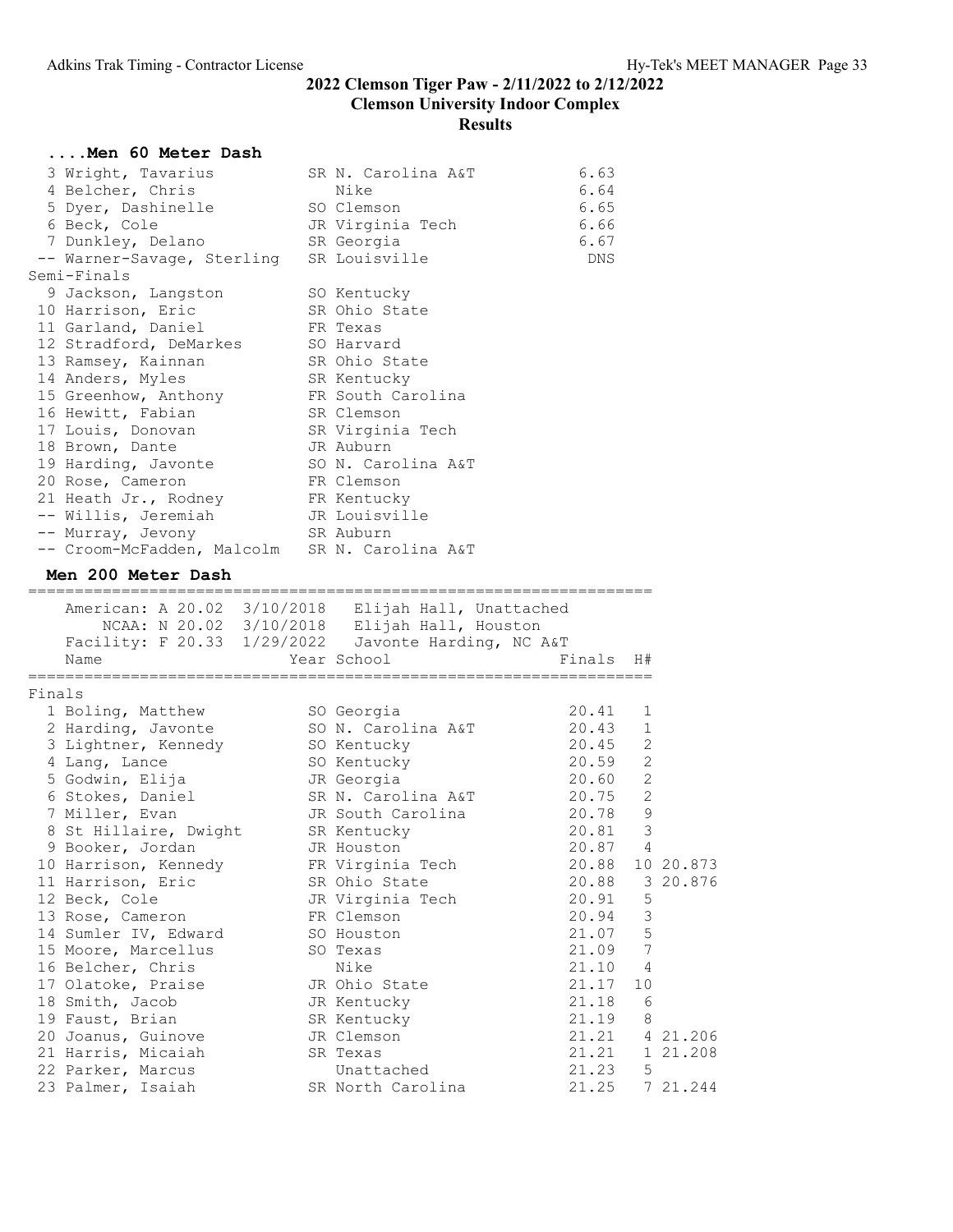#### ....Men 200 Meter Dash

| 24 Smiley, Brandon                            | SR Auburn                    | 21.25                        | 6 21.250                         |
|-----------------------------------------------|------------------------------|------------------------------|----------------------------------|
| 25 Tillmon, Kahleje                           | FR Virginia Tech             | 21.26                        | 10                               |
| 26 Brown, Tai                                 | JR Kentucky                  | 21.27                        | 10                               |
| 27 Ward, Lance                                | FR Harvard                   | 21.28                        | 16                               |
| 28 Jones-Roundtree, Ade                       | SR Pittsburgh                | 21.33                        | 9                                |
| 29 Nya, Brandon                               |                              | 21.35<br>SO N. Carolina A&T  | 8                                |
| 30 Heath Jr., Rodney                          | FR Kentucky                  | 21.36 13                     |                                  |
| 31 Williams, Jevon                            | FR Clemson                   |                              | 21.38 14 21.377                  |
| 32 Maas, Jon                                  | SR Texas                     |                              | 21.38 12 21.379                  |
| 33 Dunkley, Delano                            | SR Georgia                   | 21.41                        | 11                               |
| 34 Belaire, Jathan                            | SO Texas                     | 21.44 13                     |                                  |
| 35 Modeste, Armani                            | SO Ohio State                | 21.45 16                     |                                  |
| 36 Jackson, Langston                          | SO Kentucky                  | 21.49 5                      |                                  |
| 37 Garland, Daniel                            | FR Texas                     | 21.50                        | 12                               |
| 38 Stewart-Baynes, Khamal                     | SR Miami (Fla.)              | 21.52                        | - 9                              |
| 39 Joseph, Michael                            | SO Kansas                    | 21.53                        | 13                               |
| 40 Willis, Jordan                             | SR Virginia                  | 21.57                        | $\overline{9}$                   |
| 41 Jackson, Markevus                          |                              | 21.58<br>FR N. Carolina A&T  | 12                               |
| 42 Wright, Willington                         | JR Texas                     | 21.59 6                      |                                  |
| 43 Pendarvis, Jay                             | FR Virginia                  |                              | 21.61 19 21.605                  |
| 44 Hussey, Nigel                              | FR Pittsburgh                |                              | 21.61 17 21.607                  |
| 45 Pantiere, Isiah                            | JR Louisville                |                              | 21.63 11 21.629                  |
| 46 Feagin, Lonzell                            | SR Pittsburgh                |                              | 21.63 12 21.630                  |
| 47 James, Donnie                              | JR Ohio State                |                              |                                  |
| 47 Hulbin, Caleb                              | FR Texas                     |                              | 21.68 6 21.674<br>21.68 8 21.674 |
| 49 Greenhow, Anthony                          |                              | 21.72 7<br>FR South Carolina |                                  |
| 50 Fogle, Ethan                               | SR Kansas                    |                              | 21.79 19 21.783                  |
| 51 Cavanaugh, Caleb                           | SO Georgia                   |                              | 21.79 18 21.788                  |
| 52 Williams, Jared                            |                              | FR North Carolina<br>21.83   | 19                               |
| 53 Dutton, Dominic                            |                              | FR South Carolina<br>21.84   | 16                               |
| 54 Hewitt, Fabian                             | SR Clemson                   | 21.92 7                      |                                  |
| 55 Towns, Qhiyal                              |                              | 21.93<br>SO North Carolina   | 14                               |
|                                               |                              | 21.95                        | 18                               |
| 56 Wilmington, Cameron<br>57 Forrest, Patrick | SO Kansas                    |                              | 13                               |
|                                               | SR Virginia Tech             | 21.97<br>22.00 18            |                                  |
| 58 Sherman, Alex                              | FR Virginia<br>SR Miss State | 22.01 16                     |                                  |
| 59 Edwards, Keldrick                          |                              | 22.08 17                     |                                  |
| 60 Barrow, Jordan                             | FR Miss State                | 22.10                        | 18                               |
| 61 Gordon, Jalen                              | FR Miami (Fla.)              |                              |                                  |
| 62 Wade, Tkai<br>62 Akindele, DJ              | SO Louisville<br>JR Houston  | 22.15<br>22.15               | 17                               |
|                                               |                              |                              | 19                               |
| 63 Lawson, Gatlin                             | JR South Carolina            | 22.17                        |                                  |
| 64 Wilson, Matt                               | SR Pittsburgh                | 22.33                        | 19 22.321                        |
| 65 Mitchell, Matthew                          | JR Virginia Tech             | 22.33                        | 17 22.330                        |
| 66 Davis, Nigal                               | FR Virginia                  | 22.36                        | 20                               |
| 67 Nmah, James                                | FR Syracuse                  | 22.50                        | 21                               |
| 68 Agostino, Kareem                           | FR Miss State                | 22.68                        | 20                               |
| 69 Burton, Darryl                             | FR Clemson                   | 22.77                        | 20                               |
| 70 Lego, Charles                              | SR Harvard                   | 22.82                        | 21                               |
| 71 Bell, Michael                              | SR Virginia Tech             | 23.04                        | 14                               |
| 72 Binnix, Ethan                              | SR Clemson                   | 23.27                        | 21                               |
| 73 Kimball, Patrick                           | SR Kentucky                  | 23.31                        | 20                               |
| -- Brockman III, Charles                      | SR Texas                     | DNS                          | 11                               |
| -- Daniels, Sema'J                            | FR Miss State                | DNS                          | 8                                |
| -- Brown, Dante                               | JR Auburn                    | DNS                          | $\overline{4}$                   |
| -- Murrary, Karim                             | FR Clemson                   | DNS                          | 21                               |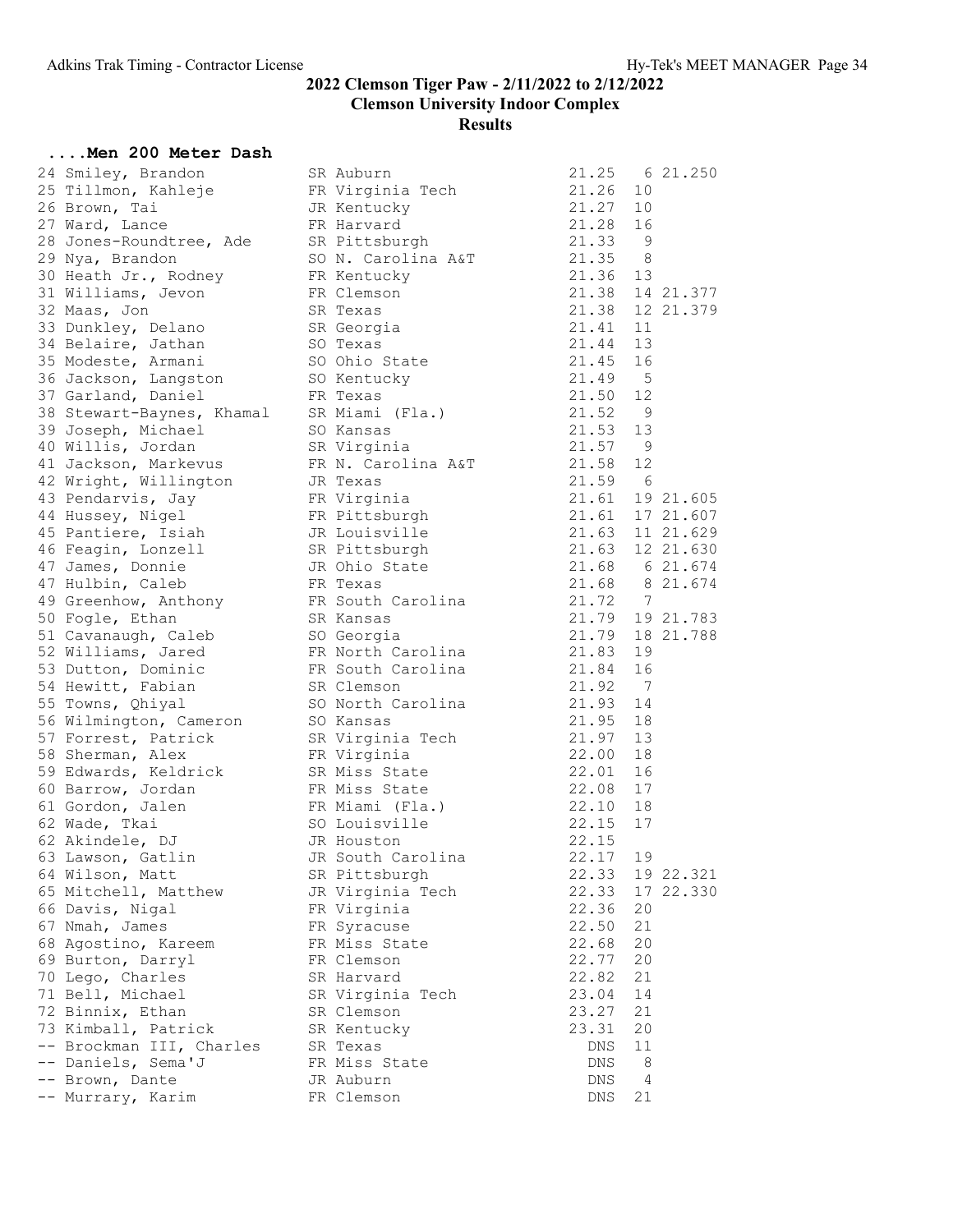| Men 200 Meter Dash                   |                                                  |           |    |          |
|--------------------------------------|--------------------------------------------------|-----------|----|----------|
| -- Murray, Jevony                    | SR Auburn                                        | DNS       | 11 |          |
| -- Chevis, Caleb                     | SO Miami (Fla.)                                  | DNS       | 20 |          |
| -- Roberts, Giano SO Clemson         |                                                  | DNS 15    |    |          |
| Men 400 Meter Dash                   |                                                  |           |    |          |
|                                      | American: A 44.52 3/10/2018 Michael Norman, Nike |           |    |          |
|                                      | NCAA: N 44.52 3/10/2018 Michael Norman, USC      |           |    |          |
|                                      | Facility: F 45.00 2/9/2018 Michael Norman, USC   |           |    |          |
| Name                                 | Year School                                      | Finals H# |    |          |
| 1 Ross, Randolph                     | JR N. Carolina A&T 44.83F 1                      |           |    |          |
|                                      | 20.905 (20.905) 44.830 (23.925)                  |           |    |          |
| 2 Godwin, Elija                      | JR Georgia                                       | 45.38 1   |    |          |
|                                      | 20.855 (20.855) 45.379 (24.524)                  |           |    |          |
| 3 St Hillaire, Dwight SR Kentucky    |                                                  | 45.90     | 1  |          |
| 21.088 (21.088)                      | 45.899 (24.811)<br>JR Texas                      |           |    |          |
| 4 Jones, Jonathan                    |                                                  | 46.30     | 2  |          |
|                                      | 21.620 (21.620) 46.298 (24.678)                  |           |    |          |
| 5 Stokes, Daniel                     | SR N. Carolina A&T 46.50                         |           | 2  |          |
|                                      | 21.421 (21.421) 46.495 (25.074)                  |           |    |          |
| 6 Palmer, Isaiah                     | SR North Carolina<br>46.506 (24.909)             | 46.51     | 5  |          |
| 21.597 (21.597)<br>7 Johnson, Tyler  | SR Ohio State                                    | 46.69     | 1  |          |
|                                      | 21.131 (21.131) 46.689 (25.558)                  |           |    |          |
| 8 McMaster, Kyron                    | Puma                                             | 46.76     | 2  |          |
|                                      | 21.737 (21.737) 46.759 (25.022)                  |           |    |          |
| 9 Valentine, Tyrell                  | JR Houston                                       | 46.78     | 5  |          |
| 21.799 (21.799)                      | 46.779 (24.980)                                  |           |    |          |
| 10 Maas, Jon                         | SR Texas                                         | 46.87     | 4  |          |
| 22.640 (22.640)                      | 46.869 (24.229)                                  |           |    |          |
| 11 Wright, Willington                | JR Texas                                         | 46.93     | 3  |          |
| 21.672 (21.672)                      | 46.921 (25.249)                                  |           |    |          |
| 12 Faust, Brian                      | SR Kentucky                                      | 46.96     | 2  |          |
| 21.802 (21.802)                      | 46.955 (25.153)                                  |           |    |          |
| 13 Willis, Jordan                    | SR Virginia                                      | 47.12     | 3  |          |
|                                      | 22.125 (22.125) 47.111 (24.986)                  |           |    |          |
| 14 Jones, Kameron                    | Unattached                                       | 47.13     | 6  |          |
|                                      | 22.443 (22.443) 47.126 (24.683)                  |           |    |          |
| 15 Strader, Solomon                  | FR Miami (Fla.)                                  | 47.26     |    | 4 47.253 |
| 21.939 (21.939)                      | 47.253 (25.314)                                  |           |    |          |
| 16 Harrison, Kennedy                 | FR Virginia Tech                                 | 47.26     |    | 7 47.259 |
| 22.114 (22.114)                      | 47.259 (25.145)                                  |           |    |          |
| 17 Herron, Brian                     | FR Texas                                         | 47.34     | 3  |          |
| 21.499 (21.499)                      | 47.334 (25.835)                                  |           |    |          |
| 18 Scott, Safir                      | SR Miss State                                    | 47.37     | 7  |          |
| 22.504 (22.504)                      | 47.362 (24.858)                                  |           |    |          |
| 19 Spencer JR, William               | JR South Carolina                                | 47.43     | 7  |          |
| 21.985 (21.985)                      | 47.427 (25.442)                                  |           |    |          |
| 20 Cavanaugh, Caleb                  | SO Georgia                                       | 47.49     | 9  |          |
| 21.751 (21.751)                      | 47.484 (25.733)                                  |           |    |          |
| 21 Jones-Roundtree, Ade              | SR Pittsburgh                                    | 47.58     | 4  |          |
| 21.591 (21.591)<br>22 Lapit, Gregory | 47.575 (25.984)<br>SO Harvard                    | 47.64     | 8  |          |
| 22.607 (22.607)                      | 47.635 (25.028)                                  |           |    |          |
|                                      |                                                  |           |    |          |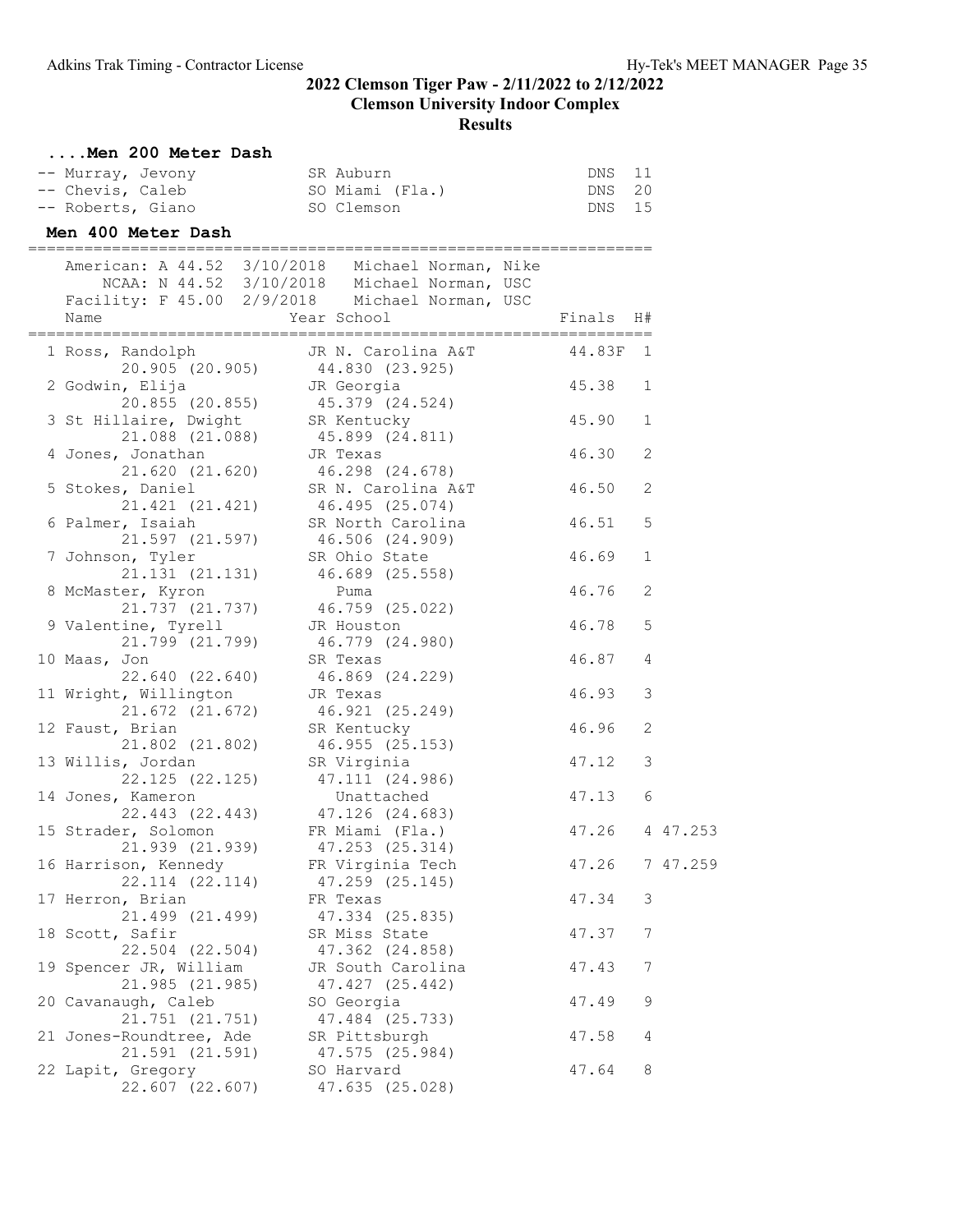| Men 400 Meter Dash                                                                                 |                                                                                                                                                   |                |    |          |
|----------------------------------------------------------------------------------------------------|---------------------------------------------------------------------------------------------------------------------------------------------------|----------------|----|----------|
| 23 Jordan, Quivell<br>22.368 (22.368)                                                              | SR Houston<br>47.658 (25.290)                                                                                                                     | 47.66 9        |    |          |
| 24 Joseph, Michael<br>22.021 (22.021)                                                              | SO Kansas<br>47.727 (25.706)                                                                                                                      | 47.73          | 11 |          |
| 25 Eppie, Lee<br>22.313 (22.313)                                                                   | SO Miss State<br>47.757 (25.444)                                                                                                                  | 47.76          | 4  |          |
| 26 Sapp, Tyreke<br>$22.667$ $(22.667)$                                                             | JR Virginia Tech<br>47.876 (25.209)                                                                                                               | 47.88          | 8  |          |
| 27 Murcko, Oliver<br>22.244 (22.244)                                                               | FR Harvard<br>47.899 (25.655)                                                                                                                     | 47.90          | 15 |          |
| 28 Tillmon, Kahleje<br>( )                                                                         | FR Virginia Tech<br>$47.929$ ()                                                                                                                   | 47.93          | 13 |          |
| 29 Saddler II, Craig<br>22.138 (22.138) 48.138 (26.000)                                            | FR North Carolina                                                                                                                                 | 48.14          | 11 |          |
| 30 Modeste, Armani                                                                                 | SO Ohio State                                                                                                                                     | 48.16          | 13 |          |
| 31 Lindo, Akeem<br>22.010 (22.010)                                                                 | SR N. Carolina A&T 48.19<br>48.187 (26.177)                                                                                                       |                | 10 |          |
| 32 Forrest, Patrick<br>22.192 (22.192)                                                             | SR Virginia Tech $48.25$ 6<br>48.246 (26.054)                                                                                                     |                |    |          |
| 33 Fuller, Davonte<br>22.868 (22.868)                                                              | JR Miami (Fla.)<br>48.266 (25.398)                                                                                                                | 48.27          | 6  |          |
| 34 Sherman, Alex<br>23.173 (23.173)                                                                | FR Virginia<br>48.475 (25.302)<br>48.475 (25.302)                                                                                                 | 48.48          | 15 |          |
| 35 Miller, Jameson<br>23.048 (23.048)                                                              | UN Georgia Tech (18.57 8)<br>18.568 (25.520)<br>SR Pittsburn                                                                                      |                |    |          |
| 36 Feagin, Lonzell<br>22.083 (22.083)                                                              | SR Pittsburgh<br>48.591 (26.508)                                                                                                                  | 48.60          |    |          |
| 37 Williams, Jevon                                                                                 | FR Clemson                                                                                                                                        | 48.77 9        |    |          |
| 21.745 (21.745) 48.767 (27.022)<br>38 Ohia-Enyia, Onyedikachi SO North Carolina<br>22.037 (22.037) | 48.800 (26.763)                                                                                                                                   | 48.80          | 10 |          |
| 39 Williams, Kenroy                                                                                | SR Kentucky                                                                                                                                       | 48.85          | 13 |          |
| 40 Wiggins, Cobe                                                                                   |                                                                                                                                                   |                |    |          |
|                                                                                                    |                                                                                                                                                   |                |    |          |
| 41 Diebold, Peter                                                                                  | Illis, Nobe<br>22.730 (22.730) 8R PIttsburg<br>22.730 (22.730) 48.987 (26.257)<br>1d, Peter FR Harvard 49.05 9<br>23.205) 49.050 (25.845) 49.13 6 |                |    |          |
| 42 Lahoulou, Abdulmalek                                                                            | 22.170 (22.170) 49.121 (26.951)                                                                                                                   |                |    | 6 49.121 |
| 43 Brown, Zidane FR Ohio State<br>22.443 (22.443) 49.123 (26.680)                                  |                                                                                                                                                   | 49.13 7 49.123 |    |          |
| 44 Lego, Charles<br>24.025 (24.025)                                                                | SR Harvard<br>49.195 (25.170)                                                                                                                     | 49.20          | 15 |          |
| 45 Edwards, Keldrick<br>22.872 (22.872)                                                            | SR Miss State<br>49.271 (26.399)                                                                                                                  | 49.28          | 12 |          |
| 46 Jones, Zach                                                                                     | JR Georgia Tech                                                                                                                                   | 49.32          | 13 |          |
| 47 Chambers, Shemar<br>22.170 (22.170)                                                             | JR N. Carolina A&T<br>49.406 (27.236)                                                                                                             | 49.41          | 12 |          |
| 48 Williams, Jared<br>22.280 (22.280)                                                              | FR North Carolina<br>49.414 (27.134)                                                                                                              | 49.42          | 12 |          |
| 49 Baptiste, Weston<br>22.639 (22.639)                                                             | FR Georgia Tech<br>49.455 (26.816)                                                                                                                | 49.46          | 12 |          |
| 50 Shropshire, Jaylen<br>23.392 (23.392)                                                           | FR Kansas<br>49.493 (26.101)                                                                                                                      | 49.50          | 14 |          |
| 51 Fogle, Ethan<br>22.601 (22.601)                                                                 | SR Kansas<br>49.581 (26.980)                                                                                                                      | 49.59          | 7  |          |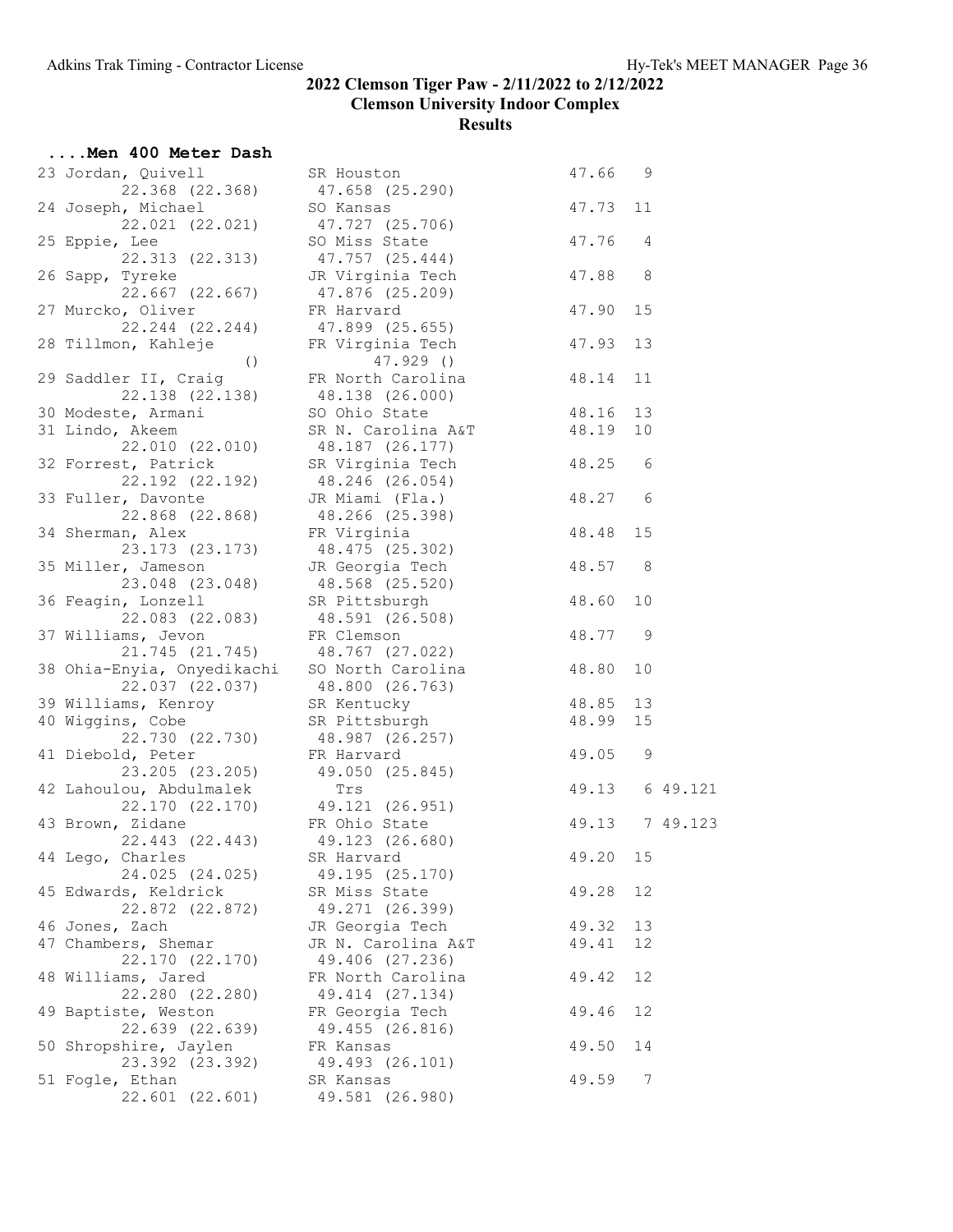| Men 400 Meter Dash                                                                                      |                                                |                       |                |                       |  |
|---------------------------------------------------------------------------------------------------------|------------------------------------------------|-----------------------|----------------|-----------------------|--|
| 52 Murrary, Karim                                                                                       | FR Clemson                                     | 49.70 13              |                |                       |  |
| 53 Pendarvis, Jay                                                                                       | FR Virginia                                    | 49.71                 | 6              |                       |  |
| 22.935 (22.935)                                                                                         |                                                |                       |                |                       |  |
| 54 James, Donnie                                                                                        | 49.704 (26.769)<br>JR Ohio State               | 49.83                 | 5              |                       |  |
|                                                                                                         | 21.966 (21.966) 49.822 (27.856)                |                       |                |                       |  |
|                                                                                                         | JR South Carolina                              | 50.00                 | 8              |                       |  |
| 55 Sessom, Jordan                                                                                       |                                                |                       |                |                       |  |
| 22.647 (22.647)                                                                                         | 49.996 (27.349)                                |                       |                |                       |  |
| 56 Buchheit, Parker                                                                                     | FR Georgia Tech                                | 50.09                 | 5              |                       |  |
| 24.079 (24.079)                                                                                         | 50.086 (26.007)                                |                       |                |                       |  |
| 57 Wilson, Matt                                                                                         | SR Pittsburgh                                  | 50.14                 | 9              |                       |  |
| 23.018 (23.018)                                                                                         | 50.136 (27.118)                                |                       |                |                       |  |
| 58 O'Daniel, Beck                                                                                       | SO Kentucky                                    | 50.16                 | 11             |                       |  |
| 23.220 (23.220)                                                                                         | 50.153 (26.933)                                |                       |                |                       |  |
| 59 Johnson, Trey                                                                                        | JR Houston                                     | 50.27                 | 3              |                       |  |
| 22.491 (22.491)                                                                                         |                                                |                       |                |                       |  |
| 60 Burton, Darryl                                                                                       | 50.266 (27.775)<br>FR Clemson                  | 50.35 14              |                |                       |  |
|                                                                                                         | $22.658$ (22.658) $50.343$ (27.685)            |                       |                |                       |  |
| 61 Bambals, Oskars                                                                                      | FR Miami (Fla.)                                | 50.46                 | 10             |                       |  |
| 23.703 (23.703)                                                                                         | 50.455 (26.752)                                |                       |                |                       |  |
|                                                                                                         |                                                | 50.92 14              |                |                       |  |
| 62 Nmah, James                                                                                          | FR Syracuse                                    |                       |                |                       |  |
| 23.542 (23.542)                                                                                         | 50.917 (27.375)                                |                       |                |                       |  |
| 63 Binnix, Ethan                                                                                        | SR Clemson                                     | 51.04 11              |                |                       |  |
| 24.187 (24.187)                                                                                         | 51.035 (26.848)                                |                       |                |                       |  |
| 64 Davis, Nigal                                                                                         | FR Virginia                                    | 51.36 14              |                |                       |  |
| 24.115 (24.115)                                                                                         | 51.351 (27.236)                                |                       |                |                       |  |
| 65 Perkins, Xayvion                                                                                     | FR Syracuse                                    | 51.45 14              |                |                       |  |
| 23.666 (23.666)                                                                                         | 51.445 (27.779)<br>FR Miss State               |                       |                |                       |  |
| 66 Daniels, Sema'J                                                                                      |                                                | 52.40 11              |                |                       |  |
|                                                                                                         | 22.965 (22.965) 52.399 (29.434)                |                       |                |                       |  |
| 67 Driscoll, Patrick                                                                                    | FR Clemson                                     | 55.72 15              |                |                       |  |
|                                                                                                         | 25.543 (25.543) 55.713 (30.170)                |                       |                |                       |  |
|                                                                                                         |                                                | DNS 12                |                |                       |  |
| -- White, Joshua<br>-- Simmonds, Doval<br>-- Junkins, Jackson<br>SR South Carolina<br>SR South Carolina |                                                | DNS 10                |                |                       |  |
|                                                                                                         |                                                | DNS                   | $5^{\circ}$    |                       |  |
| -- Walker, Torrence FR Virginia Tech                                                                    |                                                | DNS                   | 8              |                       |  |
|                                                                                                         |                                                |                       |                |                       |  |
| Men 800 Meter Run                                                                                       |                                                |                       |                |                       |  |
|                                                                                                         |                                                |                       |                |                       |  |
| American: A 1:44.22 2/9/2020 Donavan Brazier, Nike                                                      |                                                |                       |                |                       |  |
|                                                                                                         | NCAA: N 1:44.84 1/19/1989 Paul Ereng, Virginia |                       |                |                       |  |
| Facility: F 1:45.90 2019                                                                                | Marco Arop, Miss State                         |                       |                |                       |  |
| Facility: F 1:45.90<br>2019                                                                             | Neil Gourley                                   |                       |                |                       |  |
| Name                                                                                                    | Year School                                    | Finals H#             |                |                       |  |
|                                                                                                         |                                                |                       |                |                       |  |
| 1 Jones, Jonathan                                                                                       | JR Texas                                       | 1:46.93               | $\overline{1}$ |                       |  |
| 25.244 (25.244)                                                                                         | 51.159 (25.915)                                | $1:18.736$ (27.577)   |                | 1:46.923(28.187)      |  |
| 2 Thornton, Aman                                                                                        | JR Clemson                                     | 1:47.29               | $\overline{1}$ |                       |  |
| 24.868 (24.868)                                                                                         | 51.362 (26.494)                                | $1:18.861$ (27.499)   |                | $1:47.281$ $(28.420)$ |  |
| 3 Zahafi, Ayman                                                                                         | JR Miami (Fla.)                                | 1:47.30               | $\mathbf{1}$   |                       |  |
| 26.084 (26.084)                                                                                         | 51.783 (25.699)                                | $1:19.444$ $(27.661)$ |                | $1:47.299$ $(27.855)$ |  |
| 4 Hamilton, Rajay                                                                                       | Jamaica                                        | 1:47.76               | $\overline{1}$ |                       |  |
| 25.517 (25.517)                                                                                         | 51.617 (26.100)                                | $1:19.198$ $(27.581)$ |                | $1:47.756$ (28.558)   |  |
| 5 Rhoden, Tarees                                                                                        | SO Clemson                                     | 1:48.05               | $\overline{1}$ |                       |  |
| 26.424 (26.424)                                                                                         | 52.362 (25.938)                                | $1:19.664$ (27.302)   |                | 1:48.047(28.383)      |  |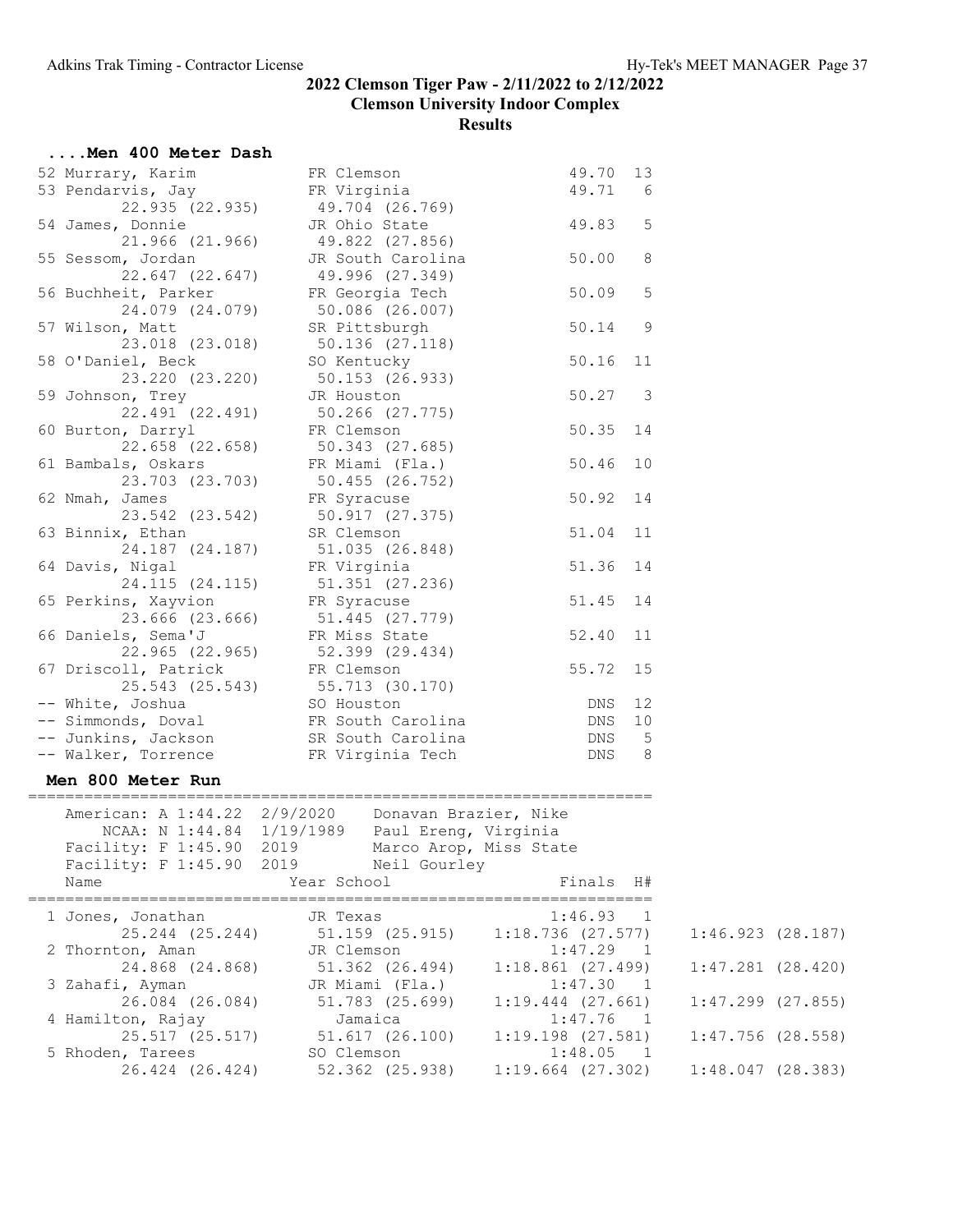....Men 800 Meter Run 6 Clarke, Leon JR Miss State 1:48.88 1 7 Bambals, Oskars FR Miami (Fla.) 1:49.44 1 8 Thomas, Alex FR Georgia Tech 1:49.67 1 9 Moronta, Gabriel FR Miss State 1:50.80 2 10 Reid, Tyrese SO Miss State 1:51.26 2 11 Farrell, Ryan FR Louisville 1:52.02 2 12 Myers, Cole **FR Clemson** 1:52.62 2 13 Chin, Jalen SO N. Carolina A&T 1:52.67 3 14 Mensch, Jack JR South Carolina 1:52.94 3 15 Balick, Jack SO Pittsburgh 1:53.11 3 16 Atkins, Cooper 5 FR Auburn 1:53.14 3 17 Bloodworth, Mac FR Georgia Tech 1:53.19 3 18 Higgins, Josh SR Pittsburgh 1:53.79 2 19 Walsh, Finn FR Pittsburgh 1:54.14 2 20 Buchheit, Parker FR Georgia Tech 1:54.24 4 21 Lombardo, Alex FR Pittsburgh 1:54.33 4 22 Hatton, Aidan FR South Carolina 1:54.37 3 23 Williams, Devon SR N. Carolina A&T 1:55.61 3 24 Luke, George TR South Carolina 1:56.93 4 25 Reers, Kyle SO South Carolina 1:57.73 4 26 Caviness, Colby SR Clemson 2:01.19 4 27 Johnson, Devin FR Clemson 2:02.42 4 28 Driscoll, Patrick FR Clemson 2:04.64 4 29 Smith, Samuel FR Miss State 2:05.26 4 -- Tillman, Carson FR Clemson DNF 1 25.665 (25.665) 52.835 (27.170) -- Jones, Kameron Unattached DNF 1 24.588 (24.588) 50.714 (26.126) 1:18.707 (27.993) -- Mason, Adam FR Houston DNS 3 -- Anderson, Henrik JR Georgia Tech DNS 2

| 6 Clarke, Leon       | JR Miss State      | 1:48.88<br>$\overline{\phantom{a}}$   |                       |
|----------------------|--------------------|---------------------------------------|-----------------------|
| 26.101 (26.101)      | 52.584 (26.483)    | $1:20.478$ $(27.894)$                 | $1:48.874$ (28.396)   |
| 7 Bambals, Oskars    | FR Miami (Fla.)    | 1:49.44<br>$\mathbf{1}$               |                       |
| 25.926 (25.926)      | 52.022 (26.096)    | $1:19.788$ $(27.766)$                 | 1:49.440(29.652)      |
| 8 Thomas, Alex       | FR Georgia Tech    | 1:49.67<br>$\overline{\phantom{1}}$   |                       |
| 26.703 (26.703)      | 53.080 (26.377)    | $1:20.669$ $(27.589)$                 | 1:49.665(28.996)      |
| 9 Moronta, Gabriel   | FR Miss State      | 1:50.80<br>2                          |                       |
| 26.475 (26.475)      | 54.208 (27.733)    | $1:22.664$ (28.456)                   | $1:50.798$ $(28.134)$ |
|                      |                    |                                       |                       |
| 10 Reid, Tyrese      | SO Miss State      | 1:51.26<br>2                          |                       |
| 26.693 (26.693)      | 54.423 (27.730)    | 1:22.916(28.493)                      | $1:51.259$ $(28.343)$ |
| 11 Farrell, Ryan     | FR Louisville      | 1:52.02<br>$\overline{\phantom{0}}^2$ |                       |
| 27.946 (27.946)      | 55.017 (27.071)    | $1:23.371$ $(28.354)$                 | $1:52.012$ $(28.641)$ |
| 12 Myers, Cole       | FR Clemson         | 1:52.62<br>2                          |                       |
| 26.999 (26.999)      | 54.606 (27.607)    | $1:23.487$ $(28.881)$                 | 1:52.617(29.130)      |
| 13 Chin, Jalen       | SO N. Carolina A&T | 1:52.67<br>$\overline{\phantom{a}}$   |                       |
| 27.689 (27.689)      | 55.521 (27.832)    | $1:23.954$ $(28.433)$                 | $1:52.663$ $(28.709)$ |
| 14 Mensch, Jack      | JR South Carolina  | 1:52.94<br>$\overline{\phantom{a}}$   |                       |
| 27.275 (27.275)      | 55.074 (27.799)    | 1:24.035(28.961)                      | $1:52.934$ $(28.899)$ |
| 15 Balick, Jack      | SO Pittsburgh      | 1:53.11<br>3                          |                       |
| 27.476 (27.476)      | 55.296 (27.820)    | 1:23.727(28.431)                      | $1:53.103$ (29.376)   |
| 16 Atkins, Cooper    | FR Auburn          | 1:53.14<br>3                          |                       |
| 28.631 (28.631)      | 56.300 (27.669)    | 1:24.380(28.080)                      | $1:53.138$ $(28.758)$ |
| 17 Bloodworth, Mac   | FR Georgia Tech    | 1:53.19<br>$\overline{\phantom{a}}$ 3 |                       |
|                      |                    |                                       |                       |
| 28.331 (28.331)      | 55.759 (27.428)    | $1:24.188$ $(28.429)$                 | $1:53.188$ (29.000)   |
| 18 Higgins, Josh     | SR Pittsburgh      | 1:53.79<br>2                          |                       |
| 27.641 (27.641)      | 55.611 (27.970)    | $1:24.512$ $(28.901)$                 | $1:53.782$ (29.270)   |
| 19 Walsh, Finn       | FR Pittsburgh      | 1:54.14<br>2                          |                       |
| 27.609 (27.609)      | 55.398 (27.789)    | $1:24.277$ $(28.879)$                 | 1:54.135(29.858)      |
| 20 Buchheit, Parker  | FR Georgia Tech    | 1:54.24<br>4                          |                       |
| 28.718 (28.718)      | 56.684 (27.966)    | $1:26.341$ (29.657)                   | $1:54.238$ $(27.897)$ |
| 21 Lombardo, Alex    | FR Pittsburgh      | 1:54.33<br>4                          |                       |
| 27.099 (27.099)      | 55.271 (28.172)    | $1:24.462$ $(29.191)$                 | 1:54.330(29.868)      |
| 22 Hatton, Aidan     | FR South Carolina  | 1:54.37<br>- 3                        |                       |
| 27.105 (27.105)      | 55.104 (27.999)    | 1:23.805(28.701)                      | $1:54.369$ (30.564)   |
| 23 Williams, Devon   | SR N. Carolina A&T | 1:55.61<br>$\overline{\phantom{a}}$   |                       |
| 28.502 (28.502)      | 56.506 (28.004)    | $1:25.265$ (28.759)                   | 1:55.605(30.340)      |
| 24 Luke, George      | FR South Carolina  | 1:56.93<br>4                          |                       |
| 27.836 (27.836)      | 56.316 (28.480)    | $1:26.647$ (30.331)                   | 1:56.925(30.278)      |
| 25 Reers, Kyle       | SO South Carolina  | 1:57.73<br>$\overline{4}$             |                       |
|                      |                    |                                       |                       |
| 26.909 (26.909)      | 55.672 (28.763)    | 1:25.217(29.545)                      | $1:57.723$ (32.506)   |
| 26 Caviness, Colby   | SR Clemson         | 2:01.19 4                             |                       |
| 27.626 (27.626)      | 56.331 (28.705)    | $1:27.046$ (30.715)                   | 2:01.181(34.135)      |
| 27 Johnson, Devin    | FR Clemson         | 2:02.42<br>4                          |                       |
| 27.425 (27.425)      | 56.533 (29.108)    | 1:28.015(31.482)                      | 2:02.411(34.396)      |
| 28 Driscoll, Patrick | FR Clemson         | 2:04.64<br>- 4                        |                       |
| 28.444 (28.444)      | 58.492 (30.048)    | $1:30.257$ $(31.765)$                 | 2:04.640(34.383)      |
| 29 Smith, Samuel     | FR Miss State      | 2:05.26<br>- 4                        |                       |
| 27.733 (27.733)      | 59.387 (31.654)    | $1:32.291$ $(32.904)$                 | 2:05.253(32.962)      |
| -- Tillman, Carson   | FR Clemson         | DNF<br>1                              |                       |
| 25.665 (25.665)      | 52.835 (27.170)    |                                       |                       |
| -- Jones, Kameron    | Unattached         | DNF<br>1                              |                       |
| 24.588 (24.588)      | 50.714 (26.126)    | 1:18.707(27.993)                      |                       |
|                      |                    |                                       |                       |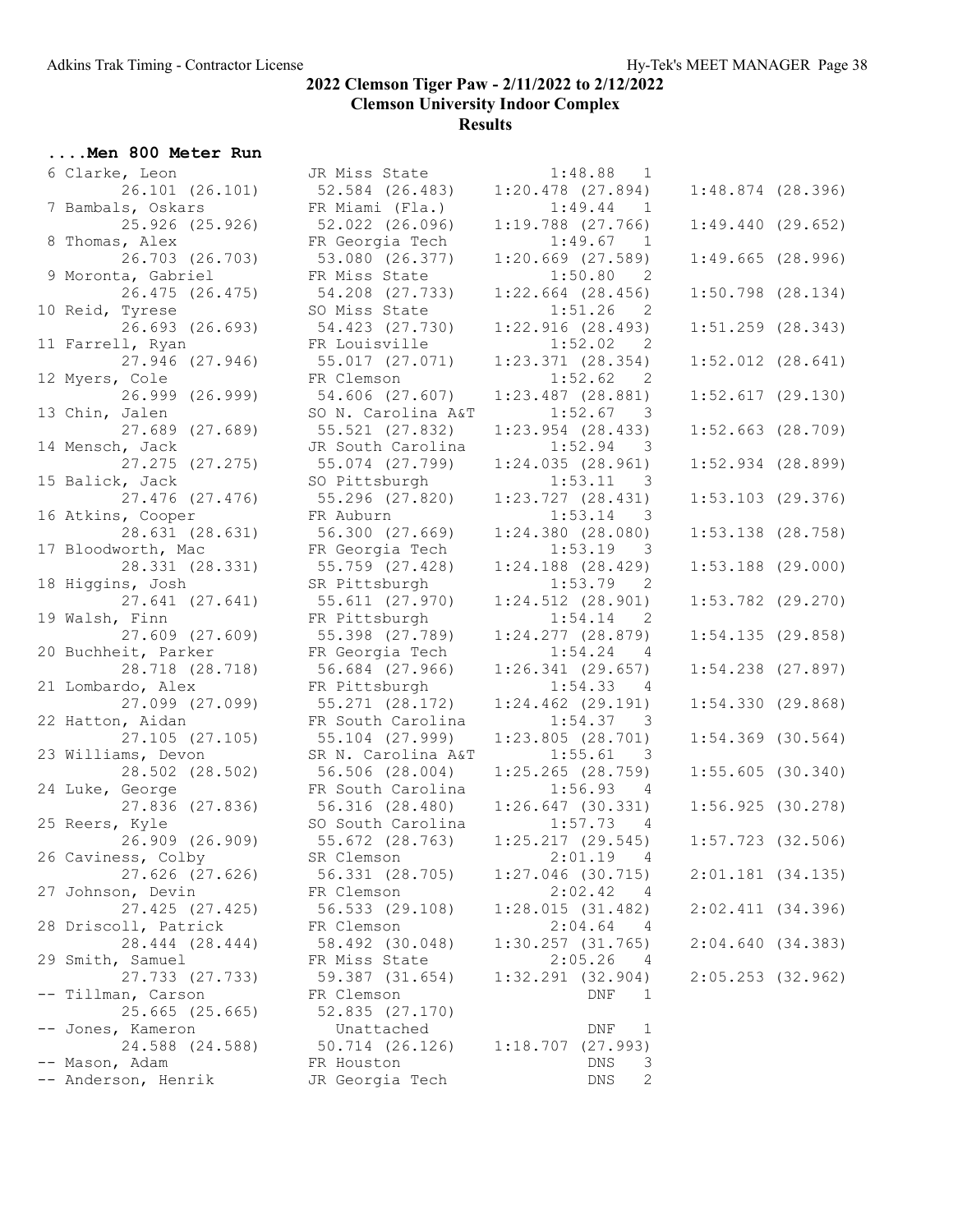Men 1 Mile Run

| American: A 3:49.89 2/11/2005 Bernard Lagat, Nike | NCAA: N 3:52.01 2/26/2017 Edward Cheserek, Oregon |                       |                                                                  |                       |  |
|---------------------------------------------------|---------------------------------------------------|-----------------------|------------------------------------------------------------------|-----------------------|--|
| Facility: F 3:59.01 2019 Alex Rogers, Texas       |                                                   |                       |                                                                  |                       |  |
| Name                                              | Year School                                       |                       | Finals H#                                                        |                       |  |
|                                                   |                                                   |                       |                                                                  |                       |  |
| 1 Atkins, Cooper                                  | FR Auburn                                         |                       | 4:07.33 1<br>30.953 (30.953) 1:01.812 (30.859) 1:32.810 (30.998) | $2:04.626$ $(31.816)$ |  |
| $2:36.799$ $(32.173)$                             | 3:08.443(31.644)                                  |                       | $3:38.673$ (30.230)                                              | $4:07.329$ $(28.656)$ |  |
| 2 Walsh, Finn                                     | FR Pittsburgh                                     |                       | $4:07.79$ 1                                                      |                       |  |
| 31.198 (31.198)                                   | $1:02.131$ (30.933)                               |                       | $1:33.079$ (30.948)                                              | $2:04.952$ (31.873)   |  |
| $2:37.396$ $(32.444)$                             | $3:09.541$ (32.145)                               |                       | $3:39.756$ (30.215)                                              | $4:07.789$ $(28.033)$ |  |
| 3 Anderson, Henrik                                | JR Georgia Tech                                   |                       | $4:09.16$ 1                                                      |                       |  |
| $31.541$ $(31.541)$                               | $1:02.513$ (30.972)                               |                       | $1:33.501$ (30.988)                                              | 2:05.485(31.984)      |  |
| $2:37.385$ $(31.900)$                             | $3:08.744$ $(31.359)$                             |                       | $3:38.991$ (30.247)                                              | $4:09.154$ (30.163)   |  |
| 4 Kibiwot, Ian                                    | FR Louisville                                     |                       | 4:11.13<br>$\overline{1}$                                        |                       |  |
| 32.050 (32.050)                                   |                                                   | $1:03.087$ (31.037)   | $1:33.868$ (30.781)                                              | $2:05.261$ (31.393)   |  |
| 2:37.160(31.899)                                  | $3:09.257$ $(32.097)$                             |                       | $3:39.826$ (30.569)                                              | 4:11.127(31.301)      |  |
| 5 Smith, Michael                                  | JR Clemson                                        |                       | $4:11.26$ 1                                                      |                       |  |
| 31.384 (31.384)                                   | $1:02.318$ $(30.934)$                             |                       | $1:33.291$ (30.973)                                              | $2:05.165$ (31.874)   |  |
| $2:37.267$ (32.102)                               | $3:09.023$ $(31.756)$                             |                       | $3:40.246$ (31.223)                                              | $4:11.252$ $(31.006)$ |  |
| 6 Cherono, Chris                                  | FR Georgia Tech                                   |                       | 4:11.36<br>$\overline{1}$                                        |                       |  |
| 31.888 (31.888)                                   | $1:02.976$ (31.088)                               |                       | 1:34.100(31.124)                                                 | 2:05.525(31.425)      |  |
| $2:37.675$ (32.150)                               | 3:09.219(31.544)                                  |                       | $3:39.945$ (30.726)                                              | 4:11.353(31.408)      |  |
| 7 Henseler, Luke                                  | FR Pittsburgh                                     |                       | 4:11.51 1                                                        |                       |  |
| $31.660$ $(31.660)$                               |                                                   | $1:02.806$ $(31.146)$ | $1:34.353$ $(31.547)$                                            | $2:06.059$ $(31.706)$ |  |
| $2:37.386$ $(31.327)$                             | $3:09.919$ $(32.533)$                             |                       | $3:41.458$ (31.539)                                              | $4:11.504$ (30.046)   |  |
| 8 Higgins, Josh                                   | SR Pittsburgh                                     |                       | 4:12.20<br>$\overline{1}$                                        |                       |  |
| 31.377 (31.377)                                   | $1:02.277$ (30.900)                               |                       | $1:33.282$ $(31.005)$                                            | $2:05.061$ $(31.779)$ |  |
| $2:37.096$ (32.035)                               | $3:08.831$ $(31.735)$                             |                       | $3:40.546$ (31.715)                                              | $4:12.192$ $(31.646)$ |  |
| 9 Petersen, Sean                                  |                                                   | JR South Carolina     | 4:13.01 1                                                        |                       |  |
| 31.731 (31.731)                                   | $1:02.694$ (30.963)                               |                       | 1:33.715(31.021)                                                 | $2:05.312$ (31.597)   |  |
| $2:37.476$ (32.164)                               | $3:08.963$ $(31.487)$                             |                       | 3:40.871(31.908)                                                 | $4:13.006$ $(32.135)$ |  |
| 10 Nyman, Nick                                    | FR Georgia Tech                                   |                       | 4:14.80 1                                                        |                       |  |
| 32.368 (32.368)                                   | $1:03.208$ (30.840)                               |                       | $1:34.226$ $(31.018)$                                            | $2:05.866$ $(31.640)$ |  |
| $2:38.062$ (32.196)                               | $3:10.044$ $(31.982)$                             |                       | $3:41.803$ $(31.759)$                                            | $4:14.799$ $(32.996)$ |  |
| 11 Ewert, Ben                                     | SR Louisville                                     |                       | 4:15.40 2                                                        |                       |  |
|                                                   | 32.940 (32.940) 1:04.509 (31.569)                 |                       | $1:36.642$ (32.133)                                              | 2:08.906(32.264)      |  |
| 2:40.216(31.310)                                  | 3:11.570(31.354)                                  |                       | 3:43.075(31.505)                                                 | 4:15.395(32.320)      |  |
| 12 Young, Marlin                                  | JR Clemson                                        |                       | 4:15.77 2                                                        |                       |  |
| 33.761 (33.761)                                   | $1:05.349$ (31.588)                               |                       | $1:37.770$ (32.421)                                              | $2:09.586$ (31.816)   |  |
| 2:41.360(31.774)                                  | 3:13.242 (31.882)                                 |                       | $3:45.165$ (31.923)                                              | $4:15.765$ (30.600)   |  |
| 13 Cannon, Austen                                 | FR Miami (Fla.)                                   |                       | $4:16.75$ 2                                                      |                       |  |
| 33.246 (33.246)                                   | 1:04.770(31.524)                                  |                       | $1:37.038$ (32.268)                                              | 2:09.145(32.107)      |  |
| 2:40.790(31.645)                                  | $3:13.052$ (32.262)                               |                       | 3:45.375(32.323)                                                 | 4:16.743(31.368)      |  |
| 14 O'Rielly, William                              | JR Georgia Tech                                   |                       | 4:18.66<br>$\overline{\phantom{0}}^2$                            |                       |  |
| 33.220 (33.220)                                   | $1:05.307$ (32.087)                               |                       | $1:38.374$ (33.067)                                              | $2:10.609$ (32.235)   |  |
| 2:43.181 (32.572)                                 | $3:15.598$ $(32.417)$                             |                       | $3:47.606$ (32.008)                                              | $4:18.659$ $(31.053)$ |  |
| 15 Finley, Stanley                                | FR Clemson                                        |                       | 4:19.71<br>$\overline{\phantom{0}}^2$                            |                       |  |
| 32.248 (32.248)                                   | $1:04.676$ (32.428)                               |                       | $1:37.026$ (32.350)                                              | $2:10.076$ (33.050)   |  |
| $2:42.528$ (32.452)                               | $3:14.911$ (32.383)                               |                       | $3:47.358$ $(32.447)$                                            | $4:19.702$ $(32.344)$ |  |
| 16 Reteneller, David                              | JR Georgia Tech                                   |                       | 4:20.70<br>$\overline{\phantom{0}}^2$                            |                       |  |
| 34.056 (34.056)                                   | $1:05.506$ (31.450)                               |                       | $1:37.352$ $(31.846)$                                            | $2:09.448$ (32.096)   |  |
| $2:41.083$ (31.635)                               | 3:13.828 (32.745)                                 |                       | $3:47.389$ $(33.561)$                                            | 4:20.691(33.302)      |  |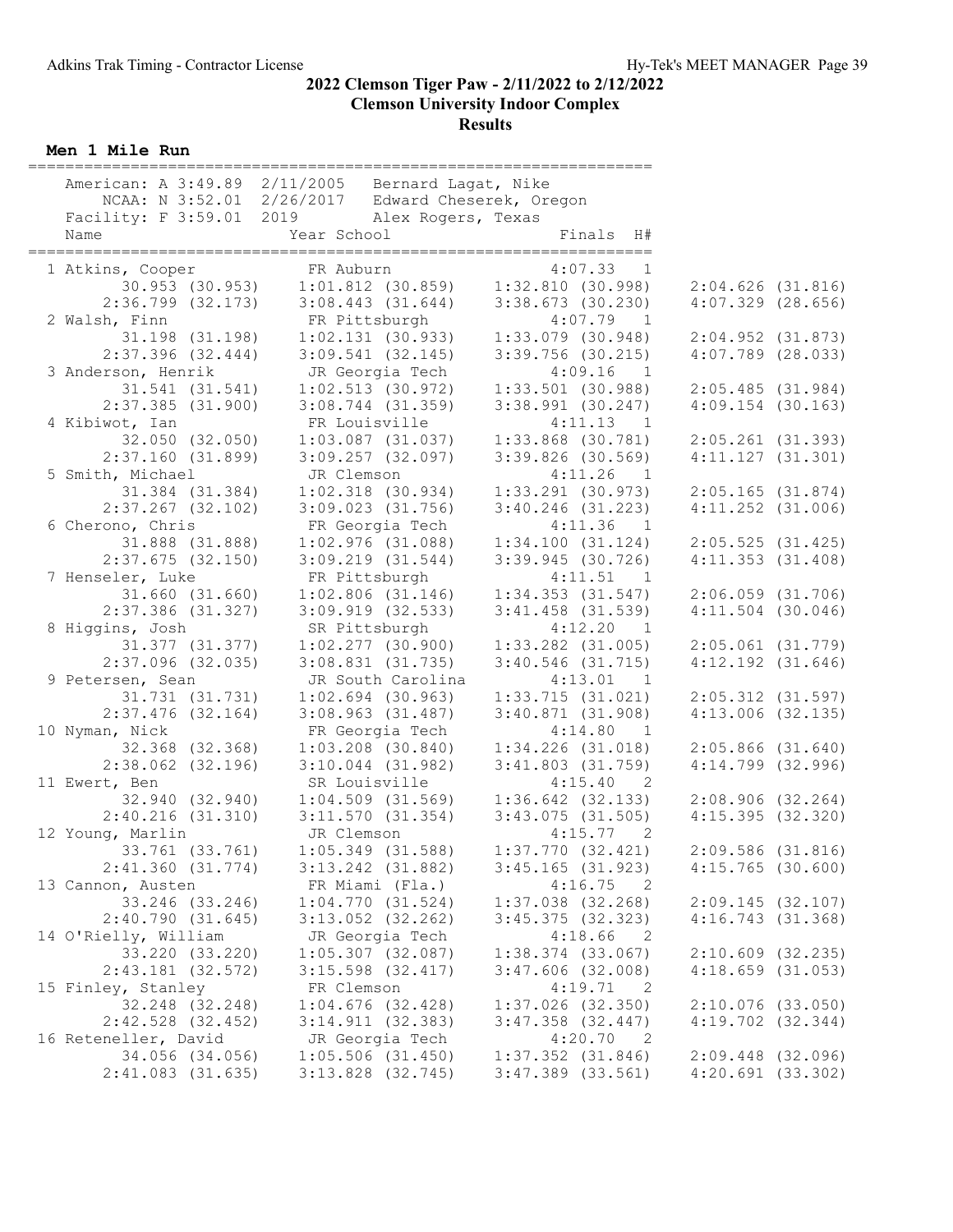| Men 1 Mile Run                          |                                                               |                                                                          |                         |
|-----------------------------------------|---------------------------------------------------------------|--------------------------------------------------------------------------|-------------------------|
| 17 Wilson, Colin                        | FR Miami (Fla.)                                               | $4:23.64$ 2                                                              |                         |
| 33.919 (33.919)                         | $1:05.599$ $(31.680)$                                         | 1:38.030(32.431)                                                         | $2:10.432$ $(32.402)$   |
| 2:42.750(32.318)                        | $3:15.829$ $(33.079)$                                         | $3:49.323$ (33.494)                                                      | $4:23.638$ $(34.315)$   |
| 18 Chin, Jalen                          | SO N. Carolina A&T                                            | 4:24.76<br>$\overline{2}$                                                |                         |
| 33.437 (33.437)                         | 1:04.915(31.478)                                              | $1:37.246$ (32.331)                                                      | $2:09.249$ $(32.003)$   |
| $2:40.489$ $(31.240)$                   | $3:12.389$ $(31.900)$                                         | 3:46.710(34.321)                                                         | $4:24.759$ $(38.049)$   |
| 19 Luke, George                         | FR South Carolina                                             | 4:26.53<br>$\frac{1}{2}$                                                 |                         |
| 32.371 (32.371)                         | $1:03.908$ $(31.537)$                                         | $1:35.708$ $(31.800)$                                                    | 2:08.959(33.251)        |
| $2:42.997$ (34.038)                     | $3:17.681$ $(34.684)$                                         | 3:52.610(34.929)                                                         | $4:26.529$ $(33.919)$   |
| 20 Johnson, Devin                       | FR Clemson                                                    | 4:31.81<br>$\overline{\phantom{0}}^2$                                    |                         |
| 33.622 (33.622)                         | 1:05.315(31.693)                                              | $1:37.618$ $(32.303)$                                                    | 2:10.391(32.773)        |
| $2:43.643$ (33.252)                     | $3:19.724$ $(36.081)$                                         | $3:55.529$ (35.805)                                                      | $4:31.803$ $(36.274)$   |
| 21 Keil, Lee                            | JR Georgia Tech                                               | 4:37.61 2                                                                |                         |
| 32.575 (32.575)                         | $1:05.203$ (32.628)                                           | 1:38.341(33.138)                                                         | 2:10.989(32.648)        |
| $2:44.768$ $(33.779)$                   | 3:21.026 (36.258)                                             | $3:59.282$ (38.256)                                                      | $4:37.602$ $(38.320)$   |
|                                         | -- Galbraith, Alexander FR South Carolina                     | DNF<br>$\overline{1}$                                                    |                         |
| 31.992 (31.992)                         | 1:03.471(31.479)                                              | 1:34.836(31.365)                                                         |                         |
| -- Olds, David                          | JR South Carolina                                             | <b>DNS</b><br>1                                                          |                         |
|                                         | -- Collins, Myles<br>-- Richardson, Jordan SR N. Carolina A&T | DNS<br>1                                                                 |                         |
|                                         |                                                               | DNS<br>2                                                                 |                         |
| Men 3000 Meter Run                      |                                                               |                                                                          |                         |
|                                         |                                                               |                                                                          |                         |
|                                         | American: A 7:30.16 2/21/2013 Galen Rupp, Nike                |                                                                          |                         |
|                                         | NCAA: N 7:38.59 2/14/2004 Alistair Cragg, Arkansas            |                                                                          |                         |
|                                         | Facility: F 7:52.80 1/29/2022 Adriaan Wildschutt, Florida St  |                                                                          |                         |
|                                         |                                                               |                                                                          |                         |
| Name                                    | Year School                                                   | Finals H#                                                                |                         |
|                                         |                                                               |                                                                          |                         |
| 1 Miller, Jack                          |                                                               |                                                                          |                         |
|                                         |                                                               |                                                                          | $2:07.888$ (32.034)     |
| $2:40.016$ (32.128)                     |                                                               |                                                                          | 4:16.534(32.263)        |
| 4:49.111(32.577)                        | 3:11.962 (31.946)<br>5:21.176 (32.065)                        |                                                                          | 6:24.137(31.441)        |
| $6:56.251$ $(32.114)$                   |                                                               |                                                                          |                         |
| 2 Kinnane, Ryan                         | $7:26.761$ (30.510)<br>SO Auburn                              | 3:44.271 (32.309)<br>5:52.696 (31.520)<br>7:57.388 (30.627)<br>8:10.23 1 |                         |
| $1:04.405$ $(1:04.405)$                 | $1:36.616$ (32.211) $1:36.619$ (0.003)                        |                                                                          | 2:08.695(32.076)        |
| $2:40.894$ (32.199)                     | $3:13.277$ (32.383)                                           | 3:46.941 (33.664)                                                        | 4:20.553(33.612)        |
| $4:54.056$ $(33.503)$                   |                                                               |                                                                          | $6:36.706$ $(34.452)$   |
| 7:09.773 (33.067)                       | 5:27.682 (33.626)<br>7:41.179 (31.406)                        | $6:02.254$ $(34.572)$<br>8:10.230(29.051)                                |                         |
| 3 Weitzel, Jason                        | Greenville Track 8:13.12                                      | $\overline{1}$                                                           |                         |
| 31.048 (31.048)                         | 1:03.935(32.887)                                              | $1:36.152$ $(32.217)$                                                    | $2:08.152$ (32.000)     |
| $2:40.296$ (32.144)                     | 3:12.220(31.924)                                              | $3:44.481$ $(32.261)$                                                    | 4:16.845(32.364)        |
| $4:49.297$ $(32.452)$                   | $5:22.323$ $(33.026)$                                         | $5:55.652$ (33.329)                                                      | $6:29.804$ $(34.152)$   |
| $7:04.297$ $(34.493)$                   | $7:39.109$ $(34.812)$                                         | 8:13.116 (34.007)                                                        |                         |
| 4 Bedics, Carson                        | SO Auburn                                                     | 8:19.33 1                                                                |                         |
| $1:05.628$ $(1:05.628)$                 | 1:38.009 (32.381)                                             | 2:11.650(33.641)                                                         | $3:17.480$ $(1:05.830)$ |
| $3:50.912$ $(33.432)$                   | $4:24.591$ $(33.679)$                                         | $4:58.081$ $(33.490)$                                                    | 5:32.127(34.046)        |
| $6:06.551$ $(34.424)$                   | $6:41.522$ $(34.971)$                                         | 7:16.013(34.491)                                                         | $7:49.528$ $(33.515)$   |
| 8:19.330(29.802)                        | 8:19.330(0.000)                                               |                                                                          |                         |
| 5 McDonough, Tommy                      | SR Auburn                                                     | 8:19.40 1                                                                |                         |
| $31.063$ $(31.063)$                     | $1:04.164$ $(33.101)$                                         | $1:36.344$ $(32.180)$                                                    | 2:08.413(32.069)        |
| $2:40.602$ (32.189)                     | $3:13.036$ (32.434)                                           | 3:46.716(33.680)                                                         | $4:20.782$ $(34.066)$   |
| 4:54.285(33.503)<br>$7:12.097$ (34.808) | $5:27.900$ $(33.615)$<br>$7:47.101$ (35.004)                  | $6:02.039$ $(34.139)$<br>8:19.400 (32.299)                               | $6:37.289$ $(35.250)$   |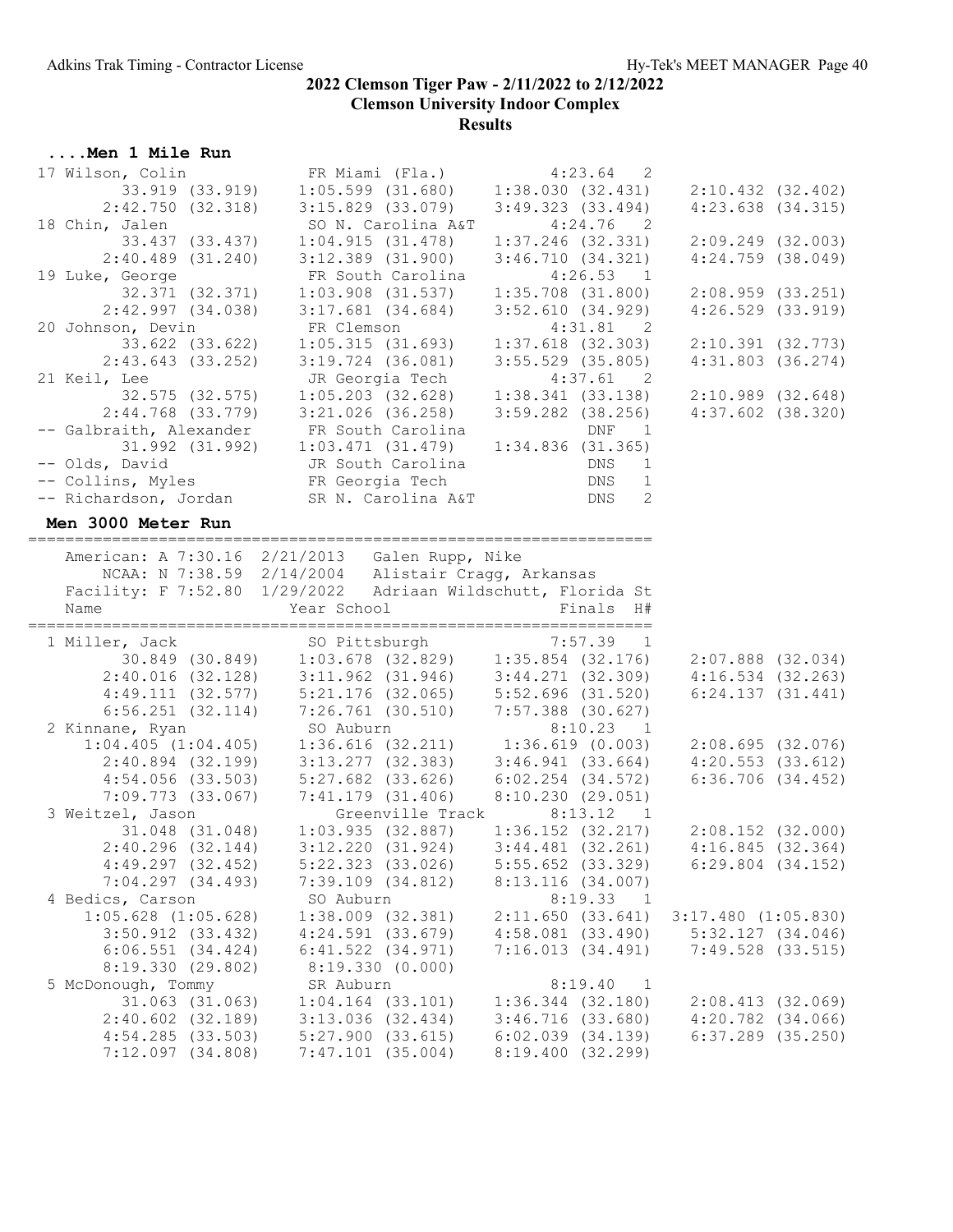....Men 3000 Meter Run

#### 2022 Clemson Tiger Paw - 2/11/2022 to 2/12/2022 Clemson University Indoor Complex Results

#### 6 Rollins, Tyler JR Pittsburgh 8:21.32 2 33.004 (33.004) 1:09.097 (36.093) 1:43.595 (34.498) 2:17.979 (34.384) 2:50.235 (32.256) 3:22.090 (31.855) 3:54.215 (32.125) 4:26.947 (32.732) 4:59.555 (32.608) 5:33.220 (33.665) 6:07.524 (34.304) 6:41.400 (33.876) 7:15.128 (33.728) 7:48.286 (33.158) 8:21.319 (33.033) 7 Autry, Tristan FR Georgia Tech 8:22.56 1 31.680 (31.680) 1:05.412 (33.732) 1:38.456 (33.044) 2:12.173 (33.717) 2:45.105 (32.932) 3:18.216 (33.111) 3:51.600 (33.384) 4:25.393 (33.793) 4:58.895 (33.502) 5:32.568 (33.673) 6:06.841 (34.273) 6:41.768 (34.927) 7:15.086 (33.318) 7:48.779 (33.693) 8:22.556 (33.777) 8 Smith, Michael JR Clemson 8:23.09 1 31.513 (31.513) 1:04.917 (33.404) 1:37.773 (32.856) 2:11.778 (34.005) 2:44.840 (33.062) 3:17.948 (33.108) 3:51.379 (33.431) 4:25.119 (33.740) 4:58.713 (33.594) 5:32.344 (33.631) 6:06.681 (34.337) 6:41.583 (34.902) 7:16.042 (34.459) 7:49.907 (33.865) 8:23.081 (33.174) 9 Amaral, Rogerio FR South Carolina 8:28.15 1 1:05.792 (1:05.792) 1:38.707 (32.915) 2:11.910 (33.203) 2:44.729 (32.819) 3:17.722 (32.993) 3:51.160 (33.438) 4:24.866 (33.706) 4:58.528 (33.662) 5:32.876 (34.348) 6:07.745 (34.869) 6:44.124 (36.379) 7:20.535 (36.411) 7:55.691 (35.156) 8:28.141 (32.450) 8:28.141 (0.000) 10 Young, Marlin JR Clemson 8:28.31 1<br>31.284 (31.284) 1:05.132 (33.848) 1:38.336 (33.204)<br>2:46.243 (33.834) 3:19.983 (33.740) 3:53.991 (34.008)<br>5:03.344 (34.836) 5:38.281 (34.937) 6:13.198 (34.917)<br>7:23.119 (35.031) 7:57.1 31.284 (31.284) 1:05.132 (33.848) 1:38.336 (33.204) 2:12.409 (34.073) 2:46.243 (33.834) 3:19.983 (33.740) 3:53.991 (34.008) 4:28.508 (34.517) 5:03.344 (34.836) 5:38.281 (34.937) 6:13.198 (34.917) 6:48.088 (34.890) 7:23.119 (35.031) 7:57.150 (34.031) 8:28.303 (31.153) 11 Schlicht, Miguel FR Georgia Tech 8:31.69 2 33.459 (33.459) 1:09.633 (36.174) 1:44.073 (34.440) 2:18.702 (34.629) 2:51.574 (32.872) 3:24.562 (32.988) 3:57.435 (32.873) 4:31.334 (33.899) 5:05.706 (34.372) 5:40.676 (34.970) 6:15.436 (34.760) 6:50.099 (34.663) 7:24.937 (34.838) 7:59.233 (34.296) 8:31.690 (32.457)<br>FR Pittsburgh 8:37.32 1, am 12 Otis, Sam FR Pittsburgh 8:37.32 1 31.270 (31.270) 1:04.710 (33.440) 1:37.716 (33.006) 2:12.002 (34.286) 2:45.484 (33.482) 3:19.286 (33.802) 3:53.901 (34.615) 4:29.214 (35.313) 5:04.558 (35.344) 5:40.596 (36.038) 6:16.351 (35.755) 6:51.340 (34.989) 7:26.454 (35.114) 8:02.162 (35.708) 8:37.316 (35.154) 13 Cannon, Austen FR Miami (Fla.) 8:39.39 2 33.115 (33.115) 1:09.120 (36.005) 1:43.420 (34.300) 2:17.696 (34.276) 2:50.477 (32.781) 3:23.339 (32.862) 3:56.728 (33.389) 4:30.798 (34.070) 5:05.469 (34.671) 5:40.453 (34.984) 6:15.464 (35.011) 6:51.071 (35.607) 7:27.349 (36.278) 8:04.316 (36.967) 8:39.381 (35.065) 14 McManus, Jack FR Clemson 8:44.99 1 32.210 (32.210) 1:06.077 (33.867) 1:39.191 (33.114) 2:13.112 (33.921) 2:47.316 (34.204) 3:22.433 (35.117) 3:57.779 (35.346) 4:33.216 (35.437) 5:07.909 (34.693) 5:43.370 (35.461) 6:19.673 (36.303) 6:55.919 (36.246) 7:33.379 (37.460) 8:09.908 (36.529) 8:44.988 (35.080) 15 Wilson, Colin FR Miami (Fla.) 33.336 (33.336) 1:09.768 (36.432) 1:44.329 (34.561) 2:18.963 (34.634) 2:52.052 (33.089) 3:25.900 (33.848) 4:00.557 (34.657) 4:36.441 (35.884) 5:12.096 (35.655) 5:47.835 (35.739) 6:24.125 (36.290) 7:00.653 (36.528) 7:37.280 (36.627) 8:13.441 (36.161) 8:45.043 (31.602) 16 Richardson, Jordan SR N. Carolina A&T 8:47.50 2 33.205 (33.205) 1:09.425 (36.220) 1:43.620 (34.195) 2:18.058 (34.438) 2:50.929 (32.871) 3:24.926 (33.997) 3:59.798 (34.872) 4:36.361 (36.563) 5:13.132 (36.771) 5:50.276 (37.144) 6:26.570 (36.294) 7:02.767 (36.197) 7:39.253 (36.486) 8:13.337 (34.084) 8:47.492 (34.155)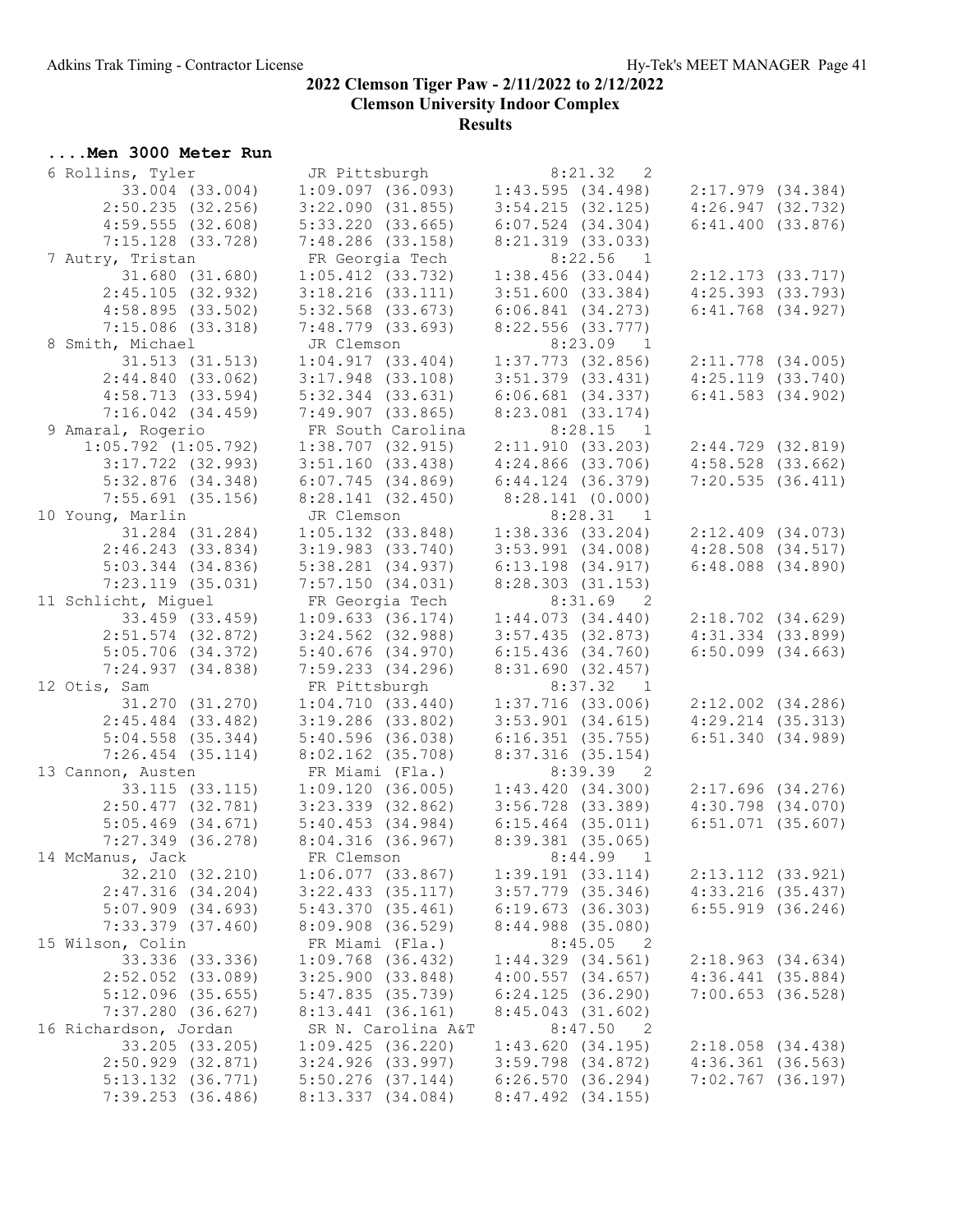#### ....Men 3000 Meter Run

| 17 Meyer, Ethan                      | SO Louisville                                                                | 8:49.50<br>2                                                                       |                                                                                     |
|--------------------------------------|------------------------------------------------------------------------------|------------------------------------------------------------------------------------|-------------------------------------------------------------------------------------|
| 32.948 (32.948)                      | $1:09.364$ (36.416)                                                          | $1:43.846$ (34.482)                                                                | 2:18.231(34.385)                                                                    |
| $2:51.213$ (32.982)                  | $3:25.599$ $(34.386)$                                                        | 4:00.340(34.741)                                                                   | $4:36.676$ (36.336)                                                                 |
| $5:13.182$ (36.506)                  | 5:50.091 (36.909)                                                            | $6:27.703$ (37.612)                                                                | 7:04.325(36.622)                                                                    |
| $7:41.377$ (37.052)                  | 8:17.812 (36.435)                                                            | $8:49.496$ (31.684)                                                                |                                                                                     |
| 18 Borden, Jackson                   | FR Georgia Tech                                                              | $8:50.39$ 2                                                                        |                                                                                     |
| 33.214 (33.214)                      | $1:09.997$ $(36.783)$                                                        | $1:43.962$ (33.965)                                                                | 2:18.483(34.521)                                                                    |
| $2:51.603$ (33.120)                  | $3:59.974$ $(1:08.371)$                                                      | $4:35.847$ (35.873)                                                                | $4:36.354$ (0.507)                                                                  |
|                                      |                                                                              |                                                                                    |                                                                                     |
| $5:11.593$ (35.239)                  | $5:47.599$ (36.006)                                                          | $6:23.887$ (36.288)                                                                | $7:00.328$ $(36.441)$                                                               |
| $7:37.016$ (36.688)                  | $8:13.874$ (36.858)                                                          | 8:50.383 (36.509)                                                                  |                                                                                     |
| 19 Finley, Stanley                   | FR Clemson                                                                   | $8:52.44$ 1                                                                        |                                                                                     |
| 32.363 (32.363)                      | 1:06.455(34.092)                                                             | 1:39.516(33.061)                                                                   | 2:13.521(34.005)                                                                    |
| $2:48.302$ $(34.781)$                | $3:23.718$ $(35.416)$                                                        | $3:59.559$ $(35.841)$                                                              | $4:35.894$ (36.335)                                                                 |
| $5:11.972$ (36.078)                  | 5:48.208 (36.236)                                                            | 6:24.643(36.435)                                                                   | $7:01.557$ (36.914)                                                                 |
| $7:38.846$ (37.289)                  | 8:16.010(37.164)                                                             | 8:52.431(36.421)                                                                   |                                                                                     |
| 20 Williams, Devon                   | SR N. Carolina A&T                                                           | $9:05.06$ 2                                                                        |                                                                                     |
| 33.722 (33.722)                      | $1:09.946$ (36.224)                                                          | 1:44.040(34.094)                                                                   | 2:18.341(34.301)                                                                    |
| $2:51.837$ (33.496)                  | $3:25.559$ $(33.722)$                                                        | $4:00.089$ $(34.530)$                                                              | $4:36.148$ $(36.059)$                                                               |
| $5:12.272$ (36.124)                  | 5:48.850 (36.578)                                                            | 6:26.149 (37.299)                                                                  | 7:04.677(38.528)                                                                    |
| $7:44.465$ (39.788)                  | 8:24.393 (39.928)                                                            | $9:05.052$ (40.659)                                                                |                                                                                     |
| -- Wolk, Nick                        | Unattached                                                                   | DNF<br>$\overline{1}$                                                              |                                                                                     |
| $30.654$ $(30.654)$                  |                                                                              | $1:03.444$ (32.790) 2:07.623 (1:04.179)                                            | 2:39.740(32.117)                                                                    |
| $3:11.718$ (31.978)                  |                                                                              | $3:44.041$ (32.323) $4:16.301$ (32.260)                                            | 4:48.958(32.657)                                                                    |
| $5:21.500$ $(32.542)$                |                                                                              |                                                                                    |                                                                                     |
| -- Cherono, Chris                    | FR Georgia Tech                                                              | DNF<br>2                                                                           |                                                                                     |
| 32.800 (32.800)                      |                                                                              | ER Georgia Tech<br>1:08.821 (36.021) 1:43.345 (34.524)                             | $2:17.724$ $(34.379)$                                                               |
| $2:50.489$ (32.765)                  |                                                                              | $3:23.622$ (33.133) $3:57.171$ (33.549)                                            | $4:31.386$ $(34.215)$                                                               |
| $7:37.087$ $(3:05.701)$              |                                                                              |                                                                                    |                                                                                     |
| -- Thomas, Jackson                   | SR Auburn                                                                    | 2<br>DNS                                                                           |                                                                                     |
| -- Garringer, Samuel                 | FR Clemson                                                                   | <b>DNS</b><br>2                                                                    |                                                                                     |
| $4:36.365$ $(4:36.365)$              |                                                                              |                                                                                    |                                                                                     |
| -- Fabiano, Michael                  |                                                                              | 2<br>DNS                                                                           |                                                                                     |
|                                      | SO Clemson                                                                   |                                                                                    |                                                                                     |
| Men 5000 Meter Run                   |                                                                              |                                                                                    |                                                                                     |
| =======================              |                                                                              |                                                                                    |                                                                                     |
|                                      | American: A 13:01.26 1/16/2014 Galen Rupp, Nike                              |                                                                                    |                                                                                     |
| NCAA: N 13:08.28 2/11/2012           |                                                                              | Lawi Lalang, Arizona                                                               |                                                                                     |
| Facility: F 13:50.79 2018            |                                                                              | Justyn Knight, Syracuse                                                            |                                                                                     |
| Name                                 | Year School                                                                  | Finals                                                                             |                                                                                     |
|                                      |                                                                              |                                                                                    |                                                                                     |
| 1 Garringer, Samuel                  | FR Clemson                                                                   | 15:11.78                                                                           |                                                                                     |
| 35.692 (35.692)<br>2:59.010 (35.151) |                                                                              | $1:12.378$ (36.686) $1:48.495$ (36.117)<br>$3:34.210$ (35.200) $4:09.581$ (35.371) | 2:23.859 (35.364)                                                                   |
|                                      |                                                                              |                                                                                    | $4:44.242$ $(34.661)$                                                               |
| 5:19.331(35.089)                     | 5:54.214 (34.883)                                                            | 6:28.792 (34.578)                                                                  | 7:03.573 (34.781)<br>$9:25.621$ (34.781)<br>9:25.621 (36.328)<br>11:58.980 (36.328) |
|                                      | 7:38.604 (35.031) 8:13.589 (34.985)<br>10:03.157 (37.536) 10:41.559 (38.402) | 8:49.293 (35.704)                                                                  |                                                                                     |
|                                      |                                                                              | 11:20.173(38.614)                                                                  |                                                                                     |
| $12:37.693$ $(38.713)$               | 13:16.335(38.642)                                                            | 13:55.348 (39.013)                                                                 | 14:34.313 (38.965)                                                                  |

 $12:37.093$  (38.713)<br>15:11.777 (37.464)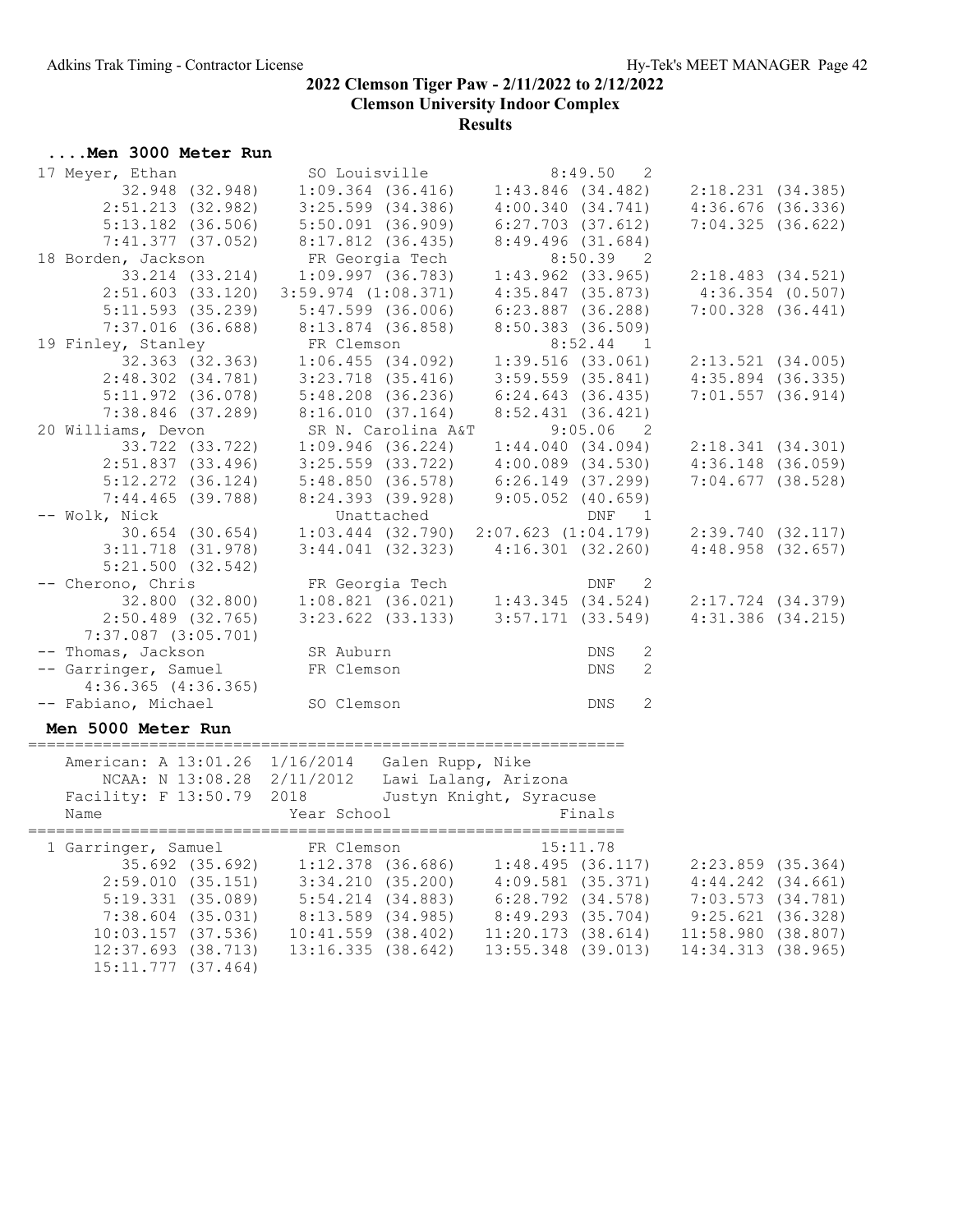## ....Men 5000 Meter Run

| 2 Pare, Jean-Lou                      |                   |                        |                     | FR Georgia Tech 15:18.78                                |     |                        |  |
|---------------------------------------|-------------------|------------------------|---------------------|---------------------------------------------------------|-----|------------------------|--|
| 36.236 (36.236)                       |                   |                        | 1:12.940(36.704)    | 1:49.069 (36.129)                                       |     | 2:24.450(35.381)       |  |
| 2:59.657(35.207)                      |                   |                        | 3:34.777 (35.120)   | 4:10.178 (35.401)                                       |     | 4:45.477(35.299)       |  |
| $5:21.293$ (35.816)                   |                   | $5:57.563$ (36.270)    |                     | 6:33.875 (36.312)                                       |     | 7:10.195(36.320)       |  |
|                                       |                   |                        |                     | 8:59.460 (36.966)                                       |     | 9:36.178 (36.718)      |  |
| 10:13.100(36.922)                     |                   | $10:50.811$ $(37.711)$ |                     | 11:28.631(37.820)                                       |     | 12:06.842 (38.211)     |  |
| 12:45.015(38.173)                     |                   | 13:23.541 (38.526)     |                     | 14:02.467 (38.926)                                      |     | 14:41.500 (39.033)     |  |
| $15:18.775$ (37.275)                  |                   |                        |                     |                                                         |     |                        |  |
| 3 Fabiano, Michael SO Clemson 5:31.27 |                   |                        |                     |                                                         |     |                        |  |
|                                       | 35.960 (35.960)   | 1:12.672 (36.712)      |                     | 1:48.765 (36.093)                                       |     | 2:24.141(35.376)       |  |
| 2:59.270 (35.129)                     |                   |                        | 3:34.493 (35.223)   | 4:09.872 (35.379)                                       |     | $4:44.688$ $(34.816)$  |  |
| 5:19.956 (35.268)                     |                   | 5:55.558 (35.602)      |                     | 6:31.982 (36.424)                                       |     | 7:09.171 (37.189)      |  |
|                                       |                   |                        |                     | 7:46.233 (37.062)  8:23.009 (36.776)  9:01.327 (38.318) |     | 9:40.192 (38.865)      |  |
| 10:19.463 (39.271)                    |                   | 10:58.630(39.167)      |                     | 11:37.967 (39.337)                                      |     | $12:17.408$ $(39.441)$ |  |
| $12:56.928$ $(39.520)$                |                   | $13:36.513$ (39.585)   |                     | $14:15.943$ (39.430)                                    |     | 14:55.031 (39.088)     |  |
| 15:31.265 (36.234)                    |                   |                        |                     |                                                         |     |                        |  |
| -- Jaindl, Greg                       |                   | Unattached             |                     |                                                         | DNF |                        |  |
| 35.428 (35.428)                       |                   |                        | $1:12.131$ (36.703) | 1:48.220 (36.089)                                       |     | $2:23.581$ (35.361)    |  |
| 2:58.741(35.160)                      |                   | $3:33.924$ (35.183)    |                     | 4:09.271 (35.347)                                       |     | 4:43.991(34.720)       |  |
|                                       | 5:19.070(35.079)  |                        | 5:53.949 (34.879)   | 6:28.520 (34.571)                                       |     | 7:03.294 (34.774)      |  |
|                                       | 7:38.268 (34.974) | 8:13.299 (35.031)      |                     | 8:48.941 (35.642)                                       |     |                        |  |

# Men 60 Meter Hurdles

## 24 Advance: Top 2 Each Heat plus Next 10 Best Times

| American: A 7.35 3/9/2019 Grant Holloway, Nike    |                    |                   |                 |  |
|---------------------------------------------------|--------------------|-------------------|-----------------|--|
| NCAA: N 7.35 3/9/2019 Grant Holloway, Florida     |                    |                   |                 |  |
| Facility: F 7.38 2/14/2020 Grant Holloway, Adidas |                    |                   |                 |  |
| Name                                              | Year School        | Prelims H#        |                 |  |
| Preliminaries                                     |                    |                   |                 |  |
| 1 Brown, Rasheem                                  | SR N. Carolina A&T | 7.730 4           |                 |  |
| 2 Mustari, Leonard FR N. Carolina A&T             |                    | 7.740             | 7               |  |
| 3 Brooks, Devon                                   | SR Clemson         | 7.820             | 6               |  |
| 4 Roberts, Giano                                  | SO Clemson         | 7.84Q 3 7.835     |                 |  |
| 5 Henderson, Jesse SO Miss State                  |                    | 7.870 5 7.868     |                 |  |
| 6 Hayles, Jaheem                                  | SO Syracuse        | 7.88Q 2           |                 |  |
| 7 Campbell, Lafranz                               | SR Clemson         | 7.930 1           |                 |  |
| 8 Akindele, DJ                                    | JR Houston         | 7.84Q 4 7.837     |                 |  |
| 9 McGriff, Cedric SR N. Carolina A&T              |                    | 7.850             | 3               |  |
| 10 McLendon, Sam                                  | SO Virginia Tech   | 7.870 6 7.861     |                 |  |
| 11 Poole, Cory                                    | SR N. Carolina A&T | 7.900 7           |                 |  |
| 12 Brockman III, Charles                          | SR Texas           | 7.970             | 5               |  |
| 13 Smith, Naseem                                  | SO Syracuse        | 8.010 1 8.003     |                 |  |
| 14 Brown, Tai                                     | JR Kentucky        | 8.01Q 2 8.005     |                 |  |
| 15 Smith, Oscar                                   | SO Ohio State      | 7.94a             | 6               |  |
| 16 Patterson, Kentre                              | SR Ohio State      | 7.95q             | 6               |  |
| 17 Wilson, De' Vion                               | SO Houston         | 7.98q             | $\mathsf 3$     |  |
| 18 Lewis, Isaiah                                  | FR Syracuse        | 8.00 <sub>q</sub> | $\mathfrak{Z}$  |  |
| 19 Wilmington, Cameron SO Kansas                  |                    | 8.04q             | $\sqrt{2}$      |  |
| 20 Vazquez, Anthony                               | FR Syracuse        | 8.05q             | 4               |  |
| 21 Turay, Andre                                   | SO Miami (Fla.)    | 8.07a             | 5               |  |
| 22 Kimball, Patrick                               | SR Kentucky        | 8.10q             | 2               |  |
| 23 Uusimaki, Leo                                  | FR Ohio State      | 8.13q             | $7\phantom{.0}$ |  |
| 24 Oiglane, Janek                                 | Unattached         | 8.15q             | 5               |  |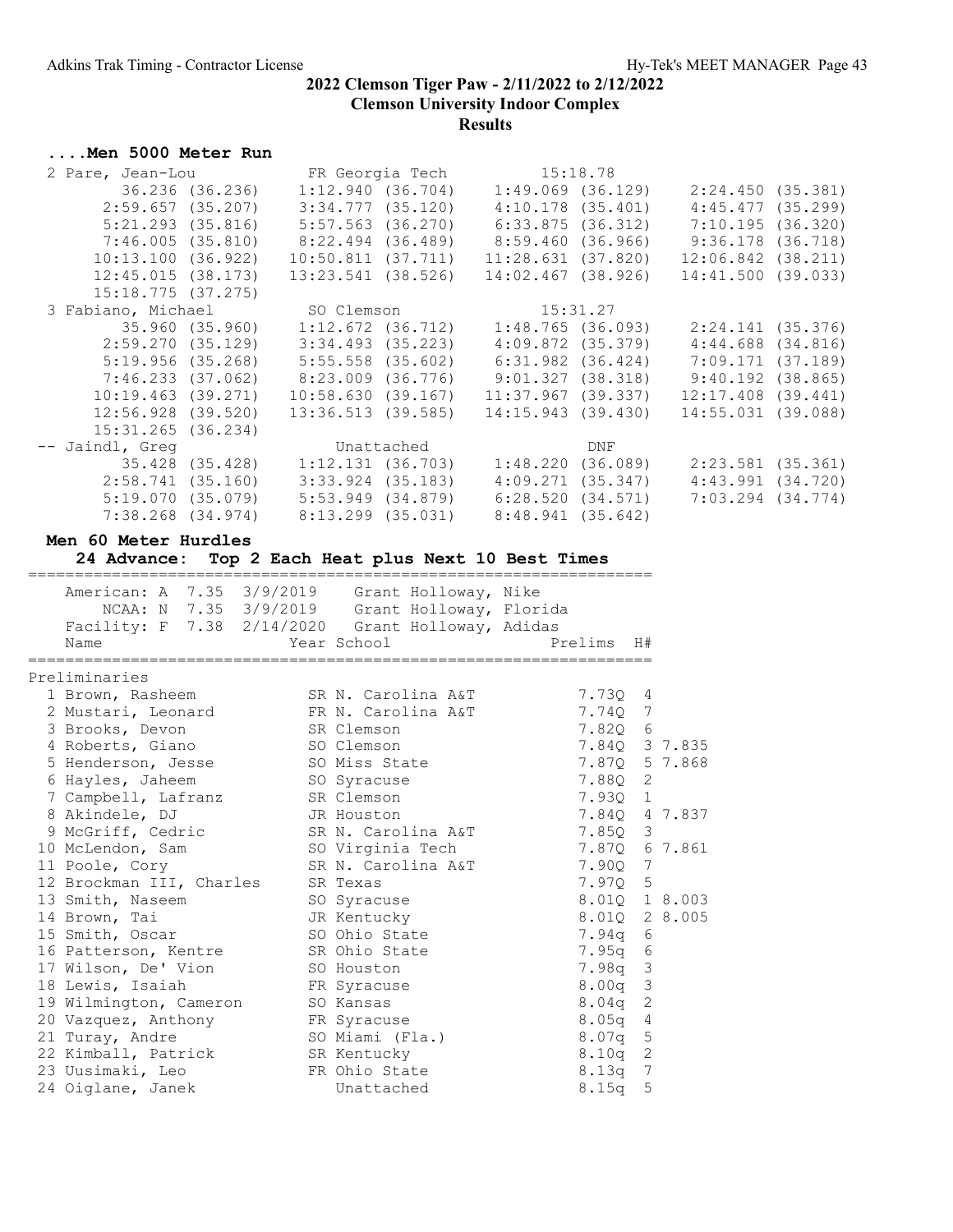#### ....Men 60 Meter Hurdles

| 25 Mitchell, Matthew                              | JR Virginia Tech                                  | 8.21           | 4            |               |
|---------------------------------------------------|---------------------------------------------------|----------------|--------------|---------------|
| 26 Hollingsworth, Tre                             | JR Harvard                                        | 8.23           |              | 7 8.224       |
| 27 Reynolds, Tray                                 | FR Auburn                                         | 8.23           |              | 2 8.225       |
| 28 Neugebauer, Leo                                | SO Texas                                          | 8.25           | 4            |               |
| 29 Frank, Phillip                                 | JR Texas                                          | 8.26           | 7            |               |
| 30 Murray, John                                   | SO Auburn                                         | 8.30           | 1            |               |
| 31 Brooks, Elisha                                 | JR South Carolina                                 | 8.33           | 6            |               |
| 32 Wiggins, Cobe                                  | SR Pittsburgh                                     | 8.40           |              | 1 8.396       |
| 33 Spyridonidis, Alex                             | SR Auburn                                         | 8.40           |              | 3 8.400       |
| 34 Kazmaier, Bryce                                | FR North Carolina                                 | 8.46           | 2            |               |
| 35 Sobota, Jacob                                  | SR Kentucky                                       | 8.61           | 5            |               |
| 36 Smith, Samuel                                  | FR Miss State                                     | 8.63           | 7            |               |
|                                                   | SR Texas                                          | 8.64           | 6            |               |
| 37 Whitsett, Demetri                              |                                                   | 8.72           |              |               |
| 38 Young, Isaac                                   | FR North Carolina                                 |                | 4            |               |
| 39 Edmondson, David                               | SO Auburn                                         | 8.77           | 6            |               |
| 40 Corley, Sam                                    | SO North Carolina                                 | 8.99           | 1            |               |
| -- Jackson, George                                | FR Kansas                                         | DNS            | 3            |               |
| -- Smith, Kollin                                  | SR Pittsburgh                                     | DNS            | $\mathbf 1$  |               |
| -- Schooler, Crockett                             | SR Pittsburgh                                     | DNS            | 2            |               |
| -- Zoller, Siegfried                              | JR Georgia                                        | DNS            | 5            |               |
| -- Hurley, Sam                                    | FR Texas                                          | DNS            | 3            |               |
| -- Joseph, Emanuel                                | FR Syracuse                                       | DNS            | 5            |               |
| -- Loving, Alex                                   | JR Texas                                          | DNS            | 4            |               |
| Men 60 Meter Hurdles                              | 8 Advance: Top 2 Each Heat plus Next 2 Best Times |                |              |               |
|                                                   |                                                   |                |              |               |
|                                                   |                                                   |                |              |               |
| American: A 7.35 3/9/2019 Grant Holloway, Nike    |                                                   |                |              |               |
|                                                   | NCAA: N 7.35 3/9/2019 Grant Holloway, Florida     |                |              |               |
| Facility: F 7.38 2/14/2020 Grant Holloway, Adidas |                                                   |                |              |               |
| Name                                              | Year School                                       | Semis          | H#           |               |
|                                                   | =======================                           | ============== |              |               |
| Semi-Finals                                       |                                                   |                |              |               |
| 1 Mustari, Leonard                                | FR N. Carolina A&T                                | 7.64Q          | 2            |               |
| 2 Brown, Rasheem                                  | SR N. Carolina A&T                                | 7.65Q          | 3            |               |
| 3 Brooks, Devon                                   | SR Clemson                                        |                |              | 7.70Q 1 7.694 |
| 4 Henderson, Jesse                                | SO Miss State                                     | $7.66Q$ 2      |              |               |
| 5 Campbell, Lafranz                               | SR Clemson                                        | 7.700 3 7.699  |              |               |
| 6 Roberts, Giano                                  | SO Clemson                                        | 7.81Q 1        |              |               |
| 7 Hayles, Jaheem                                  | SO Syracuse                                       | 7.73q          | 3            |               |
| 8 McGriff, Cedric                                 | SR N. Carolina A&T                                | 7.83q          | 1            |               |
| 9 Smith, Oscar                                    | SO Ohio State                                     | 7.85           | $\,1\,$      |               |
| 10 Patterson, Kentre                              | SR Ohio State                                     | 7.86           | 1            |               |
| 11 McLendon, Sam                                  | SO Virginia Tech                                  | 7.87           | 1            |               |
| 12 Brown, Tai                                     | JR Kentucky                                       | 7.88           |              | 2 7.871       |
| 13 Poole, Cory                                    | SR N. Carolina A&T                                | 7.88           |              | 2 7.876       |
| 14 Akindele, DJ                                   | JR Houston                                        | 7.93           | 2            |               |
| 15 Wilson, De' Vion                               | SO Houston                                        | 7.97           | $\mathbf{2}$ |               |
| 16 Brockman III, Charles                          | SR Texas                                          | 7.98           | 3            |               |
| 17 Smith, Naseem                                  | SO Syracuse                                       | 8.02           |              | 3 8.012       |
| 18 Vazquez, Anthony                               | FR Syracuse                                       | 8.02           |              | 2 8.017       |
|                                                   | FR Syracuse                                       | 8.04           | 3            |               |
| 19 Lewis, Isaiah<br>20 Wilmington, Cameron        | SO Kansas                                         | 8.05           | 3            |               |

22 Kimball, Patrick SR Kentucky 8.08 1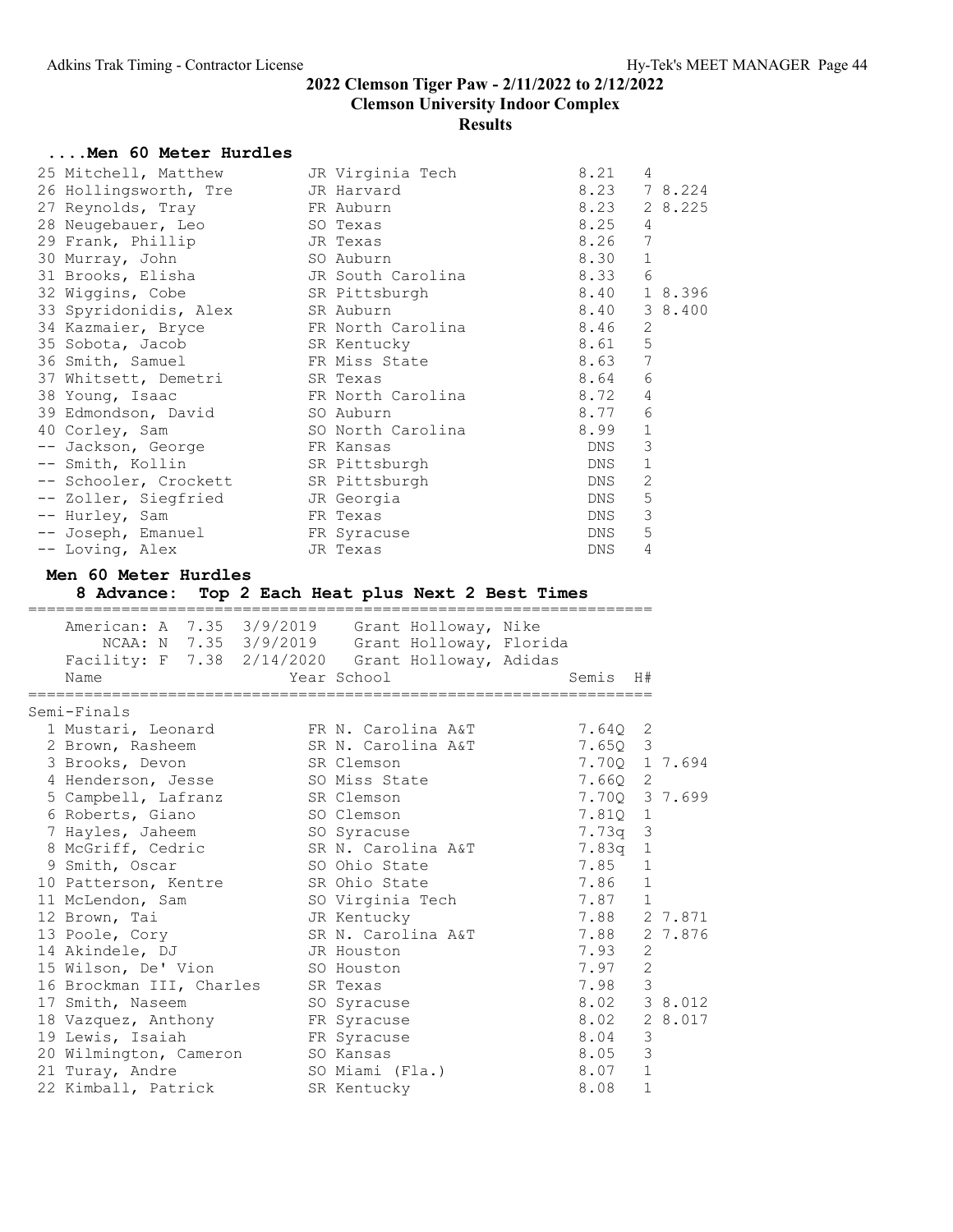#### Men 60 Meter Hurdles

|        | men oo meter nurures                              |                                                   |           |
|--------|---------------------------------------------------|---------------------------------------------------|-----------|
|        | 23 Uusimaki, Leo                                  | FR Ohio State                                     | 8.18<br>2 |
|        | 24 Oiglane, Janek                                 | Unattached                                        | 3<br>8.24 |
|        | Preliminaries                                     |                                                   |           |
|        | 25 Mitchell, Matthew                              | JR Virginia Tech                                  |           |
|        | 26 Hollingsworth, Tre                             | JR Harvard                                        |           |
|        | 27 Reynolds, Tray                                 | FR Auburn                                         |           |
|        | 28 Neugebauer, Leo                                | SO Texas                                          |           |
|        | 29 Frank, Phillip                                 | JR Texas                                          |           |
|        | 30 Murray, John                                   | SO Auburn                                         |           |
|        | 31 Brooks, Elisha                                 | JR South Carolina                                 |           |
|        | 32 Wiggins, Cobe                                  | SR Pittsburgh                                     |           |
|        | 33 Spyridonidis, Alex                             | SR Auburn                                         |           |
|        | 34 Kazmaier, Bryce                                | FR North Carolina                                 |           |
|        | 35 Sobota, Jacob                                  | SR Kentucky                                       |           |
|        | 36 Smith, Samuel                                  | FR Miss State                                     |           |
|        | 37 Whitsett, Demetri                              | SR Texas                                          |           |
|        |                                                   | FR North Carolina                                 |           |
|        | 38 Young, Isaac                                   |                                                   |           |
|        | 39 Edmondson, David                               | SO Auburn                                         |           |
|        | 40 Corley, Sam                                    | SO North Carolina                                 |           |
|        | -- Jackson, George                                | FR Kansas                                         |           |
|        | -- Smith, Kollin                                  | SR Pittsburgh                                     |           |
|        | -- Schooler, Crockett                             | SR Pittsburgh                                     |           |
|        | -- Zoller, Siegfried                              | JR Georgia                                        |           |
|        | -- Hurley, Sam                                    | FR Texas                                          |           |
|        | -- Joseph, Emanuel                                | FR Syracuse                                       |           |
|        | -- Loving, Alex                                   | JR Texas                                          |           |
|        | Men 60 Meter Hurdles                              |                                                   |           |
|        | American: A 7.35 3/9/2019 Grant Holloway, Nike    |                                                   |           |
|        |                                                   | NCAA: N $7.35$ $3/9/2019$ Grant Holloway, Florida |           |
|        | Facility: F 7.38 2/14/2020 Grant Holloway, Adidas |                                                   |           |
|        | Name                                              | Year School                                       | Finals    |
|        |                                                   |                                                   |           |
| Finals |                                                   |                                                   |           |
|        | 1 Mustari, Leonard                                | FR N. Carolina A&T                                | 7.55      |
|        | 2 Brooks, Devon                                   | SR Clemson                                        | 7.56      |
|        | 3 Brown, Rasheem                                  | SR N. Carolina A&T                                | 7.68      |
|        | 4 Henderson, Jesse                                | SO Miss State                                     | 7.73      |
|        | 5 Hayles, Jaheem                                  | SO Syracuse                                       | 7.78      |
|        | 6 Roberts, Giano                                  | SO Clemson                                        | 7.81      |
|        | 7 McGriff, Cedric                                 | SR N. Carolina A&T                                | 7.91      |
|        | -- Campbell, Lafranz                              | SR Clemson                                        | DNS       |
|        | Semi-Finals                                       |                                                   |           |
|        | 9 Smith, Oscar                                    | SO Ohio State                                     |           |
|        | 10 Patterson, Kentre                              | SR Ohio State                                     |           |
|        | 11 McLendon, Sam                                  | SO Virginia Tech                                  |           |
|        | 12 Brown, Tai                                     | JR Kentucky                                       |           |
|        | 13 Poole, Cory                                    | SR N. Carolina A&T                                |           |
|        | 14 Akindele, DJ                                   | JR Houston                                        |           |
|        | 15 Wilson, De' Vion                               | SO Houston                                        |           |
|        | 16 Brockman III, Charles                          | SR Texas                                          |           |
|        | 17 Smith, Naseem                                  | SO Syracuse                                       |           |
|        | 18 Vazquez, Anthony                               | FR Syracuse                                       |           |
|        |                                                   |                                                   |           |
|        | 19 Lewis, Isaiah                                  | FR Syracuse                                       |           |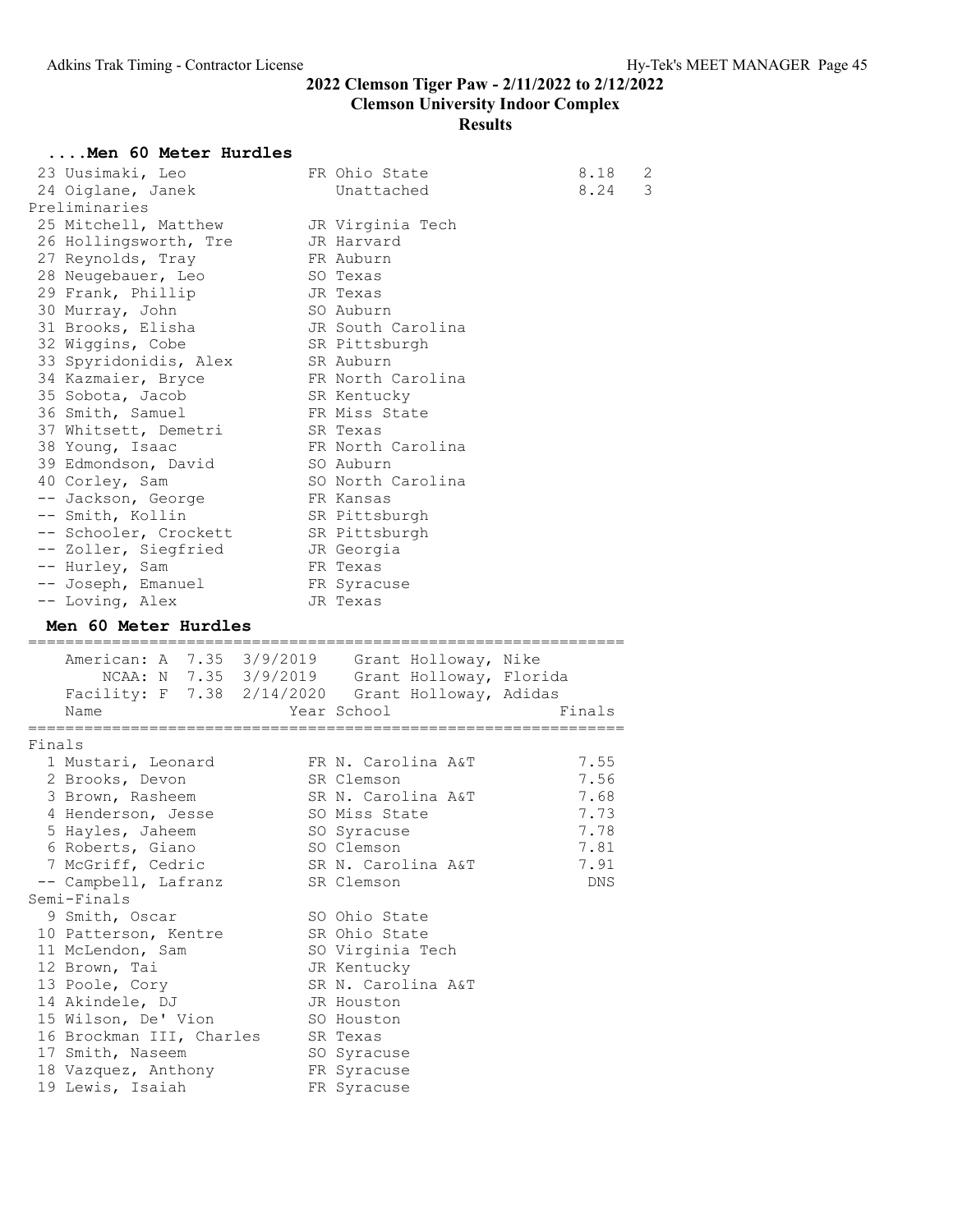#### ....Men 60 Meter Hurdles 20 Wilmington, Cameron SO Kansas 21 Turay, Andre SO Miami (Fla.) 22 Kimball, Patrick SR Kentucky 23 Uusimaki, Leo FR Ohio State 24 Oiglane, Janek Unattached Men 4x400 Meter Relay =================================================================== American: A 3:00.77 3/18/2018 , USC Shinnick, Benjamin, Morgan, Norman NCAA: N 3:00.77 3/10/2018 USC, USC Z Shinnick, R Benjamin, R Morgan Jr, M Norman Facility: F 3:01.51 2019 Houston, Houston Lattin, Igbokwe, Holt, Montgomery School Finals H# =================================================================== Finals<br>1 Kentucky 'A' 1 Kentucky 'A' 3:05.42 1 1) Faust, Brian SR 2) Lang, Lance SO 3) Smith, Jacob JR 4) Lightner, Kennedy SO 47.438 (47.438) 1:32.722 (45.284) 2:19.749 (47.027) 3:05.411 (45.662) 2 Clemson 'A' 3:07.33 1<br>1 Rose, Cameron FR 2) Rhoden, Tarees SO 1) Rose, Cameron FR 2) Rhoden, Tarees SO<br>
3) Williams, Jevon FR 4) Thornton, Aman JR 3) Williams, Jevon FR 47.981 (47.981) 1:33.602 (45.621) 2:21.355 (47.753) 3:07.330 (45.975) 3 Houston 'A' 3:08.08 1 1) Valentine, Tyrell JR 2) Booker, Jordan JR 3) Akindele, DJ JR 4) Jordan, Quivell SR 47.293 (47.293) 1:32.818 (45.525) 2:21.942 (49.124) 3:08.074 (46.132)<br>4 Miss State 'A' 3:08.34 3 4 Miss State 'A' 3:08.34 3 1) Scott, Safir SR 2) Moronta, Gabriel FR 3) Eppie, Lee SO 4) Clarke, Leon JR 47.207 (47.207) 1:34.832 (47.625) 2:21.936 (47.104) 3:08.333 (46.397) 5 Virginia Tech 'A' 3:08.76 2 1) Tillmon, Kahleje FR 2) Sapp, Tyreke JR 3) Harrison, Kennedy FR 4) Forrest, Patrick SR 48.013 (48.013) 1:35.045 (47.032) 2:20.631 (45.586) 3:08.752 (48.121)<br>6 Harvard 'A' 3:09.37 3 6 Harvard 'A' 3:09.37 3 1) Shirley, Aaron SO 2) Lapit, Gregory SO 3) Murcko, Oliver FR 4) Ward, Lance FR 47.644 (47.644) 1:35.400 (47.756) 2:22.568 (47.168) 3:09.361 (46.793) 7 Ohio State 'A' 3:09.90 2 Alio State Mark (Armani SO 2) Johnson, Tyler SR<br>1) Modeste, Armani SO 2) 2, Johnson, Tyler SR 3) Brown, Zidane FR 4) James, Donnie JR 47.077 (47.077) 1:34.752 (47.675) 2:22.622 (47.870) 3:09.896 (47.274) 8 Pittsburgh 'A' 3:10.01 2 1) Wiggins, Cobe SR 2) Feagin, Lonzell SR 3) Hussey, Nigel FR 4) Jones-Roundtree, Ade SR 48.800 (48.800) 1:36.346 (47.546) 2:23.949 (47.603) 3:10.002 (46.053) 9 Kansas 'A' 3:10.32 3 1) Wilmington, Cameron SO 2) Joseph, Michael SO 3) Fogle, Ethan SR 4) Shropshire, Jaylen FR 48.849 (48.849) 1:35.354 (46.505)  $2:22.546$  (47.192) 3:10.320 (47.774) <br>ia 'A' 3:11.64 4 10 Virginia 'A'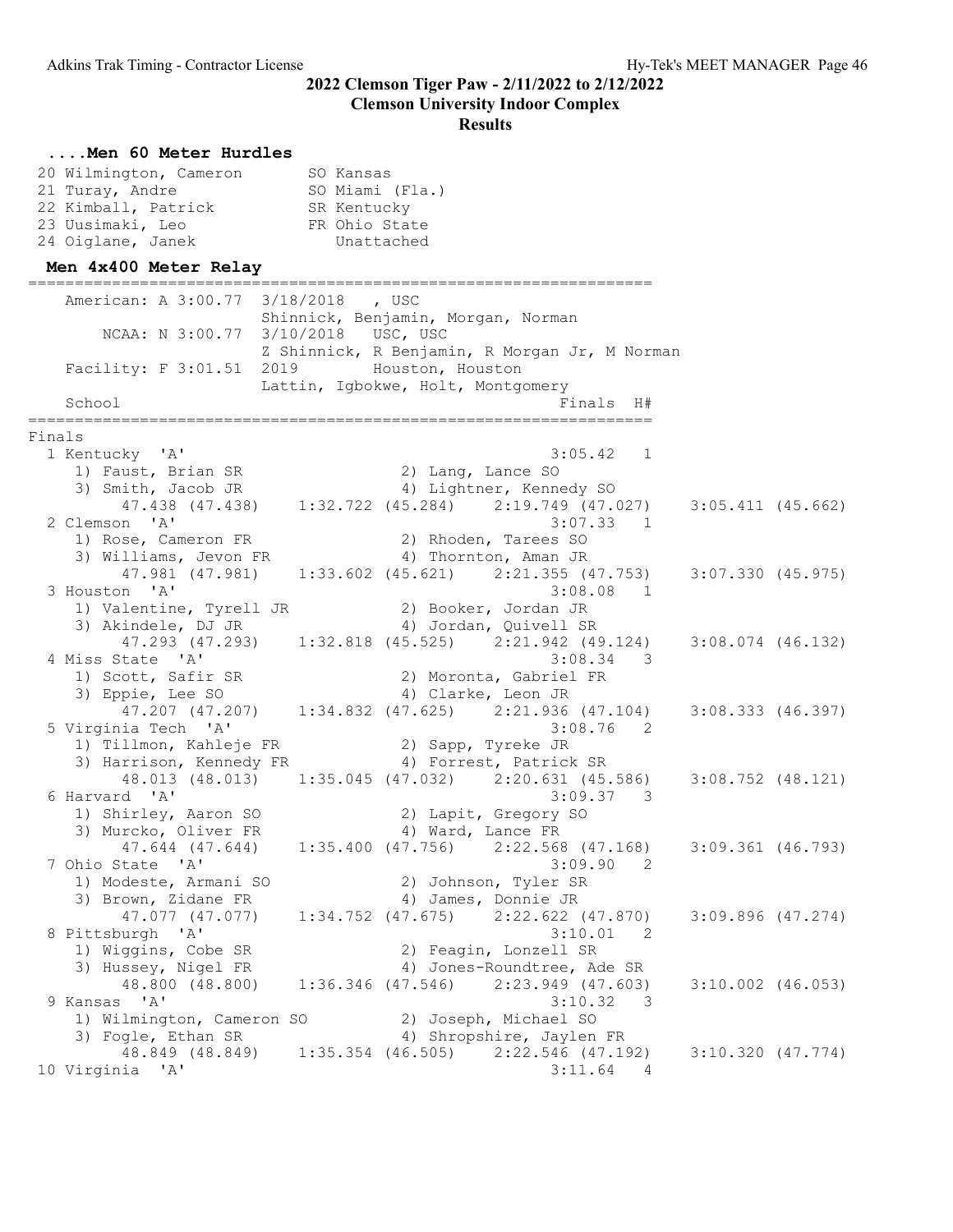## Clemson University Indoor Complex

# Results

....Men 4x400 Meter Relay

| 1) Sherman, Alex FR                                                                                                                                                                                                                                                 |                                                                                         | 2) Willis, Jordan SR                                    |                     |  |
|---------------------------------------------------------------------------------------------------------------------------------------------------------------------------------------------------------------------------------------------------------------------|-----------------------------------------------------------------------------------------|---------------------------------------------------------|---------------------|--|
| 3) Davis, Nigal FR                                                                                                                                                                                                                                                  |                                                                                         | 4) Pendarvis, Jay FR                                    |                     |  |
| 48.742 (48.742) 1:35.128 (46.386) 2:24.357 (49.229) 3:11.636 (47.279)<br>11 North Carolina 'A'                                                                                                                                                                      |                                                                                         | $3:11.74$ 4                                             |                     |  |
| 1) Palmer, Isaiah SR                                                                                                                                                                                                                                                |                                                                                         | 2) Harris, Matthew SO                                   |                     |  |
| 3) Williams, Jared FR                                                                                                                                                                                                                                               |                                                                                         | 4) Ohia-Enyia, Onyedikachi SO                           |                     |  |
| 7) DeSaussure II, Saypadia SO 8)                                                                                                                                                                                                                                    |                                                                                         |                                                         |                     |  |
| 46.479 (46.479) 1:34.765 (48.286) 2:23.497 (48.732)                                                                                                                                                                                                                 |                                                                                         |                                                         | $3:11.733$ (48.236) |  |
| 12 Miami (Fla.) 'A'                                                                                                                                                                                                                                                 |                                                                                         | 3:11.85                                                 | 2                   |  |
| 1) Fuller, Davonte JR                                                                                                                                                                                                                                               | 2) Strader, Solomon FR                                                                  |                                                         |                     |  |
| 3) Zahafi, Ayman JR                                                                                                                                                                                                                                                 |                                                                                         | 4) Bambals, Oskars FR                                   |                     |  |
| 48.262 (48.262) 1:35.113 (46.851) 2:22.863 (47.750)                                                                                                                                                                                                                 |                                                                                         |                                                         | $3:11.847$ (48.984) |  |
| 13 Georgia Tech 'A'                                                                                                                                                                                                                                                 |                                                                                         | 3:18.20<br>4                                            |                     |  |
| 1) Miller, Jameson JR (2) Baptiste, Weston FR<br>3) Buchheit, Parker FR (4) Thomas, Alex FR                                                                                                                                                                         |                                                                                         |                                                         |                     |  |
|                                                                                                                                                                                                                                                                     |                                                                                         |                                                         |                     |  |
| 49.310 (49.310) 1:38.521 (49.211) 2:27.596 (49.075) 3:18.196 (50.600)                                                                                                                                                                                               |                                                                                         |                                                         |                     |  |
| 14 Clemson 'B'                                                                                                                                                                                                                                                      |                                                                                         | $3:18.23$ 4                                             |                     |  |
| 1) Burton, Darryl FR                                                                                                                                                                                                                                                |                                                                                         | 2) Hewitt, Fabian SR                                    |                     |  |
| 3) Tillman, Carson FR (4) Joanus, Guinove JR<br>49.238 (49.238) 1:38.564 (49.326) 2:24.372 (45.808) 3:18.221 (53.849)                                                                                                                                               |                                                                                         |                                                         |                     |  |
|                                                                                                                                                                                                                                                                     |                                                                                         |                                                         |                     |  |
| $--$ Texas 'A'                                                                                                                                                                                                                                                      |                                                                                         |                                                         | DO 1 out of zone    |  |
| 1) Maas, Jon SR                                                                                                                                                                                                                                                     | 2) Jones, Jonathan JR                                                                   |                                                         |                     |  |
| 3) Wright, Willington JR (4) Herron, Brian FR                                                                                                                                                                                                                       |                                                                                         |                                                         |                     |  |
| 47.126 (47.126) 1:32.015 (44.889) 2:17.849 (45.834) 3:06.822 (48.973)                                                                                                                                                                                               |                                                                                         |                                                         |                     |  |
| Men Distance Medley                                                                                                                                                                                                                                                 |                                                                                         |                                                         |                     |  |
| American: A 9:19.93 1/31/2015 , USA<br>NCAA: N 9:24.52 1/31/2020 , Oregon<br>Facility: F 9:37.58 1/14/2022 Texas, Texas<br>School                                                                                                                                   | Centrowitz, Berry, Sowinski, Casey<br>West, Miller, Hunter, Teare<br>:================= | C Lindhorst, W Wright, Y Bizimana, C Carrozza<br>Finals |                     |  |
| -- Miami (Fla.) 'A'                                                                                                                                                                                                                                                 |                                                                                         | DNS                                                     |                     |  |
| Bambals, Ayman JR<br>3) Bambals, Oskars FR<br>1. High                                                                                                                                                                                                               |                                                                                         | 2) Strader, Solomon FR                                  |                     |  |
|                                                                                                                                                                                                                                                                     |                                                                                         | 4) Cannon, Austen FR                                    |                     |  |
| Men High Jump                                                                                                                                                                                                                                                       |                                                                                         |                                                         |                     |  |
| Opening Height: 1.93m<br>1.93m, 1.98m, 2.03m, 2.08m, 2.13m, 2.18m, 2.21m, 2.24m (+0.3m)<br>American: A 2.40m 3/10/1991 Hollis Conway, USA<br>NCAA: N 2.37m 3/11/1989 Hollis Conway, Louisiana-Lafayette<br>Facility: F 2.27m 1/6/2018 Keenon Laine, Georgia<br>Name | Year School                                                                             | Finals                                                  |                     |  |
|                                                                                                                                                                                                                                                                     |                                                                                         |                                                         |                     |  |
| 1 Hill, Dontavious                                                                                                                                                                                                                                                  | JR Auburn                                                                               | 2.21m                                                   | $7 - 03.00$         |  |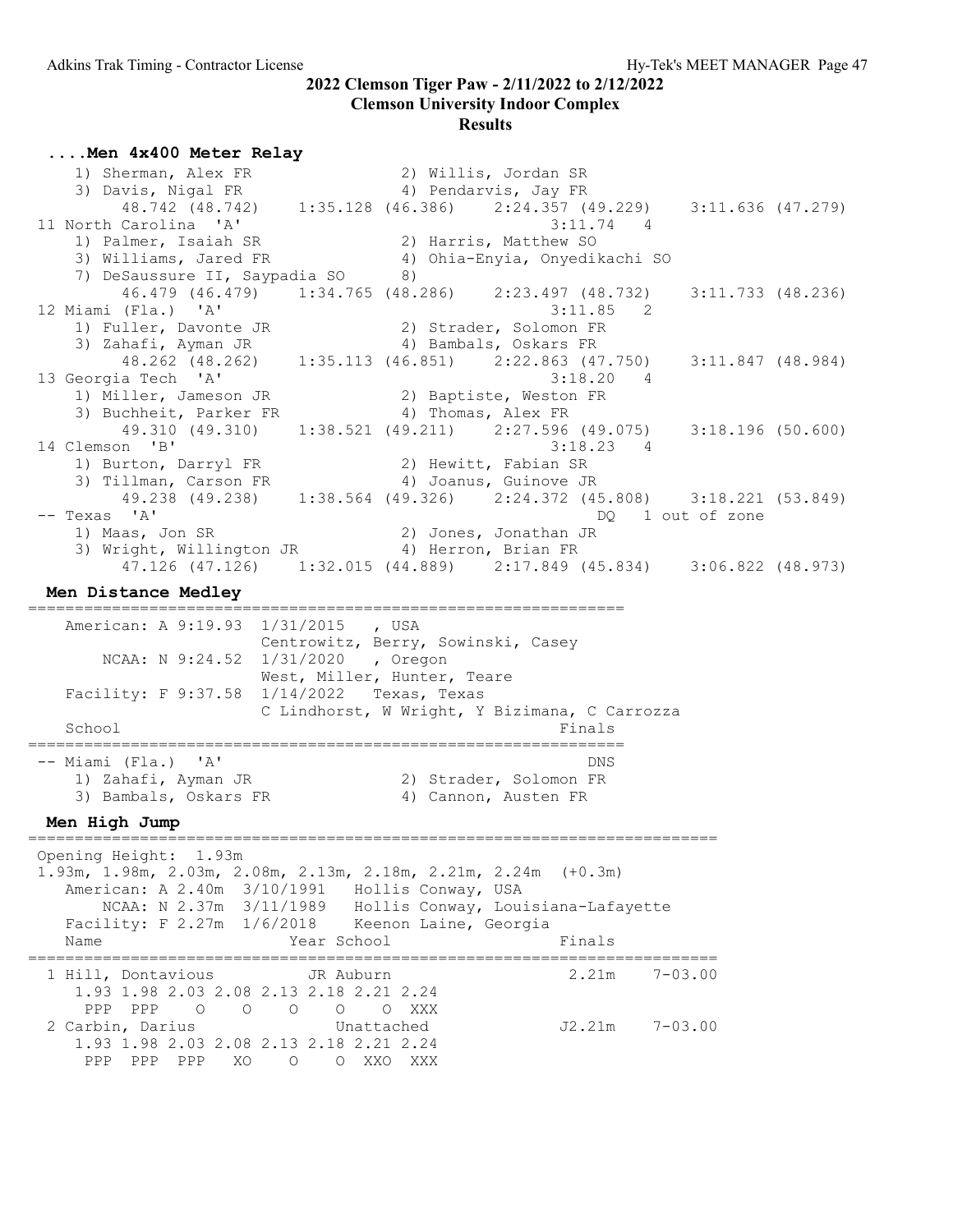| Men High Jump                                                                                                 |                  |                   |                    |
|---------------------------------------------------------------------------------------------------------------|------------------|-------------------|--------------------|
| 3 Holmes, Isaiah SR Miami (Fla.) 2.18m 7-01.75<br>1.93 1.98 2.03 2.08 2.13 2.18 2.21                          |                  |                   |                    |
| PPP PPP 0 0 0 XO XXX<br>4 Marseille, Jackson SO South Carolina 2.13m 6-11.75<br>1.93 1.98 2.03 2.08 2.13 2.18 |                  |                   |                    |
| PPP PPP 0 0 0 XXX<br>1.93 1.98 2.03 2.08 2.13 2.18                                                            |                  |                   |                    |
| PPP PPP 0 0 0 XXX<br>6 Miller, Jr., Shaun SO Ohio State<br>1.93 1.98 2.03 2.08 2.13 2.18                      |                  |                   | $J2.13m$ $6-11.75$ |
| PPP PPP PPP XO XO XXX<br>7 Minor, Rahman SR Kentucky<br>1.93 1.98 2.03 2.08 2.13 2.18                         |                  |                   | $J2.13m$ $6-11.75$ |
| PPP PPP 0 XO XXO XXX<br>1.93 1.98 2.03 2.08 2.13                                                              |                  |                   |                    |
| PPP XO O O XXX<br>9 Franklin, Kobe SR South Carolina 2.03m 6-08.00<br>1.93 1.98 2.03 2.08                     |                  |                   |                    |
| O O O XXX<br>9 Marinko, Zach<br>1.93 1.98 2.03 2.08                                                           | FR Auburn        |                   | $2.03m$ $6-08.00$  |
| O O O XXX<br>11 Ellis, Chet<br>1.93 1.98 2.03 2.08                                                            | SO Harvard       |                   | $J2.03m$ $6-08.00$ |
| O XO O XXX<br>12 Loudermilk, Devin<br>1.93 1.98 2.03 2.08                                                     | FR Kansas        |                   | $J2.03m$ $6-08.00$ |
| O O XO XXX<br>13 Funches, TJ<br>1.93 1.98 2.03 2.08                                                           | SO Auburn        |                   | $J2.03m$ $6-08.00$ |
| PPP XO XO XXX<br>14 Bell, Elijah<br>1.93 1.98 2.03 2.08                                                       | SO Virginia Tech |                   | J2.03m 6-08.00     |
| PPP O XXO XXX<br>14 Hurley, Sam<br>1.93 1.98 2.03 2.08                                                        | FR Texas         |                   | $J2.03m$ $6-08.00$ |
| PPP PPP XXO XXX<br>16 Brown, Donsten<br>1.93 1.98 2.03                                                        | FR Kentucky      | $1.98m$ $6-06.00$ |                    |
| XO<br>XO XXX<br>17 Hyde, Jonah<br>1.93 1.98 2.03                                                              | JR Louisville    | J1.98m            | $6 - 06.00$        |
| PPP XXO XXX<br>18 Spotswood, Jacob<br>1.93 1.98                                                               | JR Virginia Tech | 1.93m             | $6 - 04.00$        |
| XXX<br>XO<br>18 Livesey, Max<br>1.93 1.98                                                                     | FR Clemson       | 1.93m             | $6 - 04.00$        |
| XO<br>XXX<br>20 Thompson, McKinley<br>1.93 1.98<br>XXO XXX                                                    | JR Georgia Tech  | J1.93m            | $6 - 04.00$        |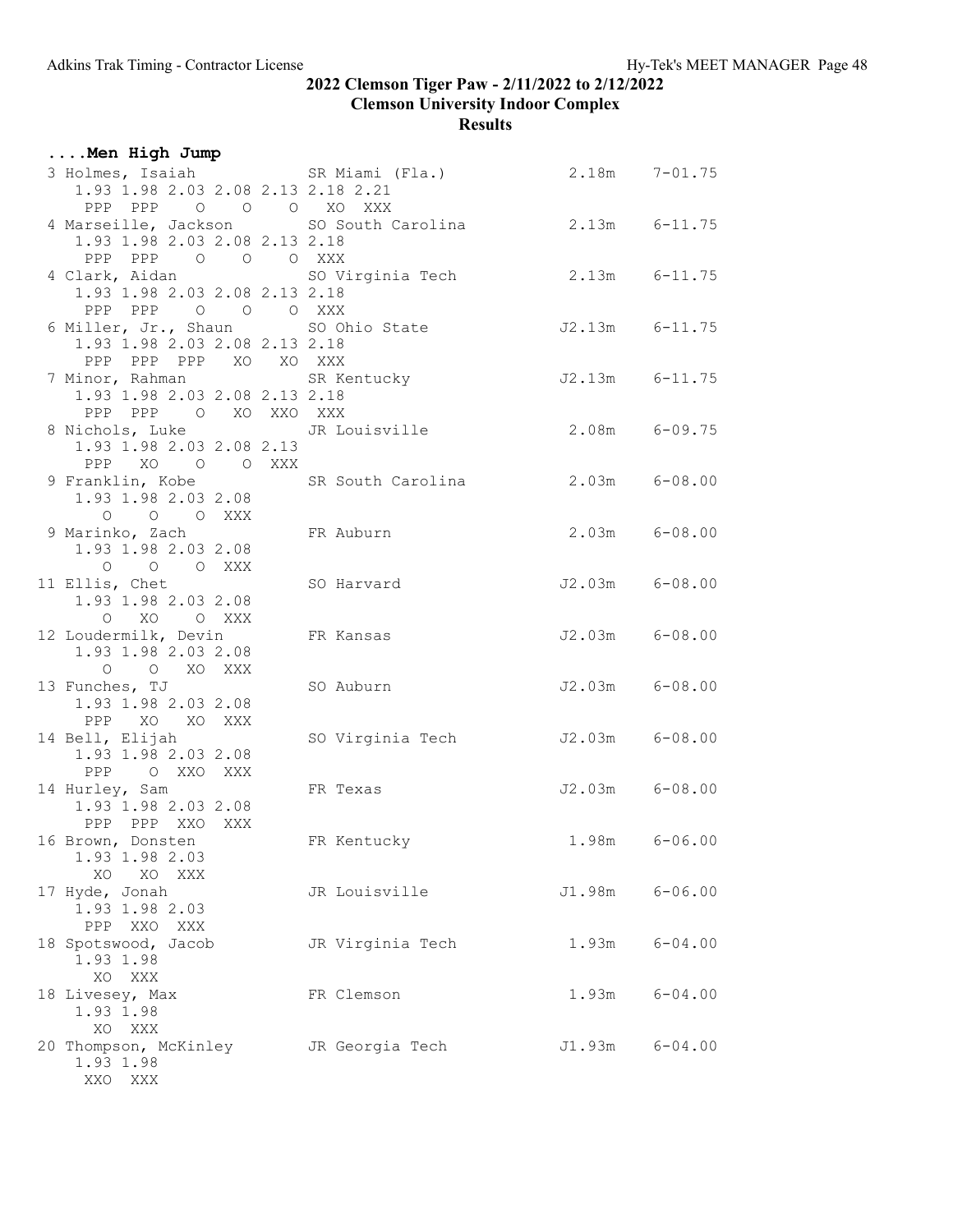Results

| Men High Jump                                                                                                                                                                                                                                                          |     |                         |                                                                                                           |                     |
|------------------------------------------------------------------------------------------------------------------------------------------------------------------------------------------------------------------------------------------------------------------------|-----|-------------------------|-----------------------------------------------------------------------------------------------------------|---------------------|
| -- Spyridonidis, Alex SR Auburn<br>1.93<br>XXX                                                                                                                                                                                                                         |     |                         | ΝH                                                                                                        |                     |
| -- Foreman, Riley FR Texas<br>1.93<br><b>DNS</b>                                                                                                                                                                                                                       |     |                         | DNS                                                                                                       |                     |
| Men Pole Vault                                                                                                                                                                                                                                                         |     |                         |                                                                                                           |                     |
| Opening Height: 4.17m<br>4.17m, 4.32m, 4.47m, 4.62m, 4.77m, 4.87m, 4.97m, 5.07m,<br>$5.12m, 5.17m (+0.5m)$<br>American: A 6.00m 2/24/2002 Jeff Hartwig, Nike<br>NCAA: N 5.94m 1/16/2021 KC Lightfoot, Baylor<br>Facility: F 5.72m 2019 Jacob Wooten, Texas A&M<br>Name |     | Year School             | Finals                                                                                                    |                     |
| 1 van Huyssteen, Nikolai FR Georgia                                                                                                                                                                                                                                    |     |                         | 4.17 4.32 4.47 4.62 4.77 4.87 4.97 5.07 5.12 5.17 5.20 5.30<br>PPP PPP PPP PPP PPP PPP XO OPPP PPP XO XXX | $5.20m$ $17-00.75$  |
| 2 Freidel, Jake<br>4.17 4.32 4.47 4.62 4.77 4.87 4.97 5.07<br>PPP PPP PPP XXO O O O XXX                                                                                                                                                                                |     | SO Kansas               |                                                                                                           | $4.97m$ $16-03.50$  |
| 2 Asplund, Matthew<br>4.17 4.32 4.47 4.62 4.77 4.87 4.97 5.07<br>PPP PPP PPP PPP PPP XXO O XXX                                                                                                                                                                         |     | SO Auburn               |                                                                                                           | $4.97m$ $16-03.50$  |
| 4 Roth, Sean<br>4.17 4.32 4.47 4.62 4.77 4.87 4.97<br>PPP PPP PPP XO XXO O XXX                                                                                                                                                                                         |     | SR Louisville           |                                                                                                           | $4.87m$ $15-11.75$  |
| 5 Neugebauer, Leo<br>4.17 4.32 4.47 4.62 4.77 4.87 4.97<br>PPP PPP PPP                                                                                                                                                                                                 |     | SO Texas<br>O XO XO XXX |                                                                                                           | J4.87m 15-11.75     |
| 6 Boenig, Connor<br>4.17 4.32 4.47 4.62 4.77 4.87<br>PPP PPP 0 0 PPP XXX                                                                                                                                                                                               |     | FR Texas                |                                                                                                           | $4.62m$ $15-01.75$  |
| 7 Koolen, Bradey<br>4.17 4.32 4.47 4.62 4.77<br>PPP PPP PPP XO XXX                                                                                                                                                                                                     |     | FR Kansas               |                                                                                                           | $J4.62m$ $15-01.75$ |
| 8 Whitsett, Demetri SR Texas<br>4.17 4.32 4.47 4.62 4.77<br>PPP<br>$\circ$<br>O XXO                                                                                                                                                                                    | XXX |                         |                                                                                                           | $J4.62m$ $15-01.75$ |
| 9 Franco, John<br>4.17 4.32 4.47 4.62<br>PPP XXO<br>PPP.<br>XXX                                                                                                                                                                                                        |     | FR Georgia              | 4.47m                                                                                                     | 14-08.00            |
| 10 Frank, Phillip<br>4.17 4.32 4.47<br>$\circ$<br>O XXX                                                                                                                                                                                                                |     | JR Texas                | 4.32m                                                                                                     | $14 - 02.00$        |
| 11 Garland, Kyle<br>4.17 4.32 4.47<br>PPP XO XXX                                                                                                                                                                                                                       |     | SO Georgia              | J4.32m                                                                                                    | 14-02.00            |
| -- McPhail, Ty<br>4.17 4.32 4.47 4.62 4.77<br>PPP PPP PPP PPP XXX                                                                                                                                                                                                      |     | FR Louisville           | ΝH                                                                                                        |                     |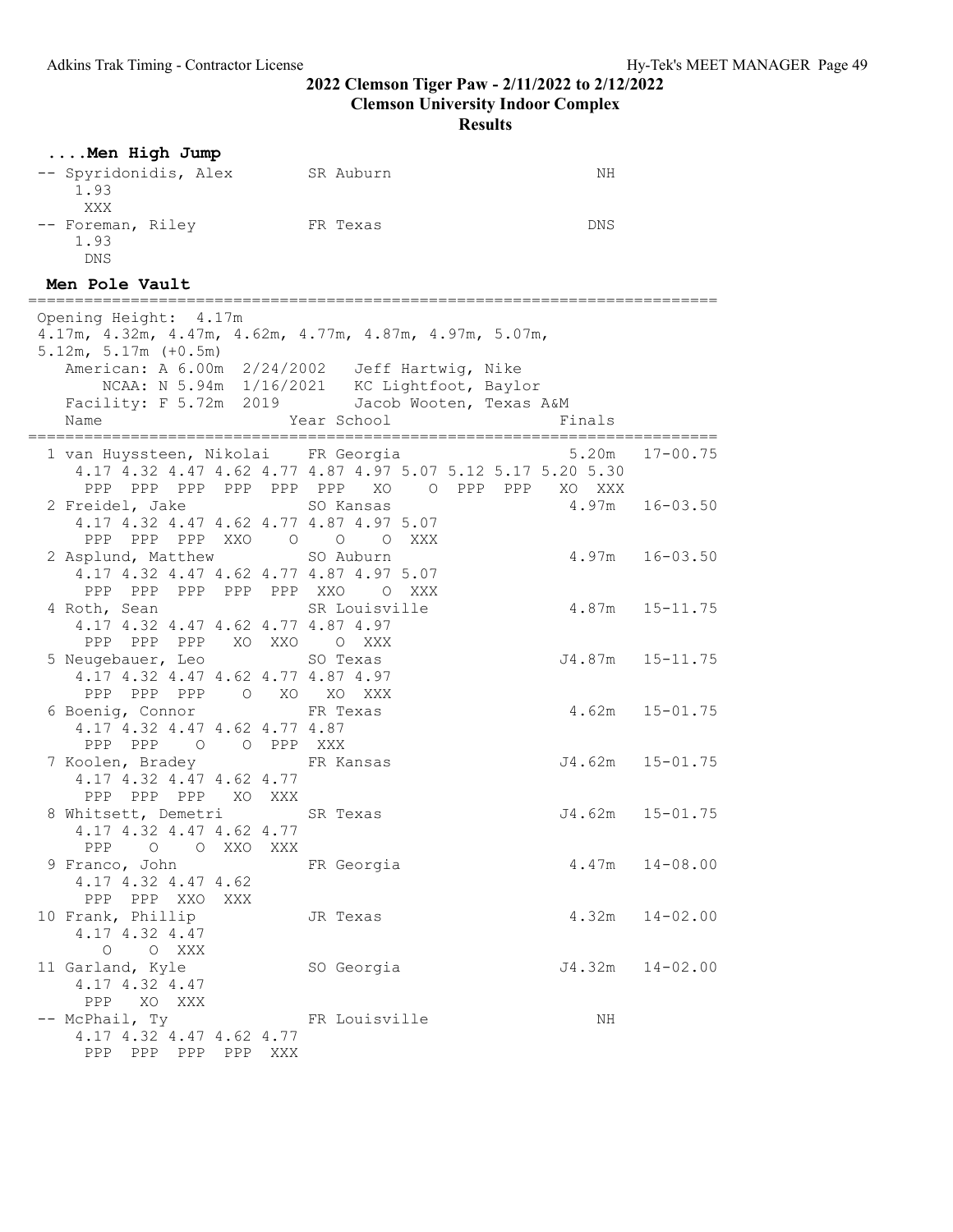| Men Pole Vault                |                   |            |
|-------------------------------|-------------------|------------|
| -- Mazzacano, Matthew         | JR Georgia Tech   | NН         |
| 4.17 4.32                     |                   |            |
| PPP XXX                       |                   |            |
| -- Park, Simon                | SO Harvard        | NΗ         |
| 4.17 4.32 4.47 4.62 4.77 4.87 |                   |            |
| PPP PPP PPP PPP PPP XXX       |                   |            |
| -- Rabinowitz, Seth           | SO South Carolina | NΗ         |
| 4.17 4.32 4.47                |                   |            |
| PPP PPP XXX                   |                   |            |
| -- Frye, Zach                 | SO Louisville     | NΗ         |
| 4.17 4.32 4.47 4.62           |                   |            |
| PPP PPP PPP XXX               |                   |            |
| -- Loving, Alex               | JR Texas          | <b>DNS</b> |
| 4.17                          |                   |            |
| DNS                           |                   |            |

#### Men Pole Vault Invite

========================================================================== Opening Height: 4.77m 4.77m, 4.92m, 5.07m, 5.22m, 5.37m, 5.47m, 5.57m, 5.67m, 5.72m, 5.77m (0.5m) American: A 6.00m 2/24/2002 Jeff Hatwig, Nike NCAA: N 5.94m 1/16/2021 KC Lightfoot, Baylor Facility: F 5.72m 2019 Jacob Wooten, Texas A&M Name The School Mame Times of the Year School School Finals ========================================================================== 1 Sampy, Christyan SO Houston 4.77 4.92 5.07 5.22 5.37 5.47 5.52 PPP PPP O O XO XXO XXX<br>2 Simms, Clayton FR Kansas FR Kansas 5.37m 17-07.25 4.77 4.92 5.07 5.22 5.37 5.47 PPP PPP O O O XXX SO Ohio State  $J5.37m$  17-07.25 4.77 4.92 5.07 5.22 5.37 5.47 PPP PPP XO XO XXO XXX 4 Miller, Warren SO Texas 5.22m 17-01.50 4.77 4.92 5.07 5.22 5.37 PPP PPP XO XXO XXX<br>5 Uusimaki, Leo FR Ohio State 5.07m 16-07.50 4.77 4.92 5.07 5.22 PPP PPP XXO XXX 6 Jardine, Joseph JR Kentucky J5.07m 16-07.50 4.77 4.92 5.07 5.22 PPP XXO XXO XXX<br>7 McCarthy, Dillon SO South Carolina 4.92m 16-01.75 4.77 4.92 5.07 PPP XO XXX 7 Shepler, Dalton FR Kentucky 4.92m 16-01.75 4.77 4.92 5.07 O XO XXX<br>9 Finger, Ben SO North Carolina  $J4.92m$  16-01.75 4.77 4.92 5.07 XO XXO XXX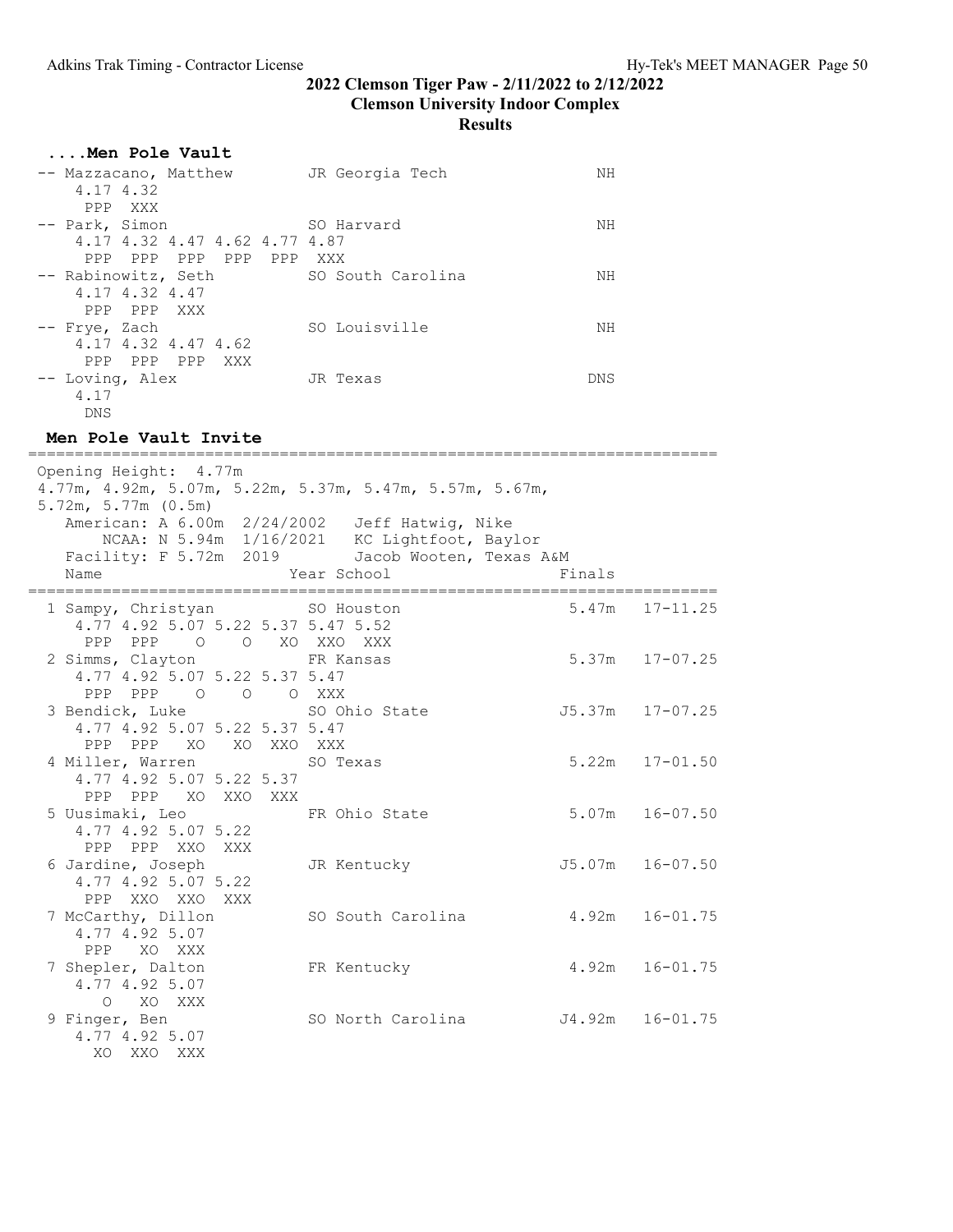Results

| Men Pole Vault Invite                                                                                                                     |                                             |        |                                |
|-------------------------------------------------------------------------------------------------------------------------------------------|---------------------------------------------|--------|--------------------------------|
| -- Peare, Matthew<br>4.77 4.92 5.07<br>PPP<br>PPP XXX                                                                                     | SR Kentucky                                 | ΝH     |                                |
| -- Young, Lincoln<br>4.77<br>XXX                                                                                                          | JR Kentucky                                 | ΝH     |                                |
| -- Courson, James<br>4.77 4.92 5.07<br>PPP PPP XXX                                                                                        | JR Auburn                                   | NH     |                                |
| -- Oswald, Robert<br>4.77 4.92 5.07<br>PPP PPP XXX                                                                                        | SR Ohio State                               | ΝH     |                                |
| -- Lenser, Carson<br>4.77 4.92 5.07<br>PPP PPP XXX                                                                                        | FR South Carolina                           | NH     |                                |
| -- Bradford, Zach<br>4.77 4.92 5.07 5.22 5.37 5.47<br>PPP PPP PPP PPP PPP XXX                                                             | JR Kansas                                   | ΝH     |                                |
| -- Saloga, Andrew<br>4.77<br>DNS                                                                                                          | FR Kansas                                   | DNS.   |                                |
| -- Daniel, Keaton<br>4.77<br>DNS                                                                                                          | FR Kentucky                                 | DNS    |                                |
| -- Percefull, Ben<br>4.77<br>DNS                                                                                                          | SR Houston                                  | DNS    |                                |
| -- Roth, Sean<br>4.77<br><b>DNS</b>                                                                                                       | SR Louisville                               | DNS    |                                |
| Men Long Jump                                                                                                                             |                                             |        |                                |
| TOP 9 ADVANCE TO FINALS<br>American: A 8.79m 1/27/1984 Carl Lewis, Santa Monica TC<br>Facility: F 8.25m 1/14/2022 Matthew Boling, Georgia | NCAA: N 8.59m 3/1/2002 Miguel Pate, Alabama |        |                                |
| Name                                                                                                                                      | Year School                                 | Finals | H#                             |
| 1 Lewis, Christian<br>7.31m  FOUL  7.57m  FOUL  FOUL  7.71m                                                                               | SO South Carolina                           | 7.71m  | $25 - 03.50$<br>4              |
| 2 Robinson, Russell SO Miami (Fla.)<br>7.58m 7.67m FOUL 7.54m 5.88m FOUL                                                                  |                                             | 7.67m  | $25 - 02.00$ 4                 |
| 3 Belaire, Jathan<br>6.79m 7.56m 7.19m 7.13m 7.26m FOUL                                                                                   | SO Texas                                    | 7.56m  | $24 - 09.75$<br>3              |
| 4 Wolter, Felix<br>7.55m 7.19m FOUL                                                                                                       | SR Pittsburgh<br>FOUL 7.32m FOUL            | 7.55m  | $24 - 09.25$<br>4              |
| 5 Moore, KJ<br>FOUL 7.35m 7.51m 7.13m FOUL 7.10m                                                                                          | JR Virginia Tech                            | 7.51m  | $24 - 07.75$<br>3              |
| 6 Neugebauer, Leo<br>7.50m FOUL 7.38m 7.41m                                                                                               | SO Texas<br>FOUL 7.28m                      | 7.50m  | $24 - 07.25$<br>$\overline{4}$ |
| 7 Brown Jr, Stacy<br>PASS 7.40m 7.47m 7.31m                                                                                               | FR Texas<br>7.49m FOUL                      | 7.49m  | $24 - 07.00$<br>4              |
| 8 Willis, Jeremiah<br>7.24m 7.24m 7.48m FOUL FOUL 7.18m                                                                                   | JR Louisville                               | 7.48m  | $24 - 06.50$<br>$\overline{4}$ |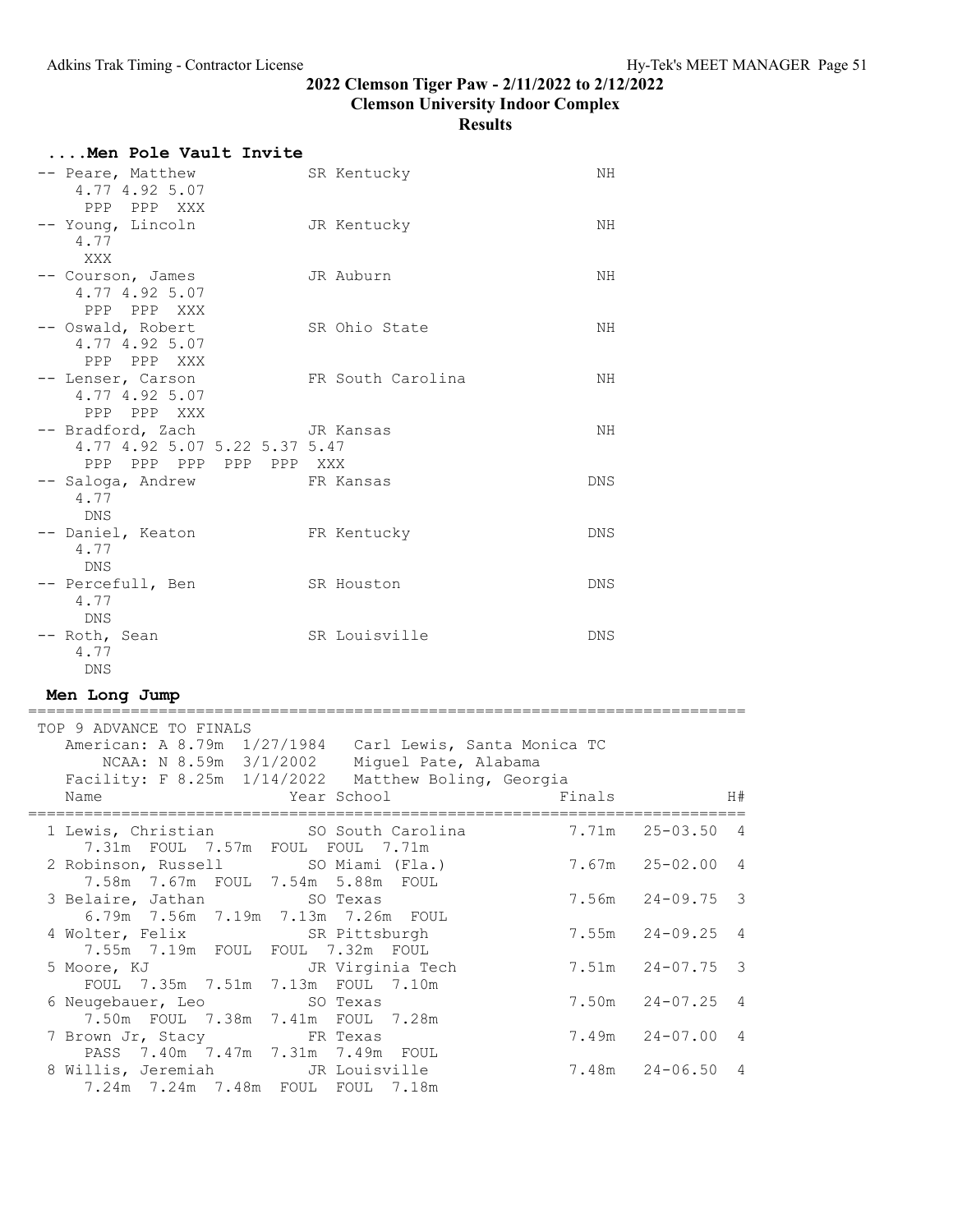| Men Long Jump                                     |                    |        |                    |                |
|---------------------------------------------------|--------------------|--------|--------------------|----------------|
| 9 Brown, Luke<br>FOUL FOUL 7.39m 7.11m FOUL 7.09m | FR Kentucky        |        | 7.39m  24-03.00  3 |                |
| 10 Springfield, Robbie<br>FOUL 6.35m<br>7.38m     | JR Kentucky        | 7.38m  | $24 - 02.50$       | $\overline{4}$ |
| 11 Garland, Kyle<br>6.79m FOUL 7.36m              | SO Georgia         | 7.36m  | $24 - 01.75$       | $\mathcal{E}$  |
| 12 Campbell, Clement<br>7.28m 7.31m FOUL          | JR Pittsburgh      | 7.31m  | $23 - 11.75$       | $\mathcal{S}$  |
| 13 Owens, Owayne<br>7.05m 7.05m 7.30m             | SO Virginia        | 7.30m  | $23 - 11.50$       | $\mathcal{E}$  |
| 14 Scott, Safir<br>7.03m FOUL 7.29m               | SR Miss State      | 7.29m  | $23 - 11.00$       | $\mathbf{2}$   |
| 15 Snyder, Kevin<br>6.99m 6.82m 7.25m             | SO Miami (Fla.)    | 7.25m  | $23 - 09.50$       | $\mathcal{E}$  |
| 16 Wright, Andre<br>6.90m FOUL 7.17m              | SR Clemson         | 7.17m  | $23 - 06.25$       | 2              |
| 17 Lowe, Shacquille<br>FOUL 6.96m 7.14m           | FR Ohio State      | 7.14m  | $23 - 05.25$       | 2              |
| 18 Hicklin, Brandon<br>7.11m FOUL 7.10m           | SR N. Carolina A&T | 7.11m  | $23 - 04.00$       | $\overline{4}$ |
| 19 Acheampong, Jaeschel<br>6.91m 7.11m 6.87m      | FR Harvard         | J7.11m | $23 - 04.00$       | 2              |
| 20 Valikaj, Heldi<br>6.91m 7.03m 7.09m            | FR Virginia        | 7.09m  | $23 - 03.25$       | 2              |
| 21 Louis, Donovan<br>7.03m FOUL FOUL              | SR Virginia Tech   | 7.03m  | $23 - 00.75$       | $\mathbf{2}$   |
| 22 Spotswood, Jacob<br>FOUL 6.99m 6.64m           | JR Virginia Tech   | 6.99m  | $22 - 11.25$       | 2              |
| 23 Ledell, DJ<br>6.75m FOUL 6.92m                 | SR Clemson         | 6.92m  | $22 - 08.50$       | $\mathbf{2}$   |
| 24 Livesey, Max<br>6.89m 6.88m 6.89m              | FR Clemson         | 6.89m  | $22 - 07.25$       | $\mathbf{2}$   |
| 25 Whitsett, Demetri<br>6.62m 6.89m FOUL          | SR Texas           | J6.89m | $22 - 07.25$       | $\mathbf{1}$   |
| 26 Stephens, Caleb<br>FOUL 6.84m FOUL             | FR Virginia Tech   | 6.84m  | $22 - 05.25$       | $\mathcal{E}$  |
| 27 Frank, Phillip<br>6.69m 6.81m 6.60m            | JR Texas           | 6.81m  | $22 - 04.25$       | $\mathbf{1}$   |
| 28 Corley, Sam<br>6.67m  FOUL  6.77m              | SO North Carolina  | 6.77m  | $22 - 02.50$ 1     |                |
| 29 Sobota, Jacob<br>6.47m 6.76m 6.76m             | SR Kentucky        | 6.76m  | $22 - 02.25$ 1     |                |
| 30 Murray, John<br>6.49m 6.76m 6.40m              | SO Auburn          | J6.76m | $22 - 02.25$       | $\overline{1}$ |
| 31 Edmondson, David<br>6.22m 6.49m 6.34m          | SO Auburn          | 6.49m  | $21 - 03.50$       | 1              |
| 32 Daye-Schafer, Devin<br>$6.43m$ $6.48m$ $6.43m$ | SO Virginia Tech   | 6.48m  | $21 - 03.25$       | $\mathbf{1}$   |
| 33 Brooks, Elisha<br>FOUL 6.46m 6.33m             | JR South Carolina  | 6.46m  | $21 - 02.50$       | 2              |
| 34 Young, Isaac<br>6.36m 6.26m 6.41m              | FR North Carolina  | 6.41m  | $21 - 00.50$       | $\mathbf{1}$   |
| 35 Kazmaier, Bryce<br>FOUL 6.28m 6.09m            | FR North Carolina  | 6.28m  | $20 - 07.25$       | $\mathbf{1}$   |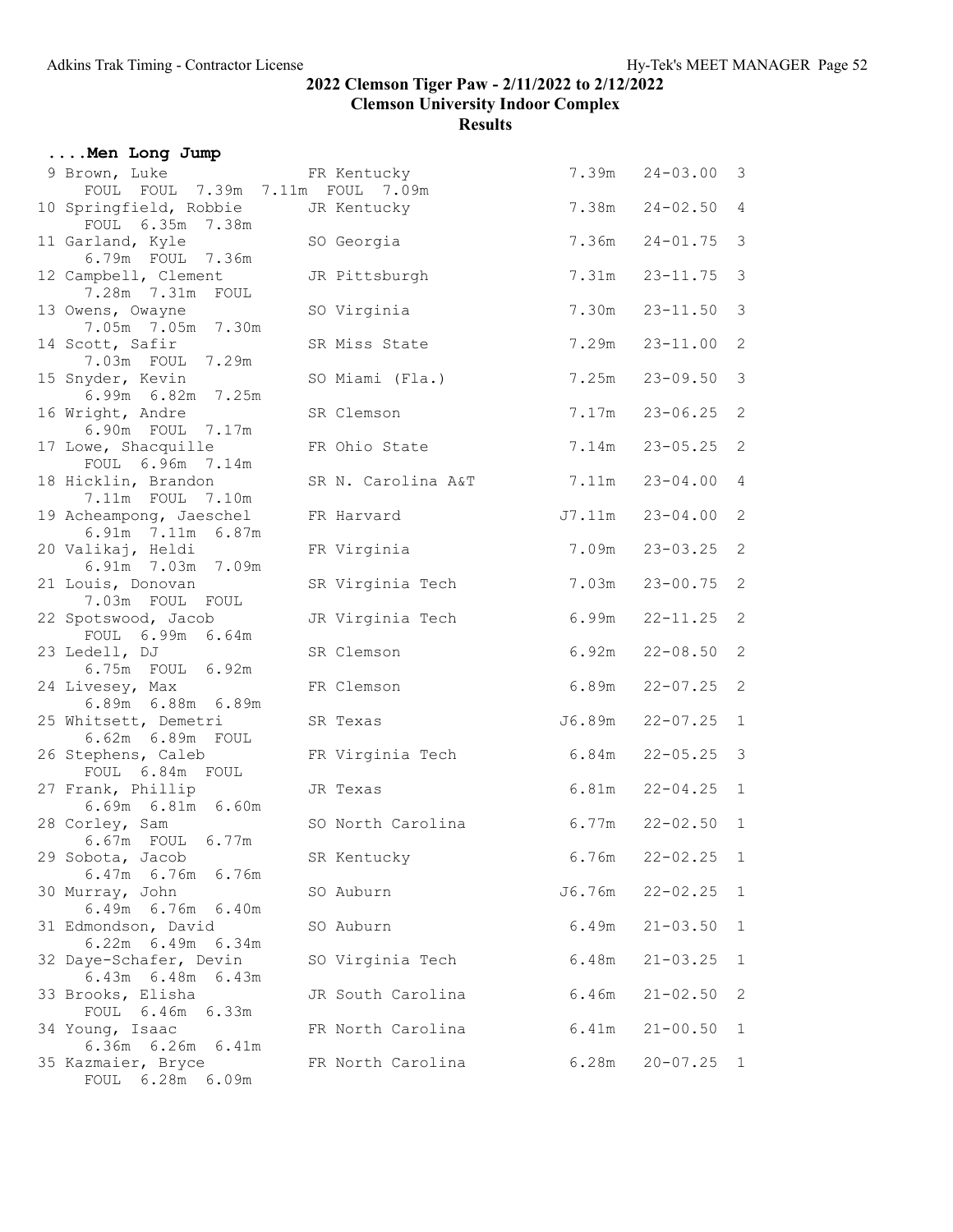| Men Long Jump                                                                                             |                                                                  |            |                |                                            |
|-----------------------------------------------------------------------------------------------------------|------------------------------------------------------------------|------------|----------------|--------------------------------------------|
| -- Price-Whitehead, Jaden FR South Carolina<br>FOUL FOUL<br>FOUL                                          |                                                                  | FOUL       |                | $\mathbf{2}$                               |
| -- Clark, James<br>FOUL FOUL FOUL                                                                         | FR South Carolina                                                | FOUL       |                | $\mathbf{1}$                               |
| -- Crump, Cameron                                                                                         | JR Miss State                                                    | DNS.       |                | 4                                          |
| -- Mustari, Leonard                                                                                       | FR N. Carolina A&T                                               | <b>DNS</b> |                | $\mathfrak{Z}$                             |
| -- Zoller, Siegfried JR Georgia                                                                           |                                                                  | DNS        |                | $\mathfrak{Z}$                             |
| <b>ER Kansas</b>                                                                                          |                                                                  | DNS        |                | $\,1\,$                                    |
| -- Jackson, George                                                                                        |                                                                  |            |                |                                            |
| -- Pierre, Jelani                                                                                         | SR Kansas                                                        | DNS        |                |                                            |
| -- Foote-Talley, Clarence SO Ohio State                                                                   |                                                                  | DNS        |                | $\begin{array}{c} 3 \\ 3 \\ 2 \end{array}$ |
| -- Loving, Alex<br>-- Loving, Alex             JR Texas<br>-- Smith, Kollin                 SR Pittsburgh | JR Texas                                                         | DNS        |                |                                            |
|                                                                                                           |                                                                  | DNS        |                | $\overline{4}$                             |
| -- Holmes, Isaiah (Fla.)                                                                                  |                                                                  | DNS        |                | $\overline{4}$                             |
| -- Harris, Matthew SO North Carolina                                                                      |                                                                  | DNS        |                | $\overline{2}$                             |
| Men Triple Jump                                                                                           |                                                                  |            |                |                                            |
| TOP 9 ADVANCE TO FINALS                                                                                   |                                                                  |            |                |                                            |
| American: A 17.76m 2/27/1987 Mike Conley, Tyson TC                                                        |                                                                  |            |                |                                            |
|                                                                                                           | NCAA: N 17.50m 1/17/1986  Charlie Simplkins, Charleston Southern |            |                |                                            |
| Facility: F 17.02m 2/15/2020 Jordan Scott, Virginia                                                       |                                                                  |            |                |                                            |
| Year School<br>Name                                                                                       |                                                                  | Finals     |                | H#                                         |
|                                                                                                           |                                                                  |            |                |                                            |
| 1 Owens, Owayne SO Virginia                                                                               |                                                                  | 16.60m     | $54 - 05.50$ 2 |                                            |
| 15.97m 16.40m 16.37m 15.90m 16.46m 16.60m                                                                 |                                                                  |            |                |                                            |
| 2 Brown, Luke FR Kentucky                                                                                 |                                                                  | 16.28m     | $53 - 05.00$ 2 |                                            |
| 15.35m  15.63m  15.37m  15.56m  16.28m  15.94m                                                            |                                                                  |            |                |                                            |
| 3 Cunningham, Malik Villanova                                                                             |                                                                  | 16.12m     | $52 - 10.75$   | 2                                          |
| FOUL FOUL 15.89m FOUL 15.80m 16.12m                                                                       |                                                                  |            |                |                                            |
|                                                                                                           |                                                                  |            |                |                                            |
| 4 Foote-Talley, Clarence SO Ohio State                                                                    |                                                                  | 16.01m     | $52 - 06.50$   | 2                                          |
| FOUL FOUL 16.01m 15.99m FOUL 15.60m                                                                       |                                                                  |            |                |                                            |
| 5 Chambers, Chauncey JR Virginia Tech                                                                     |                                                                  | 15.94m     | $52 - 03.75$   | 2                                          |
| 15.81m FOUL 15.59m 15.37m 15.83m 15.94m                                                                   |                                                                  |            |                |                                            |
| 6 Robinson, Russell SO Miami (Fla.)                                                                       |                                                                  | 15.87m     | $52 - 01.00$   | 2                                          |
| 15.79m  15.87m  14.00m  13.13m  15.46m  15.70m                                                            |                                                                  |            |                |                                            |
| 7 Willis, Jeremiah                                                                                        | JR Louisville                                                    | 15.59m     | $51 - 01.75$   | $\mathbf{1}$                               |
| FOUL 14.62m 15.59m FOUL FOUL 13.93m                                                                       |                                                                  |            |                |                                            |
| 8 Wright, Andre                                                                                           | SR Clemson                                                       | 15.57m     | $51 - 01.00$   | 2                                          |
| FOUL 15.57m FOUL 15.26m 15.07m 15.57m                                                                     |                                                                  |            |                |                                            |
| 9 Falode, Daniel<br>ER Harvard                                                                            |                                                                  | 15.54m     | $51 - 00.00$   | $\mathbf{1}$                               |
| 15.46m FOUL 15.54m                                                                                        | 15.50m FOUL<br>FOUL                                              |            |                |                                            |
| 10 Ledell, DJ                                                                                             | SR Clemson                                                       | 15.08m     | $49 - 05.75$   | $\overline{\phantom{0}}^2$                 |
| FOUL FOUL 15.08m                                                                                          |                                                                  |            |                |                                            |
|                                                                                                           |                                                                  | 15.06m     | $49 - 05.00$   | $\mathbf{2}$                               |
| 11 Brome, Jadon                                                                                           | SO Houston                                                       |            |                |                                            |
| FOUL 15.06m FOUL                                                                                          |                                                                  |            |                |                                            |
| 12 Stringfellow, Quinton                                                                                  | SO Houston                                                       | 15.03m     | $49 - 03.75$   | $\mathbf{2}$                               |
| 15.03m  14.69m  14.66m                                                                                    |                                                                  |            |                |                                            |
| 13 Brown Jr, Stacy                                                                                        | FR Texas                                                         | 14.98m     | $49 - 01.75$   | $\mathbf{2}$                               |
| 14.98m FOUL 13.61m                                                                                        |                                                                  |            |                |                                            |
| 14 Nikolaou, Grigoris                                                                                     | FR Louisville                                                    | 14.94m     | $49 - 00.25$   | $\mathbf{1}$                               |
| FOUL FOUL 14.94m                                                                                          |                                                                  |            |                |                                            |
| 15 Valikaj, Heldi                                                                                         | FR Virginia                                                      | 14.82m     | $48 - 07.50$   | $\mathbf{1}$                               |
| FOUL 14.04m 14.82m                                                                                        |                                                                  |            |                |                                            |
| 16 Campbell, Clement                                                                                      | JR Pittsburgh                                                    | 14.80m     | $48 - 06.75$   | 1                                          |
| 14.42m  14.26m  14.80m                                                                                    |                                                                  |            |                |                                            |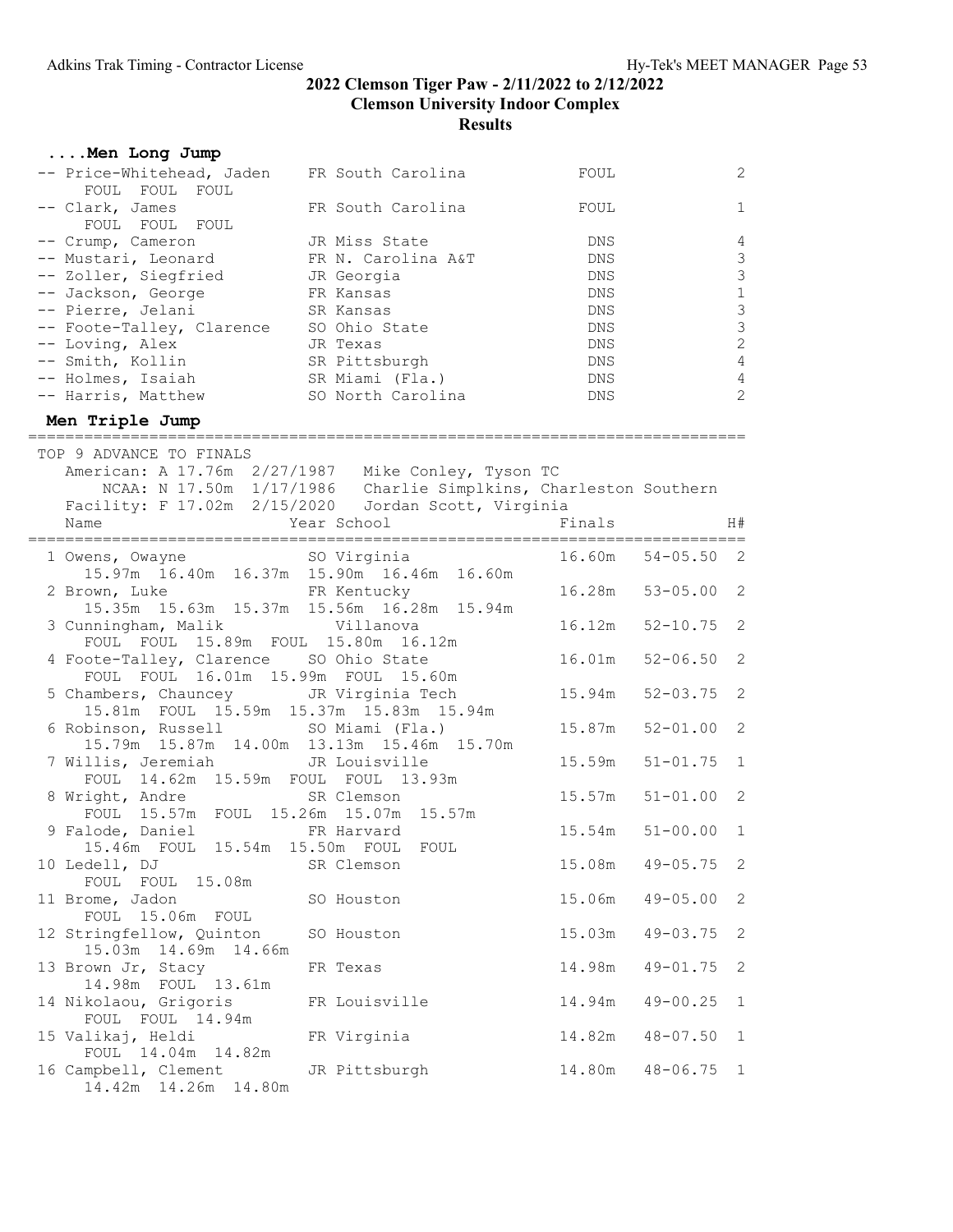| Men Triple Jump                                 |                   |      |                       |              |
|-------------------------------------------------|-------------------|------|-----------------------|--------------|
| 17 Watkins, John<br>14.77m FOUL 14.20m          | SO Georgia Tech   |      | $14.77m$ $48-05.50$ 2 |              |
| 18 Snyder, Kevin<br>14.36m FOUL 14.61m          | SO Miami (Fla.)   |      | $14.61m$ $47-11.25$ 1 |              |
| 19 Malbrough, Caleb                             | FR Houston        |      | J14.61m 47-11.25 1    |              |
| FOUL FOUL 14.61m<br>20 Scott, Safir             | SR Miss State     |      | $14.56m$ $47-09.25$ 2 |              |
| FOUL FOUL 14.56m<br>21 Murphy, Kyle             | JR Harvard        |      | $14.42m$ $47-03.75$ 1 |              |
| 14.35m 14.42m FOUL<br>22 Daye-Schafer, Devin    | SO Virginia Tech  |      | $14.14m$ $46-04.75$ 1 |              |
| FOUL 14.14m 13.67m<br>23 Price-Whitehead, Jaden | FR South Carolina |      | $14.13m$ $46-04.25$ 1 |              |
| 13.19m FOUL 14.13m<br>24 Gaillard, Desmond      | JR South Carolina |      | 13.38m  43-10.75  1   |              |
| FOUL FOUL 13.38m<br>-- Stephens, Caleb          | FR Virginia Tech  | FOUL |                       | $\mathbf{1}$ |
| FOUL FOUL FOUL<br>-- Culmer, Kaiwan             | Unattached        | DNS  |                       | 2            |

#### Men Shot Put

| TOP 9 ADVANCE TO FINALS                      |                                                                       |                   |                                |               |
|----------------------------------------------|-----------------------------------------------------------------------|-------------------|--------------------------------|---------------|
|                                              | American: A 22.66m 1/20/1989 Randy Barnes, Mazada TC                  |                   |                                |               |
|                                              | NCAA: N 21.81m 2/23/2019 Payton Otterdahl, North Dakota State         |                   |                                |               |
|                                              | Facility: F 21.31m 2006 Reese Hoffa, NY Athletic Club                 |                   |                                |               |
| Name                                         |                                                                       | Finals            |                                | H#            |
|                                              |                                                                       |                   |                                |               |
| 1 Piperi, Adrian SR Texas                    |                                                                       |                   | $21.44 \text{mF}$ $70-04.25$ 3 |               |
|                                              | 20.79m  20.51m  20.83m  21.06m  20.92m  21.44m                        |                   |                                |               |
| 2 McArthur, Daniel SR North Carolina         |                                                                       | 20.75m 68-01.00 3 |                                |               |
| 20.25m  20.75m  FOUL  FOUL  20.10m  FOUL     |                                                                       |                   |                                |               |
|                                              | 3 Sobota, Josh JR Kentucky<br>18.02m 18.97m 18.49m 18.95m 18.89m FOUL | 18.97m            | $62 - 03.00$ 3                 |               |
|                                              |                                                                       |                   |                                |               |
| 4 Henry, Eldred Msp                          |                                                                       | 18.78m            | $61 - 07.50$                   | $\mathcal{S}$ |
| FOUL 18.16m 18.78m FOUL FOUL PASS            |                                                                       |                   |                                |               |
| 5 Tobias, Hayden FR Ohio State               | 18.49m                                                                |                   | $60 - 08.00$ 3                 |               |
| 18.49m FOUL FOUL 18.29m FOUL FOUL            |                                                                       |                   |                                |               |
| 6 Kolesnikoff, Alexander SO Harvard          |                                                                       | 18.46m            | $60 - 06.75$ 3                 |               |
| 17.54m  18.13m  18.12m  FOUL  18.03m  18.46m |                                                                       |                   |                                |               |
| 7 Stona, Roje           JR Clemson           |                                                                       | 18.36m            | $60 - 03.00$                   | $\mathcal{S}$ |
| 17.82m FOUL 18.21m 18.06m 18.21m 18.36m      |                                                                       |                   |                                |               |
| 8 Targgart, Dylan North Carolina             |                                                                       | 18.21m            | $59 - 09.00$                   | 2             |
| 18.21m 18.10m 17.91m FOUL FOUL 17.95m        |                                                                       |                   |                                |               |
| 9 Beverage, Gavin SO Georgia                 |                                                                       | 18.20m            | $59 - 08.50$ 3                 |               |
| 18.20m 18.00m 17.79m FOUL 17.72m 18.09m      |                                                                       |                   |                                |               |
| 10 Brewer, Jalil SR Texas                    |                                                                       | 18.00m            | $59 - 00.75$ 3                 |               |
| FOUL 18.00m FOUL                             |                                                                       |                   |                                |               |
|                                              | 11 Jones, Tyson JR Virginia Tech                                      | 17.99m            | $59 - 00.25$                   | $\mathcal{S}$ |
| 17.57m  17.99m  FOUL                         |                                                                       |                   |                                |               |
| 12 Piperi, Patrick SO Texas                  |                                                                       | 17.96m            | $58 - 11.25$ 2                 |               |
| 17.96m FOUL 17.88m                           |                                                                       |                   |                                |               |
|                                              | 13 Richeson, Cade SR Louisville                                       | 17.82m            | $58 - 05.75$ 2                 |               |
| 16.25m  15.90m  17.82m                       |                                                                       |                   |                                |               |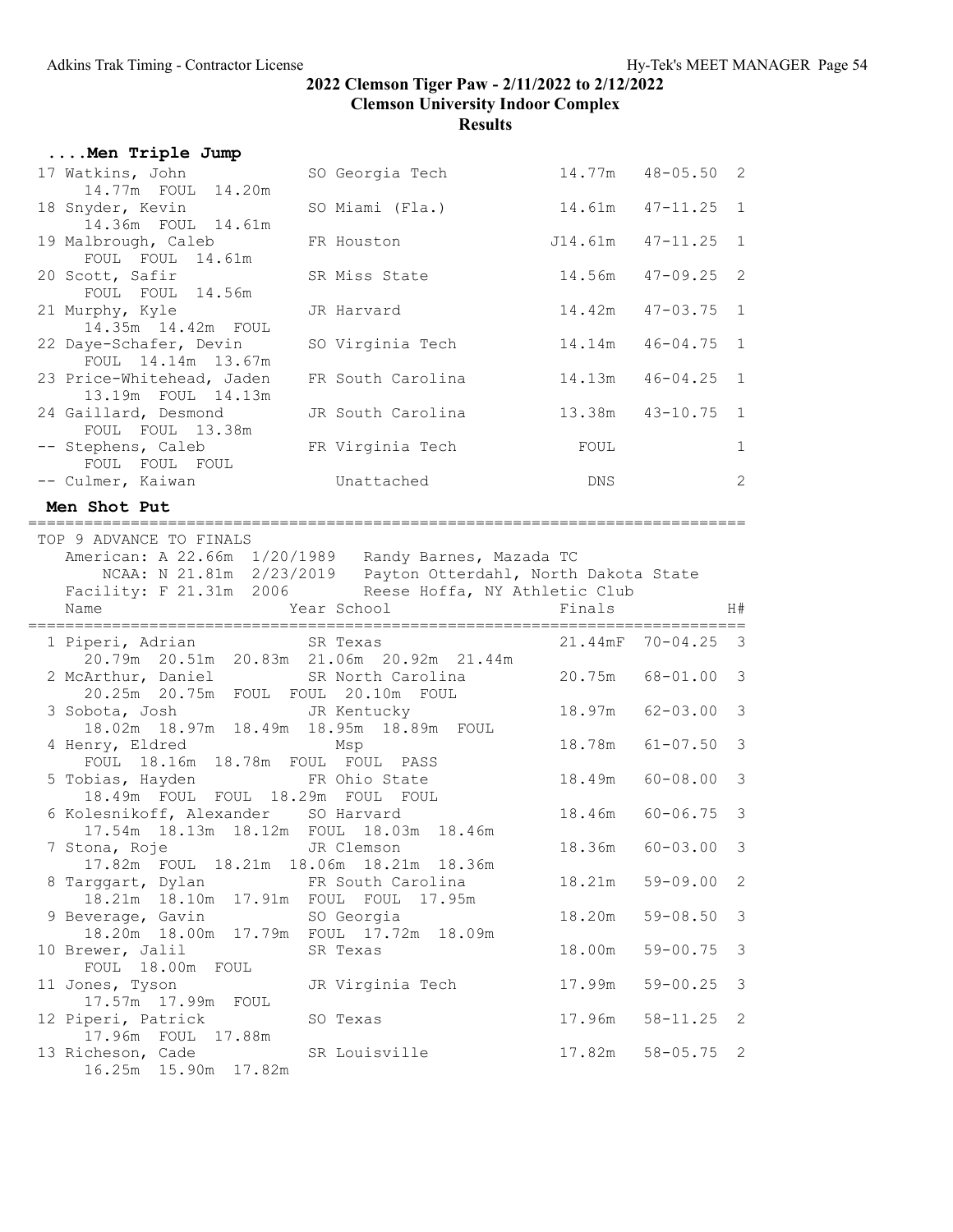|                                                                                                                                                                                                                          | Men Shot Put                                                 |  |                    |                 |                 |                            |  |  |  |
|--------------------------------------------------------------------------------------------------------------------------------------------------------------------------------------------------------------------------|--------------------------------------------------------------|--|--------------------|-----------------|-----------------|----------------------------|--|--|--|
|                                                                                                                                                                                                                          | 14 Aviles, Carlos<br>FOUL FOUL 17.45m                        |  | SO Ohio State      | 17.45m          | $57 - 03.00$ 2  |                            |  |  |  |
|                                                                                                                                                                                                                          | 15 Wynn, Quinten<br>16.08m  17.37m  17.18m                   |  | FR Auburn          | 17.37m          | $57 - 00.00$    | 2                          |  |  |  |
|                                                                                                                                                                                                                          | 16 Hudson, Bryan                                             |  | SO Louisville      | 17.30m          | $56 - 09.25$    | 2                          |  |  |  |
|                                                                                                                                                                                                                          | 16.76m FOUL 17.30m<br>17 Campbell, Zico                      |  | JR Clemson         | 17.20m          | $56 - 05.25$    | $\mathbf{2}$               |  |  |  |
|                                                                                                                                                                                                                          | 16.85m  17.20m  17.11m<br>18 Contreras, Jorge                |  | SO Louisville      | 17.18m          | $56 - 04.50$    | 2                          |  |  |  |
|                                                                                                                                                                                                                          | 17.18m  17.11m  16.89m<br>19 Williams, Jeffrey               |  | JR Miami (Fla.)    | 16.79m          | $55 - 01.00$    | $\mathbf{2}$               |  |  |  |
|                                                                                                                                                                                                                          | FOUL 16.79m FOUL<br>20 Hodgest, Brayden                      |  | FR N. Carolina A&T | 15.90m          | $52 - 02.00$    | $\mathbf{1}$               |  |  |  |
|                                                                                                                                                                                                                          | 14.44m 15.03m 15.90m<br>21 Richter, Ethan                    |  | FR Auburn          | 15.89m          | $52 - 01.75$    | $\mathbf{1}$               |  |  |  |
|                                                                                                                                                                                                                          | 15.58m  15.89m  15.48m<br>22 Joycey, James                   |  | JR North Carolina  | 15.50m          | $50 - 10.25$    | 1                          |  |  |  |
|                                                                                                                                                                                                                          | FOUL FOUL 15.50m<br>23 Murray, John                          |  | SO Auburn          | 14.18m          | $46 - 06.25$    | $\mathbf{1}$               |  |  |  |
|                                                                                                                                                                                                                          | 13.56m  13.68m  14.18m<br>24 Kazmaier, Bryce                 |  | FR North Carolina  | 13.31m          | $43 - 08.00$    | $\mathbf{1}$               |  |  |  |
|                                                                                                                                                                                                                          | 12.93m  12.82m  13.31m<br>25 Radhuber, Brayden               |  | FR North Carolina  | 12 <b>.</b> 61m | $41 - 04.50$    | $\mathbf{1}$               |  |  |  |
|                                                                                                                                                                                                                          | FOUL FOUL 12.61m<br>26 Young, Isaac                          |  | FR North Carolina  | 12.60m          | $41 - 04.25$    | $\mathbf{1}$               |  |  |  |
|                                                                                                                                                                                                                          | 12.17m  12.60m  12.14m<br>27 Brooks, Elisha                  |  | JR South Carolina  | 12.14m          | $39 - 10.00$    | $\mathbf{1}$               |  |  |  |
|                                                                                                                                                                                                                          | 12.14m  11.86m  11.80m                                       |  |                    | 11.66m          | $38 - 03.25$    | 1                          |  |  |  |
|                                                                                                                                                                                                                          | 28 Sobota, Jacob<br>10.57m  11.49m  11.66m                   |  | SR Kentucky        |                 |                 |                            |  |  |  |
|                                                                                                                                                                                                                          | 29 Corley, Sam<br>10.82m  10.55m<br>11.00m                   |  | SO North Carolina  | 11.00m          | $36 - 01.25$    | $\mathbf{1}$               |  |  |  |
|                                                                                                                                                                                                                          | -- Loper, Madias<br>FOUL FOUL FOUL                           |  | SO North Carolina  | FOUL            |                 | $\mathbf{2}$               |  |  |  |
|                                                                                                                                                                                                                          | -- Yearwood, Troy                                            |  | JR North Carolina  | DNS             |                 | $1\,$                      |  |  |  |
|                                                                                                                                                                                                                          | -- Bennett, Jabari                                           |  | JR Miss State      | <b>DNS</b>      |                 | $\mathsf 3$                |  |  |  |
|                                                                                                                                                                                                                          | -- Riedinger, Adam                                           |  | FR Ohio State      | DNS             |                 | $\mathbf 1$                |  |  |  |
|                                                                                                                                                                                                                          | -- Pierce, Jeremiah                                          |  | JR Miss State      | DNS             |                 | $\overline{c}$             |  |  |  |
|                                                                                                                                                                                                                          | Men Weight Throw                                             |  |                    |                 |                 |                            |  |  |  |
| TOP 9 ADVANCE TO FINALS<br>American: A 25.86m 3/4/1995 Lance Deal, New York AC<br>NCAA: N 25.58m 2/28/2015 Michael Lihrman, Wisconsin<br>Facility: F 24.13m 1/29/2021 Denzel Comenentia, Unattached<br>H#<br>Year School |                                                              |  |                    |                 |                 |                            |  |  |  |
|                                                                                                                                                                                                                          | Name                                                         |  |                    | Finals          |                 |                            |  |  |  |
|                                                                                                                                                                                                                          | 1 Sheere, Adar<br>19.11m  19.05m  19.50m  FOUL  18.49m  FOUL |  | SR Louisville      | 19.50m          | $63 - 11.75$    | $\overline{\phantom{0}}^2$ |  |  |  |
|                                                                                                                                                                                                                          | 2 Coles, Logan<br>18.57m 19.35m FOUL FOUL FOUL FOUL          |  | FR Kentucky        |                 | 19.35m 63-06.00 | $\overline{2}$             |  |  |  |

3 Aviles, Carlos SO Ohio State 19.18m 62-11.25 2

 17.78m 19.18m 18.53m 18.77m FOUL 19.13m 4 Moison, Kyle FR Auburn 19.00m 62-04.00 2 FOUL 18.82m 18.19m 18.83m 19.00m FOUL

3 Aviles, Carlos 60 SO Ohio State